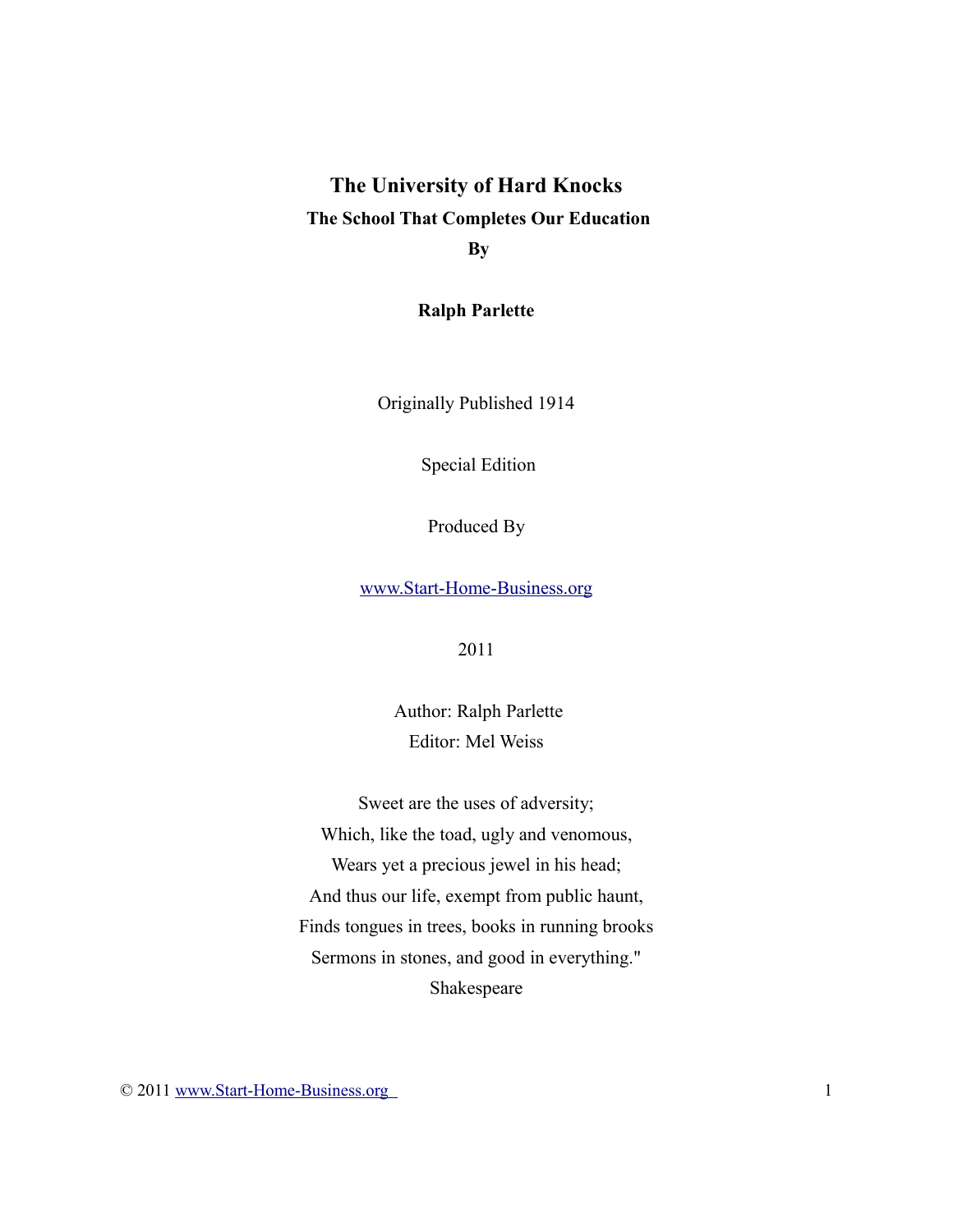#### **Author's Comments**

#### **Why It Is Printed**

MORE than a million people have sat in audiences in all parts of the United States and have listened to "The University of Hard Knocks." It has been delivered to date more than twentyfive hundred times upon lyceum courses, at chautauquas, teachers' institutes, club gatherings, conventions and before various other kinds of audiences. Ralph Parlette is kept busy year after year lecturing, because his lectures deal with universal human experience.

"Can I get the lecture in book form?" That continuous question from audiences brought out this book in response. Here is the overflow of many deliveries.

"What is written here is not the way I would write it, were I writing a book," says Ralph Parlette. "It is the way I say it. The lecture took this unconscious colloquial form before audiences. An audience makes a lecture, if the lecture survives. I wish I could shake the hand of every person who has sat in my audiences. And I wish I could tell the lecture committees of America how I appreciate the vast amount of altruistic work they have done in bringing the audiences of America together. For lecture audiences are not drawn together, they are pushed together."

The warm reception given "The University of Hard Knocks" by the public, has encouraged the publishers to put more of Mr. Parlette's lectures into book form, "Big Business" and "Pockets and Paradises" are now in preparation as this, the third edition of "The University of Hard Knocks" comes from the press.

Ralph Parlette 1914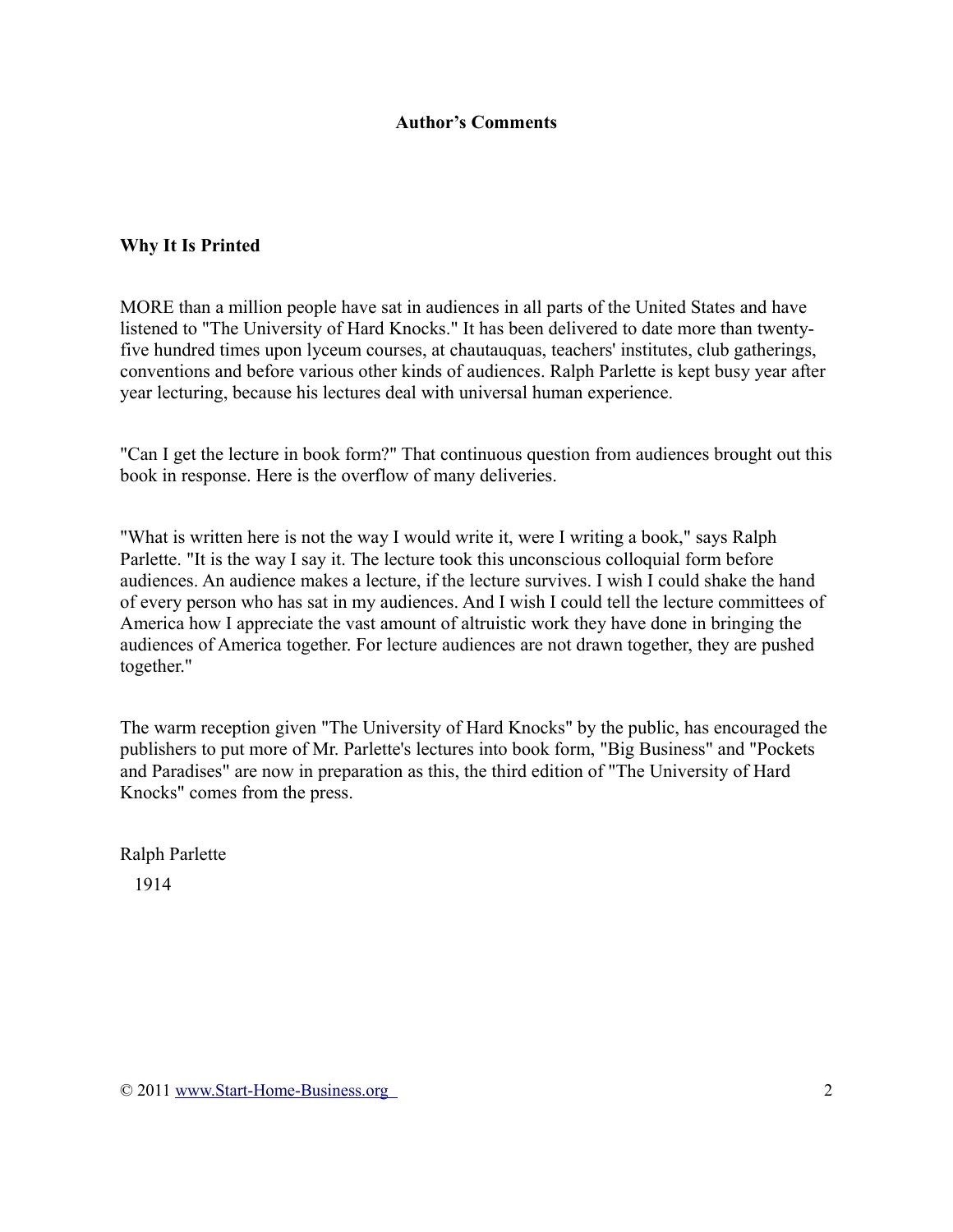### **Editor's Comments**

The University of Hard Knocks teaches us that our real education comes not from a classroom with four walls and a teacher standing up front. The author draws stories, Scriptures and from his experiences to show us that our real education comes from life and our life experiences.

This Special Edition was produced as a gift for you, our visitors and subscribers to

[www.Start-Home-Business.org.](http://www.starthomebusiness.org/) It is meant to encourage you when times look bleak. There will be those times, in your business and in your life. The key is to realize that those times are merely bumps designed to help you grow to the next step. If you're not hitting those bumps, you're not growing.

In most cases we have retained the original spelling and grammatical usage of 100 years ago, in order to preserve the author's original "flavor."

To your growth, happiness and success.

Mel Weiss Managing Director [www.Start-Home-Business.org](http://www.start-home-business.org/)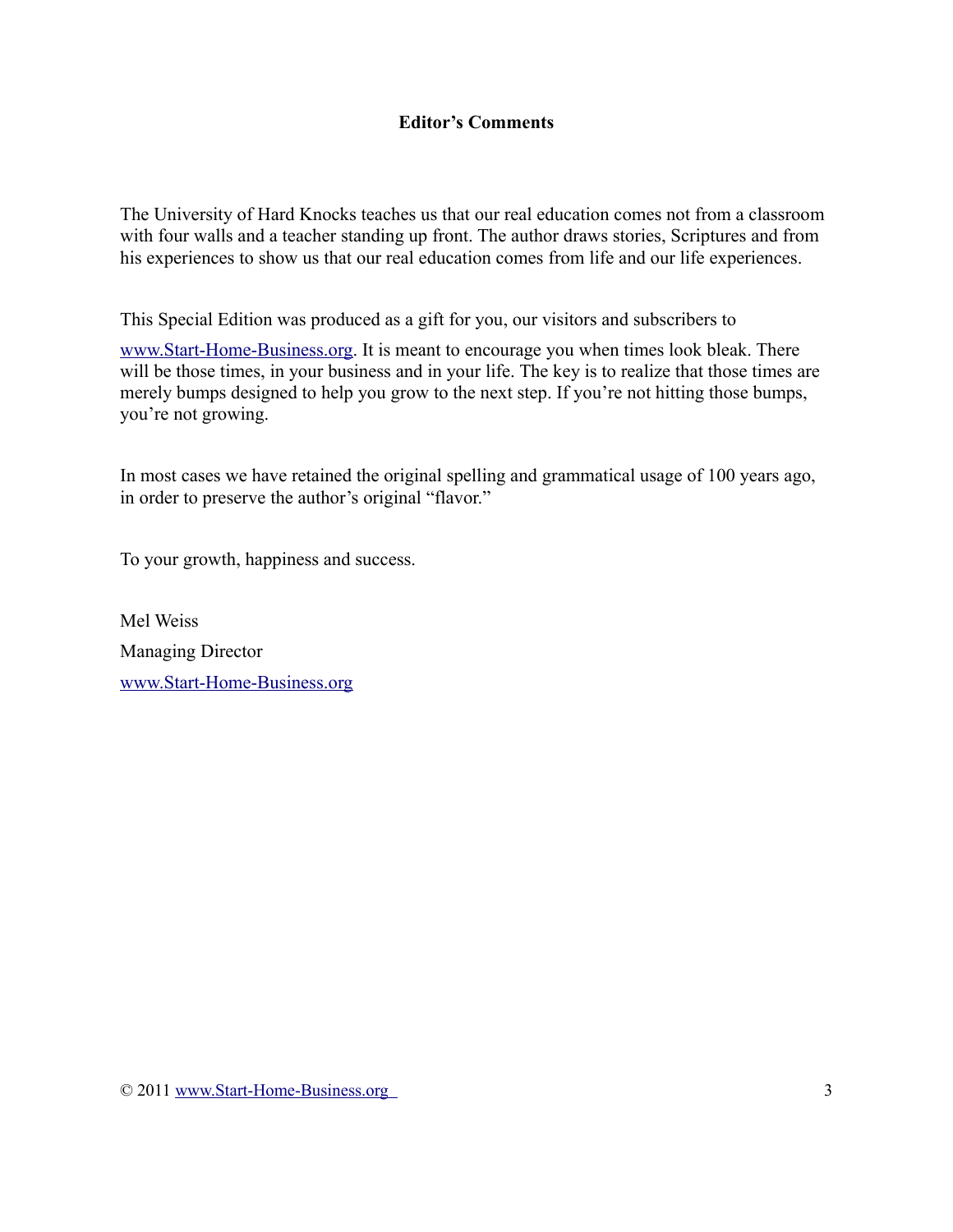#### **Contents**

SOME PRELIMINARY REMARKS—The lecturer the delivery wagon—The sorghum barrel —Audience must have place to put lecture—Why so many words

The University of Hard Knocks

I. THE BOOKS ARE BUMPS—Every bump a lesson—Why the two kinds of bumps— Description of University—"Sweet are the uses of Adversity"—Why children are not interested

II. THE COLLEGE OF NEEDLESS KNOCKS, the bumps that we bump into—Getting the coffee-pot—Teaching a wilful child—Bumps make us "stop, look, listen"—Blind man learns with one bump—Going up requires effort—Prodigals must be bumped—The fly and the sticky fly-paper—"Removed" and "knocked out"

III. THE COLLEGE OF NEEDFUL KNOCKS, the bumps that bump into us—Our sorrows and disappointments—How the piano was made—How the "red mud" becomes razor-blades— The world our mirror—The cripple taught by the bumps—Every bump brings a blessing—You are never down and out

IV. "SHAKE THE BARREL"—How we decide our destinies—Why the big ones shake up and the little ones shake down—The barrel of life sorting people—How we hold our places, go down, go up—Good luck and bad luck—The girl who went up—The man who went down— The fatal rattle—We must get ready to get—Testimonials and press notices—You cannot uplift people with derrick—No laws can equalize—Help people to help themselves—We cannot get things till we get ready for them

V. GOING UP—How we become great—We must get inside greatness—There is no top—We make ourselves great by service—the first step at hand—All can be greatest—Where to find great people—A glimpse of Gunsaulus

VI. THE PROBLEM OF "PREPAREDNESS"—Preparing children for life—Most "advantages" are disadvantages—Buying education for children—The story of "Gussie" and "Bill Whackem"—Schools and books only give better tools for service—"Hard knocks" graduates—Menace of America not swollen fortunes but shrunken souls—Children must have struggle to get strength—Not packhorse work—Helping the turkeys killed them—the happiness of work we love—Amusement drunkards—Lure of the city—Strong men from the country—Must save the home towns—A school of struggle—New School experiment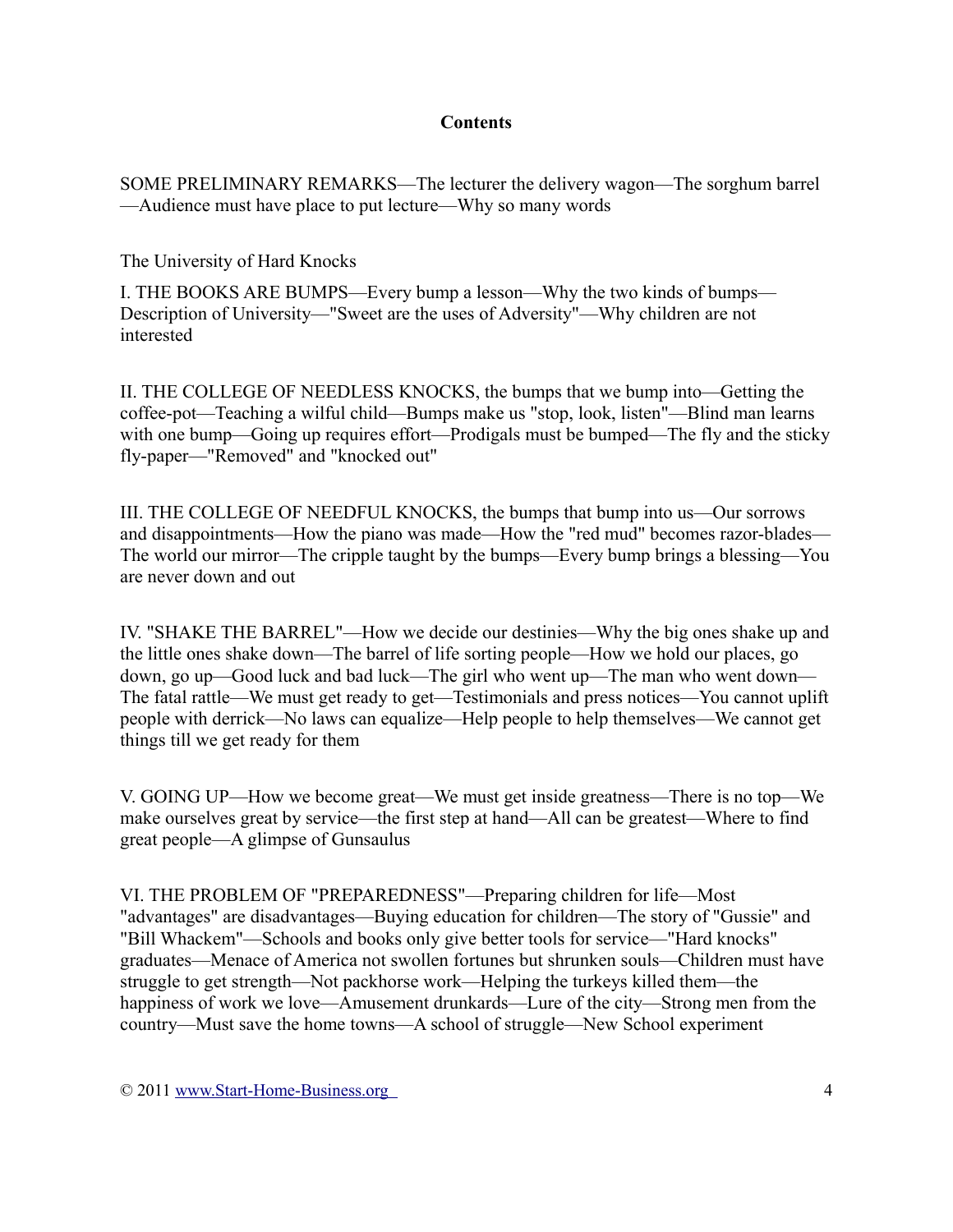VII. THE SALVATION OF A "SUCKER"—You can't get something for nothing—The fiddle and the tuning—How we know things—Trimmed at the shell game—My "fool drawer"— Getting "selected to receive 1,000 per cent"—You must earn what you own—Commencement orations—My maiden sermon—The books that live have been lived—Singer must live songs —Successful songs written from experience—Theory and practice—Tuning the strings of life

VIII. LOOKING BACKWARD—Memories of the price we pay—My first school teaching— Loaning the deacon my money—Calling the roll of my schoolmates—At the grave of the boy I had envied—Why Ben Hur won the chariot race—Pulling on the oar

IX. GO ON SOUTH!—The book in the running brook—The Mississippi keeps on going south and growing greater—We generally start well, but stop—Few go on south—The plague of incompetents—Today our best day, tomorrow to be better—Birthdays are promotions—I am just beginning—Bernhardt, Davis, Edison—Moses begins at eighty—Too busy to bury— Sympathy for the "sob squad"—Child sees worst days, not best—Waiting for the second table —Better days on south—Overcoming obstacles develops power—Go on south from principle, not praise—Doing duty for the joy of it—Becoming the "Father of Waters"—Go on south forever!

X. GOING UP LIFE'S MOUNTAIN—The defeats that are victories—Climbing Mount Lowe —Getting above the clouds into the sunshine—Each day we rise to larger vision—Getting above the night into the eternal day—Going south is going upward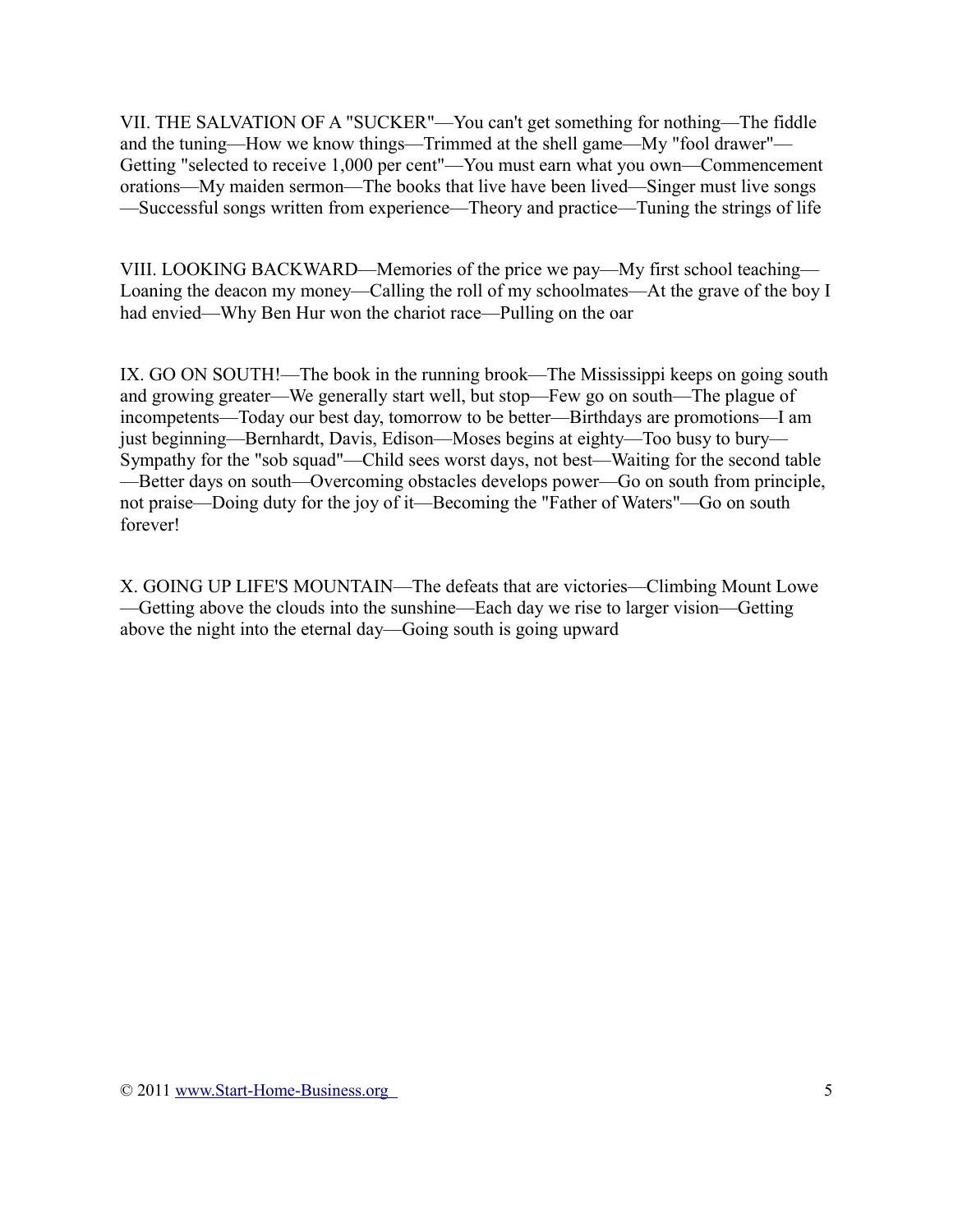### **Some Preliminary Remarks**

### LADIES and Gentlemen:

I do not want to be seen in this lecture. I want to be heard. I am only the delivery wagon. When the delivery wagon comes to your house, you are not much interested in how it looks; you are interested in the goods it brings you. You know some very good goods are sometimes delivered to you in some very poor delivery wagons.

So in this lecture, please do not pay any attention to the delivery wagon—how much it squeaks and wheezes and rattles and wabbles. Do not pay much attention to the wrappings and strings. Get inside to the goods.

Really, I believe the goods are good. I believe I am to recite to you some of the multiplication table of life—not mine, not yours alone, but everybody's.

### **Can Only Pull the Plug!**

Every audience has a different temperature, and that makes a lecture go differently before every audience. The kind of an audience is just as important as the kind of a lecture. A cold audience will make a good lecture poor, while a warm audience will make a poor lecture good.

Let me illustrate:

When I was a boy we had a barrel of sorghum in the woodshed. When mother wanted to make ginger-bread or cookies, she would send me to the woodshed to get a bucket of sorghum from that barrel.

Some warm September day I would pull the plug from the barrel and the sorghum would fairly squirt into my bucket. Later in the fall when it was colder, I would pull the plug but the sorghum would not squirt. It would come out slowly and reluctantly, so that I would have to wait a long while to get a little sorghum. And on some real cold winter day I would pull the plug, but the sorghum would not run at all. It would just look out at me.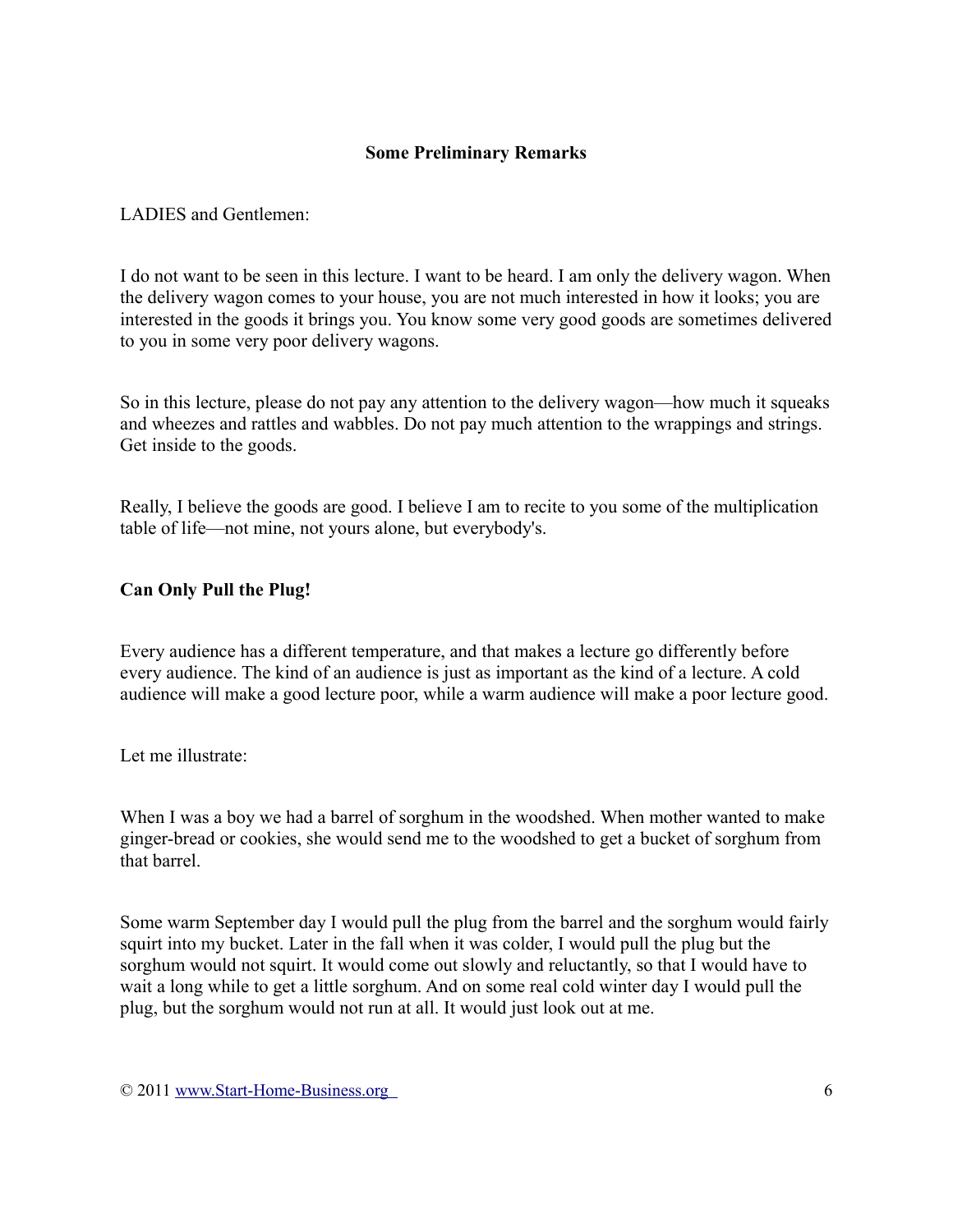I discovered it was the temperature.

I have brought a barrel of sorghum to this audience. The name of the sorghum is "The University of Hard Knocks." I can only pull the plug. I cannot make it run. That will depend upon the temperature of this audience. You can have all you want of it, but to get it to running freely, you will have to warm up.

## **Did You Bring a Bucket?**

No matter how the sorghum runs, you have to have a bucket to get it. How much any one gets out of a lecture depends also upon the size of the bucket he brings to get it in. A big bucket can get filled at a very small stream. A little bucket gets little at the greatest stream. With no bucket you can get nothing at Niagara.

That often explains why one person says a lecture is great, while the next person says he got nothing out of it.

### **What It's All About**

Here is a great mass of words and sentences and pictures to express two or three simple little ideas of life, that our education is our growing up from the Finite to the Infinite, and that it is done by our own personal overcoming, and that we never finish it.

Have you noticed that no sentence, nor a million sentences, can bound life? Have you noticed that every statement does not quite cover it? No statement, no library, can tell all about life. No success rule can alone solve the problem. You must average it all and struggle up to a higher vision.

We are told that the stomach needs bulk as well as nutriment. It would not prosper with the necessary elements in their condensed form. So abstract truths in their lowest terms do not always promote mental digestion like more bulk in the way of pictures and discussions of these truths. Here is bulk as well as nutriment.

If you get the feeling that the first personal pronoun is being overworked, I remind you that this is more a confession than a lecture. You cannot confess without referring to the confesser.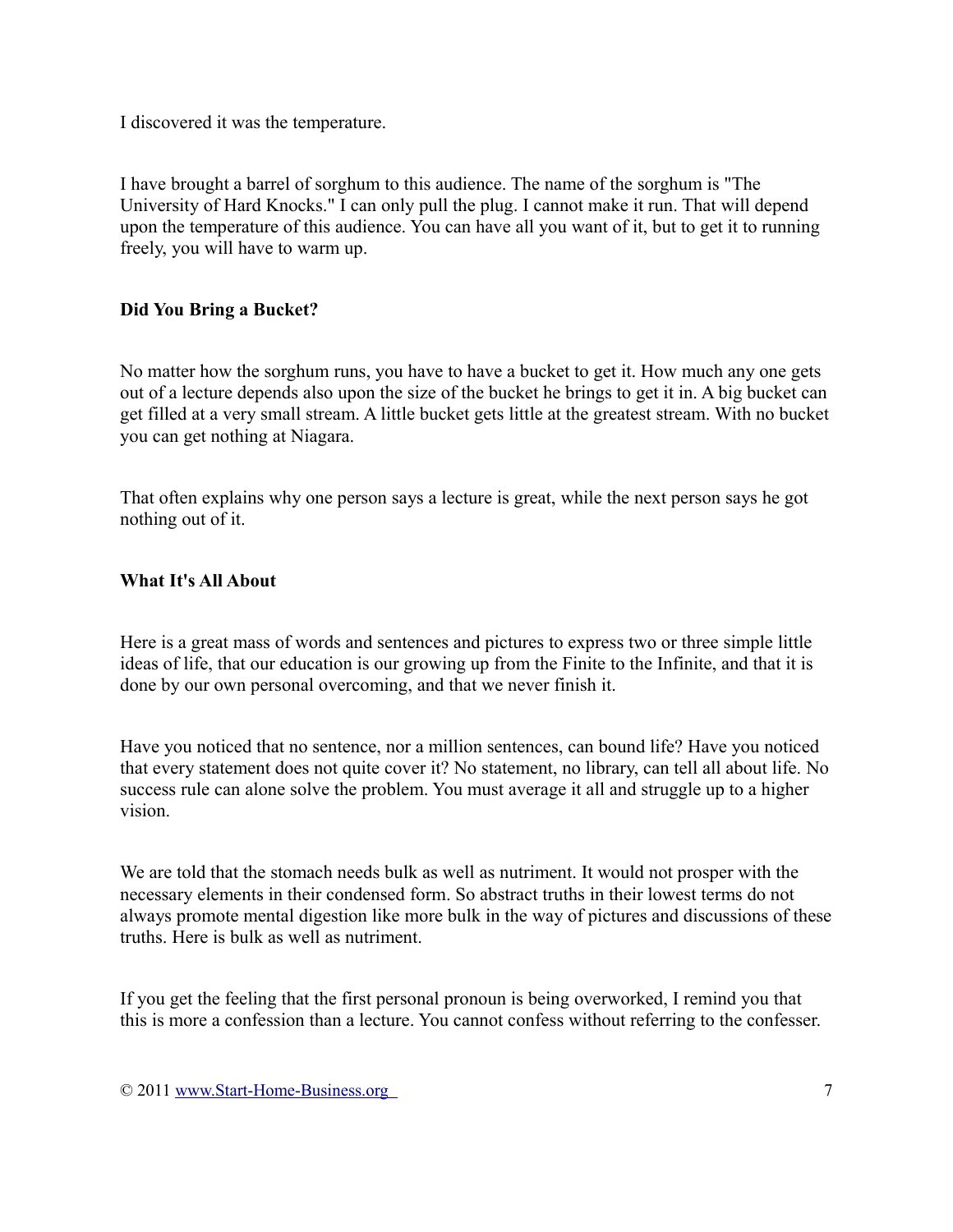### **To Everybody in My Audience**

I like you because I am like you.

I believe in you because I believe in myself. We are all one family. I believe in your Inside, not in your Outside, whoever you are, whatever you are, wherever you are.

I believe in the Angel of Good inside every block of human marble. I believe it must be carved out in The University of Hard Knocks.

I believe all this pride, vanity, selfishness, self-righteousness, hypocrisy and human frailty are the Outside that must be chipped away.

I believe the Hard Knocks cannot injure the Angel, but can only reveal it.

I hope you are getting your Hard Knocks.

I care little about your glorious or inglorious past. I care little about your present. I care much about your future for that is to see more of the Angel in you.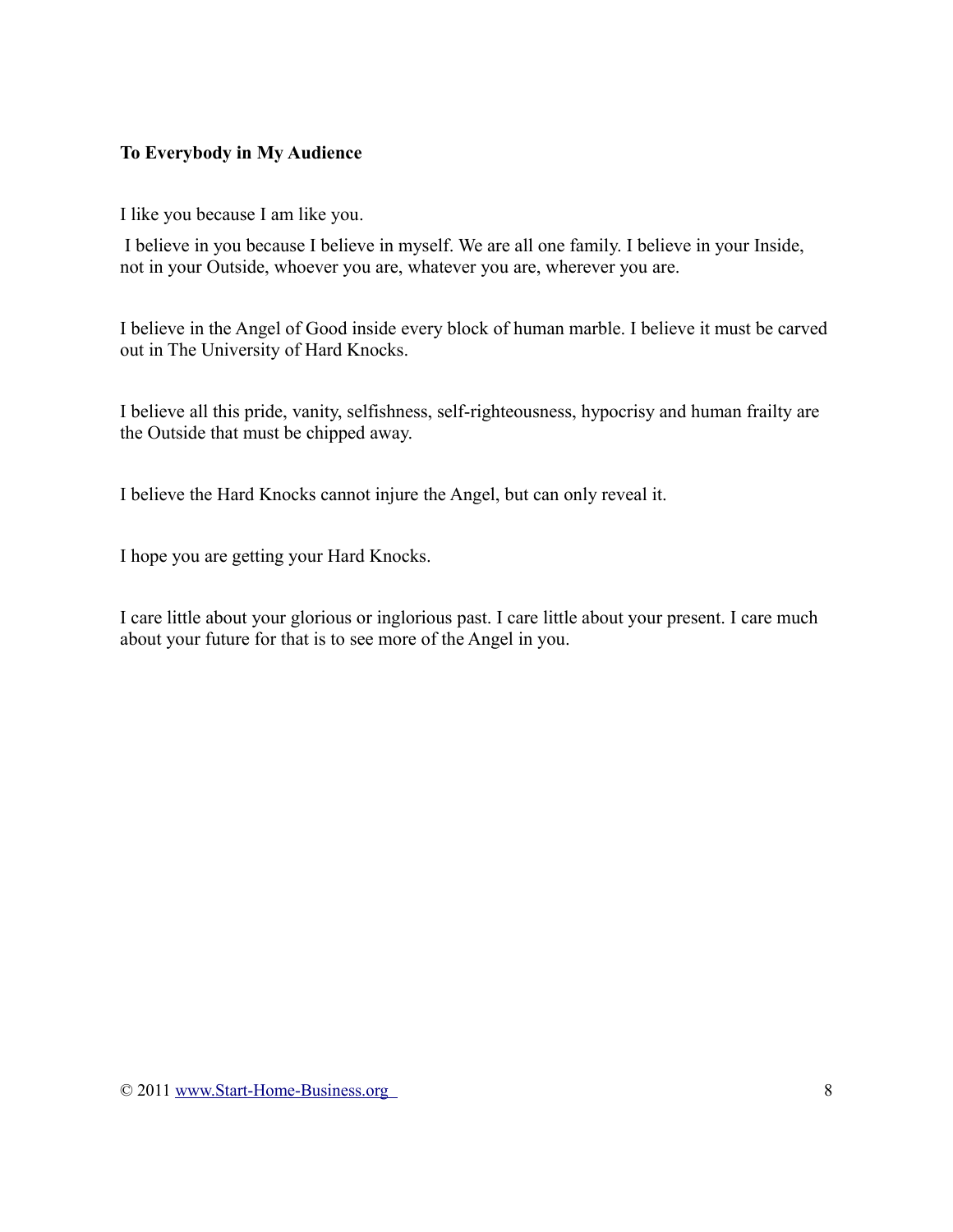#### **The University of Hard Knocks**

# **Chapter I The Books Are Bumps**

THE greatest school is the University of Hard Knocks. Its books are bumps.

Every bump is a lesson. If we learn the lesson with one bump, we do not get that bump again. We do not need it. We have traveled past it. They do not waste the bumps. We get promoted to the next bump.

But if we are "naturally bright," or there is something else the matter with us, so that we do not learn the lesson of the bump we have just gotten, then that bump must come back and bump us again.

Some of us learn to go forward with a few bumps, but most of us are "naturally bright" and have to be pulverized.

The tuition in the University of Hard Knocks is not free. Experience is the dearest teacher in the world. Most of us spend our lives in the A-B-C's of getting started.

We matriculate in the cradle.

We never graduate. When we stop learning we are due for another bump.

There are two kinds of people—wise people and fools. The fools are the people who think they have graduated.

The playground is all of God's universe.

The university colors are black and blue.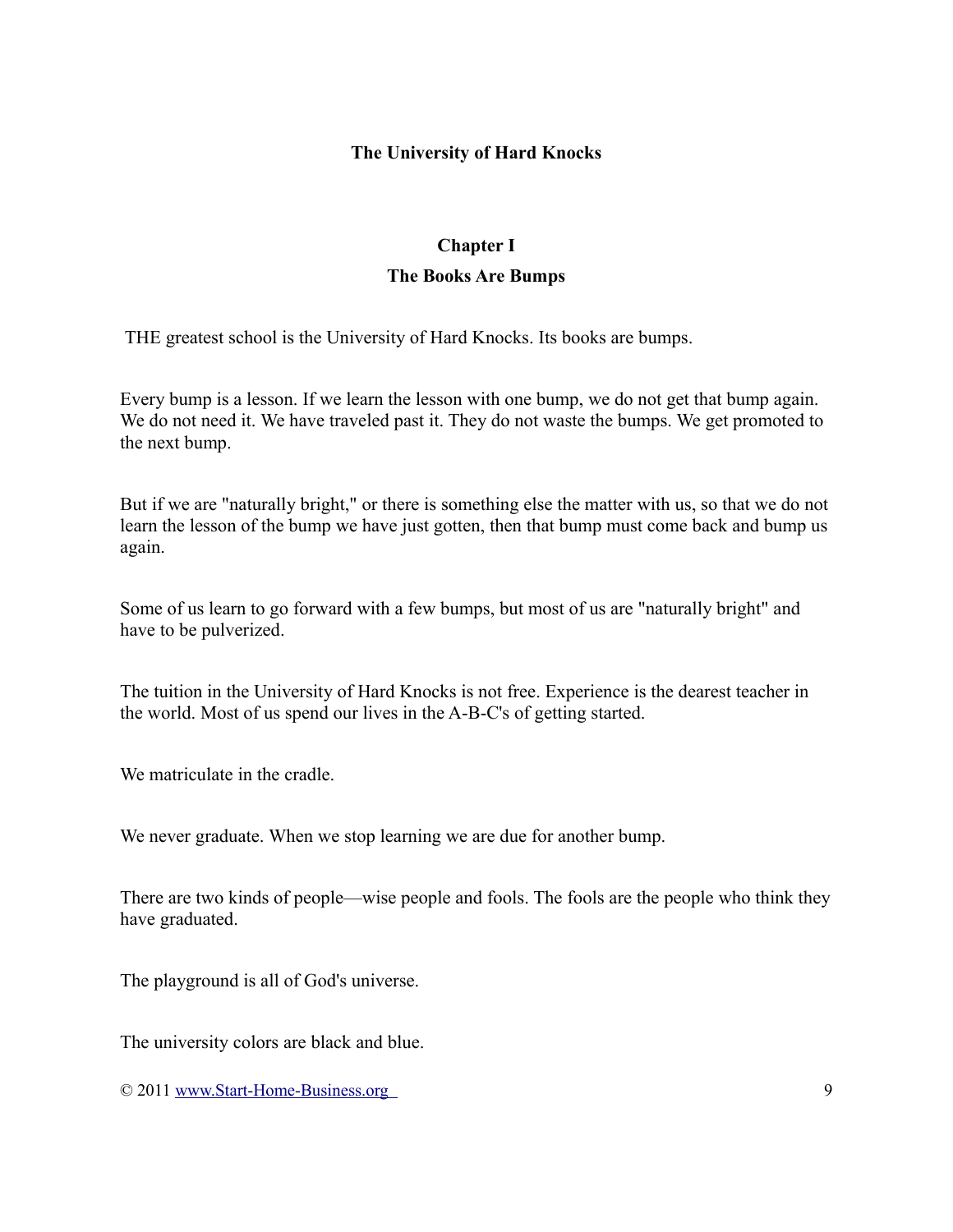The yell is "ouch" repeated ad lib.

#### **The Need of the Bumps**

When I was thirteen I knew a great deal more than I do now. There was a sentence in my grammar that disgusted me. It was by some foreigner I had never met. His name was Shakespeare. It was this:

"Sweet are the uses of adversity; Which, like the toad, ugly and venomous, Wears yet a priceless jewel in its head; And thus our life, exempt from public haunt, Finds tongues in trees, books in running brooks, Sermons in stones, and good in everything."

"Tongues in trees," I thought. "Trees can't talk! That man is crazy. Books in running brooks! Why nobody never puts no books in no running brooks. They'd get wet. And that sermons in stones! They get preachers to preach sermons, and they build houses out of stones."

I was sorry for Shakespeare—when I was thirteen.

But I am happy today that I have traveled a little farther. I am happy that I have begun to learn the lessons from the bumps. I am happy that I am learning the sweet tho painful lessons of the University of Adversity. I am happy that I am beginning to listen. For as I learn to listen, I hear every tree speaking, every stone preaching and every running brook the unfolding of a book.

Children, I fear you will not be greatly interested in what is to follow. Perhaps you are "naturally bright" and feel sorry for Shakespeare.

I was not interested when father and mother told me these things. I knew they meant all right, but the world had moved since they were young, and now two and two made seven, because we lived so much faster.

It is so hard to tell young people anything. They know better. So they have to get bumped just where we got bumped, to learn that two and two always makes four, and "whatsoever a man soweth, that shall he also reap."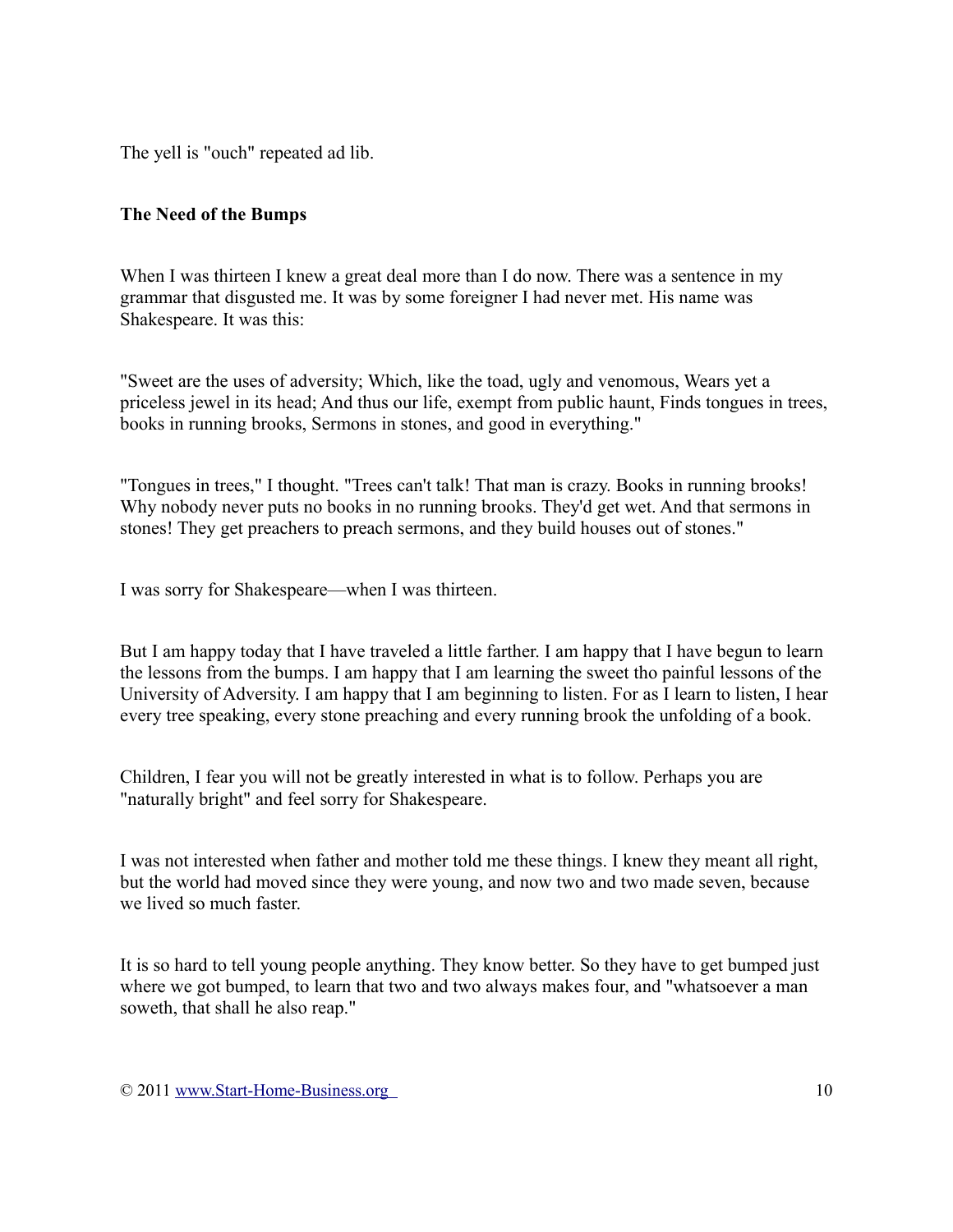But if you will remember some of these things, they will feel like poultices by and by when the bumps come.

## **The Two Colleges**

As we get bumped and battered on life's pathway, we discover we get two kinds of bumps bumps that we need and bumps that we do not need.

Bumps that we bump into and bumps that bump into us.

We discover, in other words, that The University of Hard Knocks has two colleges—The College of Needless Knocks and The College of Needful Knocks.

We attend both colleges.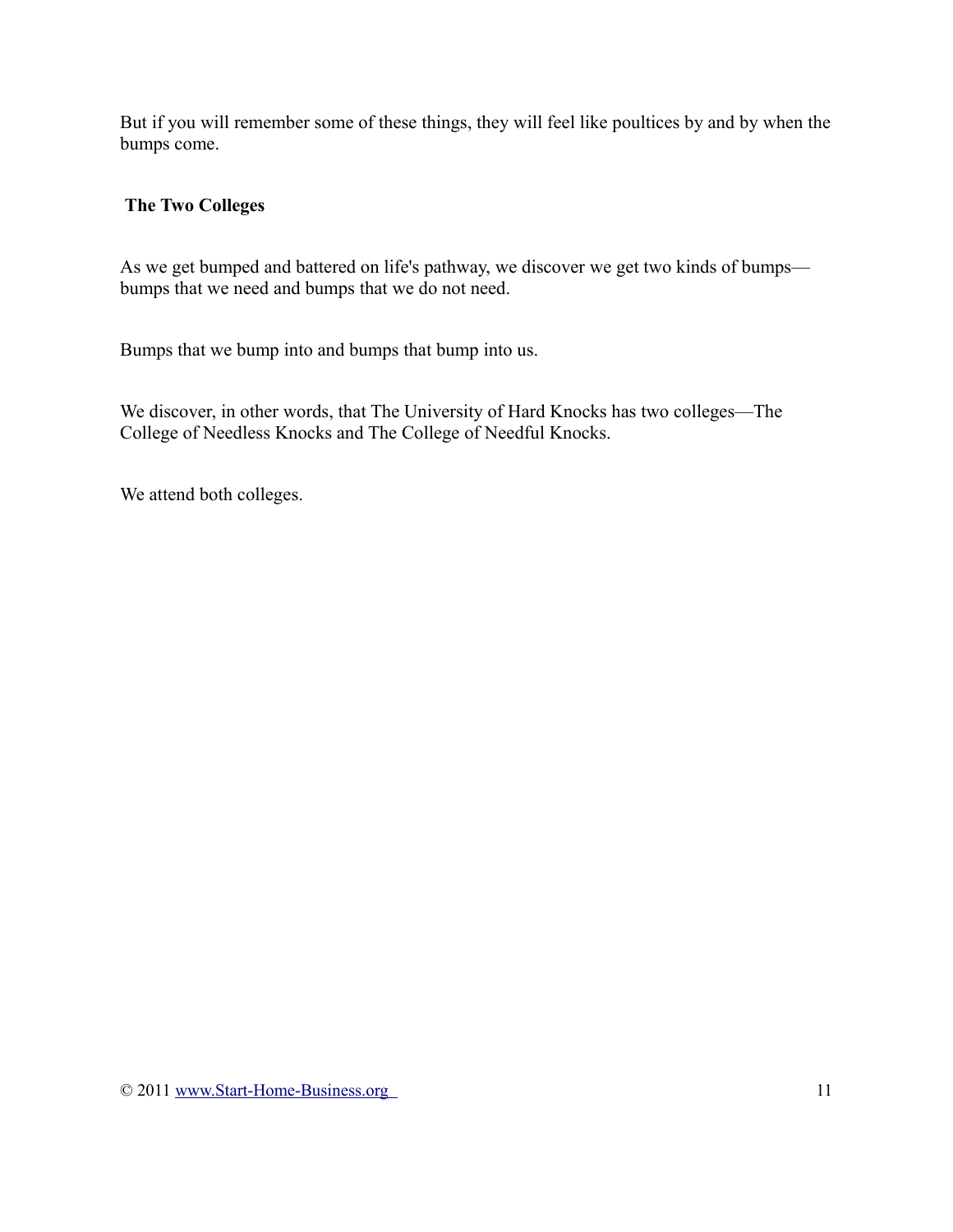# **Chapter II**

## **The College of Needless Knocks**

#### **The Bumps That We Bump Into**

NEARLY all the bumps we get are Needless Knocks.

There comes a vivid memory of one of my early Needless Knocks as I say that. It was back at the time when I was trying to run our home to suit myself. I sat in the highest chair in the family circle. I was three years old and ready to graduate.

That day they had the little joy and sunshine of the family in his high-chair throne right up beside the dinner table. The coffee-pot was within grabbing distance.

I became enamored with that coffee-pot. I decided I needed that coffee-pot in my business. I reached over to get the coffee-pot. Then I discovered a woman beside me, my mother. She was the most meddlesome woman I had ever known. I had not tried to do one thing in three years that that woman had not meddled into.

And that day when I wanted the coffee-pot—I did want it. Nobody knows how I desired that coffee-pot. "One thing thou lackest," a coffee-pot—I was reaching over to get it, that woman said, "Don't touch that!"

The longer I thought about it the more angry I became. What right has that woman to meddle into my affairs all the time? I have stood this petticoat tyranny three years, and it is time to stop it!

I stopped it. I got the coffee-pot. I know I got the coffee-pot. I got it unanimously. I know when I got it and I also know where I got it. I got about a gallon of the reddest, hottest coffee a bad boy ever spilled over himself.

O-o-o-o-o-o! I can feel it yet!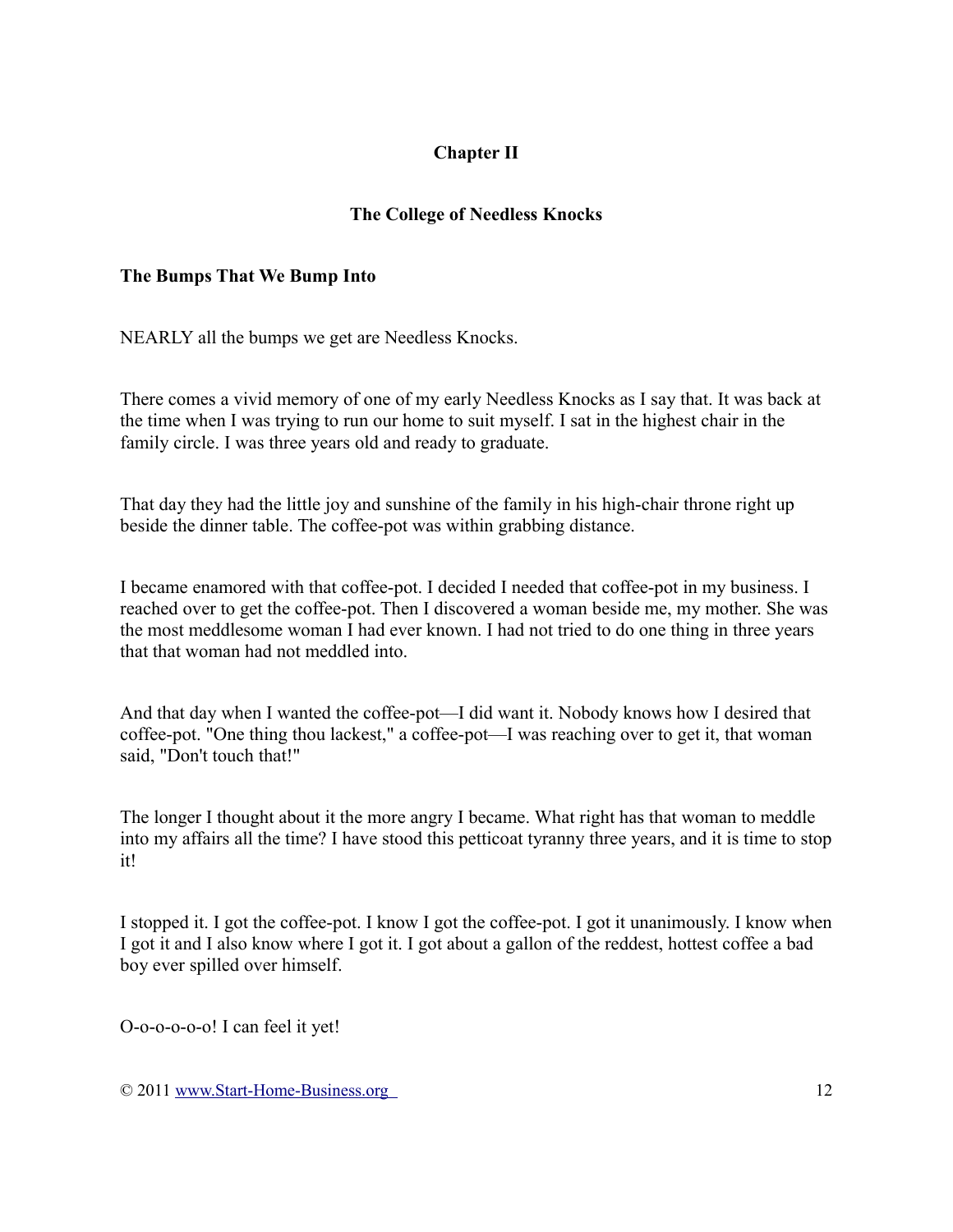There were weeks after that when I was upholstered. They put applebutter on me—and coal oil and white-of-an-egg and starch and anything else the neighbors could think of. They would bring it over and rub it on the little joy and sunshine of the family, who had gotten temporarily eclipsed.

#### **Teaching a Wilful Child**

You see, my mother's way was to tell me and then let me do as I pleased. She told me not to get the coffee-pot and then let me get it, knowing that it would burn me. She would say, "Don't." Then she would go on with her knitting and let me do as I pleased.

Why don't mothers knit today?

Mother would say, "Don't fall in the well." I could go and jump in the well after that and she would not look at me. I do not argue that this is the way to raise children, but I insist that this was the most kind and effective way to rear one stubborn boy I know of. The neighbors and the ladies' aid society often said my mother was cruel with that angel child. But the neighbors did not know what kind of an insect mother was trying to raise. Mother did know. She knew how stubborn and self-willed I was. It came from father's "side of the house."

Mother knew that to argue with me was to flatter me. Tell me, serve notice upon me, and then let me go ahead and get my coffee-pot. That was the quickest and kindest way to teach me.

I learned very quickly that if I did not hear mother, and heed, a coffee-pot would spill upon me. I cannot remember when I disobeyed my mother that a coffee-pot of some kind did not spill upon me, and I got my blisters. Mother did not inflict them. Mother was not much of an inflicter. Father attended to that in the laboratory behind the parsonage.

#### **"Stop, Look, Listen"**

And thru the bumps we learn that The College of Needless Knocks runs on the same plan. The Voice of Wisdom says to each of us, "Child of humanity, do right, walk in the right path. You will be wiser and happier." The tongues in the trees, the books in the running brooks and the sermons in the stones all repeat it.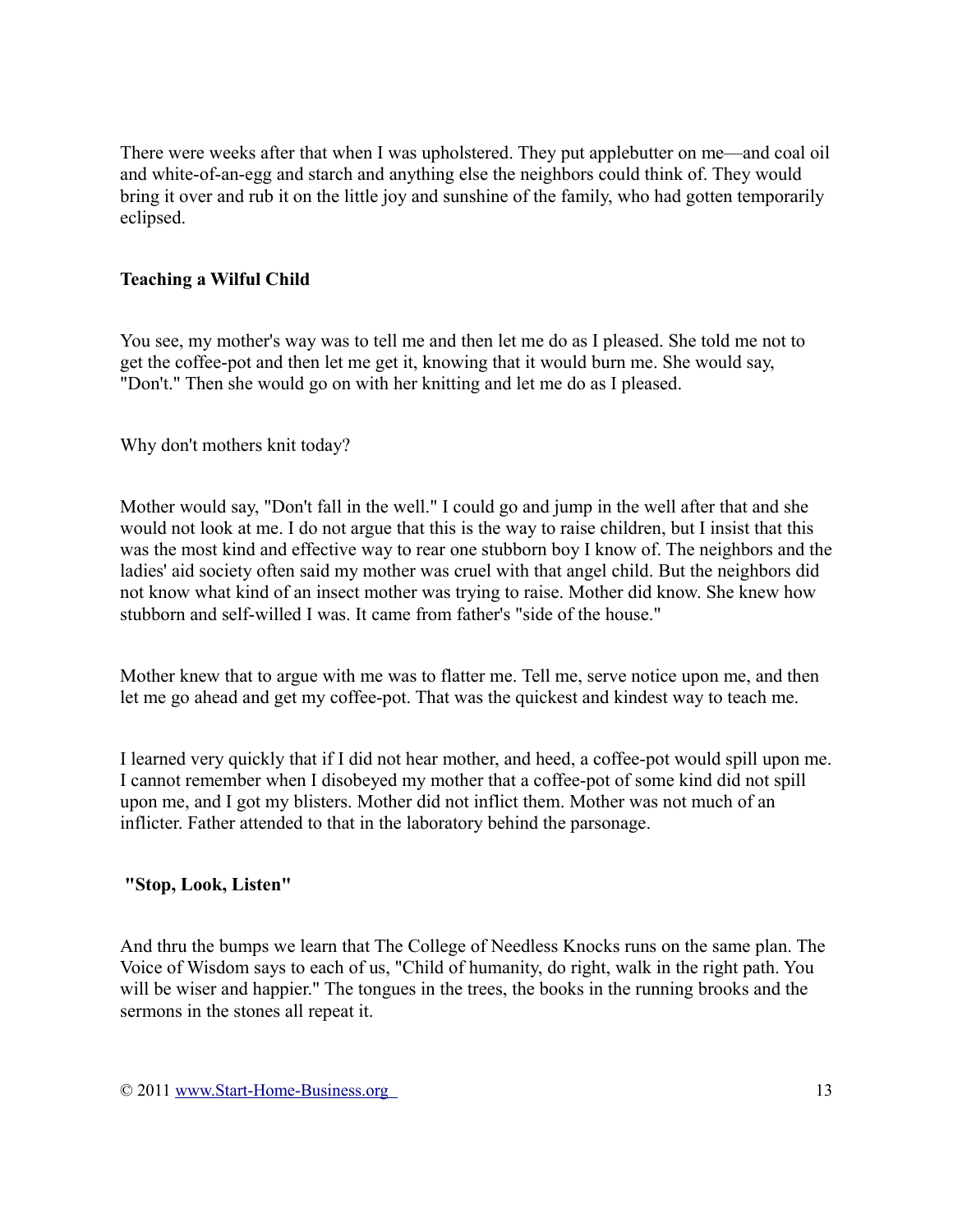But we are not compelled to walk in the right path. We are free im-moral agents.

We get off the right path. We go down forbidden paths. They seem easier and more attractive. It is so easy to go downward. We slide downward, but we have to make effort to go upward.

Anything that goes downward will run itself. Anything that goes upward has to be pushed.

And going down the wrong path, we get bumped harder and harder until we listen.

We are lucky if we learn the lesson with one bump. We are unlucky when we get bumped twice in the same place, for it means we are making no progress.

When we are bumped, we should "stop, look, listen." "Safety first!"

One time I paid a seeress two dollars to look into my honest palm. She said, "It hain't your fault. You wasn't born right. You was born under an unlucky star." You don't know how that comforted me. It wasn't my fault—all my bumps and coffee-pots! I was just unlucky and it had to be.

How I had to be bumped to learn better! Now when I get bumped I try to learn the lesson of the bump and find the right path, so that when I see that bump coming again I can say, "Excuse me; it hath a familiar look," and dodge it.

The seeress is the soothing syrup for mental infants.

### **Blind Man's Fine Sight**

The other day I watched a blind man go down the aisle of the car to get off the train. Did you ever study the walk of a blind man? He "pussyfooted" it along so carefully. He bumped his hand against a seat. Then he did what every blind man does, he lifted his hand higher and didn't bump any more seats.

I looked down my nose. "Ralph Parlette," I said to myself, "when are you going to learn to see as well as that blind man? He learns his lesson with one bump, and you have to go bumping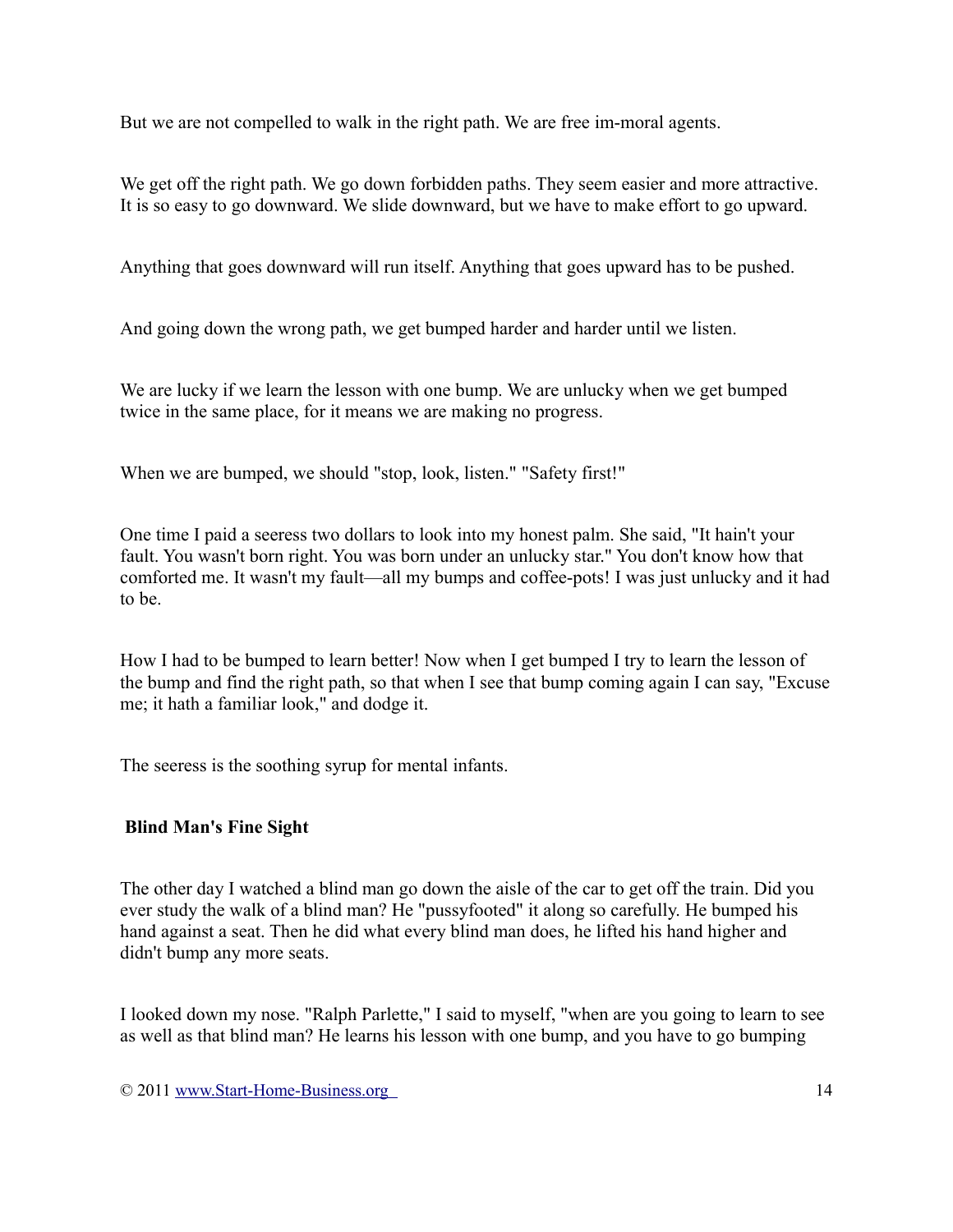into the same things day after day and wonder why you have so much 'bad luck'!"

# **Are You Going Up or Down?**

Let me repeat, things that go downward will run themselves. Things that go upward have to be pushed. Going upward is overcoming. Notice that churches, schools, lyceums, chautauquas, reform movements—things that go upward—never run themselves. They must be pushed all the time.

And so with our own lives. Real living is conscious effort to go upward to larger life.

If you are making no effort in your life, if you are moving in the line of least resistance, depend upon it you are going downward. Look out for the bumps!

Look over your community. Note the handful of brave, faithful, unselfish souls who are carrying the community burdens and pushing upward. Note the multitude making little or no effort, and even getting in the way of the pushers.

Majorities do not rule. Majorities never have ruled. It is the brave minority of thinking, selfsacrificing people that decides the tomorrow of communities that go upward. Majorities are not willing to make the effort to rule themselves. They are content to drift and be amused and follow false gods that promise something for nothing. They must be led—sometimes driven by minorities.

People are like sheep. The shepherd can lead them to heaven—or to hell.

### **Bumping the Prodigals**

Human life is the story of the Prodigal Son. We look over the fence of goodness into the mystery of the great unknown world beyond and in that unknown realm we fondly imagine is happiness.

Down the great white way of the world go the million prodigals, seeking happiness where nobody ever found happiness. Their days fill up with disappointment, their vision becomes dulled. They become anaemic feeding upon the husks.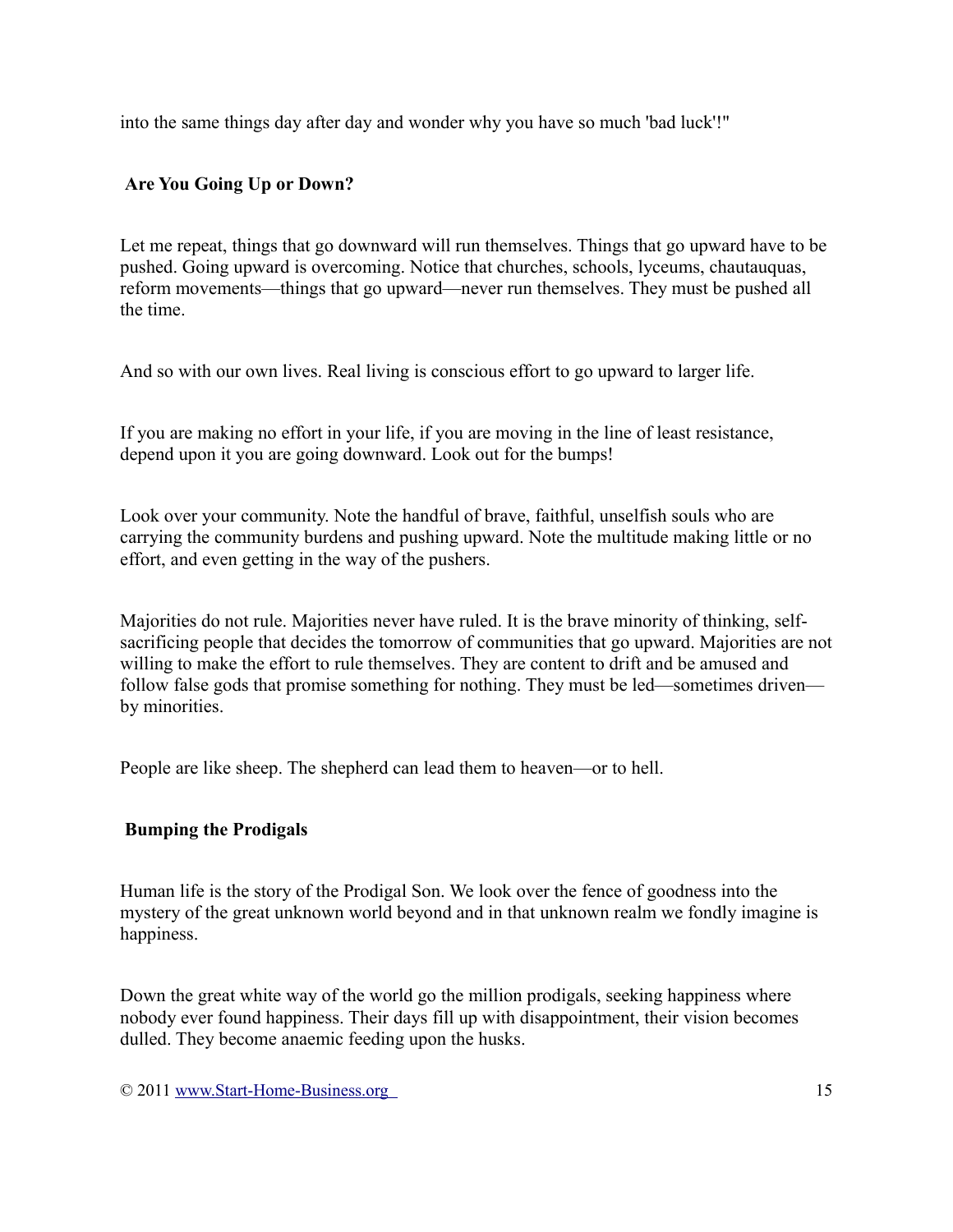They just must get their coffee-pot!

How they must be bumped to think upon their ways. Every time we do wrong we get a Needless Knock. Every time! We may not always get bumped on the outside, but we always get bumped on the inside. A bump on the conscience is worse than a bump on the "noodle."

"I can do wrong and not get bumped. I have no feelings upon the subject," somebody says, You can? You poor old sinner, you have bumped your conscience numb. That is why you have no feelings on the subject. You have pounded your soul into a jelly. You don't know how badly you are hurt.

How the old devil works day and night to keep people amused and doped so that they will not think upon their ways! How he keeps the music and the dazzle going so they will not see they are bumping themselves!

## **Consider the Sticky Flypaper**

Did you ever watch a fly get his Needless Knocks on the sticky flypaper?

The last thing Mamma Fly said as Johnny went off to the city was, "Remember, son, to stay away from the sticky flypaper. That is where your poor dear father was lost." And Johnny Fly remembers for several minutes. But when he sees all the smart young flies of his set go over to the flypaper, he goes over, too. He gazes down at his face in the stickiness. "Ah! how pretty I am! This sticky flypaper shows me up better than anything at home. What a fine place to skate. Just see how close I can fly over it and not get stuck a bit. Mother is such a silly old worryer. She means all right, of course, but she isn't up-to-date. We young set of modern flies are naturally bright and have so many more advantages. You can't catch us. They were too strict with me back home."

You see Johnny fly back and forth and have the time of his naturally bright young life. Afterwhile, tho, he stubs his toe and lands in the stickiness. "Well, well, how nice this is on the feet, so soft and soothing!"

First he puts one foot down and pulls it out. That is a lot of fun. It shows he is not a prisoner. He is a strong-minded fly. He can quit it or play in it, just as he pleases. After while he puts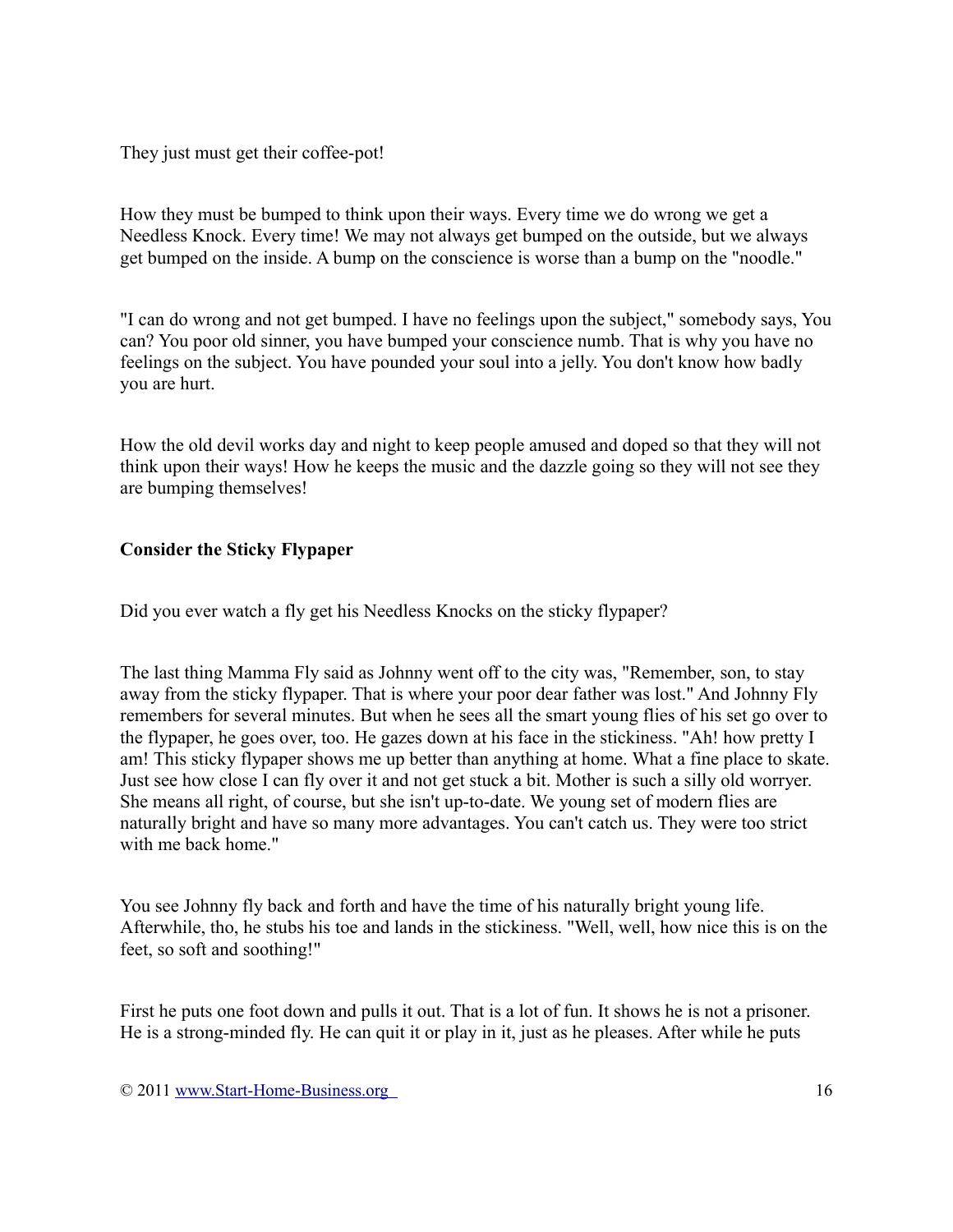two feet down in the stickiness. It is harder to pull them out. Then he puts three down and puts down a few more trying to pull them out.

"Really," says Johnny Fly bowing to his comrades also stuck around him, "really, boys, you'll have to excuse me now. Good-bye!" But he doesn't pull loose. He feels tired and he sits down in the sticky flypaper. It is a fine place to stick around. All his young set of flies are around him. He does like the company. They all feel the same way—they can play in the sticky flypaper or let it alone, just as they please, for they are strong-minded flies. They have another drink and sing, "We won't go home till morning."

Johnny may get home, but he will leave a wing or a leg. Most of them stay. They just settle down into the stickiness with sleeping sickness.

The tuition in The College of Needless Knocks is very high indeed!

## **"Removed" or "Knocked Out"?**

The man who goes to jail ought to congratulate himself if he is guilty. It is the man who does not get discovered who is to be pitied, for he must get some more knocks.

The world loves to write resolutions of respect. How often we write, "Whereas, it has pleased an all-wise Providence to remove," when we might reasonably ask whether the victim was "removed" or merely "knocked out."

There is a good deal of suicide charged up to Providence.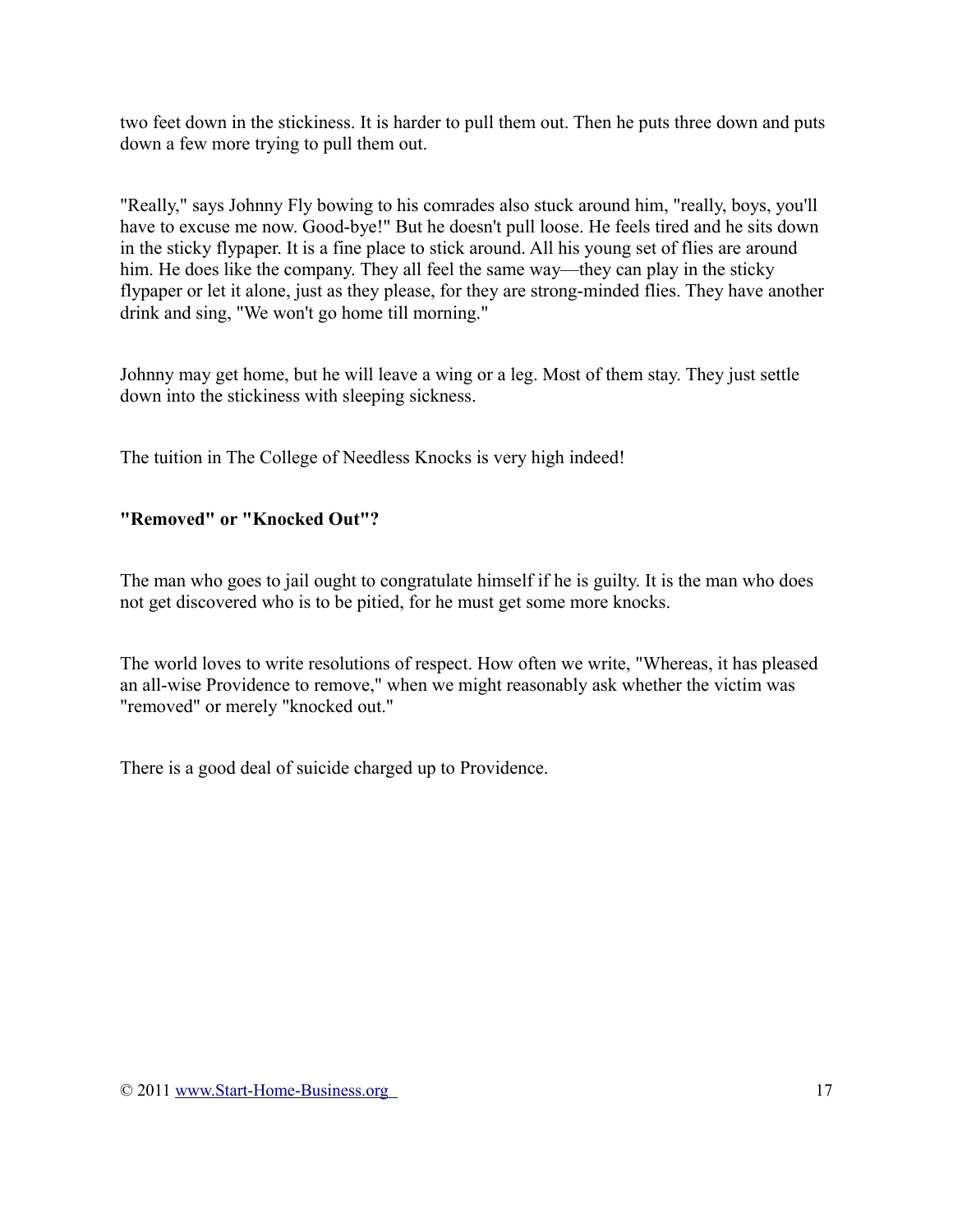# **Chapter III**

## **The College of Needful Knocks**

#### **The Bumps That Bump Into Us**

BUT occasionally all of us get bumps that we do not bump into. They bump into us. They are the guideboard knocks that point us to the higher pathway.

You were bumped yesterday or years ago. Maybe the wound has not yet healed. Maybe you think it never will heal. You wondered why you were bumped. Some of you in this audience are just now wondering why.

You were doing right—doing just the best you knew how—and yet some blow came crushing upon you and gave you cruel pain.

It broke your heart. You have had your heart broken. I have had my heart broken more times than I care to talk about now. Your home was darkened, your plans were wrecked, you thought you had nothing more to live for.

I am like you. I have had more trouble than anybody else. I have never known anyone who had not had more trouble than anyone else.

But I am discovering that life only gets good after we have been killed a few times. Each death is a larger birth.

We all must learn, if we have not already learned, that these blows are lessons in The College of Needful Knocks. They point upward to a higher path than we have been traveling.

In other words, we are raw material. You know what raw material is—material that needs more Needful Knocks to make it more useful and valuable.

The clothing we wear, the food we eat, the house we live in, all have to have the Needful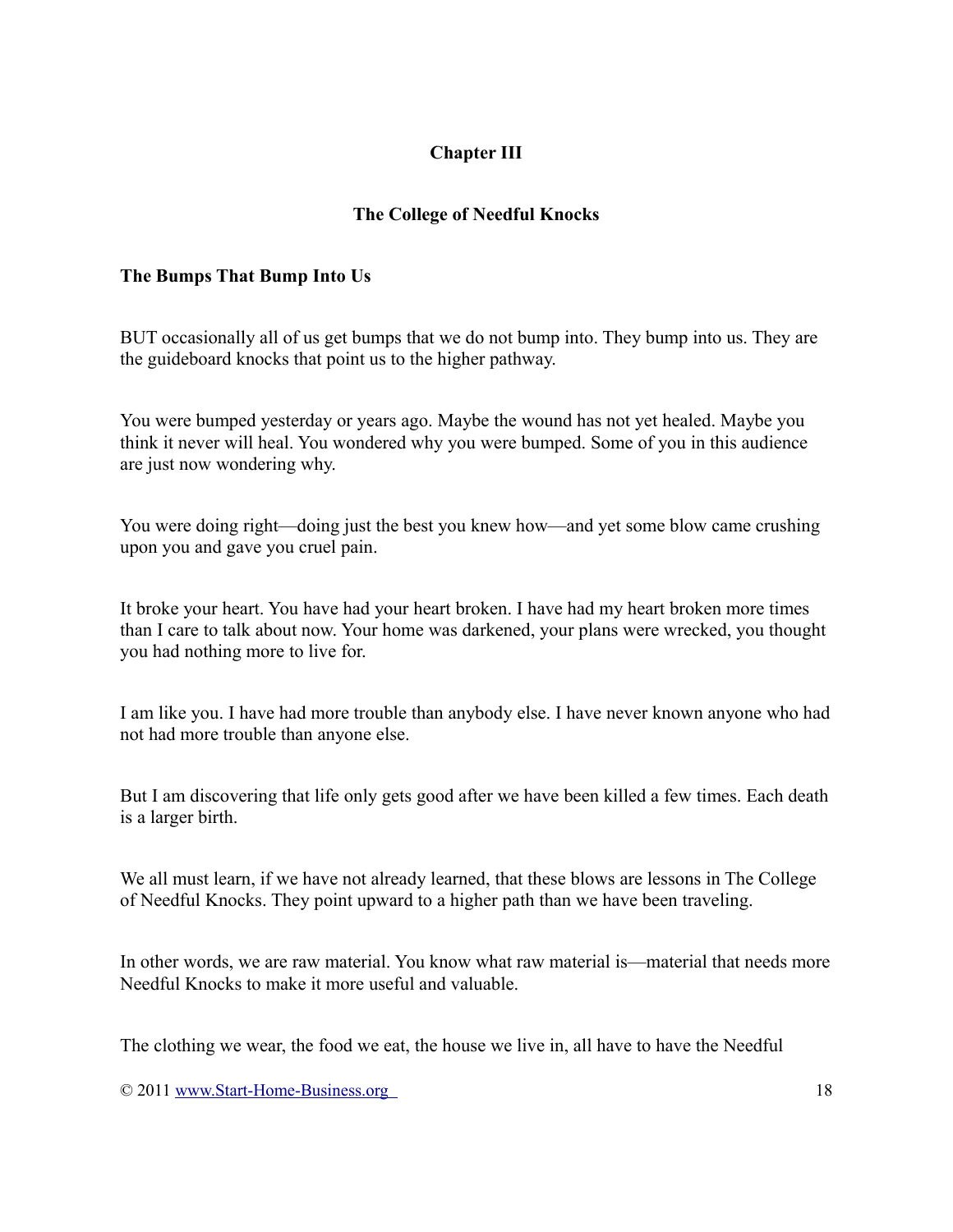Knocks to become useful. And so does humanity need the same preparation for greater usefulness.

I should like to know every person in this audience. But the ones I should most appreciate knowing are the ones who have known the most of these knocks—who have faced the great crises of life and have been tried in the crucibles of affliction. For I am learning that these lives are the gold tried in the fire.

#### **The Sorrows of the Piano**

See the piano on this stage? Good evening, Mr. Piano. I am glad to see you. You are so shiny, beautiful, valuable and full of music, if properly treated.

Do you know how you got upon this stage, Mr. Piano? You were bumped here. This is no reflection upon the janitor. You became a piano by the Needful Knocks.

I can see you back in your callow beginnings, when you were just a tree—a tall, green tree. You were green! Only green things grow. Did you get the meaning of that, children? I hope you are green.

There you stood in the forest, a perfectly good, green young tree. You got your lessons, combed your hair, went to Sunday school and were the best young tree you could be.

That is why you were bumped—because you were good! There came a man into the woods with an ax, and he looked for the best trees there to bump. He bumped you—hit you with the ax! How it hurt you! And how unjust it was! He kept on hitting you. "The operation was just terrible." Finally you fell, crushed, broken, bleeding.

It is a very sad story. They took you all bumped and bleeding to the sawmill and they bumped and ripped you more. They cut you in pieces and hammered you day by day.

They did not bump the little, crooked, dissipated, cigaret-stunted trees. They were not worth bumping.

But shake, Mr. Piano. That is why you are on this stage. You were bumped here. All the beauty,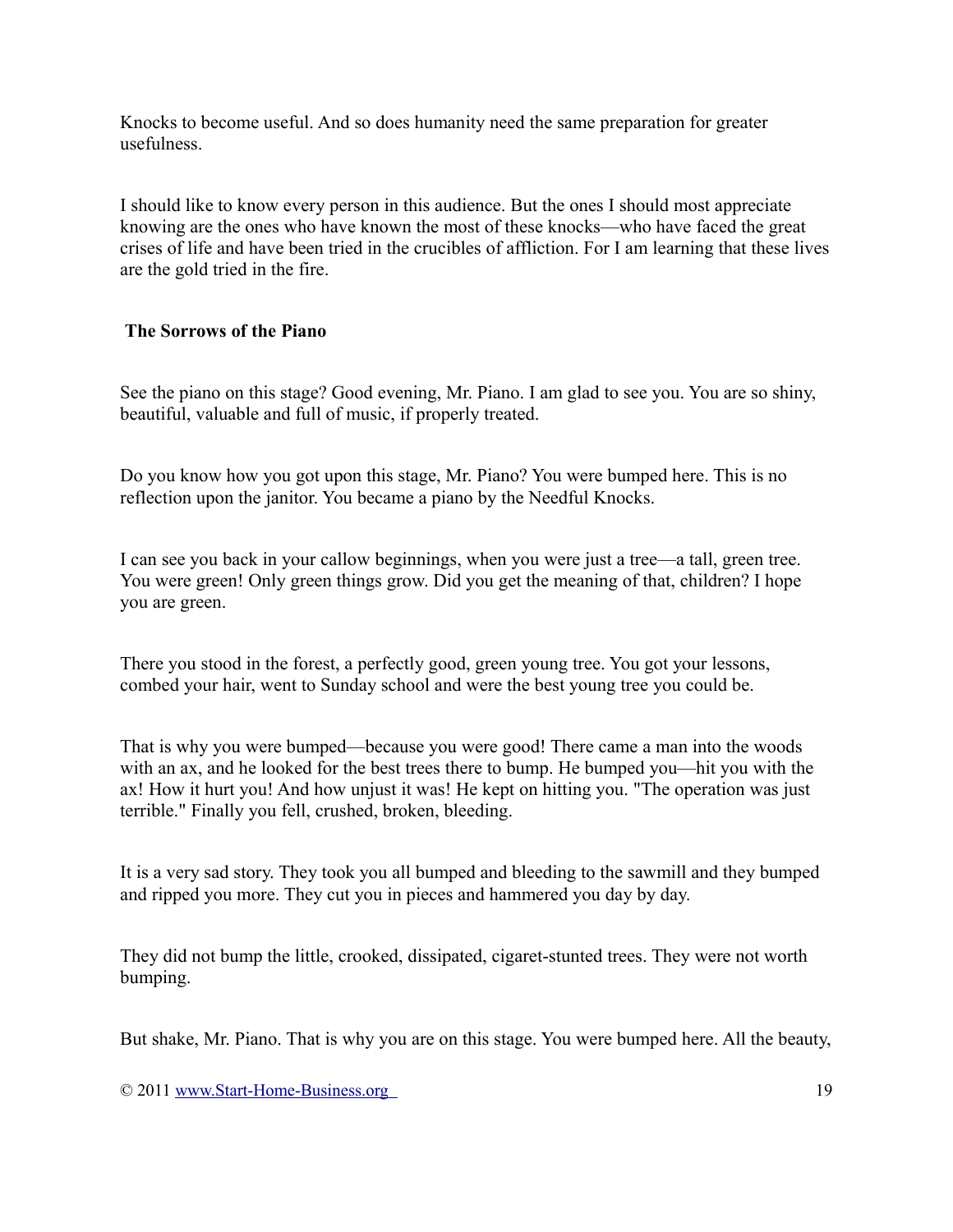harmony and value were bumped into you.

# **The Sufferings of the Red Mud**

One day I was up the Missabe road about a hundred miles north of Duluth, Minnesota, and came to a hole in the ground. It was a big hole—about a half-mile of hole. There were steamshovels at work throwing out of that hole what I thought was red mud.

"Kind sir, why are they throwing that red mud out of that hole?" I asked a native.

"That hain't red mud. That's iron ore, an' it's the best iron ore in the world."

"What is it worth?"

"It hain't worth nothin' here; that's why they're movin' it away."

There's red mud around every community that "hain't worth nothin'" until you move it—send it to college or somewhere.

Not very long after this, near Pittsburgh, Pennsylvania, I saw some of this same red mud. It had been moved over the Great Lakes and the rails to what they call a blast furnace, the technological name of which being The College of Needful Knocks for Red Mud.

I watched this red mud matriculate into a great hopper with limestone, charcoal and other textbooks. Then they corked it up and school began. They roasted it. It is a great thing to be roasted.

When it was done roasting they stopped. Have you noticed that they always stop when anything is done roasting? If we are yet getting roasted, perhaps we are not done!

Then they pulled the plug out of the bottom of the college and held promotion exercises. The red mud squirted out into the sand. It was not red mud now, because it had been roasted. It was a freshman—pig iron, worth more than red mud, because it had been roasted.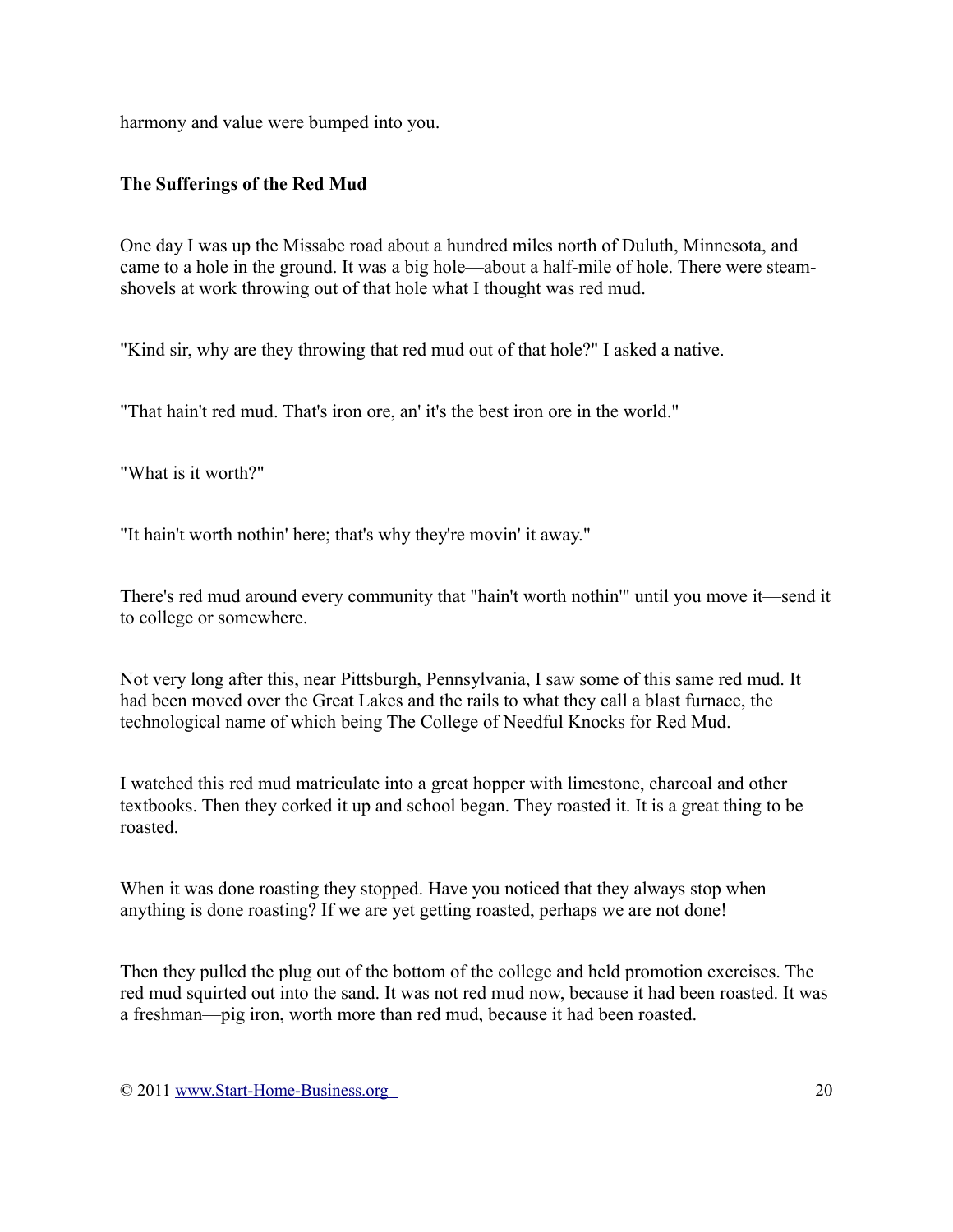Some of the pig iron went into another department, a big teakettle, where it was again roasted, and now it came out a sophomore—steel, worth more than pig iron.

Some of the sophomore steel went up into another grade where it was roasted yet again and rolled thin into a junior. Some of that went on up and up, at every step getting more pounding and roasting and affliction.

It seemed as tho I could hear the suffering red mud crying out, "O, why did they take me away from my happy hole-in-the-ground? Why do they pound me and break my heart? I have been good and faithful. O, why do they roast me? O, I'll never get over this!"

But after they had given it a diploma—a pricemark telling how much it had been roasted they took it proudly all over the world, labeled "Made in America." They hung it in show windows, they put it in glass cases. Many people admired it and said, "Isn't that fine work!" They paid much money for it now. They paid the most money for what had been roasted the most.

If a ton of that red mud had become watch-springs or razor-blades, the price had gone up into thousands of dollars.

My friends, you and I are the raw material, the green trees, the red mud. The Needful Knocks are necessary to make us serviceable.

Every bump is raising our price. Every bump is disclosing a path to a larger life. The diamond and the chunk of soft coal are exactly the same material, say the chemists. But the diamond has gone to The College of Needful Knocks more than has her crude sister of the coal-scuttle.

There is no human diamond that has not been crystallized in the crucibles of affliction. There is no gold that has not been refined in the fire.

# **Cripple Taught by Bumps**

One evening when I was trying to lecture in a chautauqua tent in Illinois, a crippled woman was wheeled into the tent and brought right down to the foot of the platform. The subject was The University of Hard Knocks. Presently the cripple's face was shining brighter than the footlights.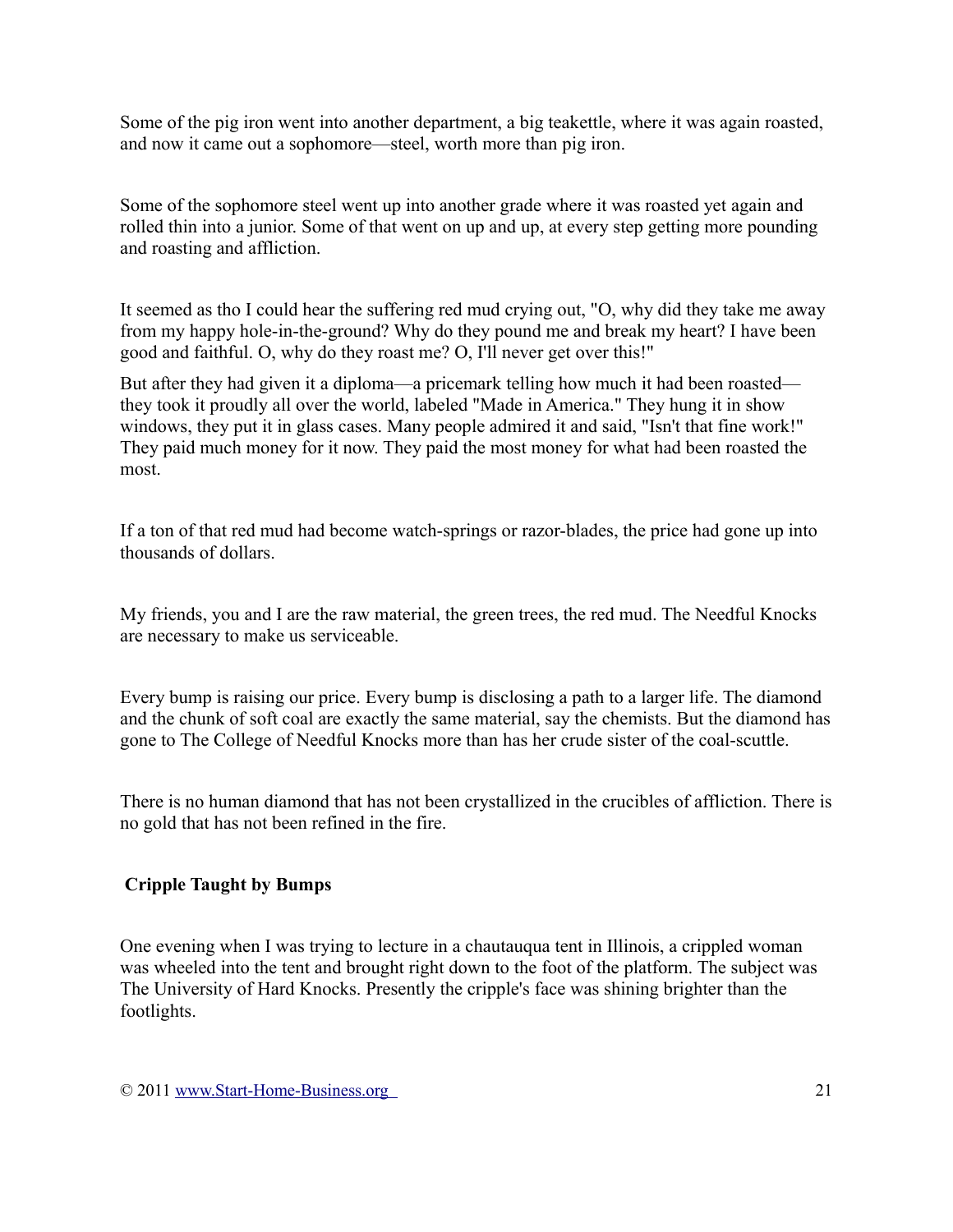She knew about the knocks!

Afterwards I went to her. "Little lady, I want to thank you for coming here. I have the feeling that I spoke the words, but you are the lecture itself."

What a smile she gave me! "Yes, I know about the hard knocks," she said. "I have been in pain most of my life. But I have learned all that I know sitting in this chair. I have learned to be patient and kind and loving and brave."

They told me this crippled woman was the sweetest-spirited, best-loved person in the town.

But her mother petulantly interrupted me. She had wheeled the cripple into the tent. She was tall and stately. She was well-gowned. She lived in one of the finest homes in the city. She had everything that money could buy. But her money seemed unable to buy the frown from her face.

"Mr. Lecture Man," she said, "why is everybody interested in my daughter and nobody interested in me? Why is my daughter happy and why am I not happy? My daughter is always happy and she hasn't a single thing to make her happy. I am not happy. I have not been happy for years. Why am I not happy?"

What would you have said? Just on the spur of the moment—I said, "Madam, I don't want to be unkind, but I really think the reason you are not happy is that you haven't been bumped enough."

I discover when I am unhappy and selfish and people don't use me right, I need another bump.

The cripple girl had traveled ahead of her jealous mother. For selfishness cripples us more than paralysis.

### **Schools of Sympathy**

When I see a long row of cots in a hospital or sanitarium, I want to congratulate the patients lying there. They are learning the precious lessons of patience, sympathy, love, faith and courage. They are getting the education in the humanities the world needs more than tables of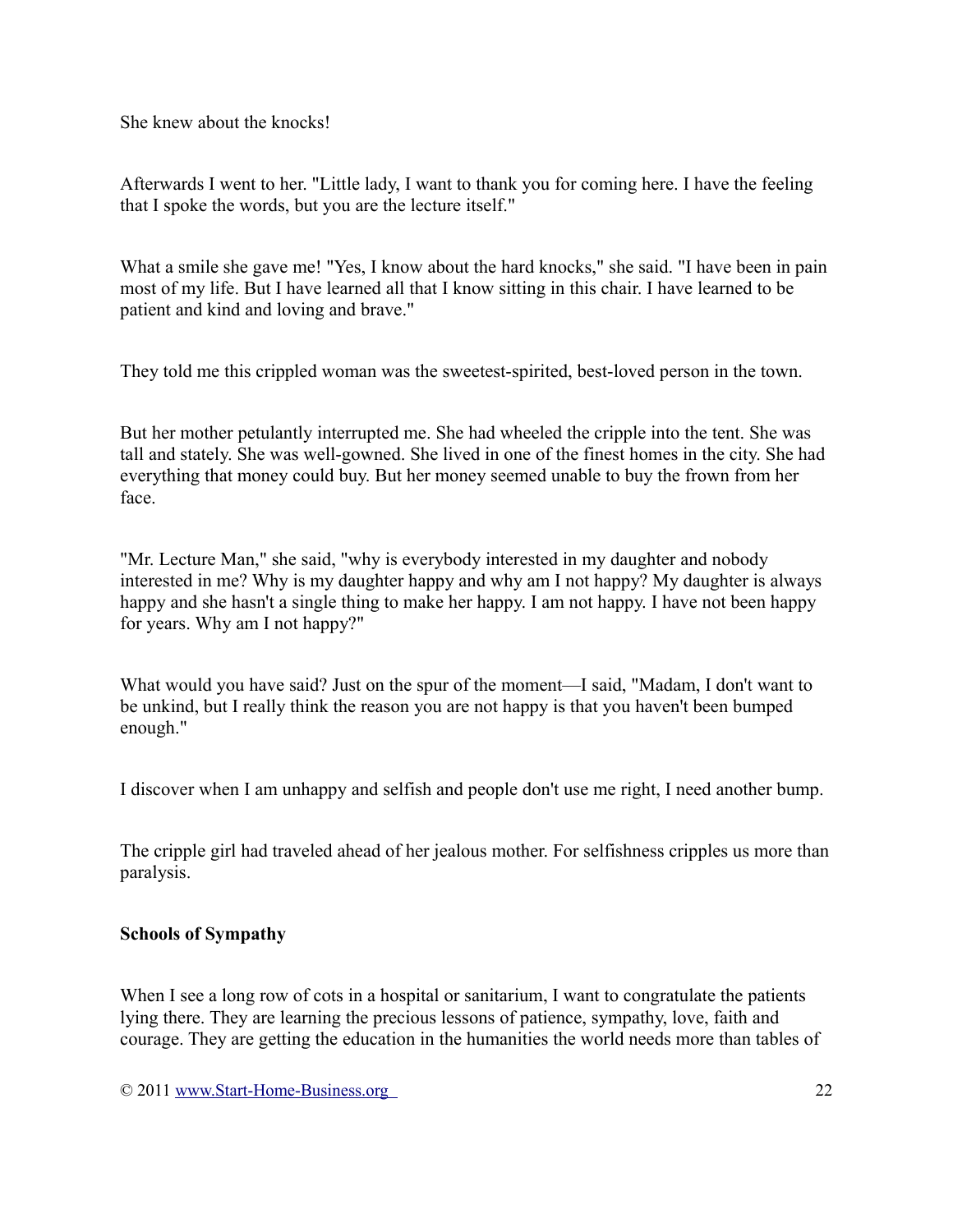logarithms. Only those who have suffered can sympathize. They are to become a precious part of our population. The world needs them more than libraries and foundations.

#### **The Silver Lining**

There is no backward step in life. Whatever experiences come to us are truly new chapters of our education if we are willing to learn them.

We think this is true of the good things that come to us, but we do not want to think so of the bad things. Yet we grow more in lean years than in fat years. In fat years we put it in our pockets. In lean years we put it in our hearts. Material and spiritual prosperity do not often travel hand-in-hand. When we become materially very prosperous, so many of us begin to say, "Is not this Babylon that I have builded?" And about that time there comes some handwriting on the wall and a bump to save us.

Think of what might happen to you today. Your home might burn. We don't want your home to burn, but somebody's home is burning just now. A conflagration might sweep your town from the map. Your business might wreck. Your fortune might be swept away. Your good name might be tarnished. Bereavement might take from you the one you love most.

You would never know how many real friends you have until then. But look out! Some of your friends would say, "I am so sorry for you. You are down and out." Do not believe that you are down and out, for it is not true. The old enemy of humanity wants you to believe you are down and out. He wants you to sympathize with yourself. You are never down and out!

The truth is, another chapter of your real education has been opened. Will you read the lesson of the Needful Knocks?

A great conflagration, a cyclone, a railroad wreck, an epidemic or other public disaster brings sympathy, bravery, brotherhood and love in its wake.

There is a silver lining to every hard knocks cloud.

Out of the trenches of the Great War come nations chastened by sacrifice and purged of their dross.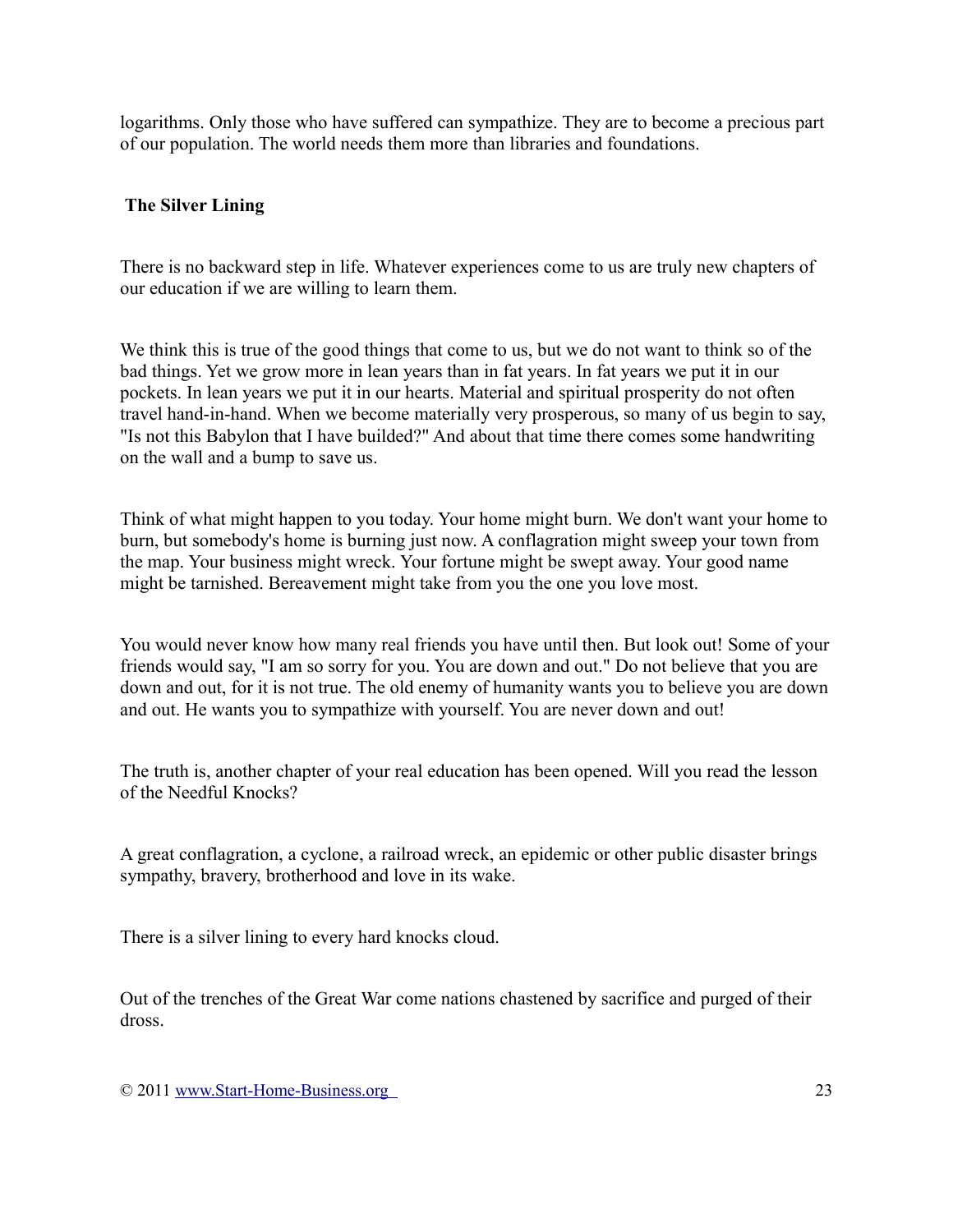# **Chapter IV**

## **"Shake the Barrel"**

#### **How We Decide Our Destinies**

NOW as we learn the lessons of the Needless and the Needful Knocks, we get wisdom, understanding, happiness, strength, success and greatness. We go up in life. We become educated. Let me bring you a picture of it.

One day the train stopped at a station to take water. Beside the track was a grocery with a row of barrels of apples in front. There was one barrel full of big, red, fat apples. I rushed over and got a sack of the big, red, fat apples. Later as the train was under way, I looked in the sack and discovered there was not a big, red, fat apple there.

All I could figure out was that there was only one layer of the big, red, fat apples on the top, and the groceryman, not desiring to spoil his sign, had reached down under the top layer. He must have reached to the bottom, for he gave me the worst mess of runts and windfalls I ever saw in one sack. The things I said about the grocery business must have kept the recording angel busy.

Then I calmed down. Did the groceryman do that on purpose? Does the groceryman ever put the big apples on top and the little ones down underneath?

Do you? Is there a groceryman in the audience?

Man of sorrows, you have been slandered. It never occurred to me until that day on the train that the groceryman does not put the big ones on top and the little ones down underneath. He does not need to do it. It does itself. It is the shaking of the barrel that pushes the big ones up and the little ones down.

#### **Shake to Their Places**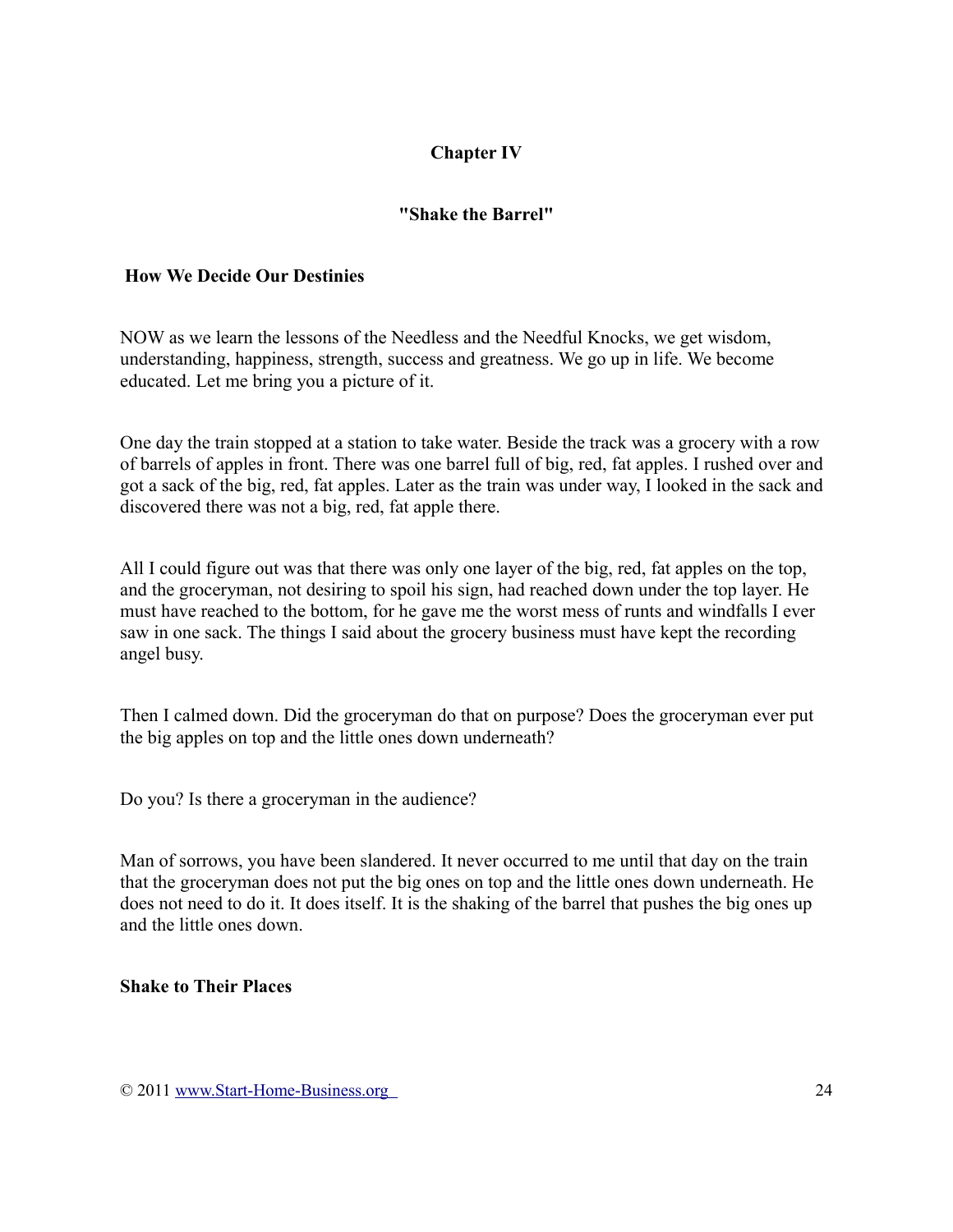You laugh? You don't believe that? Maybe your roads are so good and smooth that things do not shake on the road to town. But back in the Black Swamp of Ohio we had corduroy roads. Did you ever see a corduroy road? It was a layer of logs in the mud. Riding over it was the poetry of motion! The wagon "hit the high spots." And as I hauled a wagon-bed full of apples to the cider-mill over a corduroy road, the apples sorted out by the jolting. The big apples would try to get to the top. The little, runty apples would try to hold a mass meeting at the bottom.

I saw that for thirty years before I saw it. Did you ever notice how long you have to see most things before you see them? I saw that when I played marbles. The big marbles would shake to the top of my pocket and the little ones would rattle down to the bottom.

You children try that tomorrow. Do not wait thirty years to learn that the big ones shake up and the little ones shake down. Put some big ones and some little things of about the same density in a box or other container and shake them. You will see the larger things shake upward and the smaller shake downward. You will see every thing shake to the place its size determines. A little larger one shakes a little higher, and a little smaller one a little lower.

When things find their place, you can shake on till doomsday, but you cannot change the place of one of the objects.

Mix them up again and shake. Watch them all shake back as they were before, the largest on top and the smallest at the bottom.

### **Lectures in Cans**

(At this place the lecturer exhibits a glass jar more than half-filled with small white beans and a few walnuts.)

Let us try that right on the platform. Here is a glass jar and inside of it you see two sizes of objects—a lot of little white beans and some walnuts. You will pardon me for bringing such a simple and crude apparatus before you in a lecture, but I ask your forbearance. I am discovering that we can hear faster thru the eye than thru the ear. I want to make this so vivid that you will never forget it, and I do not want these young people to live thirty years before they see it.

If there are sermons in stones, there must be lectures in cans. This is a canned lecture. Let the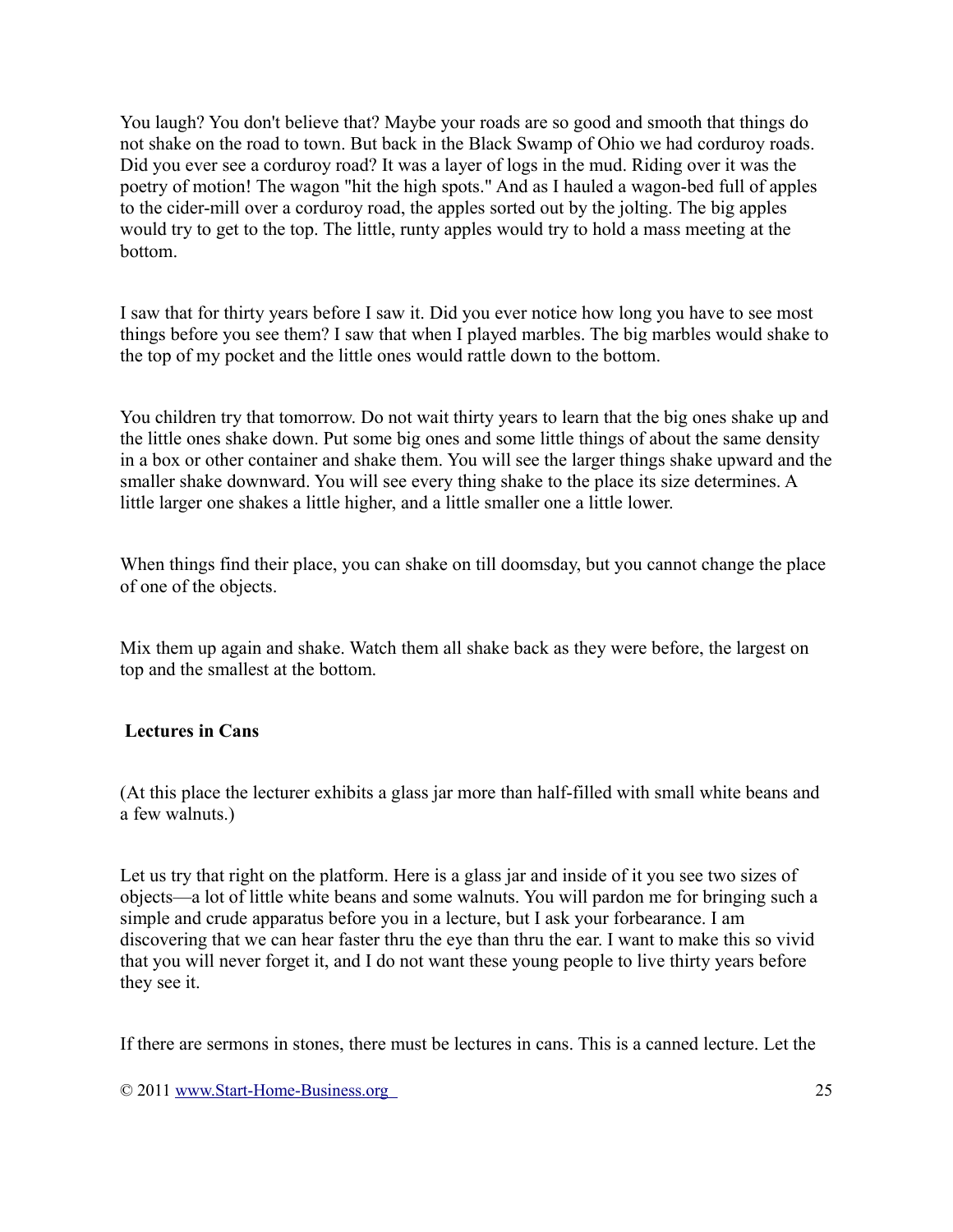can talk to you awhile.

You note as I shake the jar the little beans quickly settle down and the big walnuts shake up. Not one bean asks, "Which way do I go?" Not one walnut asks, "Which way do I go?" Each one automatically goes the right way. The little ones go down and the big ones go up.

Note that I mix them all up and then shake. Note that they arrange themselves just as they were before.

Suppose those objects could talk. I think I hear that littlest bean down in the bottom saying, "Help me! Help me! I am so unfortunate and low down. I never had no chance like them big ones up there. Help me up."

I say, "Yes, you little bean, I'll help you." So I lift him up to the top. See! I have boosted him. I have uplifted him.

See, the can shakes. Back to the bottom shakes the little bean. And I hear him say, "King's ex! I slipped. Try that again and I'll stay on top." So I put him back again on top.

The can shakes. The little bean again shakes back to the bottom. He is too small to stay up. He cannot stand prosperity.

Then I hear Little Bean say, "Well, if I cannot get to the top, you make them big ones come down. Give every one an equal chance."

So I say, "Yes, sir, Little Bean. Here, you big ones on top, get down. You Big Nuts get right down there on a level with Little Bean!" And you see I put them down.

But I shake the can, and the big ones go right back to the top with the same shakes that send the little ones back to the bottom.

There is only one way for those objects to change their place in the can. Lifting them up or putting them down will not do it. But change their size!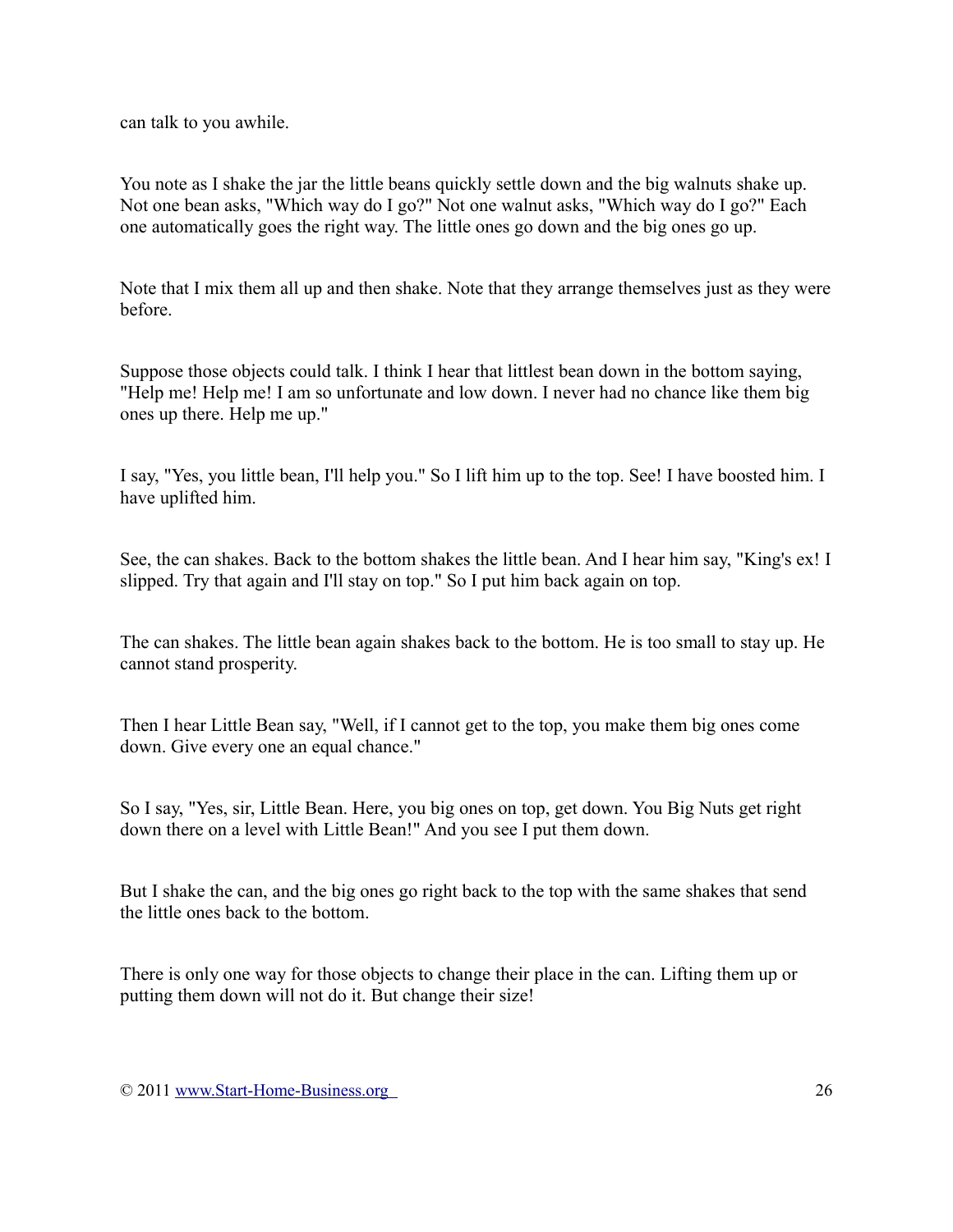Equality of position demands quality of size. Let the little one grow bigger and he will shake up. Let the big one grow smaller and he will shake down.

#### **The Shaking Barrel of Life**

O, fellow apples! We are all apples in the barrel of life on the way to the market place of the future. It is a corduroy road and the barrel shakes all the time.

In the barrel are big apples, little apples, freckled apples, speckled apples, green apples, and dried apples. A bad boy on the front row shouted the other night, "And rotten apples!"

In other words, all the people of the world are in the great barrel of life. That barrel is shaking all the time. Every community is shaking, every place is shaking. The offices, the shops, the stores, the schools, the pulpits, the homes—every place where we live or work is shaking. Life is a constant survival of the fittest.

The same law that shakes the little ones down and the big ones up in that can is shaking every person to the place he fits in the barrel of life. It is sending small people down and great people up.

And do you not see that we are very foolish when we want to be lifted up to some big place, or when we want some big person to be put down to some little place? We are foolishly trying to overturn the eternal law of life.

We shake right back to the places our size determines. We must get ready for places before we can get them and keep them.

The very worst thing that can happen to anybody is to be artificially boosted up into some place where he rattles.

I hear a good deal about destiny. Some people seem to think destiny is something like a train and if we do not get to the depot in time our train of destiny will run off and leave us, and we will have no destiny. There is destiny—that jar.

If we are small we shall have a small destiny. If we are great we shall have a great destiny. We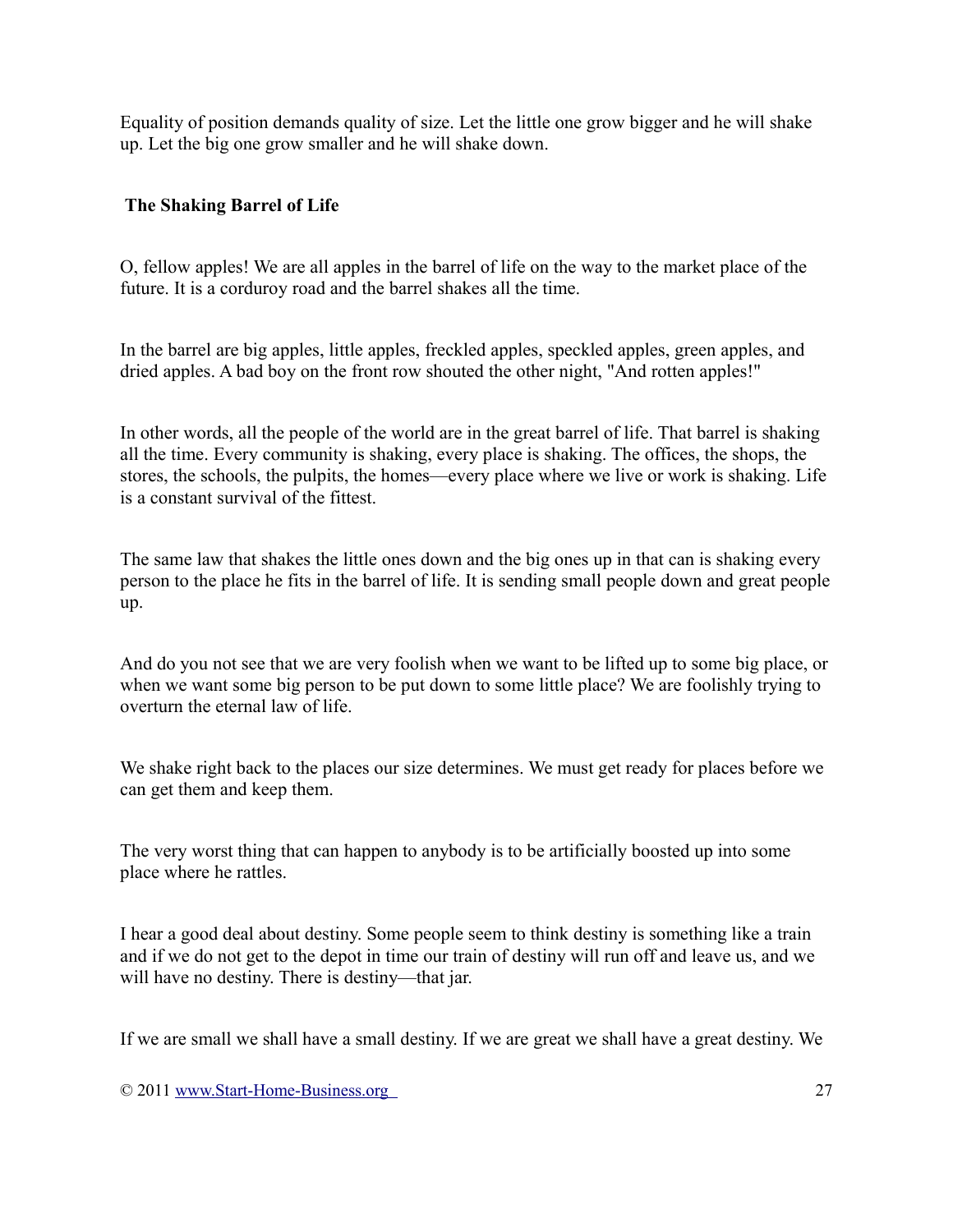cannot dodge our destiny.

## **Kings and Queens of Destiny**

The objects in that jar cannot change their size. But thank God, you and I are not helpless victims of blind fate. We are not creatures of chance. We have it in our hands to decide our destiny as we grow or refuse to grow.

We shake down if we become small; we shake up if we become great. And when we have reached the place our size determines, we stay there so long as we stay that size.

If we wish to change our place, we must first change our size. If we wish to go down, we must grow smaller and we shall shake down. If we wish to go up, we must grow greater, and we shall shake up.

Each person is doing one of three things consciously or unconsciously.

- 1. He is holding his place.
- 2. He is going down.
- 3. He is going up.

In order to hold his place he must hold his size. He must fill the place. If he shrinks up he will rattle. Nobody can stay long where he rattles. Nature abhors a rattler. He shakes down to a smaller place.

In order to stay the same size he must grow enough each day to supply the loss by evaporation. Evaporation is going steadily on in lives as well as in liquids. If we are not growing any, we are rattling.

### **We Compel Promotion**

So you young people should keep in mind that you will shake into the places you fit. And when you are in your places—in stores, shops, offices or elsewhere, if you want to hold your place you must keep growing enough to keep it tightly filled.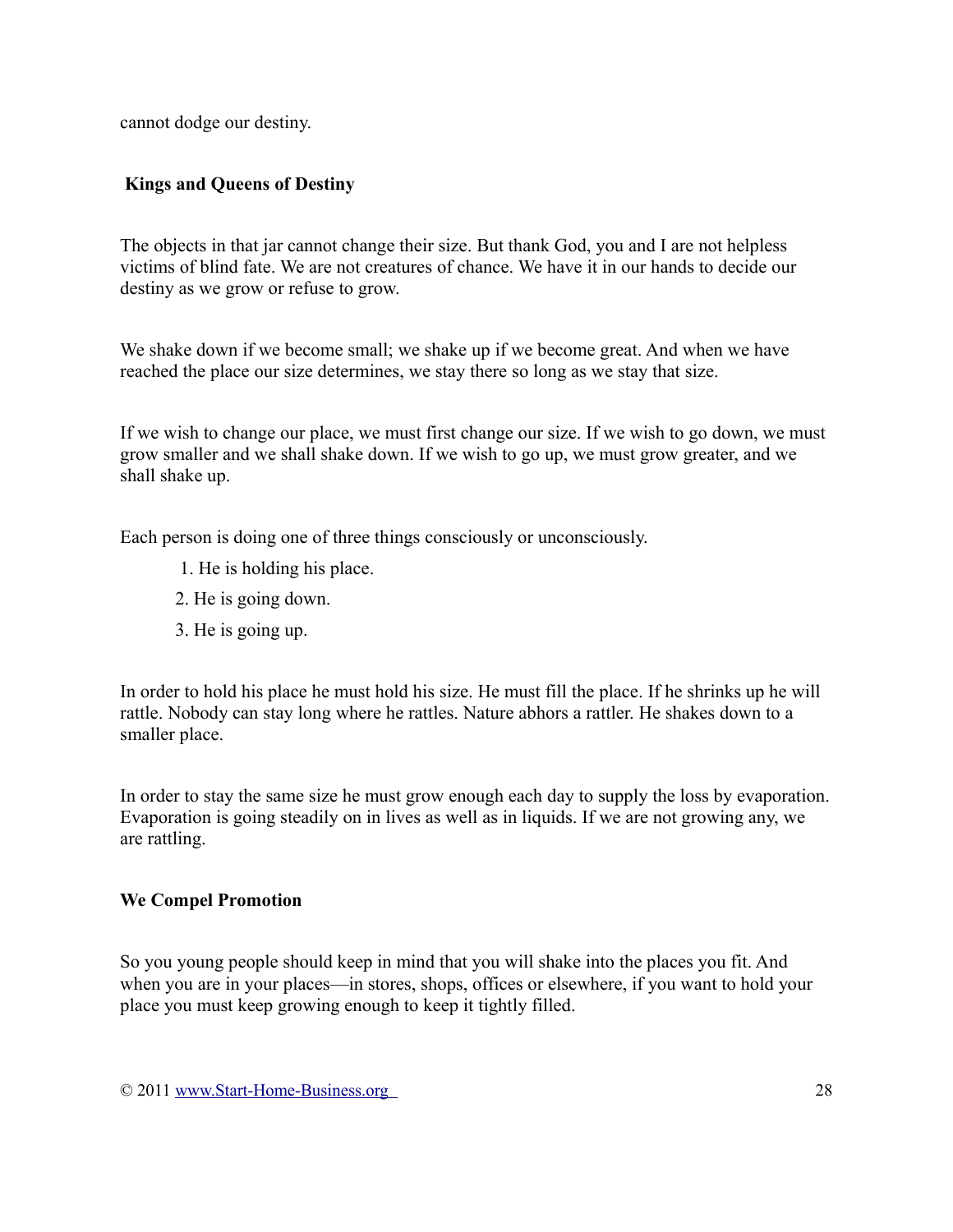If you want a greater place, you simply grow greater and they cannot keep you down. You do not ask for promotion, you compel promotion. You grow greater, enlarge your dimensions, develop new capabilities, do more than you are paid to do—overfill your place, and you shake up to a greater place.

I believe if I were so fortunate or unfortunate as to have a number of people working for me, I would have a jar in my office filled with various sizes of objects. When an employee would come into the office and say, "Isn't it about time I was getting a raise?" I would say, "Go shake the jar, Charlie. That is the way you get raised. As you grow greater you won't need to ask to be promoted. You will promote yourself."

## **"Good Luck" and "Bad Luck"**

This jar tells me so much about luck. I have noted that the lucky people shake up and the unlucky people shake down. That is, the lucky people grow great and the unlucky people shrivel and rattle.

Notice as I bump this jar. Two things happened. The little ones shook down and the big ones shook up. The bump that was bad luck to the little ones was good luck to the big ones. The same bump was both good luck and bad luck.

Luck does not depend upon the direction of the bump, but upon the size of the bump-ee!

### **The "Lucky" One**

So everywhere you look you see the barrel sorting people according to size. Every business concern can tell you stories like that of the Chicago house where a number of young ladies worked. Some of them had been there for a long time. There came a raw, green Dutch girl from the country. It was her first office experience, and she got the bottom job.

The other girls poked fun at her and played jokes upon her because she was so green.

Do you remember that green things grow?

"Is not she the limit?" they oft spake one to another. She was. She made many blunders. But it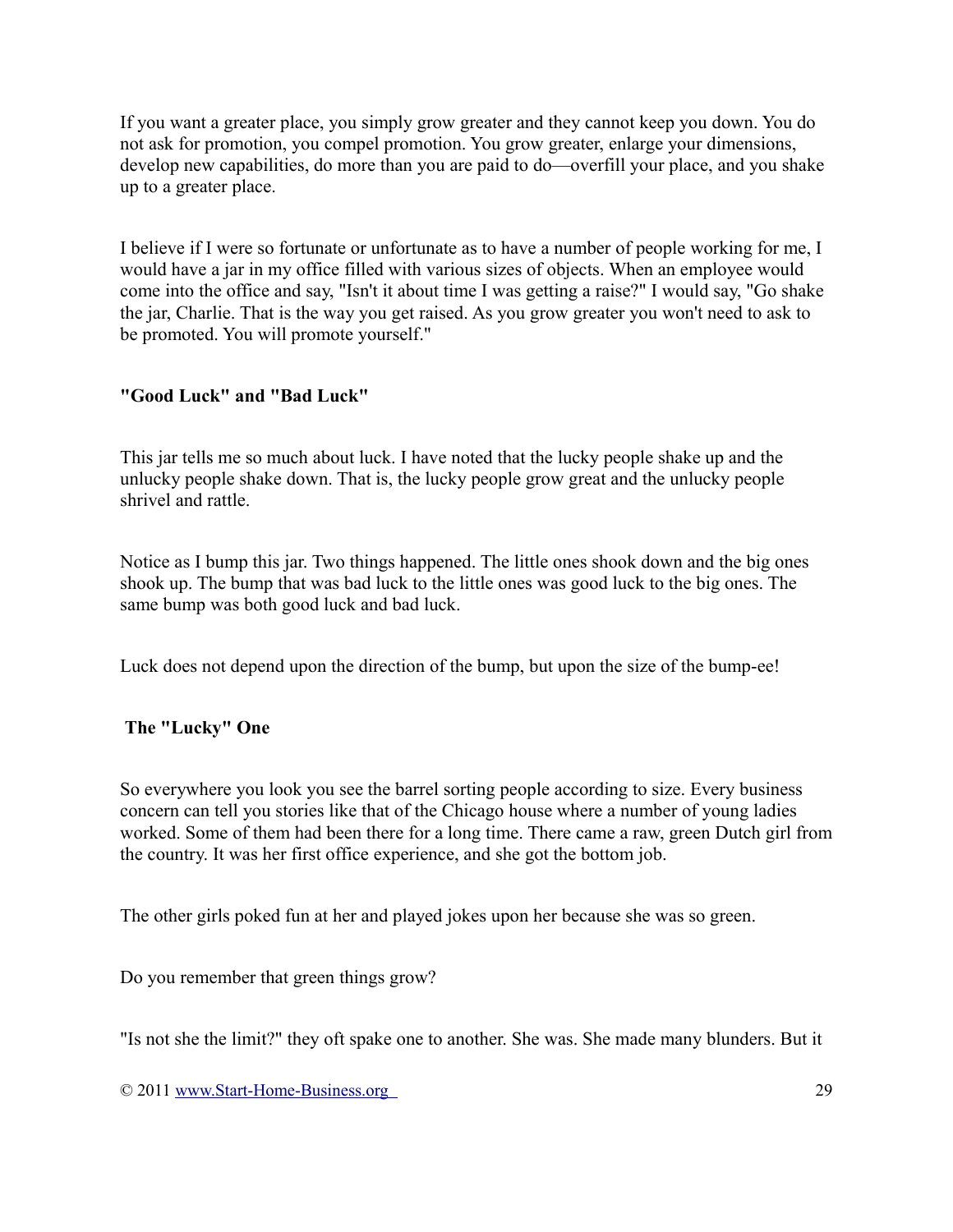is now recalled that she never made the same blunder twice. She learned the lesson with one helping to the bumps.

And she never "got done." When she had finished her work, the work she had been put at, she would discover something else that ought to be done, and she would go right on working, contrary to the rules of the union! Without being told, mind you. She had that rare faculty the world is bidding for—initiative.

The other girls "got done." When they had finished the work they had been put at, they would wait—O, so patiently they would wait—to be told what to do next.

Within three months every other girl in that office was asking questions of the little Dutch girl. She had learned more about business in three months than the others had learned in all the time they had been there. Nothing ever escaped her. She had become the most capable girl in the office.

The barrel did the rest. Today she is giving orders to all of them, for she is the office superintendent.

The other girls feel hurt about it. They will tell you in confidence that it was the rankest favoritism ever known. "There was nothing fair about it. Jennie ought to have been made superintendent. Jennie had been here four years."

### **The "Unlucky" One**

The other day in a paper-mill I was standing beside a long machine making shiny supercalendared paper. I asked the man working there some questions about the machine, which he answered fairly well. Then I asked him about a machine in the next room. He said, "I don't know nothing about it, boss, I don't work in there."

I asked him about another process, and he replied, "I don't know nothing about it, I never worked in there." I asked him about the pulpmill. He replied, "No, I don't know nothing about that, neither. I don't work in there." And he did not betray the least desire to know anything about anything.

"How long have you worked here?"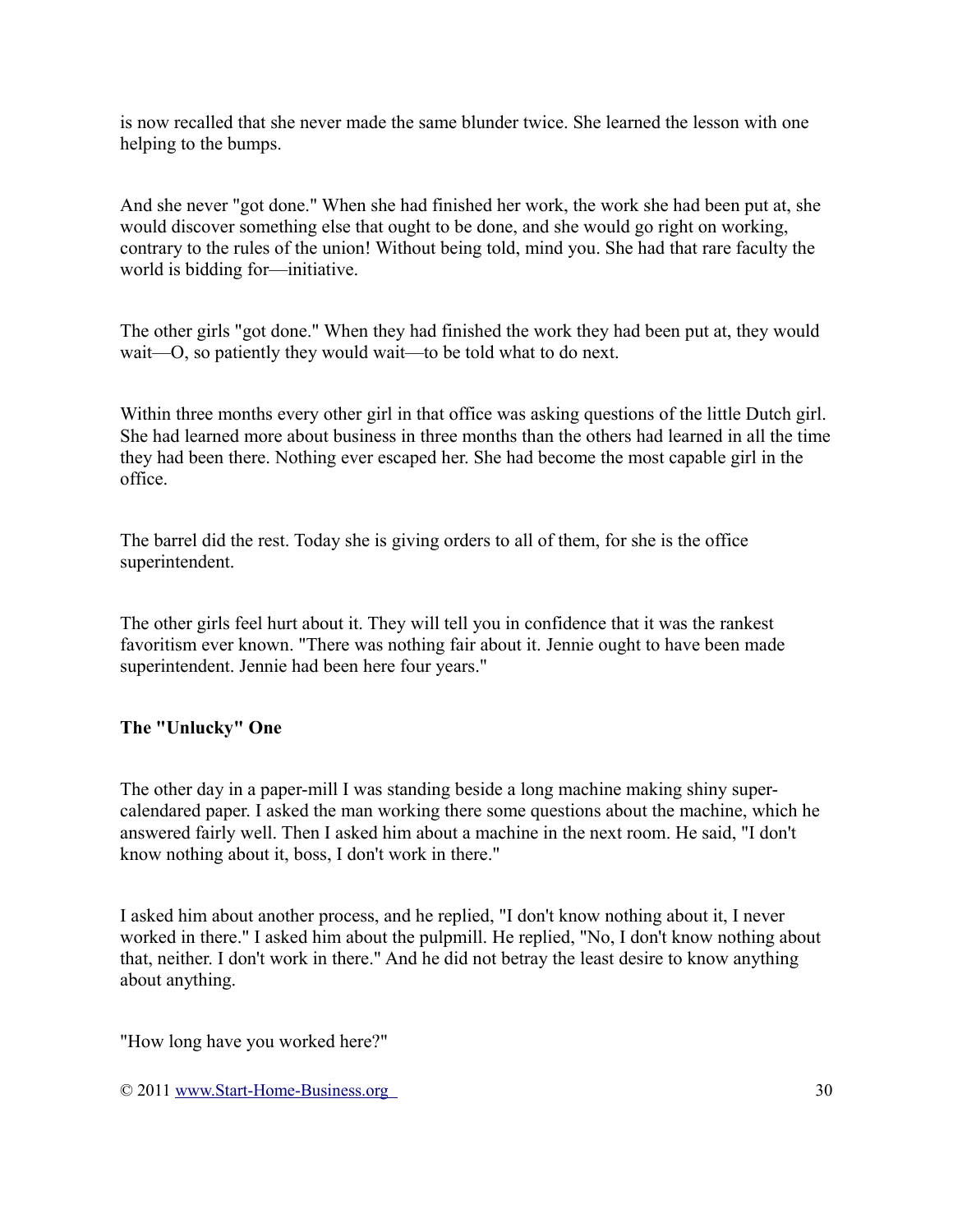"About twelve years."

Going out of the building, I asked the foreman, "Do you see that man over there at the supercalendared machine?" pointing to the man who didn't know. "Is he a human being?"

The foreman's face clouded. "I hate to talk to you about that man. He is one of the kindesthearted men we ever had in the works, but we've got to let him go. We're afraid he'll break the machine. He isn't interested, does not learn, doesn't try to learn."

So he had begun to rattle. Nobody can stay where he rattles. It is grow or go.

### **Life's Barrel the Leveler**

So books could be filled with just such stories of how people have gone up and down. You may have noticed two brothers start with the same chance, and presently notice that one is going up and the other is going down.

Some of us begin life on the top branches, right in the sunshine of popular favor, and get our names in the blue-book at the start. Some of us begin down in the shade on the bottom branches, and we do not even get invited. We often become discouraged as we look at the topbranchers, and we say, "O, if I only had his chance! If I were only up there I might amount to something. But I am too low down."

We can grow. Everybody can grow.

And afterwhile we are all in the barrel of life, shaken and bumped about. There the real people do not often ask us, "On what branch of that tree did you grow?" But they often inquire, "Are you big enough to fill this place?"

### **The Fatal Rattle!**

Now life is mainly routine. You and I and everybody must go on doing pretty much the same things over and over. Every day we appear to have about the same round of duties.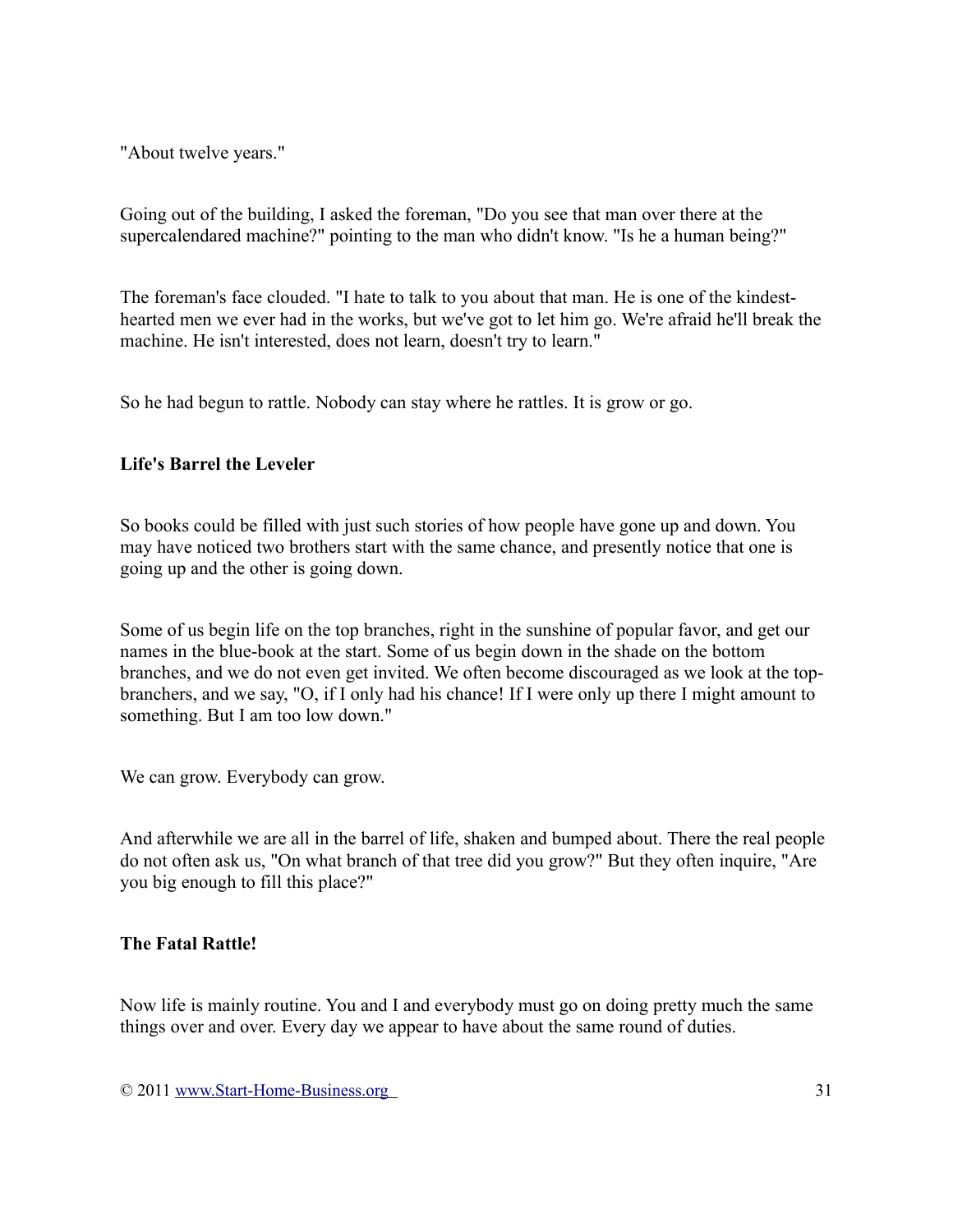But if we let life become routine, we are shaking down. The very routine of life must every day flash a new attractiveness. We must be learning new things and discovering new joys in our daily routine or we become unhappy. If we go on doing just the same things in the same way day after day, thinking the same thoughts, our eyes glued to precedents—just turning round and round in our places and not growing any, pretty soon we become mere machines. We wear smaller. The joy and juice go out of our lives. We shrivel and rattle.

The success, joy and glory of life are in learning, growing, going forward and upward. That is the only way to hold our place.

The farmer must be learning new things about farming to hold his place this progressive age as a farmer. The merchant must be growing into a greater, wiser merchant to hold his place among his competitors. The minister must be getting larger visions of the ministry as he goes back into the same old pulpit to keep on filling it. The teacher must be seeing new possibilities in the same old schoolroom. The mother must be getting a larger horizon in her homemaking.

We only live as we grow and learn. When anybody stays in the same place year after year and fills it, he does not rattle.

Unless the place is a grave!

I shiver as I see the pages of school advertisements in the journals labeled "Finishing Schools," and "A Place to Finish Your Child." I know the schools generally mean all right, but I fear the students will get the idea they are being finished, which finishes them. We never finish while we live. A school finishing is a commencement, not an end-ment.

I am sorry for the one who says, "I know all there is to know about that. You can't tell me anything about that." He is generally rattling.

The greater and wiser the man, the more anxious he is to be told.

I am sorry for the one who struts around saying, "I own the job. They can't get along without me." For I feel that they are getting ready to get along without him. That noise you hear is the death-rattle in his throat.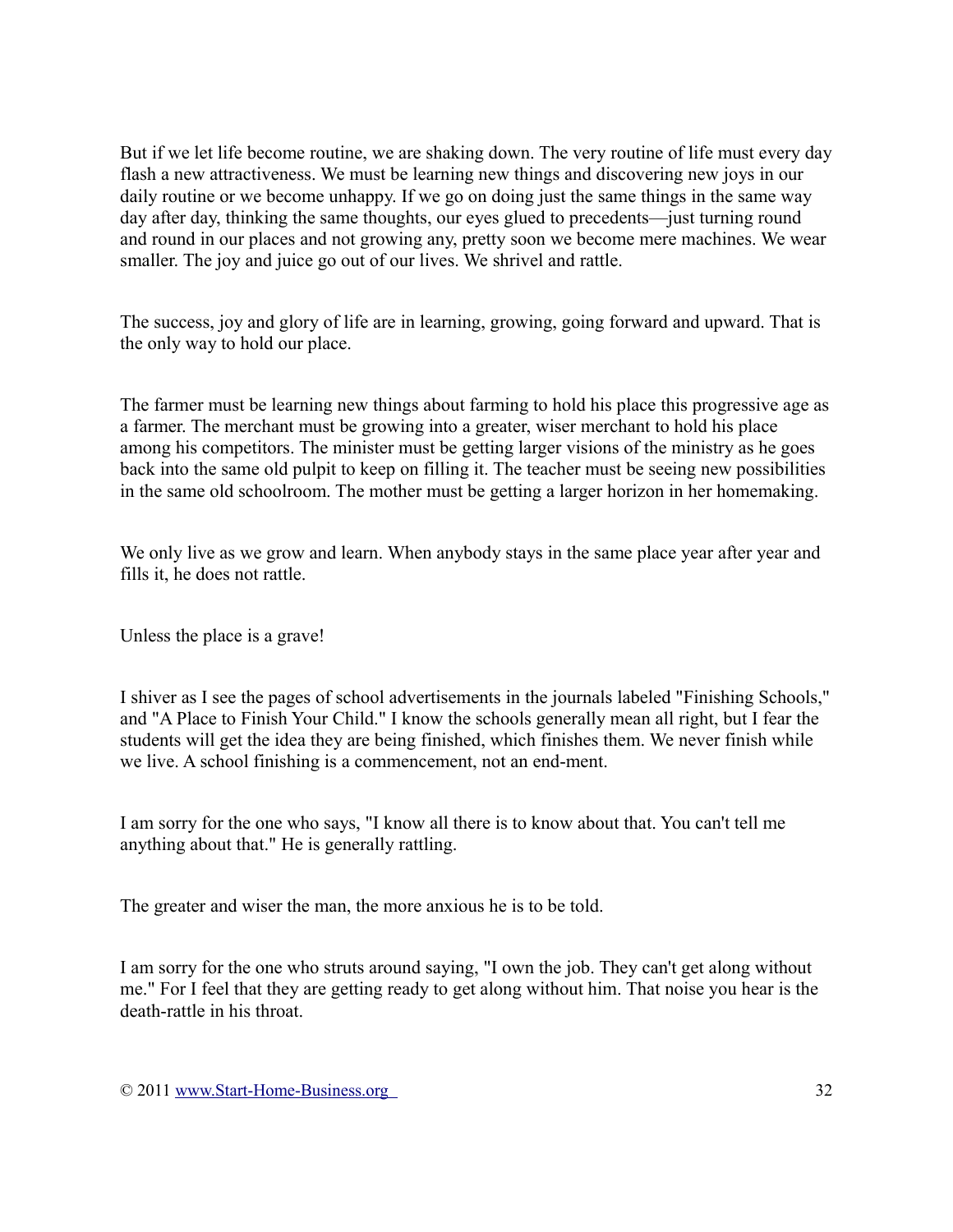Big business men keep their ears open for rattles in their machinery.

I am sorry for the man, community or institution that spends much time pointing backward with pride and talking about "in my day!" For it is mostly rattle. The live one's "my day" is today and tomorrow. The dead one's is yesterday.

## **We Must Get Ready to Get**

We young people come up into life wanting great places. I would not give much for a young person (or any other person) who does not want a great place. I would not give much for anybody who does not look forward to greater and better things tomorrow.

We often think the way to get a great place is just to go after it and get it. If we do not have pull enough, get some more pull. Get some more testimonials.

We think if we could only get into a great place we would be great. But unless we have grown as great as the place we would be a great joke, for we would rattle. And when we have grown as great as the place, that sized place will generally come seeking us.

We do not become great by getting into a great place, any more than a boy becomes a man by getting into his father's boots. He is in great boots, but he rattles. He must grow greater feet before he gets greater boots. But he must get the feet before he gets the boots.

We must get ready for things before we get them.

All life is preparation for greater things.

Moses was eighty years getting ready to do forty years work. The Master was thirty years getting ready to do three years work. So many of us expect to get ready in "four easy lessons by mail."

We can be a pumpkin in one summer, with the accent on the "punk." We can be a mushroom in a day, with the accent on the "mush." But we cannot become an oak that way.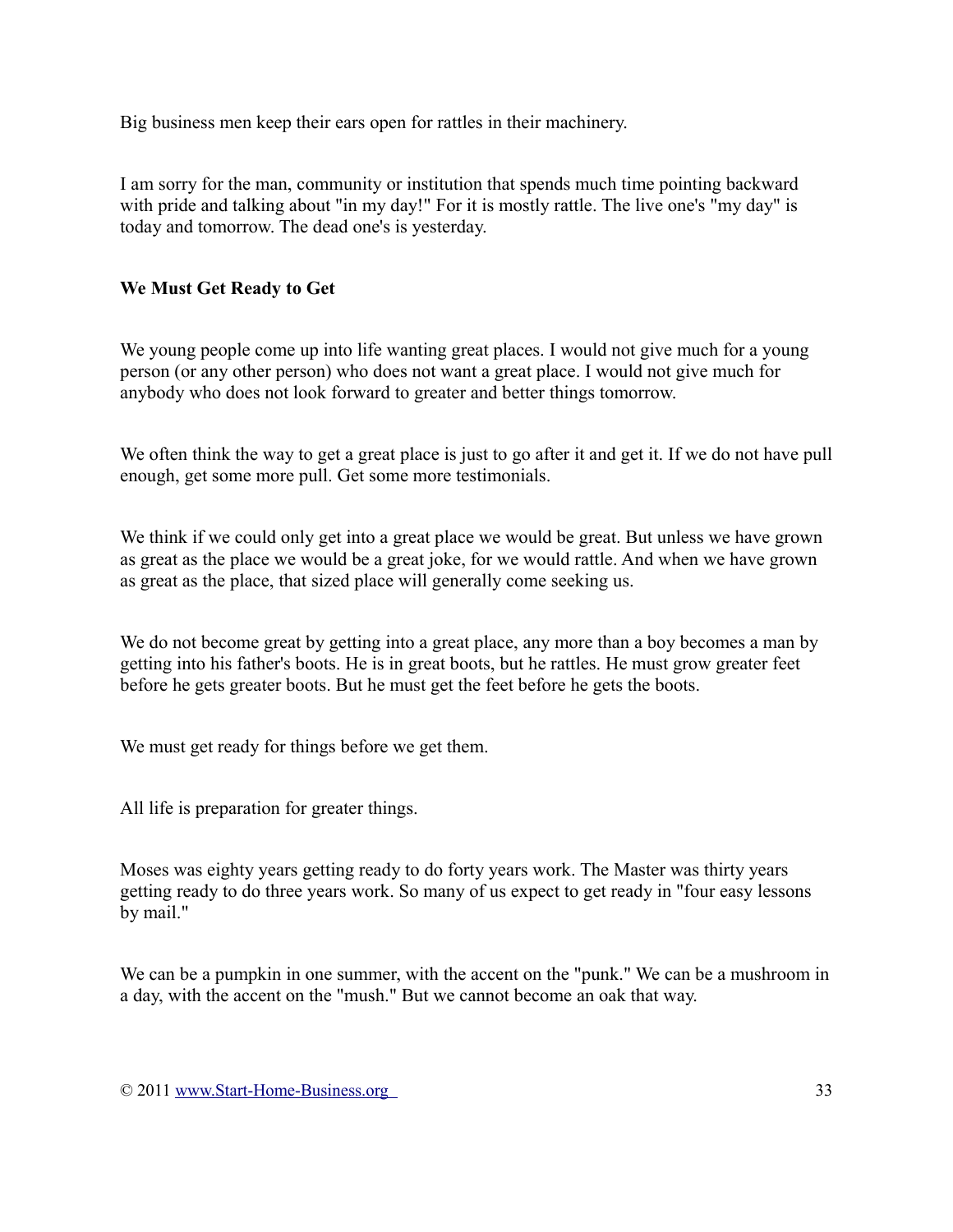The world is not greatly impressed by testimonials. The man who has the most testimonials generally needs them most to keep him from rattling. A testimonial so often becomes a crutch.

Many a man writes a testimonial to get rid of somebody. "Well, I hope it will do him some good. Anyhow, I have gotten him off my hands." I heard a Chicago superintendent say to his foreman, "Give him a testimonial and fire him!"

It is dangerous to overboost people, for the higher you boost them the farther they will fall.

### **The Menace of the Press-Notice**

Now testimonials and press-notices very often serve useful ends. In lyceum work, in teaching, in very many lines, they are often useful to introduce a stranger. A letter of introduction is useful. A diploma, a degree, a certificate, a license, are but different kinds of testimonials.

The danger is that the hero of them may get to leaning upon them. Then they become a mirror for his vanity instead of a monitor for his vitality.

Most testimonials and press-notices are frank flatteries. They magnify the good points and say little as possible about the bad ones. I look back over my lyceum life and see that I hindered my progress by reading my press-notices instead of listening to the verdict of my audiences. I avoided frank criticism. It would hurt me. Whenever I heard an adverse criticism, I would go and read a few press-notices. "There, I am all right, for this clipping says I am the greatest ever, and should he return, no hall would be able to contain the crowd."

And my vanity bump would again rise.

Alas! How often I have learned that when I did return the hall that was filled before was entirely too big for the audience! The editors of America—God bless them! They are always trying to boost a home enterprise—not for the sake of the imported attraction but for the sake of the home folks who import it.

We must read people, not press-notices.

When you get to the place where you can stand aside and "see yourself go by"—when you can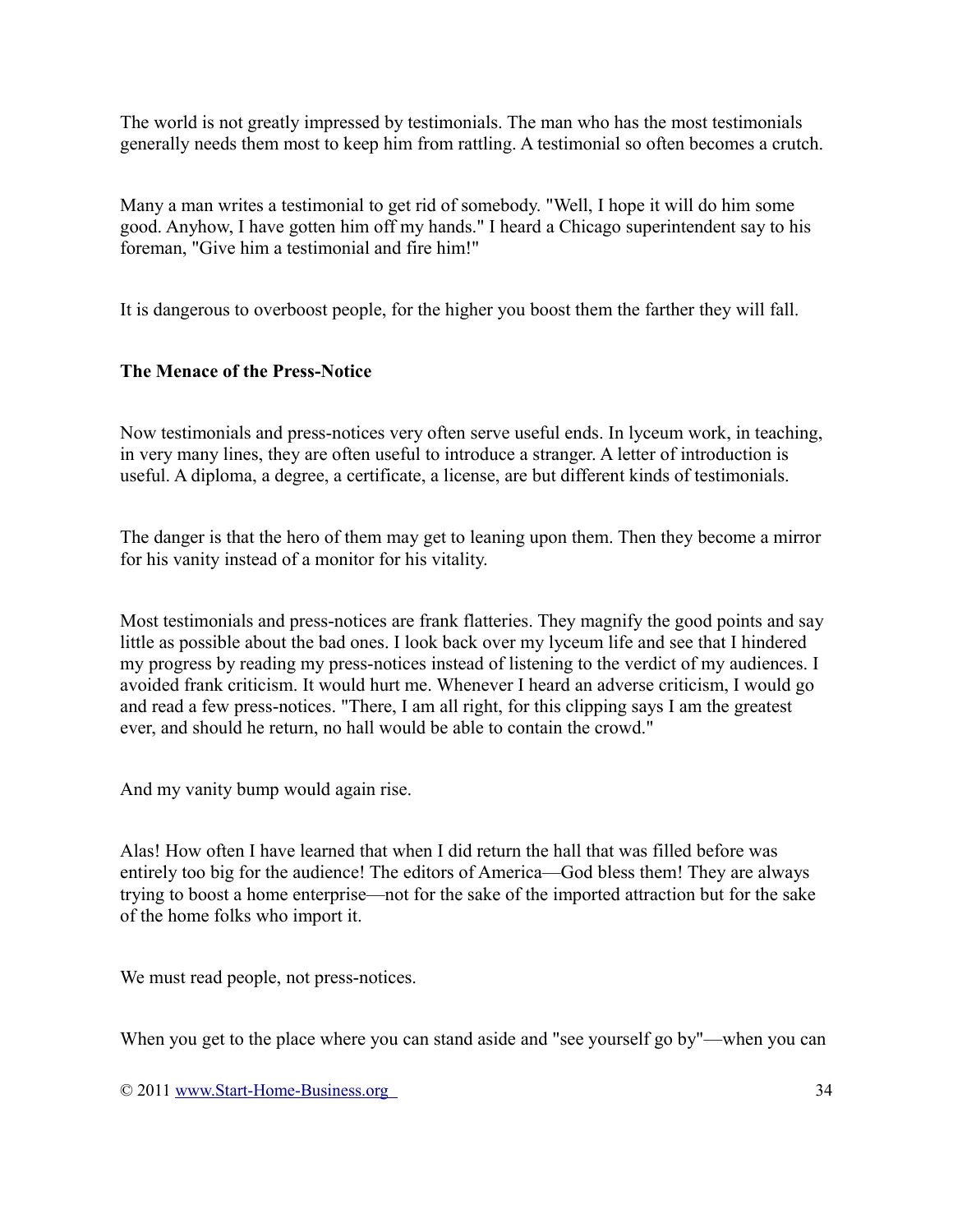keep still and see every fibre of you and your work mercilessly dissected, shake hands with yourself and rejoice, for the kingdom of success is yours.

## **The Artificial Uplift**

There are so many loving, sincere, foolish, cruel uplift movements in the land. They spring up, fail, wail, disappear, only to be succeeded by twice as many more. They fail because instead of having the barrel do the uplifting, they try to do it with a derrick.

The victims of the artificial uplift cannot stay uplifted. They rattle back, and "the last estate of that man is worse than the first."

You cannot uplift a beggar by giving him alms. You are using the derrick. We must feed the hungry and clothe the naked, but that is not helping them, that is propping them. The beggar who asks you to help him does not want to be helped. He wants to be propped. He wants you to license him and professionalize him as a beggar.

You can only help a man to help himself. Help him to grow. You cannot help many people, for there are not many people willing to be helped on the inside. Not many willing to grow up.

When Peter and John went up to the temple they found the lame beggar sitting at the gate Beautiful. Every day the beggar had been "helped." Every day as they laid him at the gate people would pass thru the gate and see him. He would say, "Help me!" "Poor man," they would reply, "you are in a bad fix. Here is help," and they would throw him some money.

And so every day that beggar got to be more of a beggar. The public "helped" him to be poorer in spirit, more helpless and a more hopeless cripple. No doubt he belonged after a few days of the "helping" to the Jerusalem Beggars' Union and carried his card. Maybe he paid a commission for such a choice beggars' beat.

But Peter really helped him. "Silver and gold have I none; but such as I have give I thee: In the name of the Teacher of Nazareth rise up and walk."

#### **Fix the People, Not the Barrel**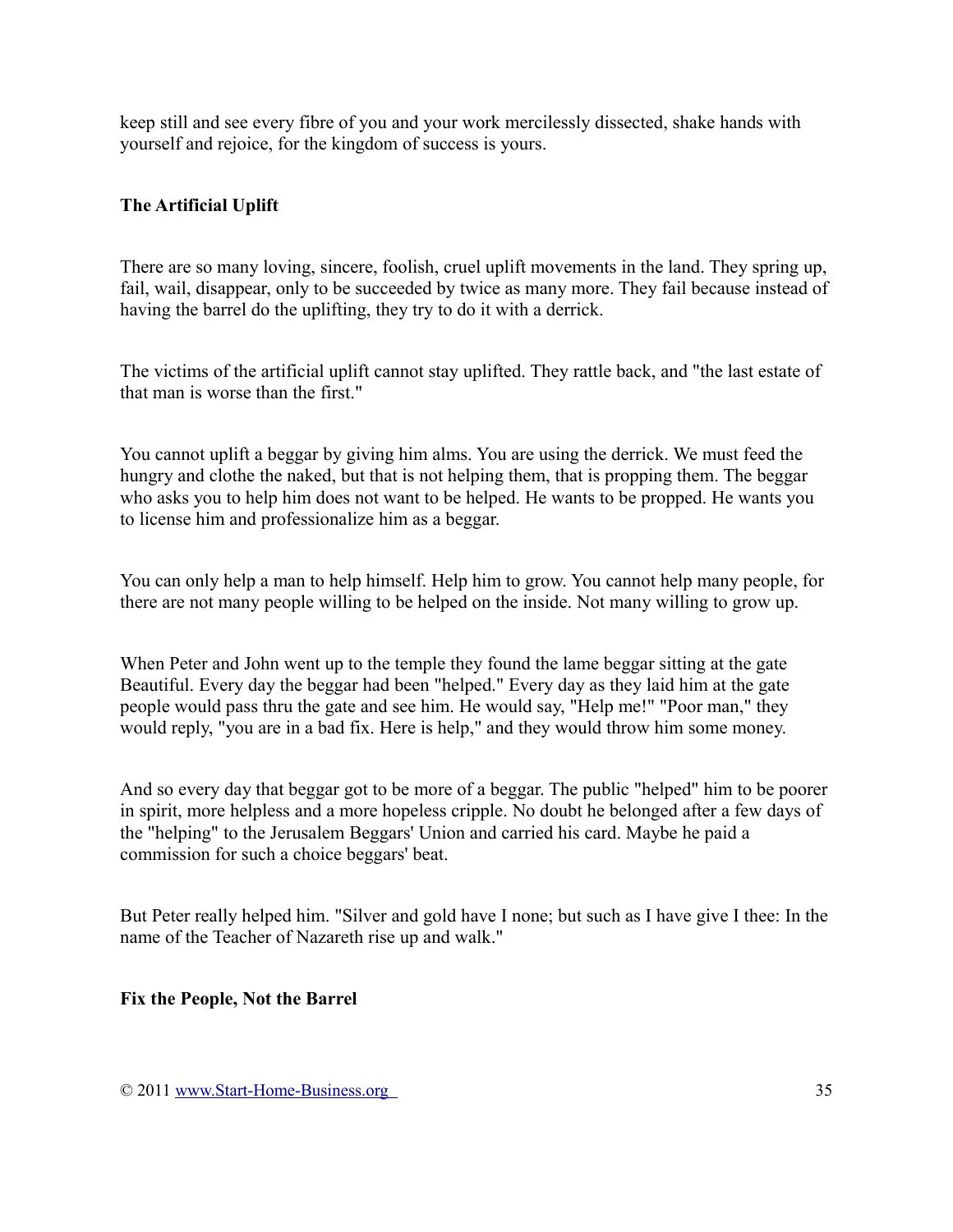I used to say, "Nobody uses me right. Nobody gives me a chance." But if chances had been snakes, I would have been bitten a hundred times a day. We need oculists, not opportunities.

I used to work on the "section" and get a dollar and fifteen cents a day. I rattled there. I did not earn my dollar fifteen. I tried to see how little I could do and look like I was working. I was the Artful Dodger of Section Sixteen. When the whistle would blow—O, joyful sound!—I would leave my pick hang right up in the air. I would not bring it down again for a soulless corporation.

I used to wonder as I passed Bill Barlow's bank on the way down to the section-house, why I was not president of that bank. I wondered why I was not sitting upon one of those mahogany seats instead of pumping a handcar. I was naturally bright. I used to say "If the rich wasn't getting richer and the poor poorer, I'd be president of a bank."

Did you ever hear that line of conversation? It generally comes from somebody who rattles where he is.

I am so glad now that I did not get to be president of the bank. They are glad, too! I would have rattled down in about fifteen minutes, down to the peanut row, for I was only a peanut. Remember, the hand-car job is just as honorable as the bank job, but as I was not faithful over a few things, I would have rattled over many things.

The fairy books love to tell about some clodhopper suddenly enchanted up into a king. But life's good fairies see to it that the clodhopper is enchanted into readiness for kingship before he lands upon the throne.

The only way to rule others is to learn to rule ourself.

I used to say, "Just wait till I get to Congress." I think they are all waiting! "I'll fix things. I'll pass laws requiring all apples to be the same size. Yes, I'll pass laws to turn the barrel upside down, so the little ones will be on the top and the big ones will be at the bottom."

But I had not seen that it wouldn't matter which end was the top, the big ones would shake right up to it and the little ones would shake down to the bottom.

The little man has the chance now, just as fast as he grows. You cannot fix the barrel. You can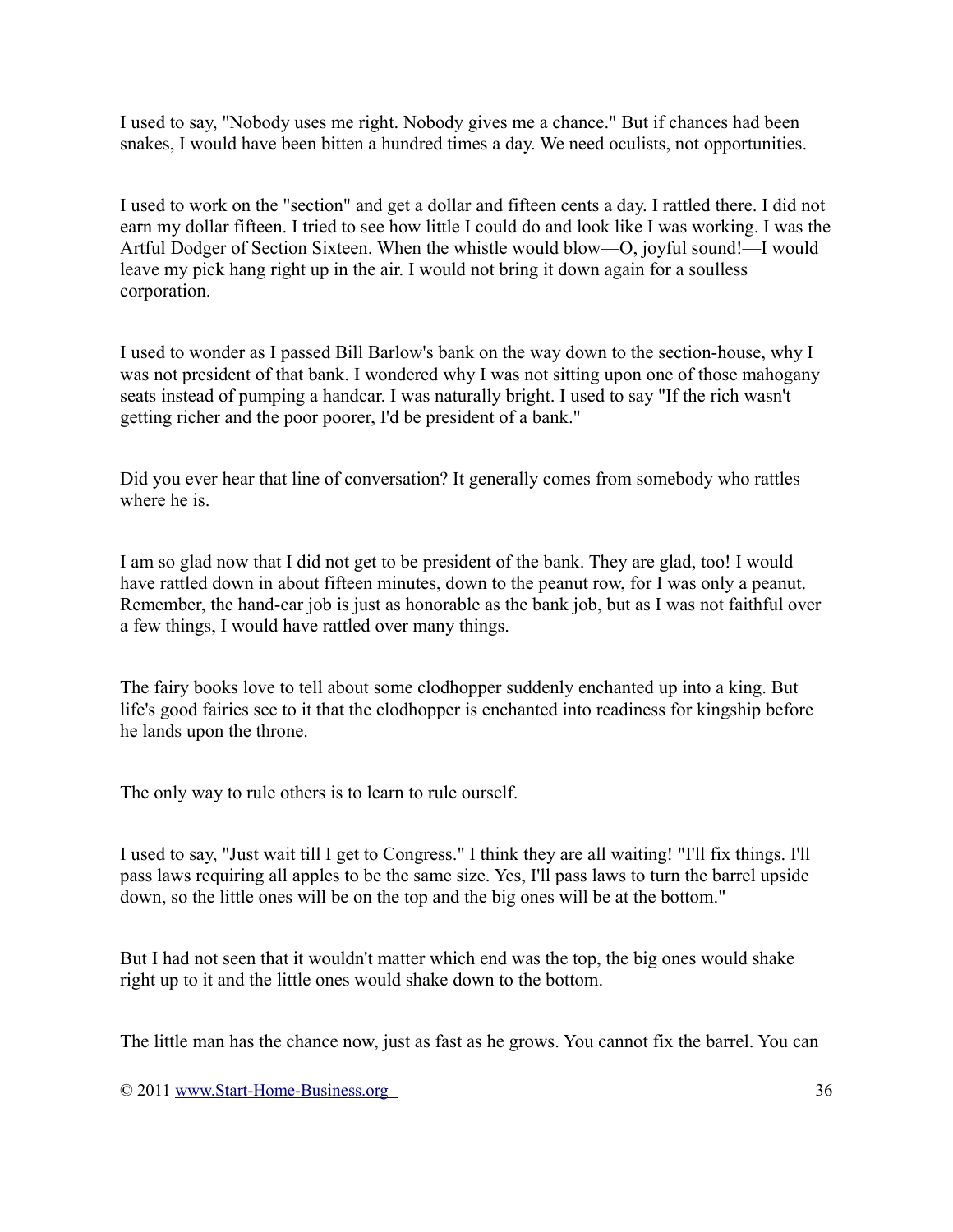only fix the people inside the barrel.

Have you ever noticed that the man who is not willing to fix himself, is the one who wants to get the most laws passed to fix other people? He wants something for nothing.

## **That Cruel Fate**

O, I am so glad I did not get the things I wanted at the time I wanted them! They would have been coffee-pots. Thank goodness, we do not get the coffee-pot until we are ready to handle it.

Today you and I have things we couldn't have yesterday. We just wanted them yesterday. O, how we wanted them! But a cruel fate would not let us have them. Today we have them. They come to us as naturally today, and we see it is because we have grown ready for them, and the barrel has shaken us up to them.

Today you and I want things beyond our reach. O, how we want them! But a cruel fate will not let us have them.

Do you not see that "cruel fate" is our own smallness and unreadiness? As we grow greater we have greater things. We have today all we can stand today. More would wreck us. More would start us to rattling.

Getting up is growing up.

And this blessed old barrel of life is just waiting and anxious to shake everybody up as fast as everybody grows.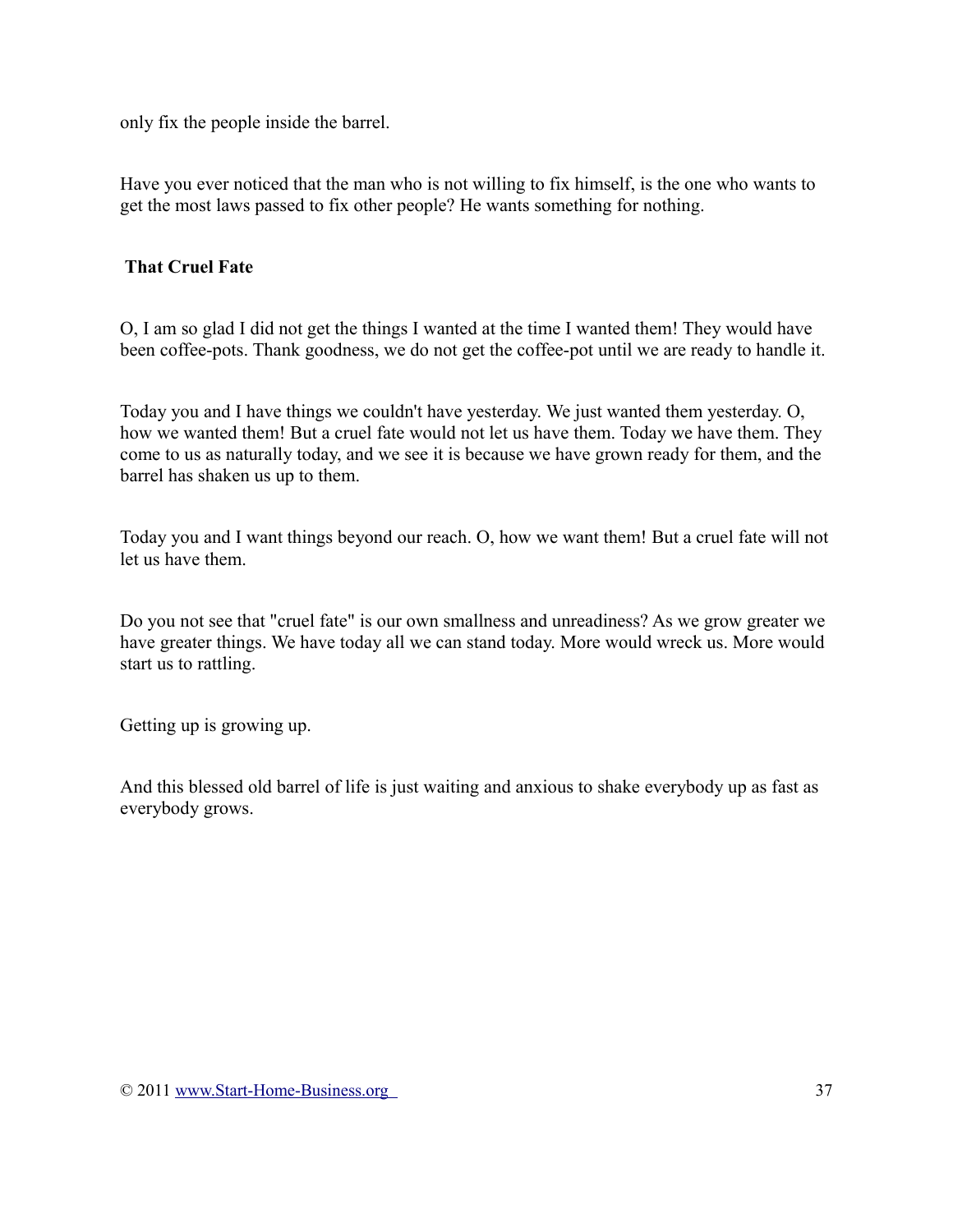# **Chapter V**

# **Going Up**

#### **How We Become Great**

WE go up as we grow great. That is, we go up as we grow up. But so many are trying to grow great on the outside without growing great on the inside. They rattle on the inside!

They fool themselves, but nobody else.

There is only one greatness—inside greatness. All outside greatness is merely an incidental reflection of the inside.

Greatness is not measured in any material terms. It is not measured in inches, dollars, acres, votes, hurrahs, or by any other of the world's yardsticks or barometers.

Greatness is measured in spiritual terms. It is education. It is life expansion.

We go up from selfishness to unselfishness.

We go up from impurity to purity.

We go up from unhappiness to happiness.

We go up from weakness to strength.

We go up from low ideals to high ideals.

We go up from little vision to greater vision.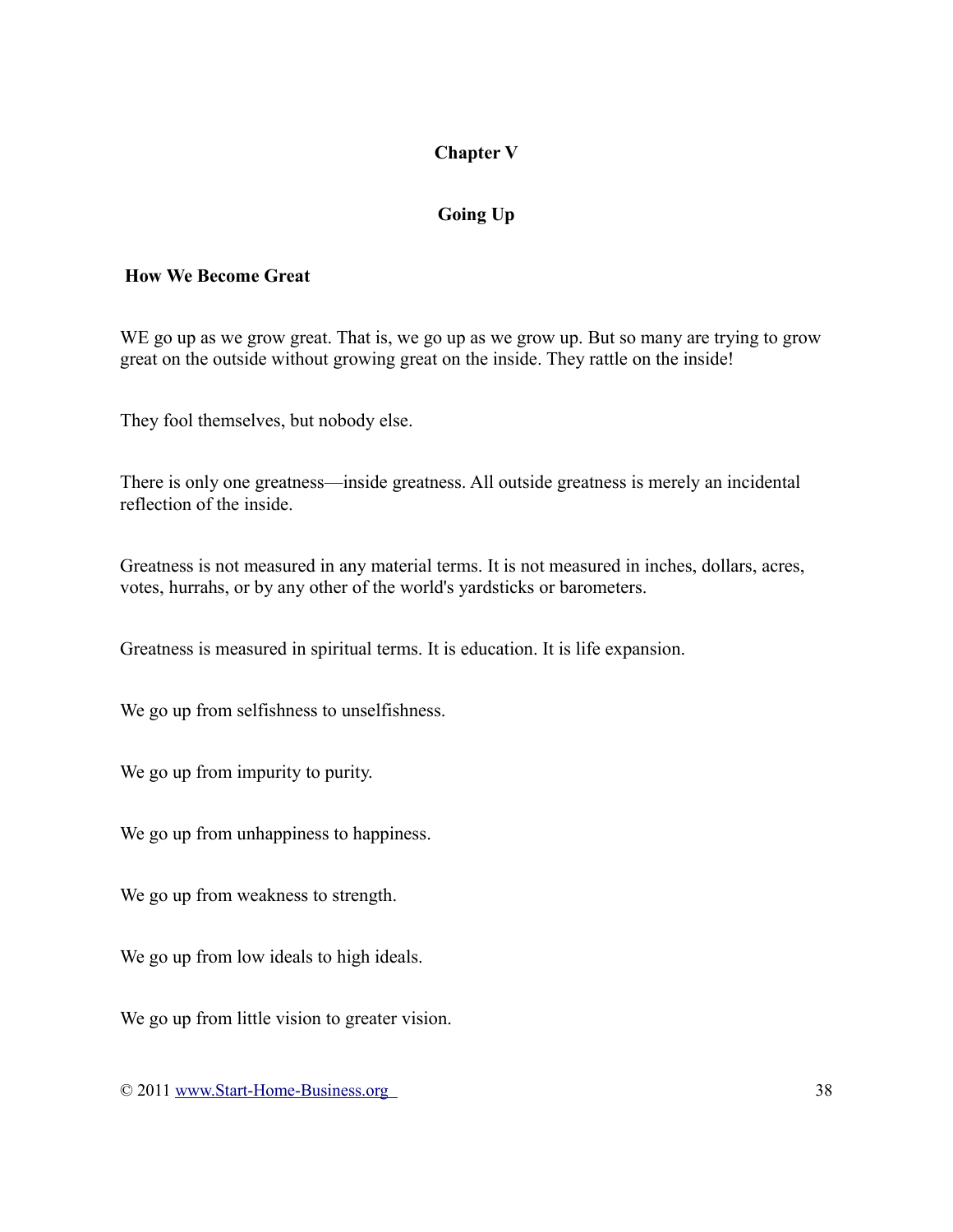We go up from foolishness to wisdom.

We go up from fear to faith.

We go up from ignorance to understanding.

We go up by our own personal efforts. We go up by our own service, sacrifice, struggle and overcoming. We push out our own skyline. We rise above our own obstacles. We learn to see, hear, hold and understand.

We may become very great, very educated, rise very high, and yet not leave our kitchen or blacksmith shop. We take the kitchen or blacksmith shop right up with us! We make it a great kitchen or great blacksmith shop. It becomes our throne-room!

Come, let us grow greater. There is a throne for each of us.

#### **"Getting to the Top"**

"Getting to the top" is the world's pet delusion. There is no top. No matter how high we rise, we discover infinite distances above. The higher we rise, the better we see that life on this planet is the going up from the Finite to the Infinite.

The world says that to get greatness means to get great things. So the world is in the business of getting—getting great fortunes, great lands, great titles, great applause, great fame, and folderol. Afterwhile the poor old world hears the empty rattle of the inside, and wails, "All is vanity. I find no pleasure in them. Life is a failure." All outside life is a failure. Real life is in being things on the inside, not in getting things on the outside.

I weary of the world's pink-sheet extras about "Getting to the Top" and "Forging to the Front." Too often they are the sordid story of a few scrambling over the heads of the weaker ones. Sometimes they are the story of one pig crowding the other pigs out of the trough and cornering all the swill!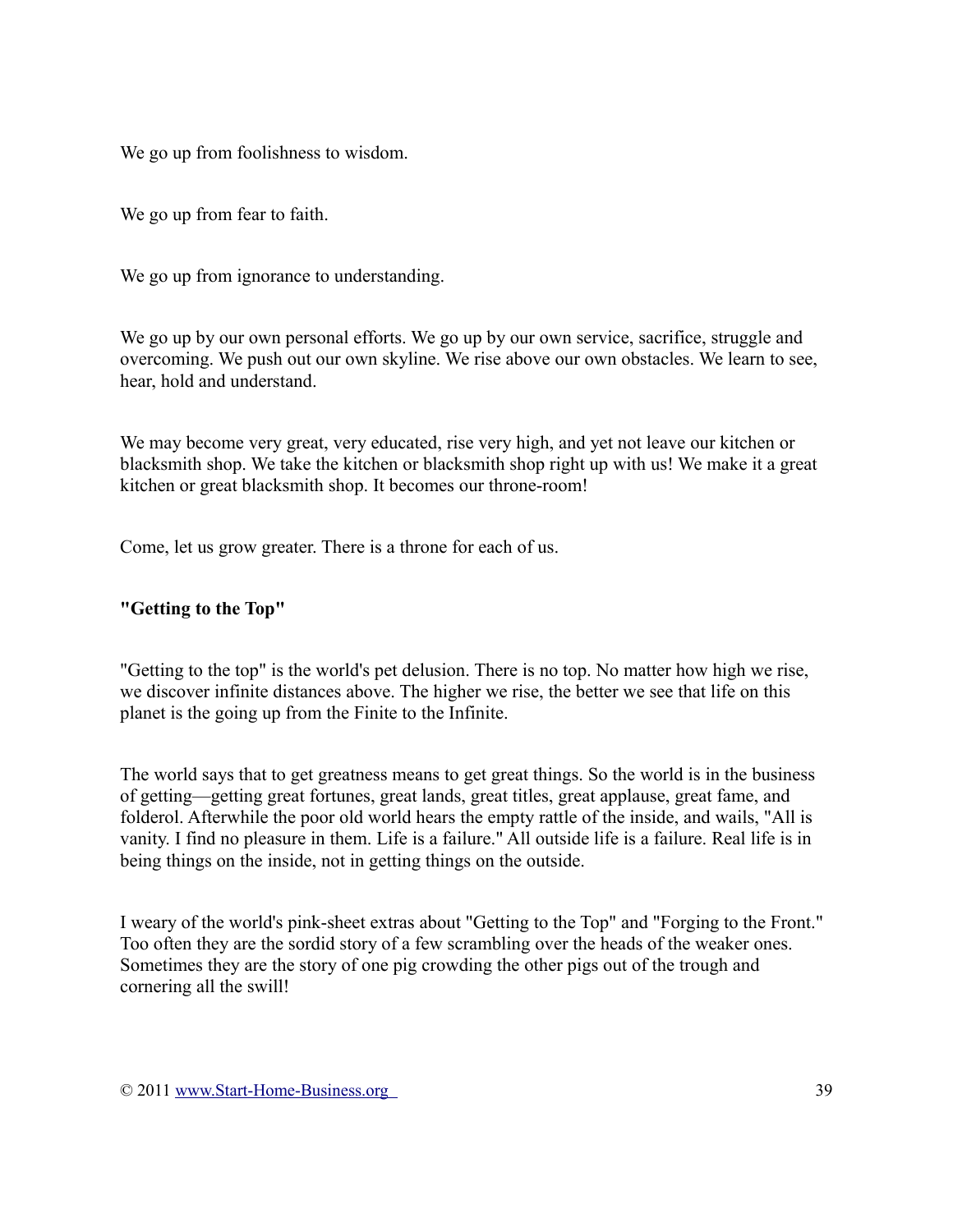#### **The Secret of Greatness**

There was a great Teacher. His mission was to educate humanity.

There came to him those two disciples who wanted to "get to the top." Those two sons of Zebedee wanted to have the greatest places in the new kingdom they imagined he would establish on earth.

They got very busy pursuing greatness, but I do not read that they were half so busy preparing for greatness. They even had their mother out electioneering for them.

"O, Master," said the mother, "grant that these my two sons may sit, the one on thy right hand, and the other on the left, in thy kingdom."

The Master looked with love and pity upon their unpreparedness. "Are ye able to drink of the cup?" Then he gave the only definition of greatness that can ever stand: "Whosoever will be great among you, let him be your minister; and whosoever will be chief among you, let him be your servant."

That is we cannot be "born great," nor "have greatness thrust upon" us. We must "achieve greatness" by developing it on the inside—developing ability to minister and to serve.

We cannot buy a great arm. Our arm must become a great servant, and thus it becomes great.

We cannot buy a great mind. Our mind must become a great servant, and thus it becomes great.

We cannot buy a great character. It is earned in great moral service.

#### **The First Step at Hand**

This is the Big Business of life—going up, getting educated, getting greatness on the inside.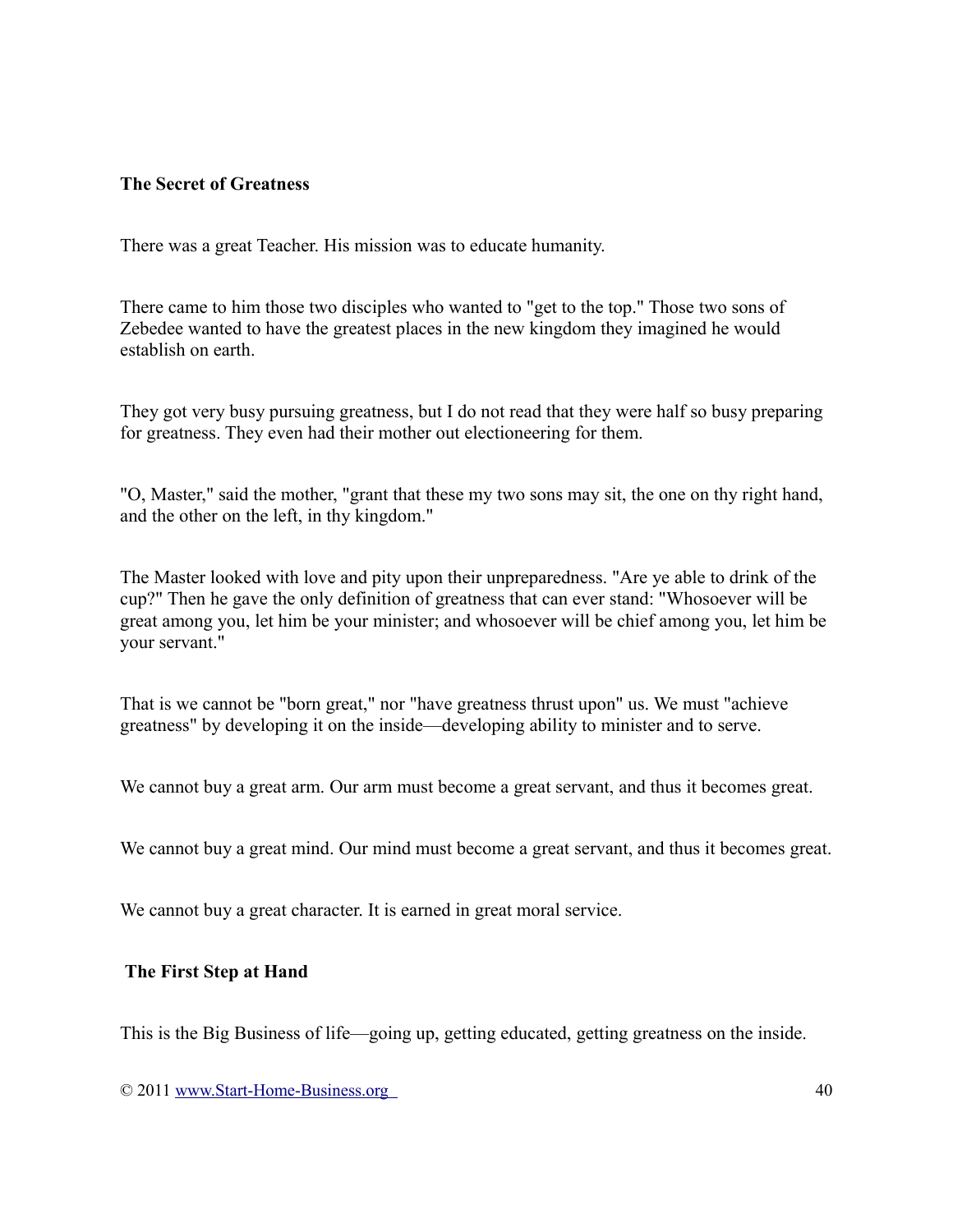Getting greatness on the outside is little business. Much of it mighty little.

Everybody's privilege and duty is to become great. And the joy of it is that the first step is always nearest at hand. We do not have to go off to New York or Chicago or go chasing around the world to become great. It is a great stairway that leads from where our feet are now upward for an infinite number of steps.

We must take the first step now. Most of us want to take the hundredth step or the thousandth step now. We want to make some spectacular stride of a thousand steps at one leap. That is why we fall so hard when we miss our step.

We must go right back to our old place—into our kitchen or our workshop or our office and take the first step, solve the problem nearest at hand. We must make our old work luminous with a new devotion. We must battle up over every inch. And as fast as we solve and dissolve the difficulties and turn our burdens into blessings, we find love, the universal solvent, shining out of our lives. We find our spiritual influences going upward. So the winds of earth are born; they rush in from the cold lands to the warm upward currents. And so as our problems disappear and our life currents set upward, the world is drawn toward us with its problems. We find our kitchen or workshop or office becoming a new throne of power. We find the world around us rising up to call us blessed.

As we grow greater our troubles grow smaller, for we see them thru greater eyes. We rise above them.

As we grow greater our opportunities grow greater. That is, we begin to see them. They are around us all the time, but we must get greater eyes to see them.

Generally speaking, the smaller our vision of our work, the more we admire what we have accomplished and "point with pride." The greater our vision, the more we see what is yet to be accomplished.

It was the sweet girl graduate who at commencement wondered how one small head could contain it all. It was Newton after giving the world a new science who looked back over it and said, "I seem to have been only a boy playing on the seashore \* \* \* while the great ocean of truth lay all undiscovered before me." That great ocean is before us all.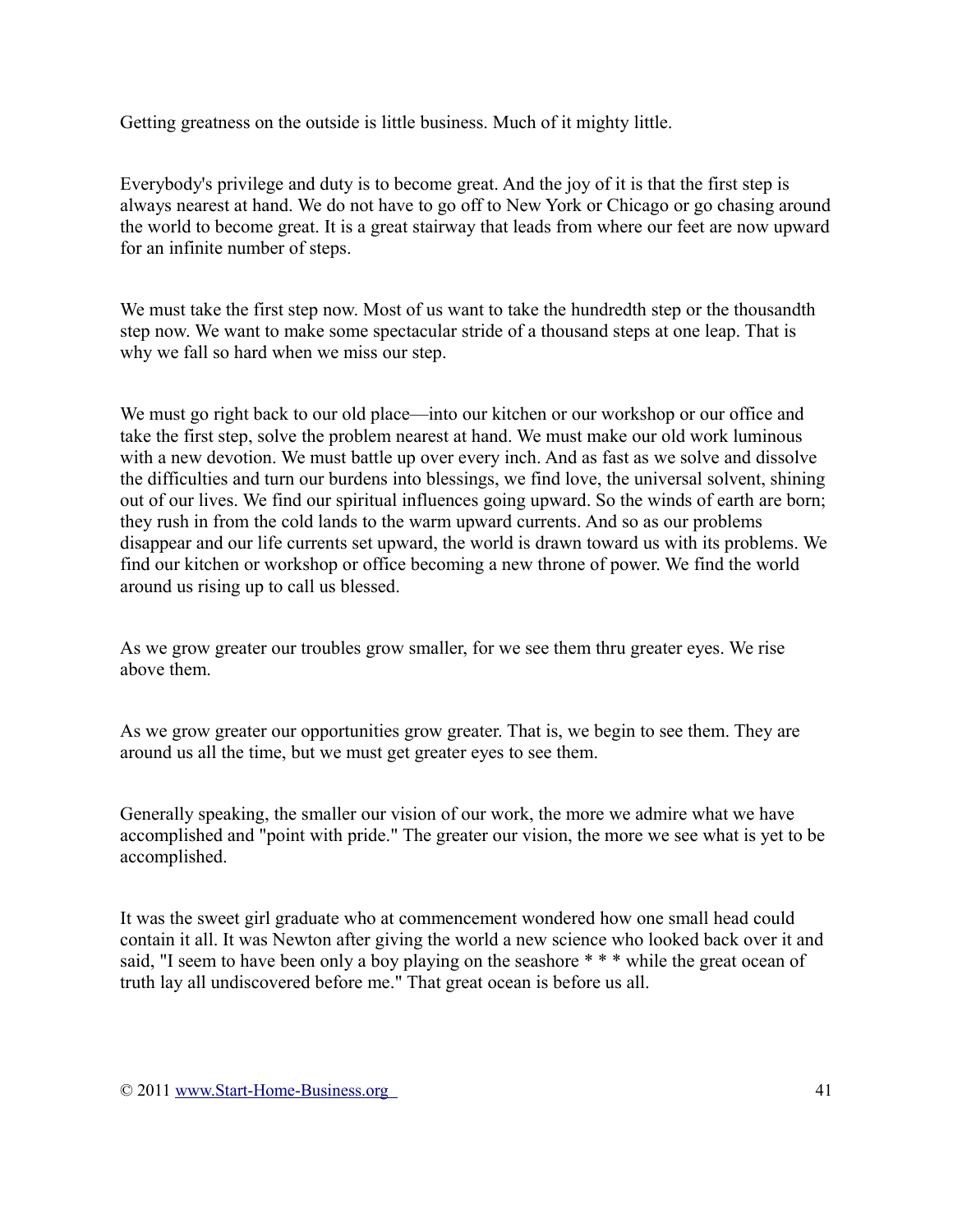#### **The Widow's Mites**

The great Teacher pointed to the widow who cast her two mites into the treasury, and then to the rich men who had cast in much more. "This poor widow hath cast in more than they all. For all these have of their abundance cast in unto the offerings of God: but she of her penury hath cast in all the living that she had."

Tho the rich men had cast in more, yet it was only a part of their possessions. The widow cast in less, but it was all she had. The Master cared little what the footings of the money were in the treasury. That is not why we give. We give to become great. The widow had given all—had completely overcome her selfishness and fear of want.

Becoming great is overcoming our selfishness and fear. He that saveth his life shall lose it, but he that loseth his life for the advancement of the kingdom of happiness on earth shall find it great and glorified.

Our greatness therefore does not depend upon how much we give or upon what we do, whether peeling potatoes or ruling a nation, but upon the percentage of our output to our resources. Upon doing with our might what our hands find to do. Quit worrying about what you cannot get to do. Rejoice in doing the things you can get to do. And as you are faithful over a few things you go up to be ruler over many.

The world says some of us have golden gifts and some have copper gifts. But when we cast them all into the treasury of right service, there is an alchemy that transmutes every gift into gold. Every work is drudgery when done selfishly. Every work becomes golden when done in a golden manner.

#### **Finding the Great People**

I do not know who fitted the boards into the floor I stand upon. I do not know all the great people who may come and stand upon this floor. But I do know that the one who made the floor—and the one who sweeps it—is just as great as anybody in the world who may come and stand upon it, if each be doing his work with the same love, faithfulness and capability.

We have to look farther than the "Who's Who" and Dun and Bradstreet to make a roster of the great people of a community. You will find the community heart in the precious handful who believe that the service of God is the service of man.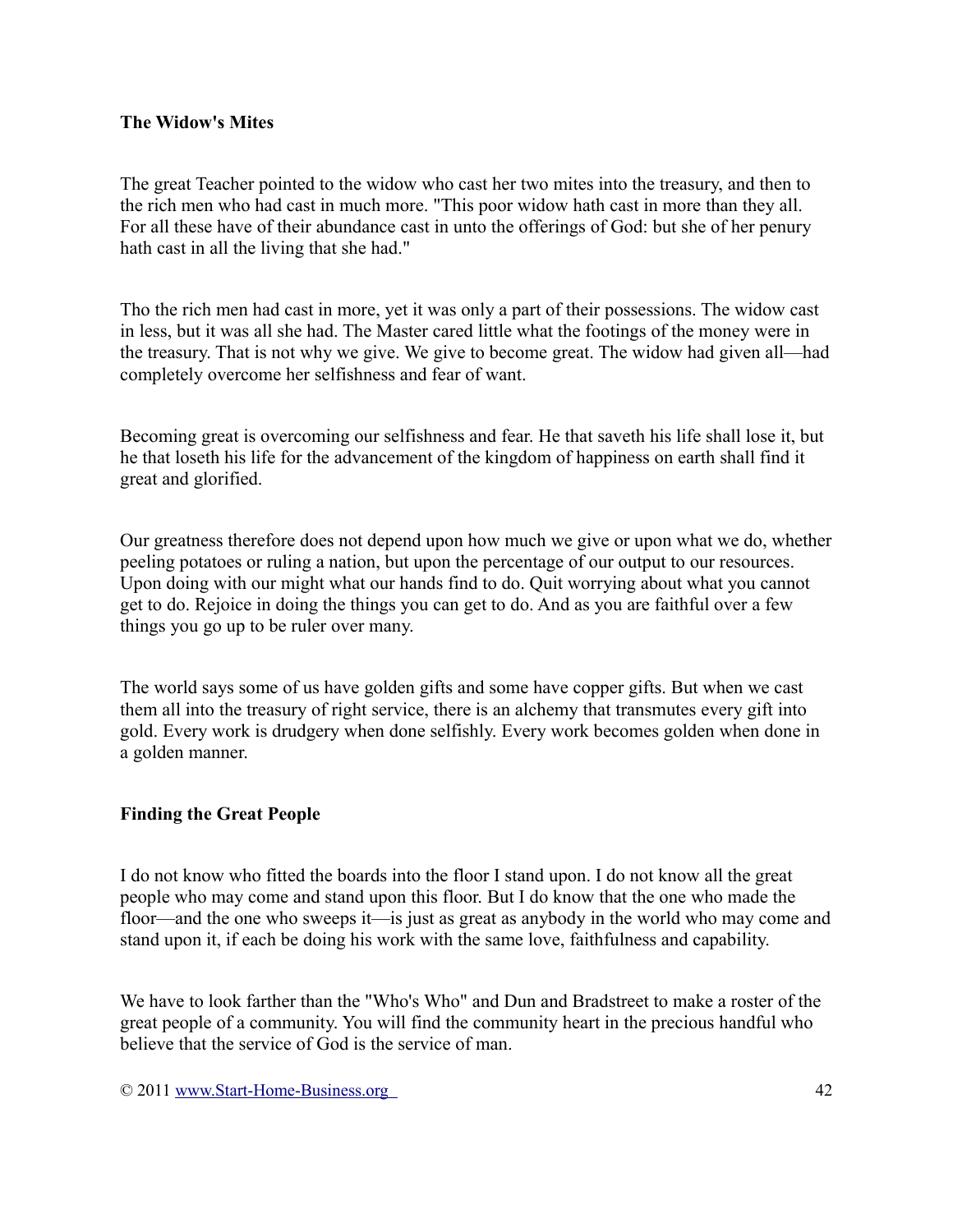The great people of the community serve and sacrifice for a better tomorrow. They are the faithful few who get behind the churches, the schools, the lyceum and chautauqua, and all the other movements that go upward.

They are the ones who are "always trying to run things." They are the happy ones, happy for the larger vision that comes as they go higher by unselfish service. They are discovering that their sweetest pay comes from doing many things they are not paid for. They rarely get thanked, for the community does not often think of thanking them until it comes time to draft the "resolutions of respect."

I had to go to the mouth of a coal-mine in a little Illinois town, to find the man the bureau had given as lyceum committeeman there. I wondered what the grimy-faced man from the shaft, wearing the miner's lamp in his cap, could possibly have to do with the lyceum course. But I learned that he had all to do with it. He had sold the tickets and had done all the managing. He was superintendent of the Sunday school. He was the storm-center of every altruistic effort in the town—the greatest man there, because the most serviceable, tho he worked every day full time with his pick at his bread-and-butter job.

The great people are so busy serving that they have little time to strut and pose in the show places. Few of them are "prominent clubmen." You rarely find their names in the society page. They rarely give "brilliant social functions." Their idle families attend to such things.

### **A Glimpse of Gunsaulus**

I found a great man lecturing at the chautauquas. He preaches in Chicago on Sundays to thousands. He writes books and runs a college he founded by his own preaching. He is the mainspring of so many uplift movements that his name gets into the papers about every day, and you read it in almost every committee doing good things in Chicago.

He had broken away from Chicago to have a vacation. Many people think that a vacation means going off somewhere and stretching out under trees or letting the mind become a blank. But this Chicago preacher went from one chautauqua town to another, and took his vacation going up and down the streets. He dug into the local history of each place, and before dinner he knew more about the place than most of the natives.

"There is a sermon for me," he would exclaim every half-hour. He went to see people who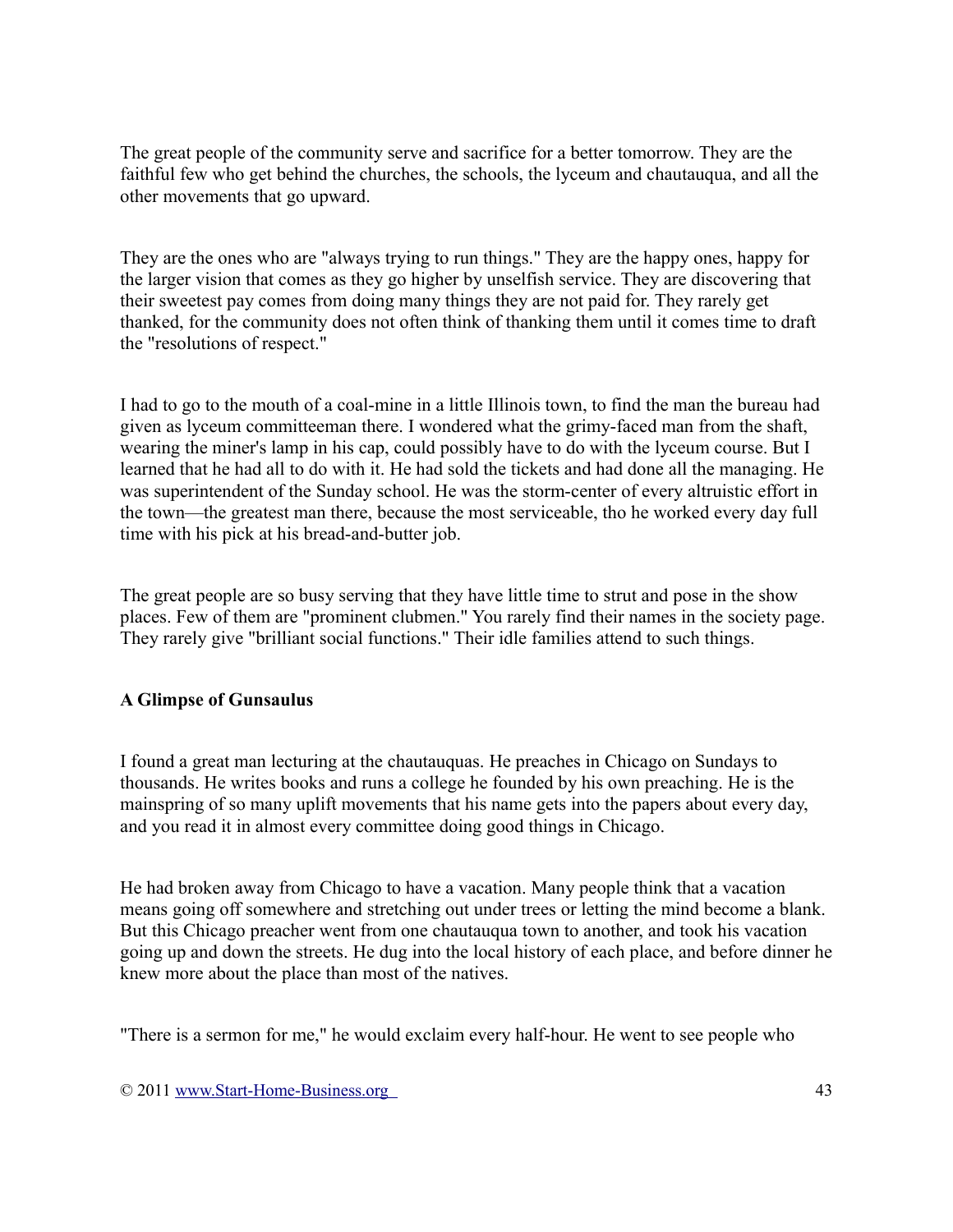were doing things. He went to see people who were doing nothing. In every town he would discover somebody of unusual attainment. He made every town an unusual town. He turned the humdrum travel map into a wonderland. He scolded lazy towns and praised enterprising ones. He stopped young fellows on the streets. "What are you going to do in life?" Perhaps the young man would say, "I have no chance." "You come to Chicago and I'll give you a chance," the man on his vacation would reply.

So this Chicago preacher was busy every day, working overtime on his vacation. He was busy about other people's business. He did not once ask the price of land, nor where there was a good investment for himself, but every day he was trying to make an investment in somebody else.

His friends would sometimes worry about him. They would say, "Why doesn't the doctor take care of himself, instead of taking care of everybody else? He wears himself out for other people until he hasn't strength enough left to lecture and do his own work."

Sometimes they were right about that.

But he that saveth his life shall lose it, and he that loseth his life in loving service finds it returning to him great and glorious. This man's preaching did not make him great. His college did not make him great. His books did not make him great. These are the by-products. His life of service for others makes him great—makes his preaching, his college and his books great.

This Chicago man gives his life into the service of humanity, and it becomes the fuel to make the steam to accomplish the wonderful things he does. Let him stop and "take care of himself," and his career would stop.

If he had begun life by "taking care of himself" and "looking out for number one," stipulating in advance every cent he was to get and writing it all down in the contract, most likely Dr. Frank W. Gunsaulus would have remained a struggling, discouraged preacher in the backwoods of Morrow county, Ohio.

#### **Give It Now**

Gunsaulus often says, "You are planning and saving and telling yourself that afterwhile you are going to give great things and do great things. Give it now! Give your dollar now, rather than your thousands afterwhile. You need to give it now, and the world needs to get it now."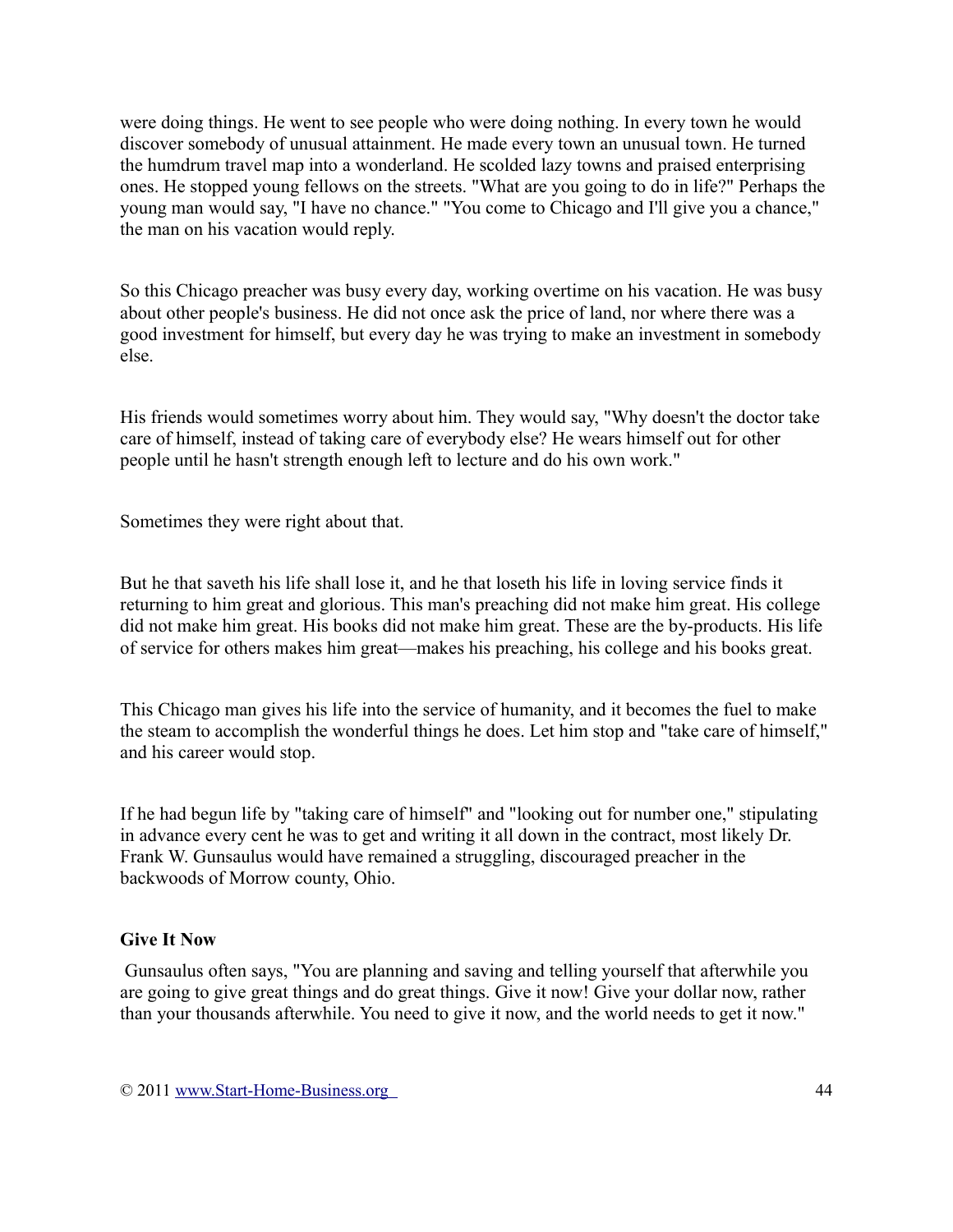# **Chapter VI**

# **The Problem of "Preparedness"**

# **Preparing Children to Live**

THE problem of "preparedness" is the problem of preparing children for life. All other kinds of "preparedness" fade into insignificance before this. The history of nations shows that their strength was not in the size of their armies and in the vastness of their population and wealth, but in the strength and ideals of the individual citizens.

As long as the nation was young and growing—as long as the people were struggling and overcoming—that nation was strong. It was "prepared."

But when the struggle stopped, the strength waned, for the strength came from the struggle. When the people became materially prosperous and surrendered to ease and indulgence, they became fat, stall-fed weaklings. Then they fell a prey to younger, hardier peoples.

Has the American nation reached that period?

Many homes and communities have reached it.

All over America are fathers and mothers who have struggled and have become strong men and women thru their struggles, who are saying, "Our children shall have better chances than we had. We are living for our children. We are going to give them the best education our money can buy."

Then, forgetful of how they became strong, they plan to take away from their children their birthright—their opportunity to become strong and "prepared"—thru struggle and service and overcoming.

Most "advantages" are disadvantages. Giving a child a chance generally means getting out of his way. Many an orphan can be grateful that he was jolted from his life-preserver and cruelly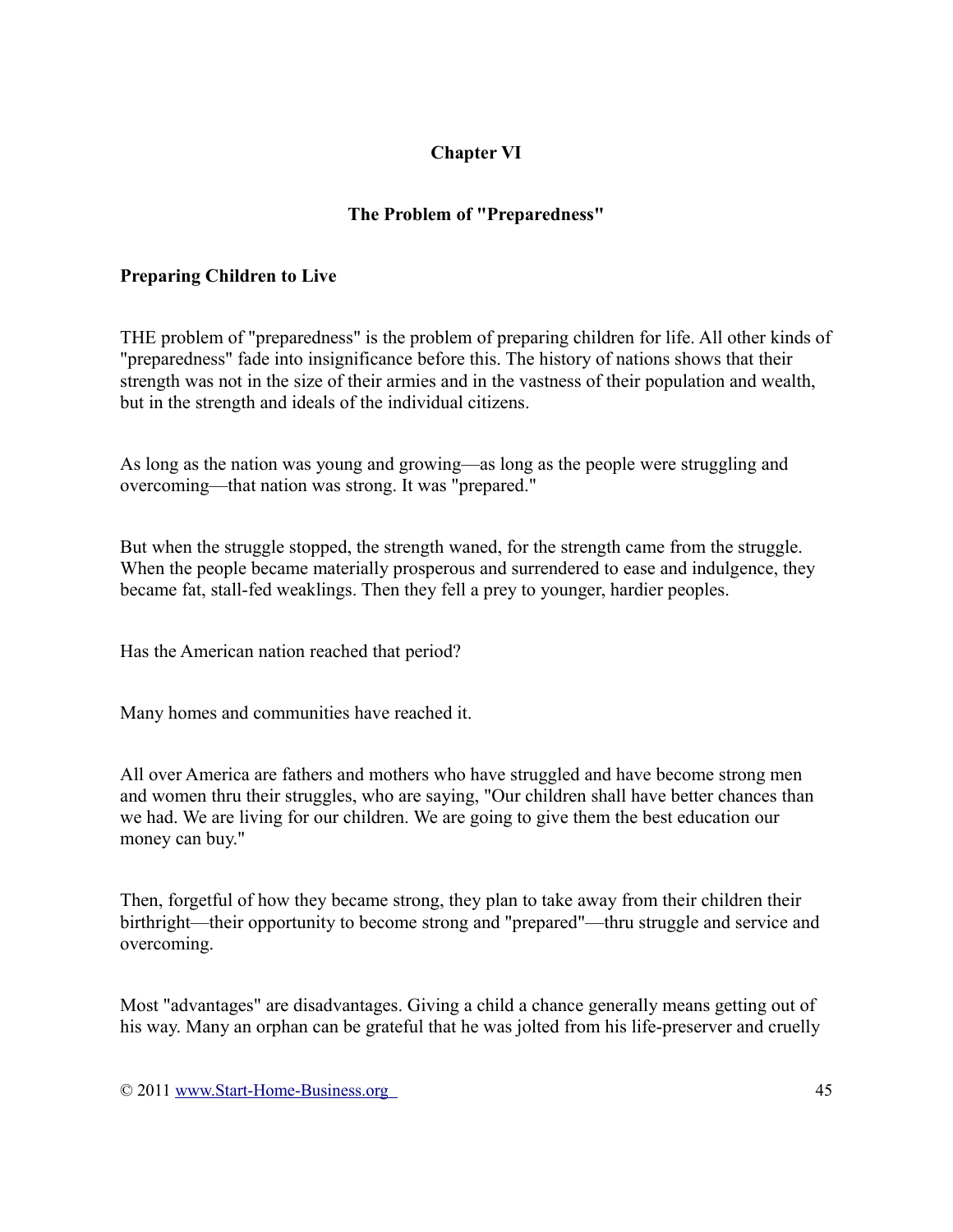forced to sink or swim. Thus he learned to swim.

"We are going to give our children the best education our money can buy."

They think they can buy an education—buy wisdom, strength and understanding, and give it to them C. O. D! They seem to think they will buy any brand they see—buy the home brand of education, or else send off to New York or Paris or to "Sears Roebuck," and get a bucketful or a tankful of education. If they are rich enough, maybe they will have a private pipeline of education laid to their home. They are going to force this education into them regularly until they get them full of education. They are going to get them fully inflated with education!

Toll the bell! There's going to be a "blow out." Those inflated children are going to have to run on "flat tires."

Father and mother cannot buy their children education. All they can do is to buy them some tools, perhaps, and open the gate and say, "Sic 'em, Tige!" The children must get it themselves.

A father and mother might as well say, "We will buy our children the strength we have earned in our arms and the wisdom we have acquired in a life of struggle." As well expect the athlete to give them his physical development he has earned in years of exercise. As well expect the musician to give them the technic he has acquired in years of practice. As well expect the scholar to give them the ability to think he has developed in years of study. As well expect Moses to give them his spiritual understanding acquired in a long life of prayer.

They can show the children the way, but each child must make the journey.

Here is a typical case.

### **The Story of "Gussie"**

There was a factory town back East. Not a pretty town, but just a great, dirty mill and a lot of little dirty houses around the mill. The hands lived in the little dirty houses and worked six days of the week in the big mill.

There was a little, old man who went about that mill, often saying, "I hain't got no book l'arnin'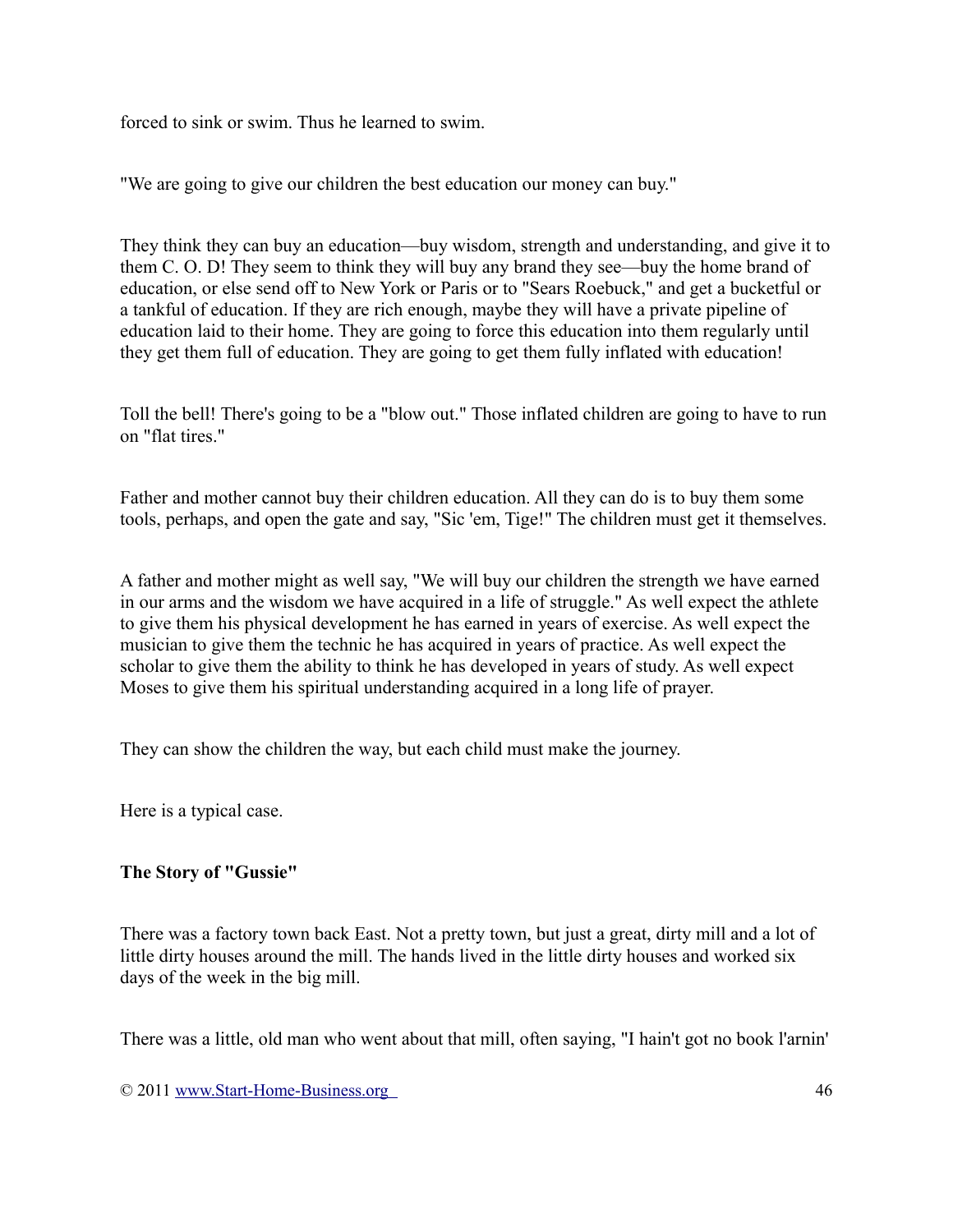like the rest of you." He was the man who owned the mill. He had made it with his own genius out of nothing. He had become rich and honored. Every man in the mill loved him like a father.

He had an idolatry for a book.

He also had a little pink son, whose name was F. Gustavus Adolphus. The little old man often said, "I'm going to give that boy the best education my money can buy."

He began to buy it. He began to polish and sandpaper Gussie from the minute the child could sit up in the cradle and notice things. He sent him to the astrologer, the phrenologer and all other "ologers" they had around there. When Gussie was old enough to export, he sent the boy to one of the greatest universities in the land. The fault was not with the university, not with Gussie, who was bright and capable.

The fault was with the little old man, who was so wise and great about everything else, and so foolish about his own boy. In the blindness of his love he robbed his boy of his birthright.

The birthright of every child is the opportunity of becoming great—of going up—of getting educated.

Gussie had no chance to serve. Everything was handed to him on a silver platter. Gussie went thru that university about like a steer from Texas goes thru Mr. Armour's institute of packnology in Chicago. Did you ever go over into Packingtown and see a steer receive his education?

You remember, then, that after he matriculates—after he gets the grand bump, said steer does not have to do another thing. His education is all arranged for in advance and he merely rides thru and receives it. There is a row of professors with their sleeves rolled up who give him the degrees. So as Mr. T. Steer of Panhandle goes riding thru on that endless cable from his A-B-C's to his eternal cold storage, each professor hits him a dab. He rides along from department to department until he is canned.

They "canned" Gussie. He had a man hired to study for him. He rode from department to department. They upholstered him, enameled him, manicured him, sugar-cured him, embalmed him. Finally Gussie was done and the paint was dry. He was a thing of beauty.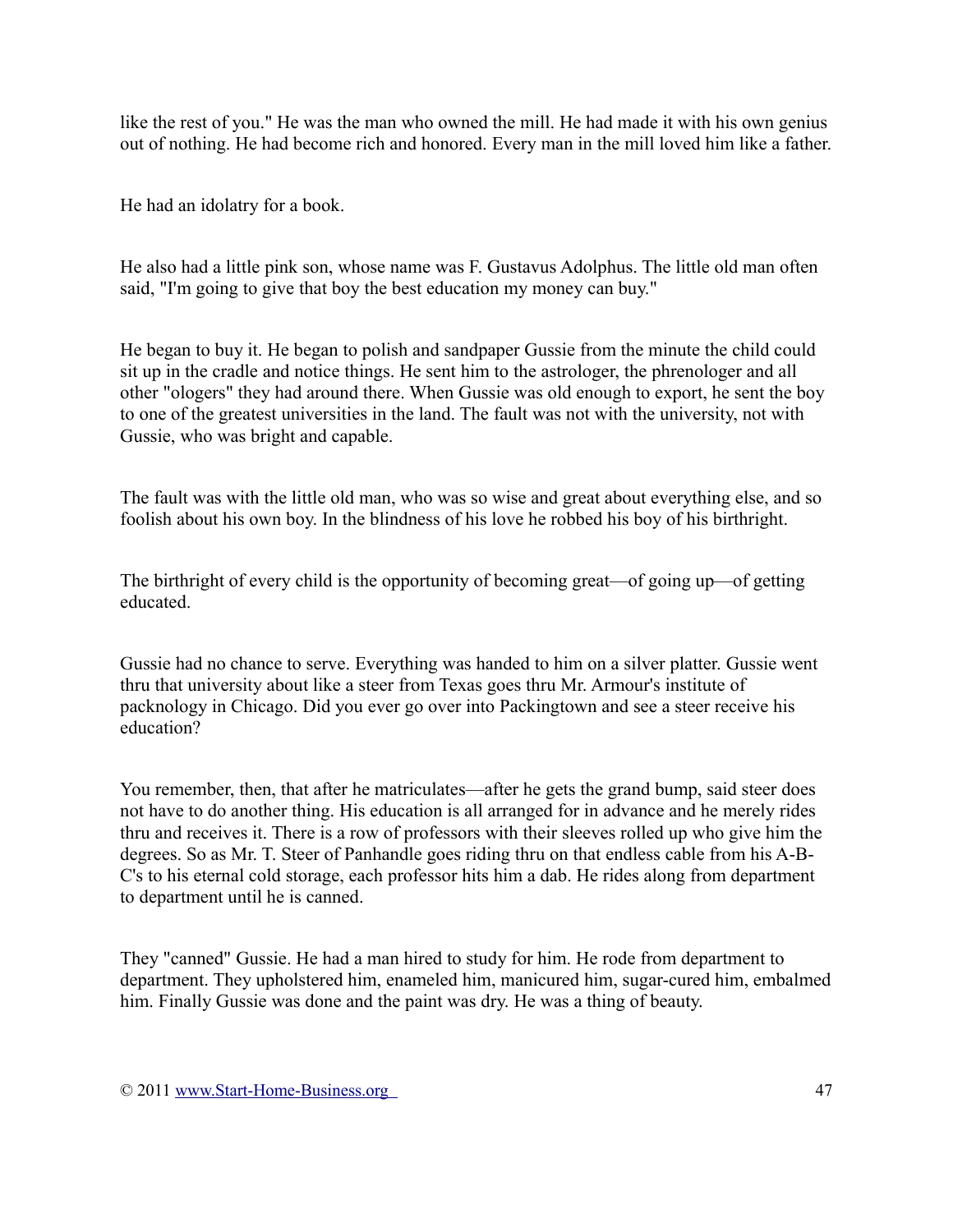Gussie and Bill Whackem Gussie came back home with his education in the baggage-car. It was checked. The mill shut down on a week day, the first time in its history. The hands marched down to the depot, and when the young lord alighted, the factory band played, "See, the Conquering Hero Comes."

A few years later the mill shut down again on a week day. There was crape hanging on the office door. Men and women stood weeping in the streets. The little old man had been translated.

When they next opened up the mill, F. Gustavus Adolphus was at its head. He had inherited the entire plant. "F. Gustavus Adolphus, President."

Poor little peanut! He rattled. He had never grown great enough to fill so great a place. In two years and seven months the mill was a wreck. The monument of a father's lifetime was wrecked in two years and seven months by the boy who had all the "advantages."

So the mill was shut down the third time on a week day. It looked as tho it never could open. But it did open, and when it opened it had a new kind of boss. If I were to give the new boss a descriptive name, I would call him "Bill Whackem." He was an orphan. He had little chance. He had a new black eye almost every day. But he seemed to fatten on bumps. Every time he was bumped he would swell up. How fast he grew! He became the most useful man in the community. People forgot all about Bill's lowly origin. They got to looking up to him to start and run things.

So when the courts were looking for somebody big enough to take charge of the wrecked mill, they simply had to appoint Hon. William Whackem. It was Hon. William Whackem who put the wreckage together and made the wheels go round, and finally got the hungry town back to work.

### **Colleges Give Us Tools**

After that a good many people said it was the college that made a fool of Gussie. They said Bill succeeded so well because he never went to one of "them highbrow schools." I am sorry to say I thought that way for a good while.

But now I see that Bill went up in spite of his handicaps. If he had had Gussie's fine equipment he might have accomplished vastly more.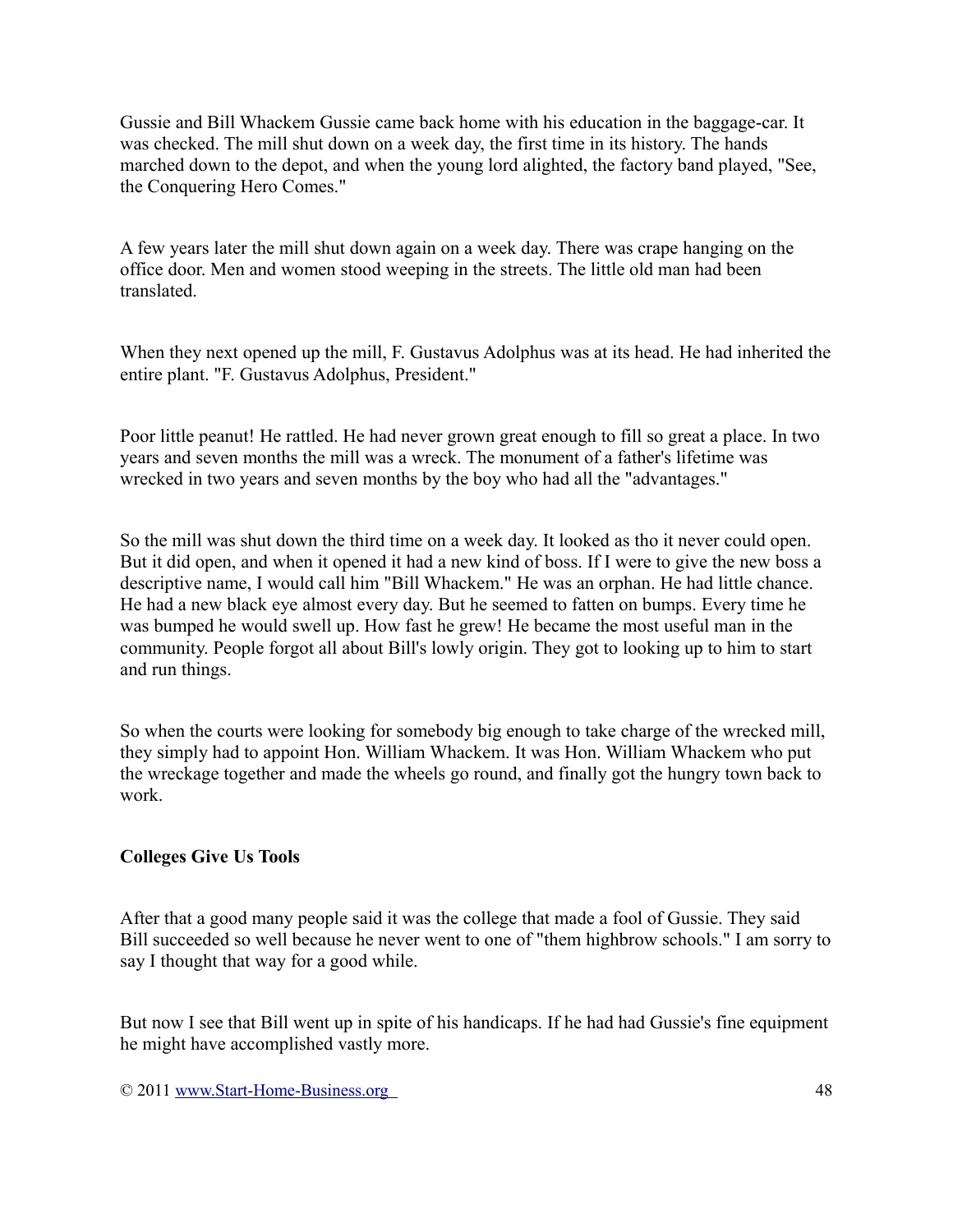The book and the college suffer at the hands of their friends. They say to the book and the college, "Give us an education." They cannot do that. You cannot get an education from the book and the college any more than you can get to New York by reading a travelers' guide. You cannot get physical education by reading a book on gymnastics.

The book and the college show you the way, give you instruction and furnish you finer working tools. But the real education is the journey you make, the strength you develop, the service you perform with these instruments and tools.

Gussie was in the position of a man with a very fine equipment of tools and no experience in using them. Bill was the man with the poor, homemade, crude tools, but with the energy, vision and strength developed by struggle.

### **The "Hard Knocks Graduates"**

For education is getting wisdom, understanding, strength, greatness, physically, mentally and morally. I believe I know some people liberally educated who cannot write their own names. But they have served and overcome and developed great lives with the poor, crude tools at their command.

In almost every community are what we sometimes call "hard knocks graduates"—people who have never been to college nor have studied many or any books. Yet they are educated to the degree they have acquired these elements of greatness in their lives.

They realized how they have been handicapped by their poor mental tools.

That is why they say, "All my life I have been handicapped by lack of proper preparation. Don't make my mistake, children, go to school."

The young person with electrical genius will make an electrical machine from a few bits of junk. But send him to Westinghouse and see how much more he will achieve with the same genius and with finer equipment.

Get the best tools you can. But remember diplomas, degrees are not an education, they are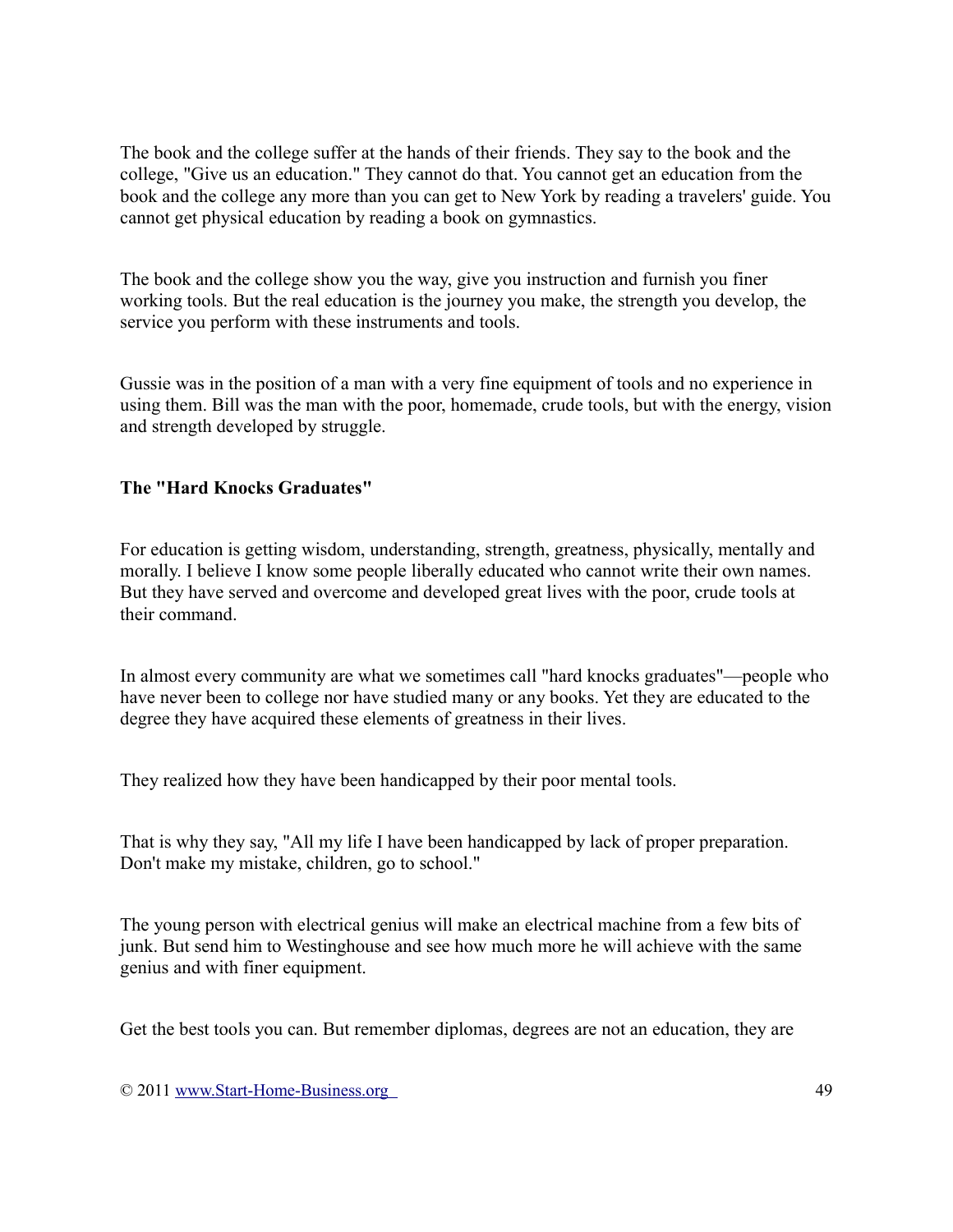merely preparations. When you are thru with the books, remember, you are having a commencement, not an end-ment. You will discover with the passing years that life is just one series of greater commencements.

Go out with your fine equipment from your commencements into the school of service and write your education in the only book you ever can know—the book of your experience.

That is what you know—what the courts will take as evidence when they put you upon the witness stand.

### **The Tragedy of Unpreparedness**

The story of Gussie and Bill Whackem is being written in every community in tears, failure and heartache. It is peculiarly a tragedy of our American civilization today.

These fathers and mothers who toil and save, who get great farms, fine homes and large bank accounts, so often think they can give greatness to their children—they can make great places for them in life and put them into them.

They do all this and the children rattle. They have had no chance to grow great enough for the places. The child gets the blame for making the wreck, even as Gussie was blamed for wrecking his father's plant, when the child is the victim.

A man heard me telling the story of Gussie and Bill Whackem, and he went out of my audience very indignant. He said he was very glad his boy was not there to hear it. But that good, deluded father now has his head bowed in shame over the career of his spoiled son.

I rarely tell of it on a platform that at the close of the lecture somebody does not take me aside and tell me a story just as sad from that community.

For years poor Harry Thaw was front-paged on the newspapers and gibbeted in the pulpits as the shocking example of youthful depravity. He seems never to have had a fighting chance to become a man. He seems to have been robbed of his birthright from the cradle. Yet the father of this boy who has cost America millions in court and detention expenses was one of the greatest business generals of the Keystone state. He could plat great coal empires and command armies of men, but he seems to have been pitifully ignorant of the fact that the barrel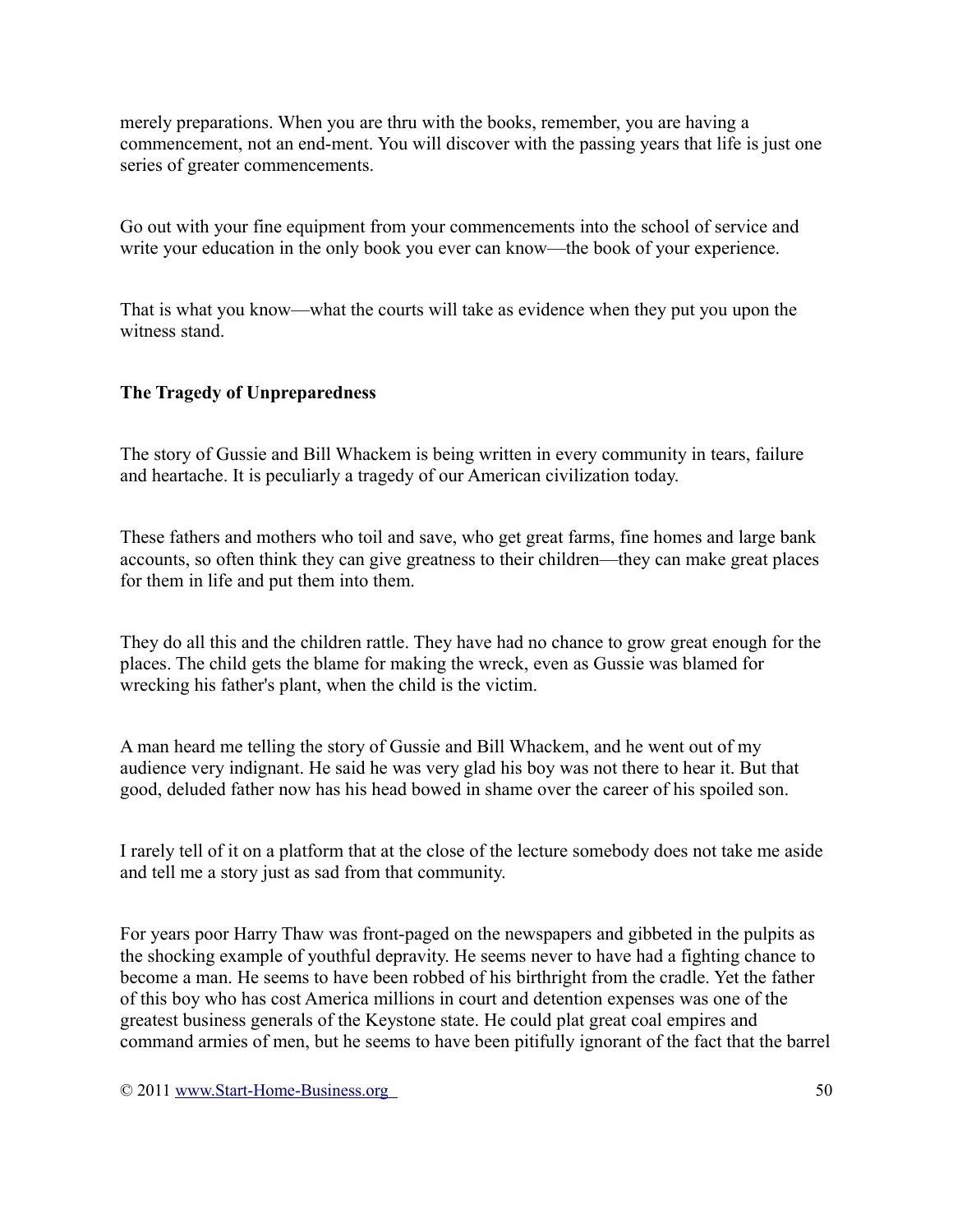shakes.

It is the educated, the rich and the worldly wise who blunder most in the training of their children. Poverty is a better trainer for the rest.

The menace of America lies not in the swollen fortunes, but in the shrunken souls who inherit them.

But Nature's eliminating process is kind to the race in the barrel shaking down the rattlers. Somebody said it is only three generations from shirtsleeves to shirtsleeves.

How long this nation will endure depends upon how many Gussie boys this nation produces. Steam heat is a fine thing, but do you notice how few of our strong men get their start with steam heat?

## **Children, Learn This Early**

You boys and girls, God bless you! You live in good homes. Father and mother love you and give you everything you need. You get to thinking, "I won't have to turn my hand over. Papa and mamma will take care of me, and when they are gone I'll inherit everything they have. I'm fixed for life."

No, you are unfixed. You are a candidate for trouble. You are going to rattle. Father and mother can be great and you can be a peanut.

You must solve your own problems and carry your own loads to have a strong mind and back. Anybody who does for you regularly what you can do for yourself—anybody who gives you regularly what you can earn for yourself, is robbing you of your birthright.

Father and mother can put money in your pocket, ideas in your head and food in your stomach, but you cannot own it save as you digest it—put it into your life.

I have read somewhere about a man who found a cocoon and put it in his house where he could watch it develop. One day he saw a little insect struggling inside the cocoon. It was trying to get out of the envelope. It seemed in trouble and needed help. He opened the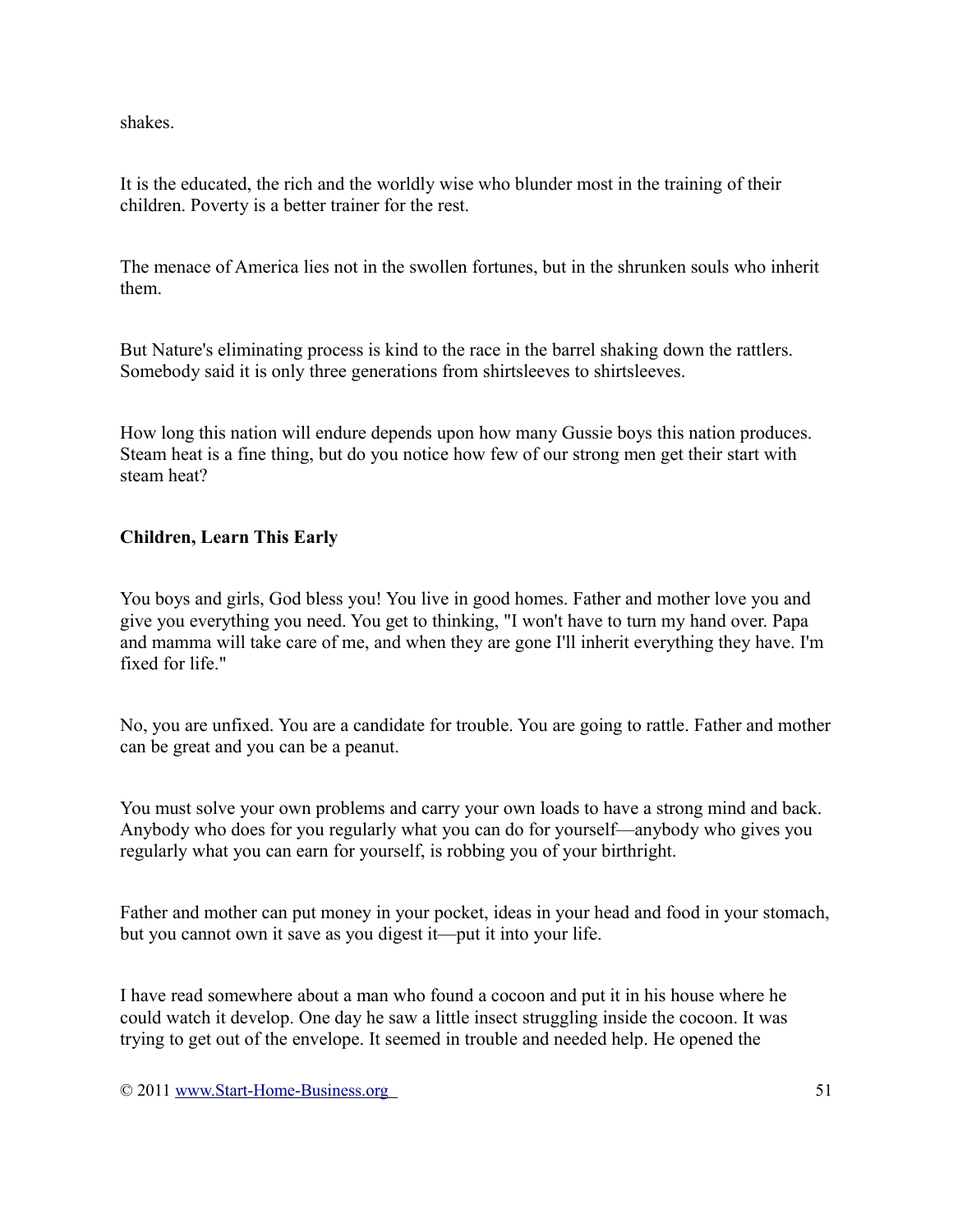envelope with a knife and set the struggling insect free. But out came a monstrosity that soon died. It had an over-developed body and under-developed wings. He learned that helping the insect was killing it. He took away from it the very thing it had to have—the struggle. For it was this struggle of breaking its own way out of that envelope that was needed to reduce its body and develop its wings.

#### **Not Packhorse Work**

But remember there is little virtue in work unless it is getting us somewhere. Just work that gets us three meals a day and a place to lie down to sleep, then another day of the same grind, then a year of it and years following until our machine is worn out and on the junkpile, means little. "One day nearer home" for such a worker means one day nearer the scrapheap.

Such a worker is like the packhorse who goes forward to keep ahead of the whip. Such a worker is the horse we used to have hitched to the sorghum mill. Round and round that horse went, seeing nothing, hearing nothing, his head down, without ambition enough to prick up his ears. Such work deadens and stupefies. The masses work about that way. They regard work as a necessary evil. They are right—such work is a necessary evil, and they make it such. They follow their nose. "Dumb, driven cattle."

But getting a vision of life, and working to grow upward to it, that is the work that brings the joy and the greatness.

When we are growing and letting our faculties develop, we will love even the packhorse job, because it is our "meal ticket" that enables us to travel upward.

### **"Helping" the Turkeys**

One time I put some turkey eggs under the mother hen and waited day by day for them to hatch. And sure enough, one day the eggs began to crack and the little turkeys began to stick their heads out of the shells. Some of the little turkeys came out from the shells all right, but some of them stuck in the shells.

"Shell out, little turkeys, shell out," I urged, "for Thanksgiving is coming. Shell out!"

But they stuck to the shells.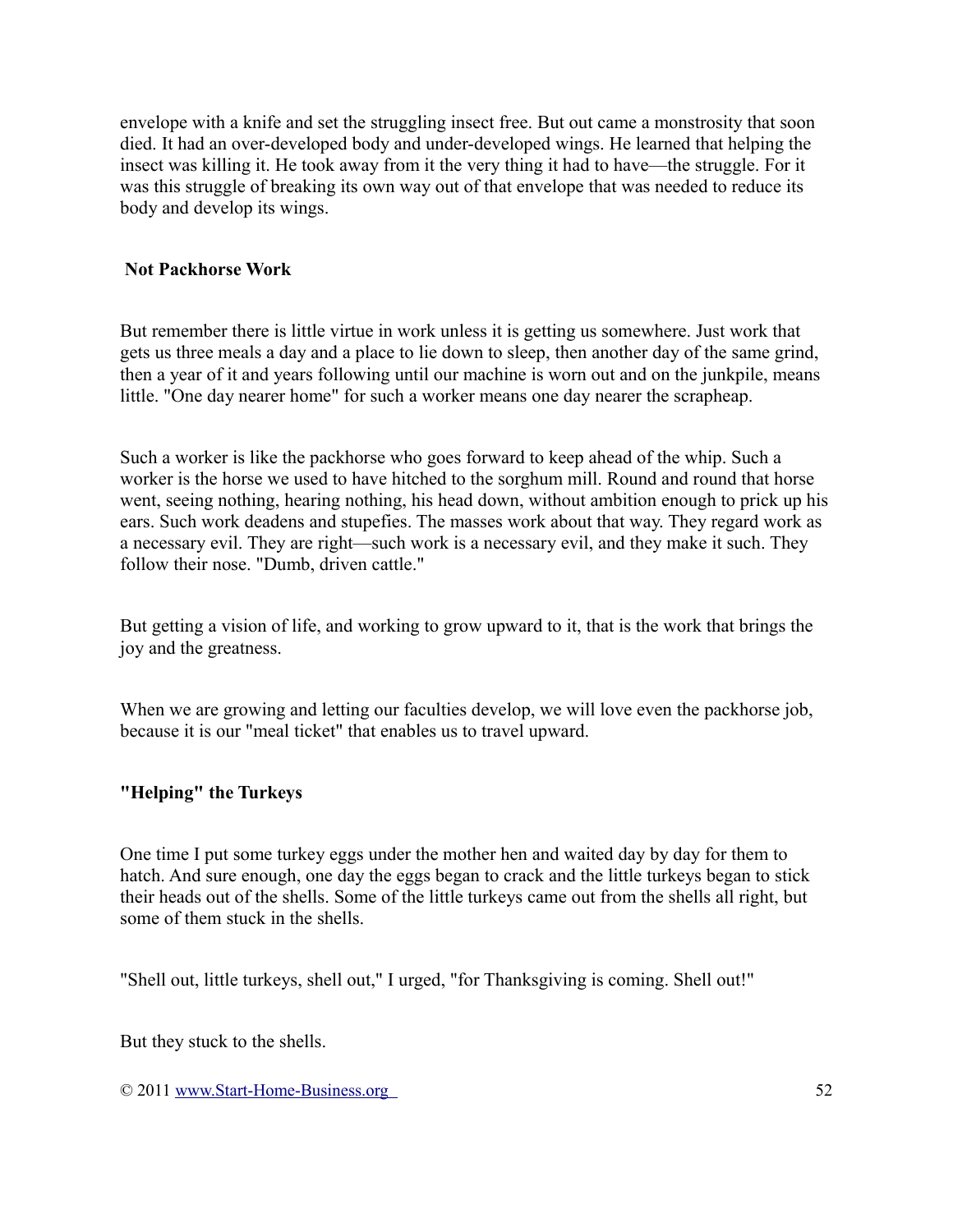"Little turkeys, I'll have to help you. I'll have to shell you by hand." So I picked the shells off. "Little turkeys, you will never know how fortunate you are. Ordinary turkeys do not have these advantages. Ordinary turkeys do not get shelled by hand."

Did I help them? I killed them, or stunted them. Not one of the turkeys was "right" that I helped. They were runts. One of them was a regular Harry Thaw turkey. They had too many silk socks. Too many "advantages."

Children, you must crack your own shells. You must overcome your own obstacles to develop your own powers.

A rich boy can succeed, but he has a poorer chance than a poor boy. The cards are against him. He must succeed in spite of his "advantages."

I am pleading for you to get a great arm, a great mind, a great character, for the joy of having a larger life. I am pleading with you to know the joy of overcoming and having the angels come and minister to you.

### **Happiness in Our Work**

Children, I am pleading with you to find happiness. All the world is seeking happiness, but so many are seeking it by rattling down instead of by shaking up.

The happiness is in going up—in developing a greater arm, a greater mind, a greater character.

Happiness is the joy of overcoming. It is the delight of an expanding consciousness. It is the cry of the eagle mounting upward. It is the proof that we are progressing.

We find happiness in our work, not outside of our work. If we cannot find happiness in our work, we have the wrong job. Find the work that fits your talents, and stop watching the clock and planning vacations.

Loving friends used to warn me against "breaking down." They scared me into "taking care" of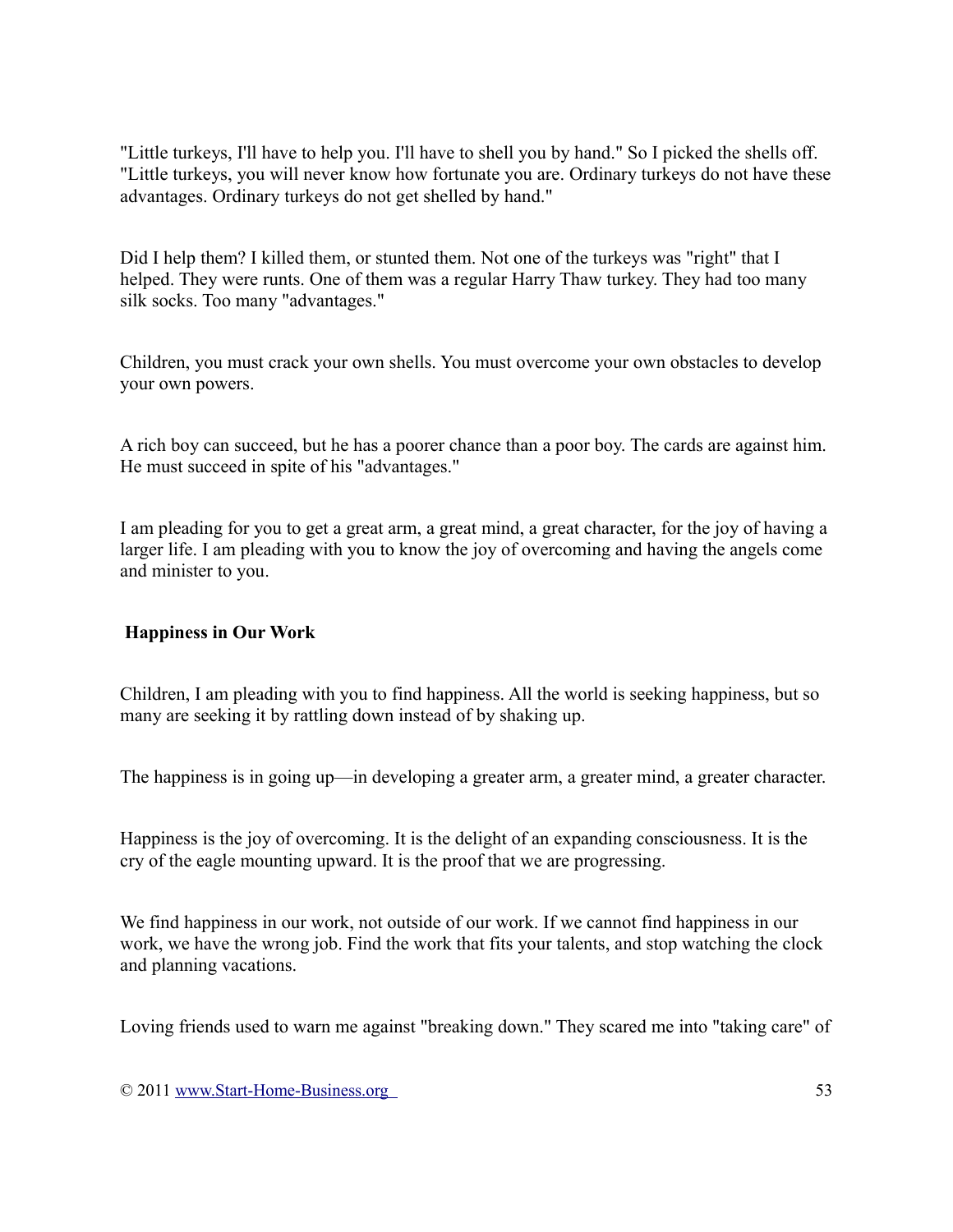myself. And I got to taking such good care of myself and watching for symptoms that I became a physical wreck.

I saved myself by getting busier. I plunged into work I love. I found my job in my work, not away from it, and the work refreshed me and rejuvenated me. Now I do two men's work, and have grown from a skinny, fretful, nervous wreck into a hearty, happy man. This has been a great surprise to my friends and a great disappointment to the undertaker. I am an editor in the daytime and a lecturer at night.

I edit all day and take a vacation lecturing at night. I lecture almost every day of the year maybe two or three times some days—and then take a vacation by editing and writing. Thus every day is jam full of play and vacation and good times. The year is one round of joy, and I ought to pay people for the privilege of speaking and writing to them instead of them paying me!

If I did not like my work, of course, I would be carrying a terrible burden and would speedily collapse.

You see, I have no time nowadays to break down. I have no time to think and grunt and worry about my body. And like Paul I am happy to be "absent from the body and present with the Lord." Thus this old body behaves just beautifully and wags along like the tail follows the dog when I forget all about it. The grunter lets the tail wag the dog.

I have never known a case of genuine "overwork." I have never known of anyone killing himself by working. But I have known of multitudes killing themselves by taking vacations.

The people who think they are overworking are merely overworrying. This is one species of selfishness.

To worry is to doubt God.

To work at the things you love, or for those you love, is to turn work into play and duty into privilege.

When we love our work, it is not work, it is life.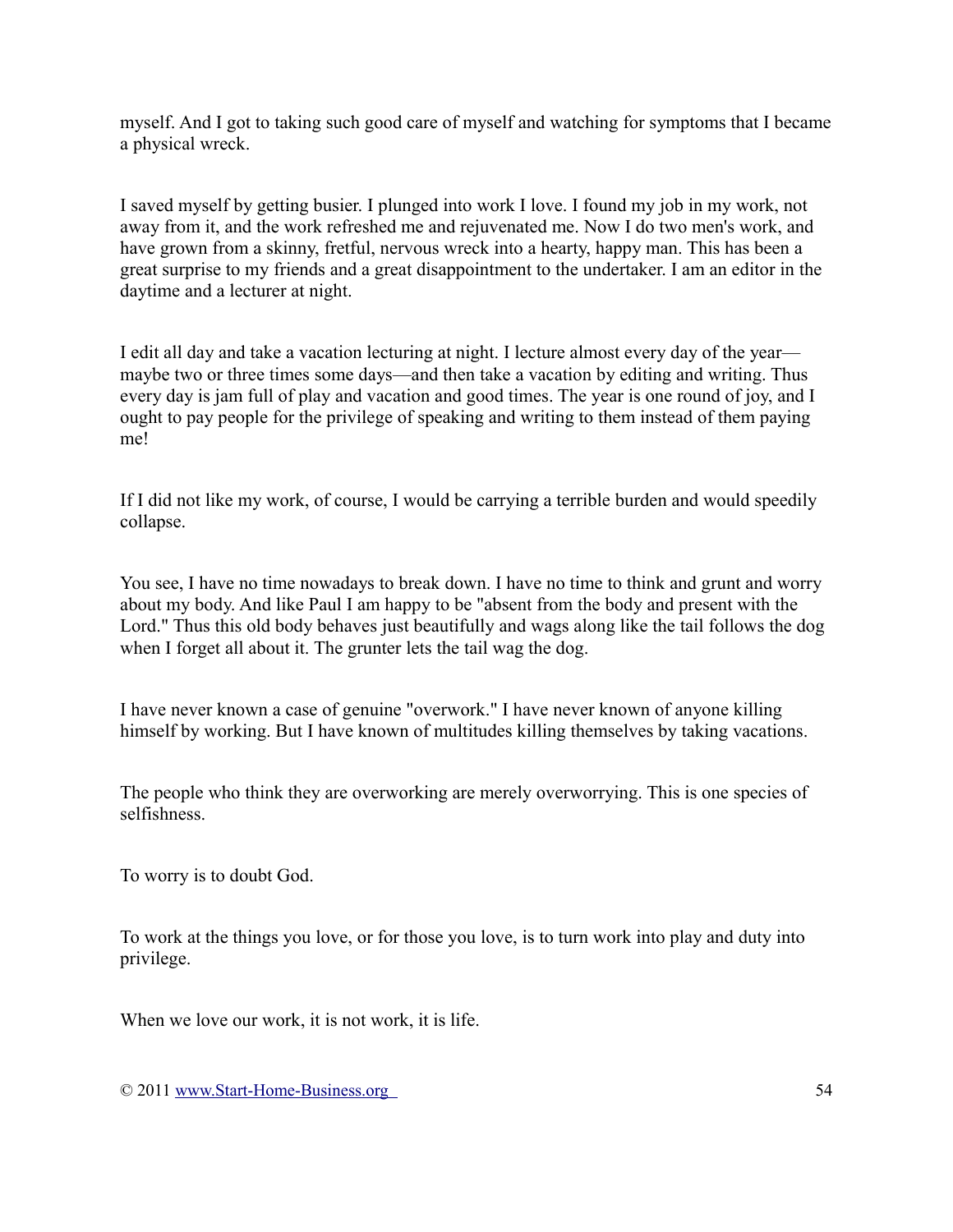#### **Many Kinds of Drunkards**

The world is trying to find happiness in being amused. The world is amusement-mad. Vacations, Coca Cola and moviemania!

What a sad, empty lot of rattlers! Look over the bills of the movies, look over the newsstands and see a picture of the popular mind, for these places keep just what the people want to buy. What a lot of mental frog-pond and moral slum our boys and girls wade thru!

There are ten literary drunkards to one alcoholic drunkard. There are a hundred amusement drunkards to one victim of strong drink. And all just as hard to cure.

We have to have amusement, but if we fill our lives with nothing but amusement, we never grow. We go thru our lives babies with new rattleboxes and "sugar-tits."

Almost every day as I go along the street to some hall to lecture, I hear somebody asking, "What are they going to have in the hall tonight?"

"Going to have a lecture."

"Lecture?" said with a shiver as tho it was "small pox." "I ain't goin.' I don't like lectures."

The speaker is perfectly honest. He has no place to put a lecture. I am not saying that he should attend my lecture, but I am grieving at what underlies his remark. He does not want to think. He wants to follow his nose around. Other people generally lead his nose. The man who will not make the effort to think is the great menace to the nation. The crowd that drifts and lives for amusement is the crowd that finds itself back near the caboose, and as the train of progress leaves them, they wail, they "never had no chanct." They want to start a new party to reform the government.

### **The Lure of the City**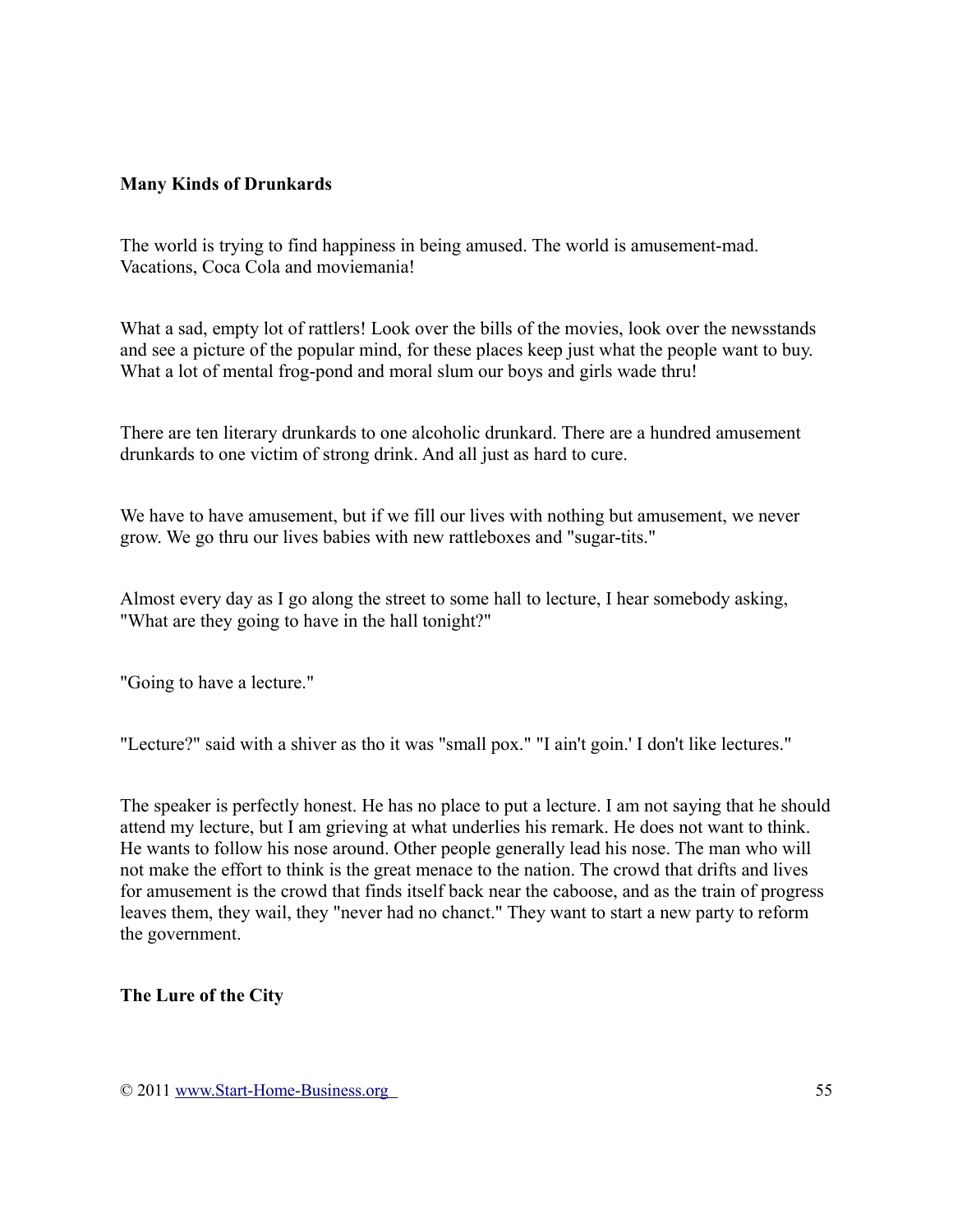Do you ever get lonely in a city? How few men and women there. A jam of people, most of them imitations—most of them trying to look like they get more salary. Poor, hungry, doped butterflies of the bright lights,—hopers, suckers and straphangers! Down the great white way they go chasing amusement to find happiness. They must be amused every moment, even when they eat, or they will have to be alone with their empty lives.

The Prodigal Son came to himself afterwhile and thought upon his ways. Then he arose and went to his father's house. Whenever one will stop chasing amusements long enough to think upon his ways, he will arise and go to his father's house of wisdom. But there is no hope for the person who will not stop and think. And the devil works day and night shifts keeping the crowd moving on.

That is why the crowd is not furnishing the strong men and women.

We must have amusement and relaxation. Study your muscles. First they contract, then they relax. But the muscle that goes on continually relaxing is degenerating. And the individual, the community, the nation that goes on relaxing without contracting—without struggling and overcoming—is degenerating.

The more you study your muscles, the more you learn that while one muscle is relaxing another is contracting. So you must learn that your real relaxation, vacation and amusement, are merely changing over to contracting another set of muscles.

Go to the bank president's office, go to the railroad magnate's office, go to the great pulpit, to the college chair—go to any place of great responsibility in a city and ask the one who fills the place, "Were you born in this city?"

The reply is almost a monotony. "I born in this city? No, I was born in Poseyville, Indiana, and I came to this city forty years ago and went to work at the bottom."

He glows as he tells you of some log-cabin home, hillside or farmside where he struggled as a boy. Personally, I think this log-cabin ancestry has been over-confessed for campaign purposes. Give us steam heat and push-buttons. There is no virtue in a log-cabin, save that there the necessity for struggle that brings strength is most in evidence. There the young person gets the struggle and service that makes for strength and greatness. And as that young person comes to the city and shakes in the barrel among the weaklings of the artificial life, he rises above them like the eagle soars above a lot of chattering sparrows.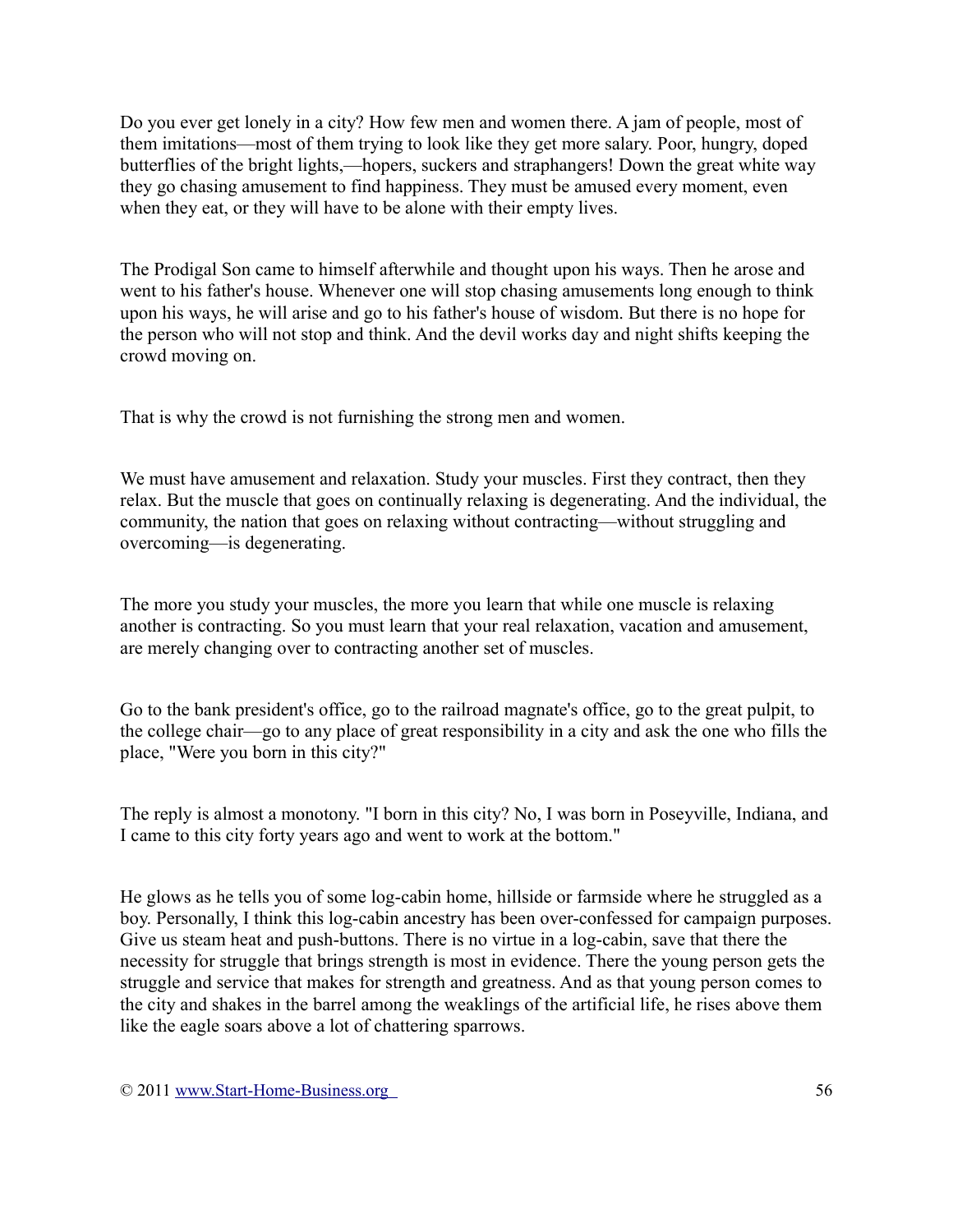The cities do not make their own steam. The little minority from the farms controls the majority. The red blood of redemption flows from the country year by year into the national arteries, else these cities would drop off the map.

If it were not for Poseyville, Indiana, Chicago would disappear. If it were not for Poseyville, New York would disintegrate for lack of leaders.

## **"Hep" and "Pep" for the Home Town**

But so many of the home towns of America are sick. Many are dying. Many are dead.

It is the lure of the city—and the lure-lessness of the country. The town the young people leave is the town the young people ought to leave. Somebody says, "The reason so many young people go to hell is because they have no other place to go."

What is the matter with the small town? Do not blame it all upon the city mail order house. With rural delivery, daily papers, telephones, centralized schools, automobiles and good roads, there are no more delightful places in the world to live than in the country or in the small town. They have the city advantages plus sunshine, air and freedom that the crowded cities cannot have.

I asked the keeper who was showing me thru the insane asylum at Weston, West Virginia, "You say you have nearly two thousand insane people in this institution and only a score of guards to keep them in. Aren't you in danger? What is to hinder these insane people from getting together, organizing, overpowering the few guards and breaking out?"

The keeper was not in the least alarmed at the question. He smiled. "Many people say that. But they don't understand. If these people could get together they wouldn't be in this asylum. They are insane. No two of them can agree upon how to get together and how to break out. So a few of us can hold them."

It would be almost unkind to carry this further, but I have been thinking ever since that about three-fourths of the small towns of America have one thing in common with the asylum folks —they can't get together. They cannot organize for the public good. They break up into little antagonistic social, business and even religious factions and neutralize each other's efforts.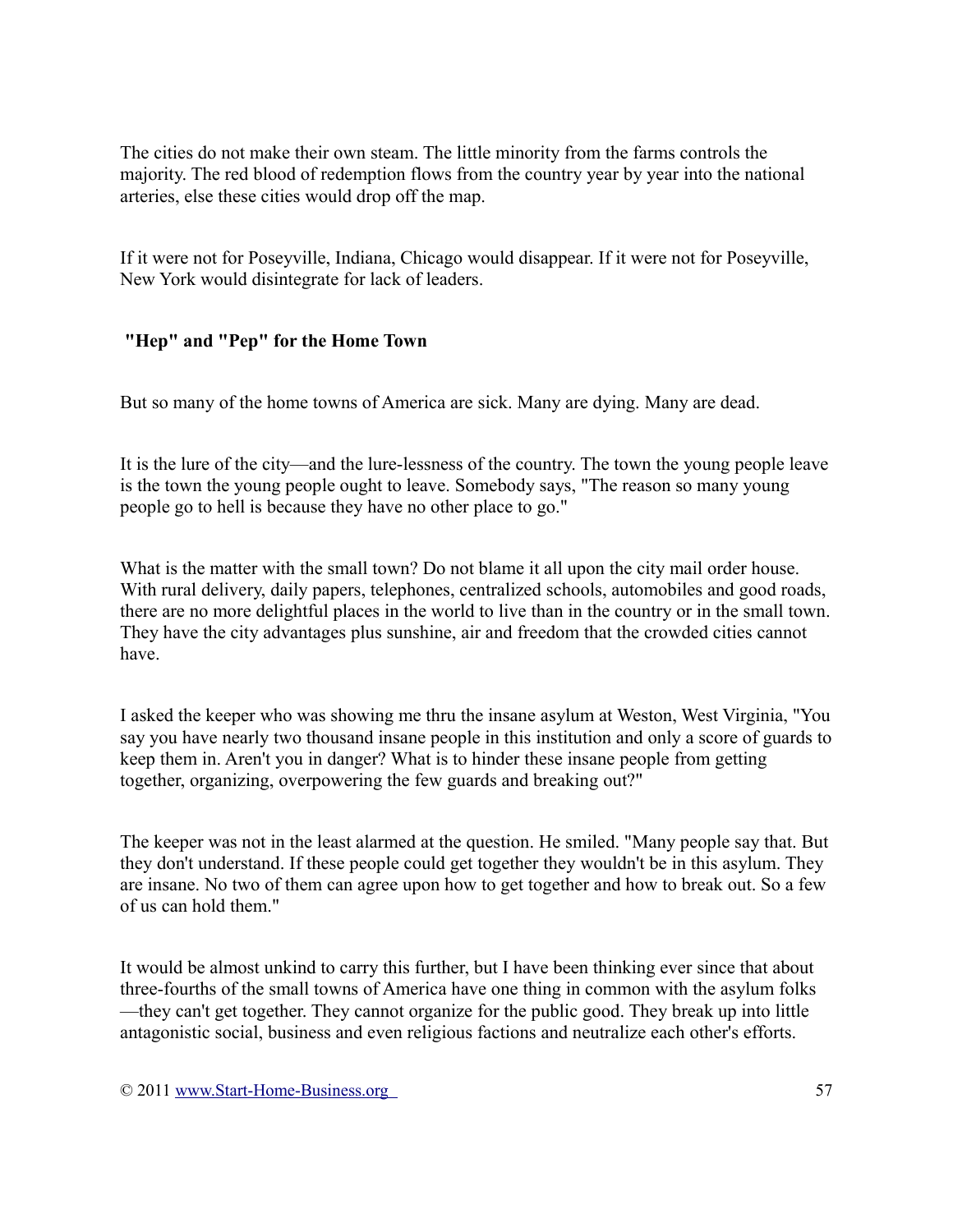A lot of struggling churches compete with each other instead of massing for the common good. And when the churches fight, the devil stays neutral and furnishes the munitions for both sides.

So the home towns stagnate and the young people with visions go away to the cities where opportunity seems to beckon. Ninety-nine out of a hundred of them will jostle with the straphangers all their lives, mere wheels turning round in a huge machine. Ninety-nine out of a hundred of them might have had a larger opportunity right back in the home town, had the town been awake and united and inviting.

We must make the home town the brightest, most attractive, most promising place for the young people. No home town can afford to spend its years raising crops of young people for the cities. That is the worst kind of soil impoverishment—all going out and nothing coming back. That is the drain that devitalizes the home towns more than all the city mail order houses.

America is to be great, not in the greatness of a few crowded cities, but in the greatness of innumerable home towns.

The slogan today should be, For God and Home and the Home Town!

### **A School of Struggle**

Dr. Henry Solomon Lehr, founder of the Ohio Northern University at Ada, Ohio, one of Ohio's greatest educators, used to say with pride, "Our students come to school; they are not sent."

He encouraged his students to be self-supporting, and most of them were working their way thru school. He made the school calendar and courses elastic to accommodate them. He saw the need of combining the school of books with the school of struggle. He organized his school into competing groups, so that the student who had no struggle in his life would at least have to struggle with the others during his schooling.

He pitted class against class. He organized great literary and debating societies to compete with each other. He arranged contests for the military department. His school was one surging mass of contestants. Yet each student felt no compulsion. Rather he felt that he was initiating an individual or class effort to win. The literary societies vied with each other in their programs and in getting new members, going every term to unbelievable efforts to win over the others.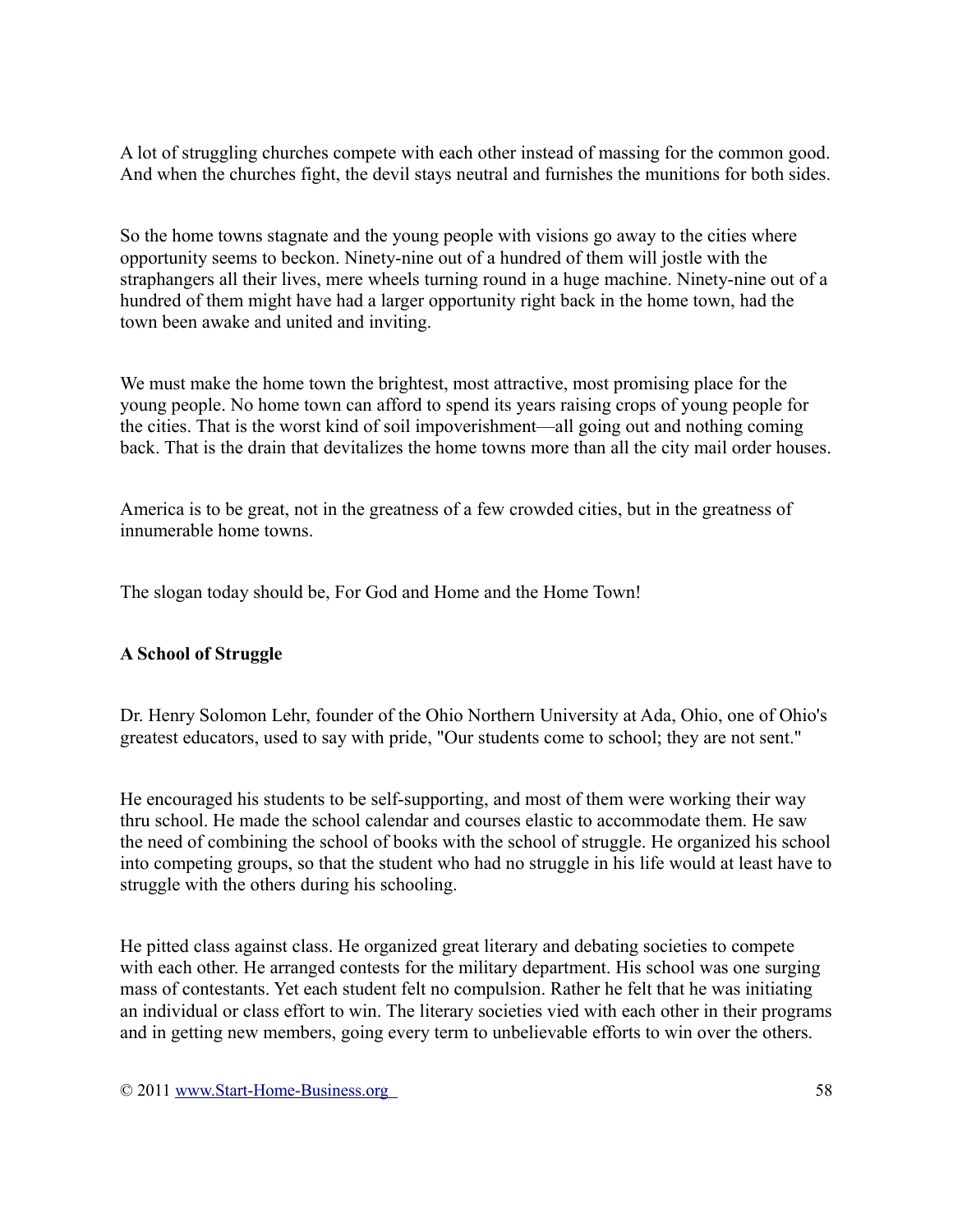They would go miles out on the trains to intercept new students, even to their homes in other states. Each old student pledged new students in his home country. The military companies turned the school into a military camp for weeks each year, scarcely sleeping while drilling for a contest flag.

Those students went out into the world trained to struggle. I do not believe there is a school in America with a greater alumni roll of men and women of uniformly greater achievement.

I believe the most useful schools today are schools of struggle schools offering encouragement and facilities for young people to work their way thru and to act upon their own initiative.

### **Men Needed More Than Millions**

We are trying a new educational experiment today.

The old "deestrick" school is passing, and with it the small academies and colleges, each with its handful of students around a teacher, as in the old days of the lyceum in Athens, when the pupils sat around the philosopher in the groves.

From these schools came the makers and the preservers of the nation.

Today we are building wonderful public schools with equally wonderful equipment. Today we are replacing the many small colleges with a few great centralized state normal schools and state universities. We are spending millions upon them in laboratories, equipment and maintenance. Today we scour the earth for specialists to sit in the chairs and speak the last word in every department of human research.

O, how the students of the "dark ages" would have rejoiced to see this day! Many of them never saw a germ!

But each student has the same definite effort to make in assimilation today as then. Knowing and growing demand the same personal struggle in the cushions of the "frat" house as back on the old oak-slab bench with its splintered side up.

I am anxiously awaiting the results. I am hoping that the boys and girls who come out in case-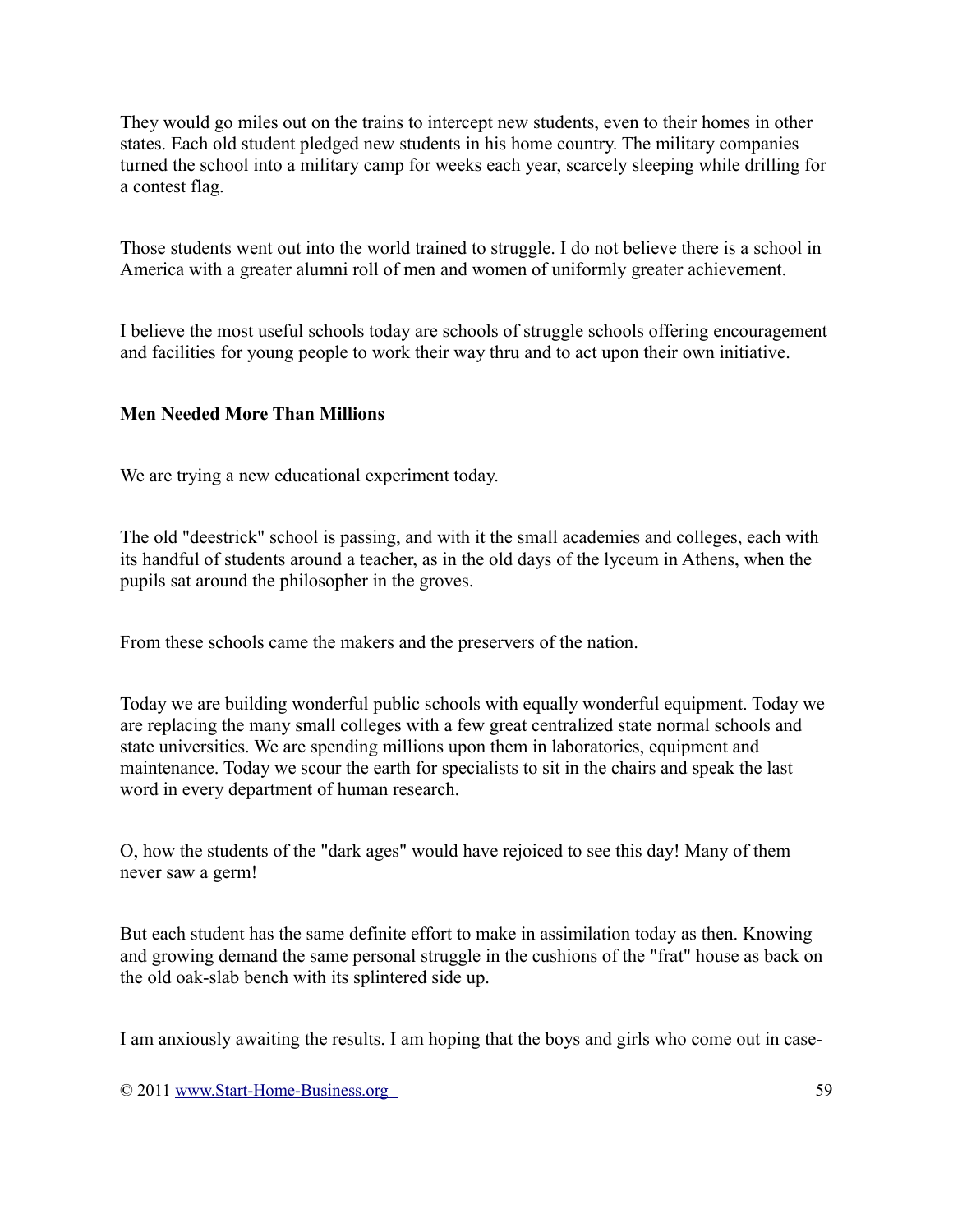lots from these huge school plants will not be rows of lithographed cans on the shelves of life. I am hoping they will not be shorn of their individuality, but will have it stimulated and unfettered. I am anxious that they be not veneered but inspired, not denatured but discovered.

All this school machinery is only machinery. Back of it must be men—great men. I am anxious that the modern school have the modern equipment demanded to serve the present age. But I am more anxious that each student come in vital touch with great men. We get life from life, not from laboratories, and we have life more abundantly as our lives touch greater lives.

A school is vastly more than machinery, methods, microscopes and millions.

Many a small school struggling to live thinks that all it needs is endowment, when the fact is that its struggle for existence and the spirit of its teachers are its greatest endowment. And sometimes when the money endowment comes the spiritual endowment goes in fatty degeneration. Some schools seem to have been visited by calamities in the financial prosperity that has engulfed them.

Can we keep men before millions, and keep our ideals untainted by foundations? That is the question the age is asking.

You and I are very much interested in the answer.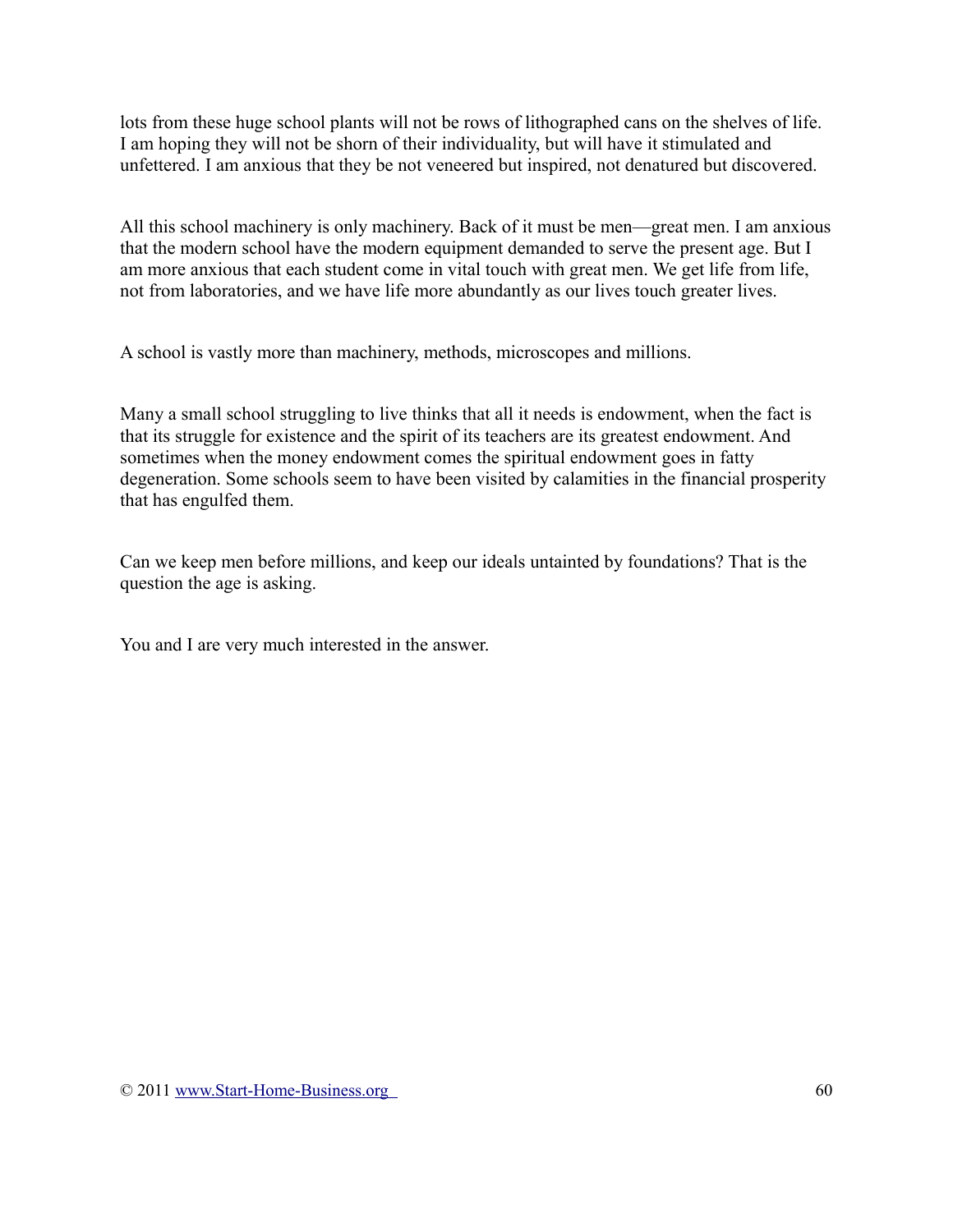# **Chapter VII**

# **The Salvation of a "Sucker"**

#### **The Fiddle and the Tuning**

HOW long it takes to learn things! I think I was thirty-four years learning one sentence, "You can't get something for nothing." I have not yet learned it. Every few days I stumble over it somewhere.

For that sentence utters one of the fundamentals of life that underlies every field of activity.

What is knowing?

One day a manufacturer took me thru his factory where he makes fiddles. Not violins—fiddles.

A violin is only a fiddle with a college education.

I have had the feeling ever since that you and I come into this world like the fiddle comes from the factory. We have a body and a neck. That is about all there is either to us or to the fiddle. We are empty. We have no strings. We have no bow—yet!

When the human fiddles are about six years old they go into the primary schools and up thru the grammar grades, and get the first string—the little E string. The trouble is so many of these human fiddles think they are an orchestra right away. They want to quit school and go fiddling thru life on this one string!

We must show these little fiddles they must go back into school and go up thru all the departments and institutions necessary to give them the full complement of strings for their life symphonies.

After all this there comes the commencement, and the violin comes forth with the E, A, D and G strings all in place. Educated now? Why is a violin? To wear strings? Gussie got that far and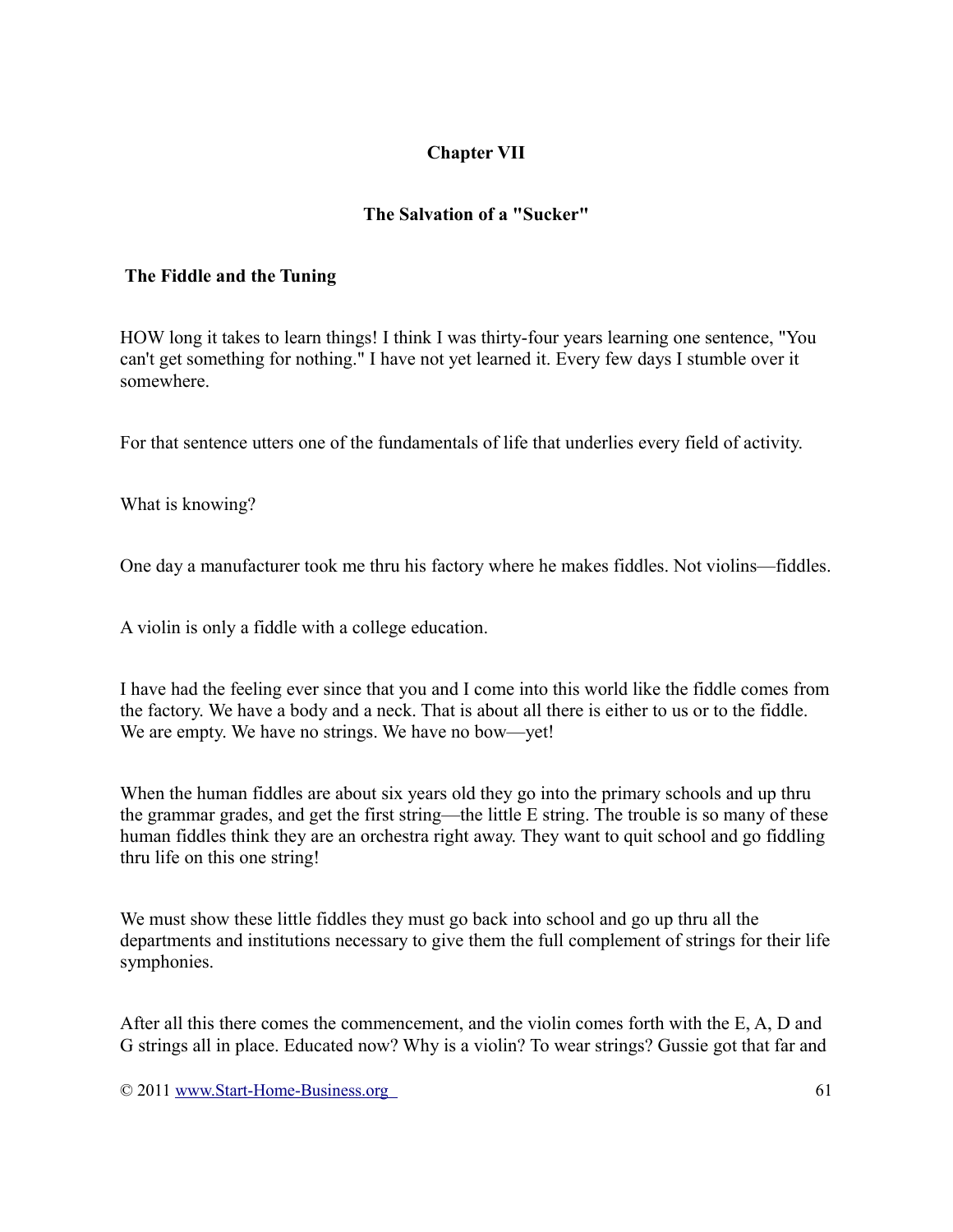gave a lot of discord. The violin is to give music.

So there is much yet to do after getting the strings. All the book and college can do is to give the strings—the tools. After that the violin must go into the great tuning school of life. Here the pegs are turned and the strings are put in tune. The music is the knowing. Learning is tuning.

You do not know what you have memorized, you know what you have vitalized, what you have written in the book of experience.

Gussie says, "I have read it in a book." Bill Whackem says, "I know!"

### **Reading and Knowing**

All of us are Christopher Columbuses, discovering the same new-old continents of Truth. That is the true happiness of life—discovering Truth. We read things in a book and have a hazy idea of them. We hear the preacher utter truths and we say with little feeling, "Yes, that is so." We hear the great truths of life over and over and we are not excited. Truth never excites—it is falsehood that excites—until we discover it in our lives. Until we see it with our own eyes. Then there is a thrill. Then the old truth becomes a new blessing. Then the oldest, driest platitude crystallizes into a flashing jewel to delight and enrich our consciousness. This joy of discovery is the joy of living.

There is such a difference between reading a thing and knowing a thing. We could read a thousand descriptions of the sun and not know the sun as in one glimpse of it with our own eyes.

I used to stand in the row of blessed little rascals in the "deestrick" school and read from McGuffey's celebrated literature, "If—I-p-p-play—with—the—f-f-f-i-i-i-i-r-r-e—I—will—ge-e-et —my-y-y-y-y—f-f-f-f—ingers—bur-r-r-rned—period!"

I did not learn it. I wish I had learned by reading it that if I play with the fire I will get my fingers burned. I had to slap my hands upon hot stoves and coffee-pots, and had to get many kinds of blisters in order to learn it.

Then I had to go around showing the blisters, boring my friends and taking up a collection of sympathy. "Look at my bad luck!" Fool!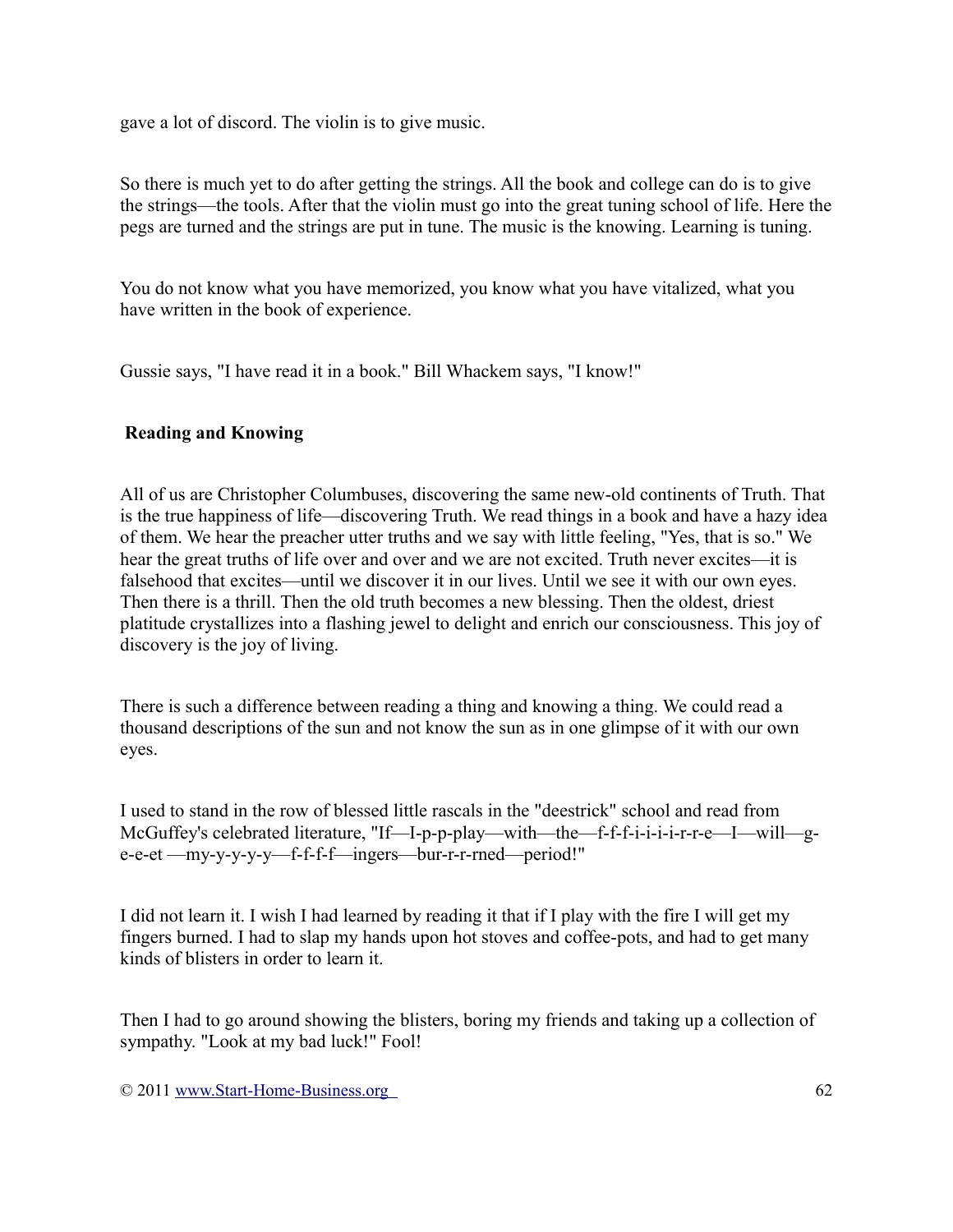This is not a lecture. It is a confession! It seems to me if you in the audience knew how little I know, you wouldn't stay.

### **"You Can't Get Something for Nothing"**

Yes, I was thirty-four years learning that one sentence. "You can't get something for nothing." That is, getting it in partial tune. It took me so long because I was naturally bright. It takes that kind longer than a human being. They are so smart you cannot teach them with a few bumps. They have to be pulverized.

That sentence takes me back to the days when I was a "hired man" on the farm. You might not think I had ever been a "hired man" on the farm at ten dollars a month and "washed, mended and found." You see me here on this platform in my graceful and cultured manner, and you might not believe that I had ever trained an orphan calf to drink from a copper kettle. But I have fed him the fingers of this hand many a time. You might not think that I had ever driven a yoke of oxen and had said the words. But I have!

I remember the first county fair I ever attended. Fellow sufferers, you may remember that at the county fair all the people sort out to their own departments. Some people go to the canned fruit department. Some go to the fancywork department. Some go to the swine department. Everybody goes to his own department. Even the "suckers"! Did you ever notice where they go? That is where I went—to the "trimming department."

I was in the "trimming department" in five minutes. Nobody told me where it was. I didn't need to be told. I gravitated there. The barrel always shakes all of one size to one place. You notice that—in a city all of one size get together.

Right at the entrance to the "local Midway" I met a gentleman. I know he was a gentleman because he said he was a gentleman. He had a little light table he could move quickly. Whenever the climate became too sultry he would move to greener pastures. On that table were three little shells in a row, and there was a little pea under the middle shell. I saw it there, being naturally bright. I was the only naturally bright person around the table, hence the only one who knew under which shell the little round pea was hidden.

Even the gentleman running the game was fooled. He thought it was under the end shell and bet me money it was under the end shell. You see, this was not gambling, this was a sure thing.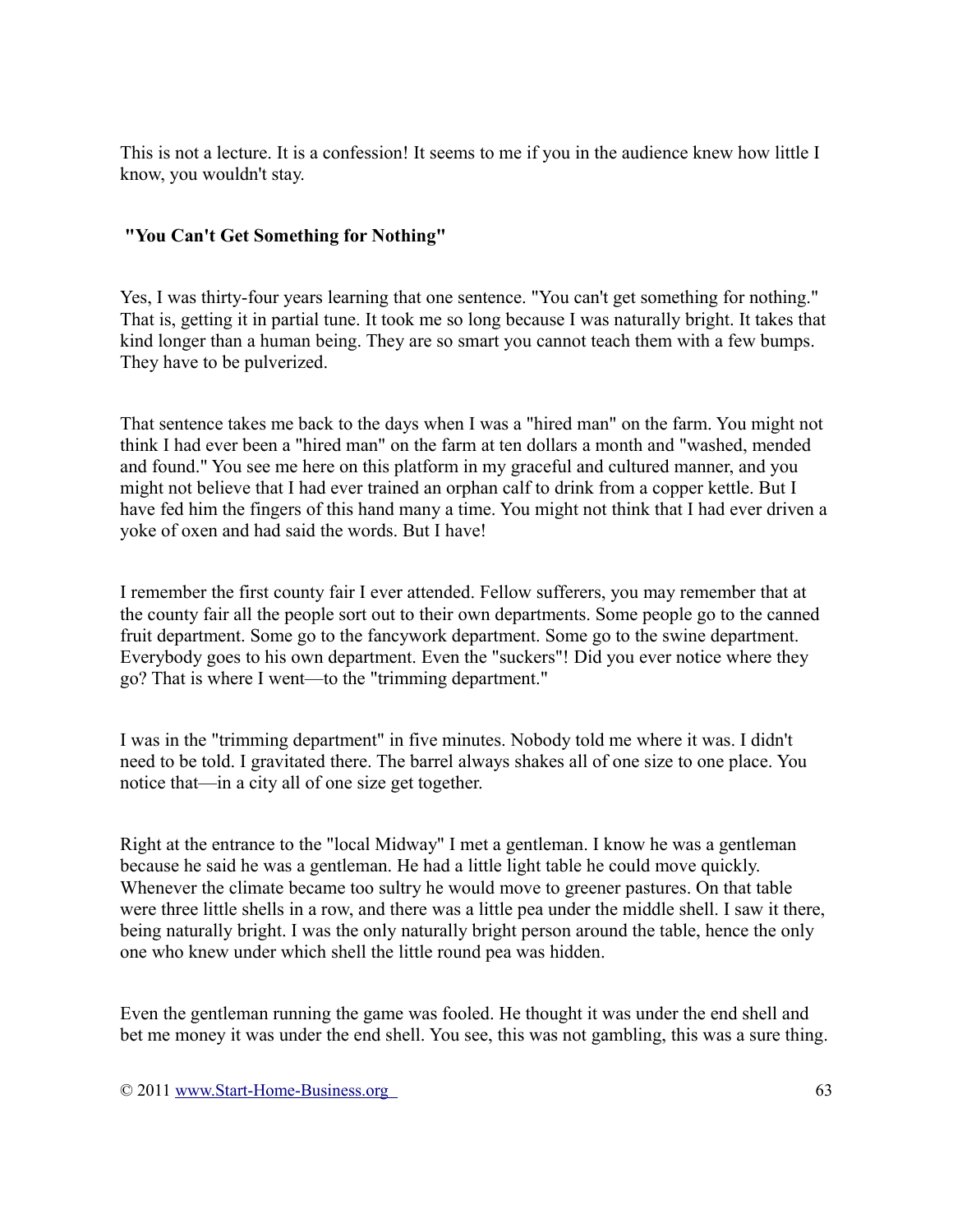(It was!) I had saved up my money for weeks to attend the fair. I bet it all on that middle shell. I felt bad. It seemed like robbing father. And he seemed like a real nice old gentleman, and maybe he had a family to keep. But I would teach him a lesson not to "monkey" with people like me, naturally bright.

But I needn't have felt bad. I did not rob father. Father cleaned me out of all I had in about five seconds.

I went over to the other side of the fairgrounds and sat down. That was all I had to do now just go, sit down. I couldn't see the mermaid now or get into the grandstand.

Sadly I thought it all over, but I did not get the right answer. I said the thing every fool does say when he gets bumped and fails to learn the lesson from the bump. I said, "Next time I shall be more careful."

When anybody says that he is due for a return date.

## **I Bought the Soap**

Learn? No! Within a month I was on the street a Saturday night when another gentleman drove into town. He stopped on the public square and stood up in his buggy. "Let the prominent citizens gather around me, for I am going to give away dollars."

Immediately all the prominent "suckers" crowded around the buggy. "Gentlemen, I am introducing this new medicinal soap that cures all diseases humanity is heir to. Now just to introduce and advertise, I am putting these cakes of Wonder Soap in my hat. You see I am wrapping a ten-dollar bill around one cake and throwing it into the hat. Now who will give me five dollars for the privilege of taking a cake of this wonderful soap from my hat—any cake you want, gentlemen!"

And right on top of the pile was the cake with the ten wrapped around it! I jumped over the rest to shove my five (two weeks' farm work) in his hands and grab that bill cake. But the bill disappeared. I never knew where it went. The man whipped up his horse and also disappeared. I never knew where he went.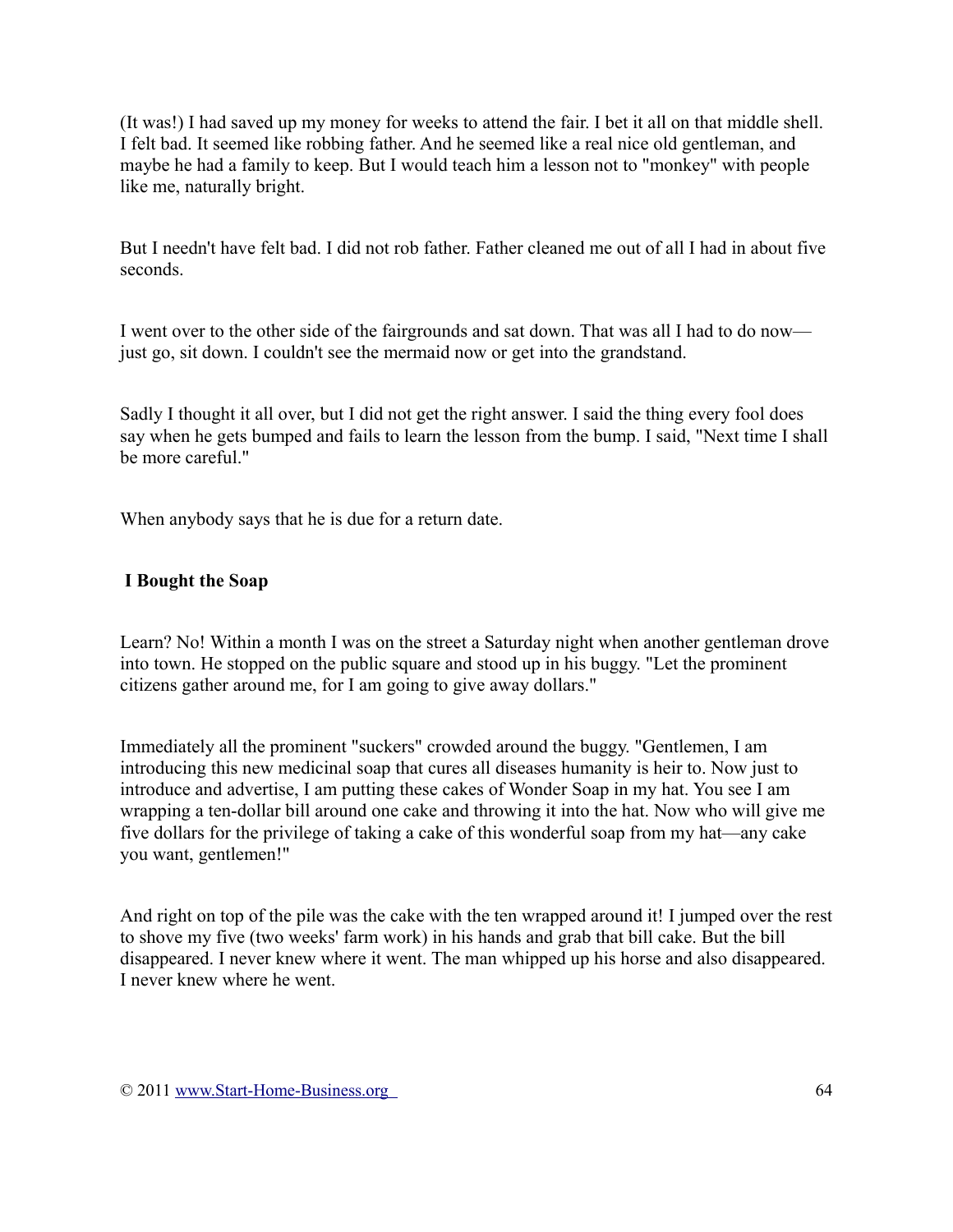### **My "Fool Drawer"**

I grew older and people began to notice that I was naturally bright and therefore good picking. They began to let me in on the ground floor. Did anybody ever let you in on the ground floor? I never could stick. Whenever anybody let me in on the ground floor it seemed like I would always slide on thru and land in the cellar.

I used to have a drawer in my desk I called my "fool drawer." I kept my investments in it. I mean, the investments I did not have to lock up. You get the pathos of that—the investments nobody wanted to steal. And whenever I would get unduly inflated I would open that drawer and "view the remains."

I had in that drawer the deed to my Oklahoma corner-lots. Those lots were going to double next week. But they did not double I doubled. They still exist on the blueprint and the Oklahoma metropolis on paper is yet a wide place in the road.

I had in that drawer my deed to my rubber plantation. Did you ever hear of a rubber plantation in Central America? That was mine. I had there my oil propositions. What a difference, I have learned, between an oil proposition and an oil well! The learning has been very expensive.

I used to wonder how I ever could spend my income. I do not wonder now. I wonder how I will make it.

I had in that drawer my "Everglade" farm. Did you ever hear of the "Everglades"? I have an alligator ranch there. It is below the frost-line, also below the water-line. I will sell it by the gallon.

I had also a bale of mining stock. I had stock in gold mines and silver mines. Nobody knows how much mining stock I have owned. Nobody could know while I kept that drawer shut. As I looked over my gold and silver mine stock, I often noticed that it was printed in green. I used to wonder why they printed it in green—wonder if they wanted it to harmonize with me! And I would realize I had so much to live for—the dividends. I have been so near the dividends I could smell them. Only one more assessment, then we will cut the melon! I have heard that all my life and never got a piece of the rind.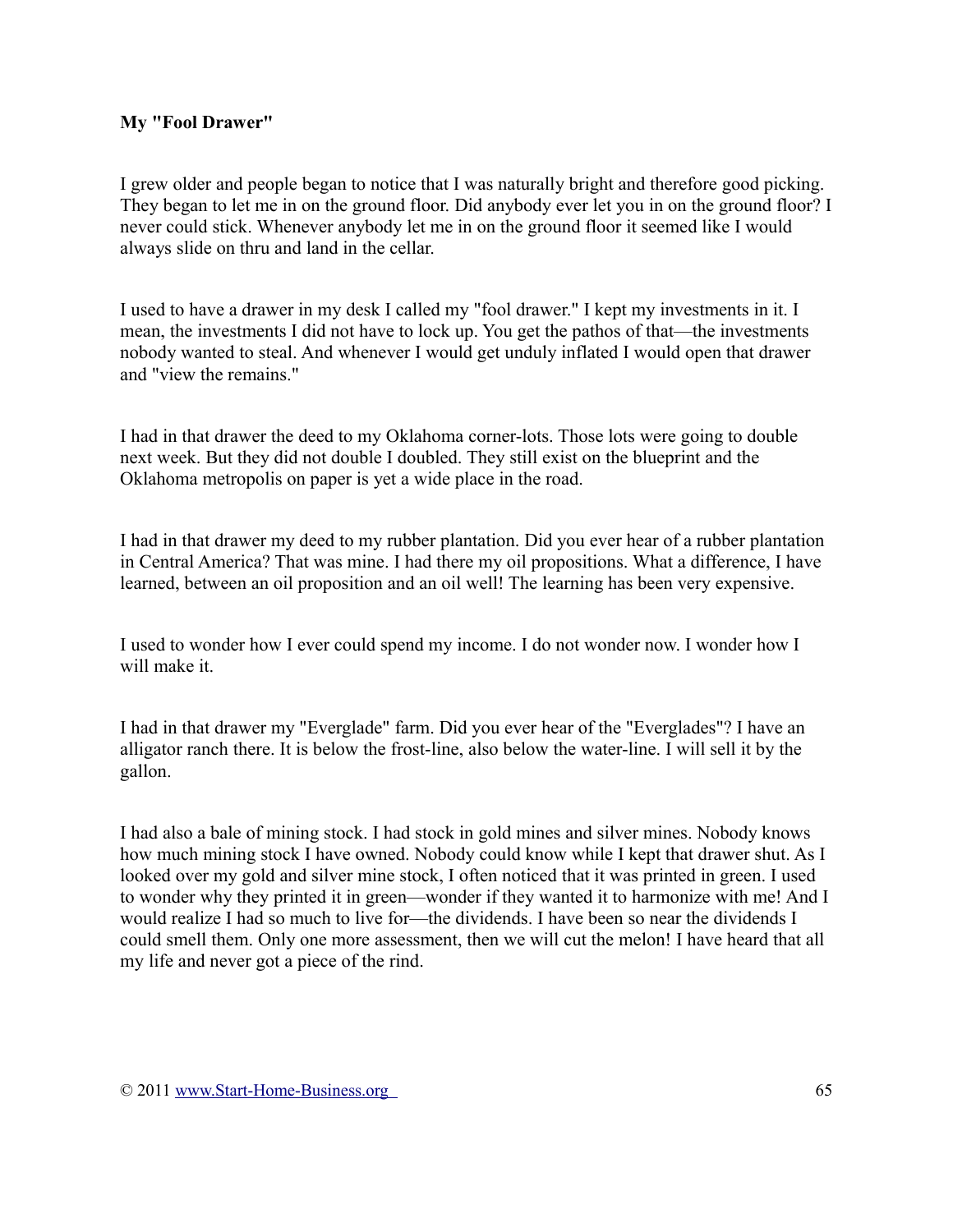### **Getting "Selected"**

Why go farther? I am not half done confessing. Each bump only increased my faith that the next ship would be mine. Good, honest, retired ministers would come periodically and sell me stock in some new enterprise that had millions in it—in its prospectus. I would buy because I knew the minister was honest and believed in it. He was selling it on his reputation. Favorite dodge of the promoter to get the ministers to sell his shares.

I was also greatly interested in companies where I put in one dollar and got back a dollar or two of bonds and a dollar or two of stock. That was doubling and trebling my money over night. An old banker once said to me, "Why don't you invest in something that will pay you five or six per cent. and get it?"

I pitied his lack of vision. Bankers were such "tightwads." They had no imagination! Nothing interested me that did not offer fifty or a hundred per cent.—then. Give me the five per cent. now!

By the time I was thirty-four I was a rich man in worthless paper. It would have been better for me if I had thrown about all my savings into the bottom of the sea.

Then I got a confidential letter from a friend of our family I had never met. His name was Thomas A. Cleage, and he was in the Rialto Building, St. Louis, Missouri. He wrote me in extreme confidence, "You have been selected."

Were you ever selected? If you were, then you know the thrill that rent my manly bosom as I read that letter from this man who said he was a friend of our family. "You have been selected because you are a prominent citizen and have a large influence in your community. You are a natural leader and everybody looks up to you."

He knew me! He was the only man who did know me. So I took the cork clear under.

"Because of your tremendous influence you have been selected to go in with us in the inner circle and get a thousand per cent. dividends."

Did you get that? I hope you did. I did not! But I took a night train for St. Louis. I was afraid somebody might beat me there if I waited till next day. I sat up all night in a day coach to save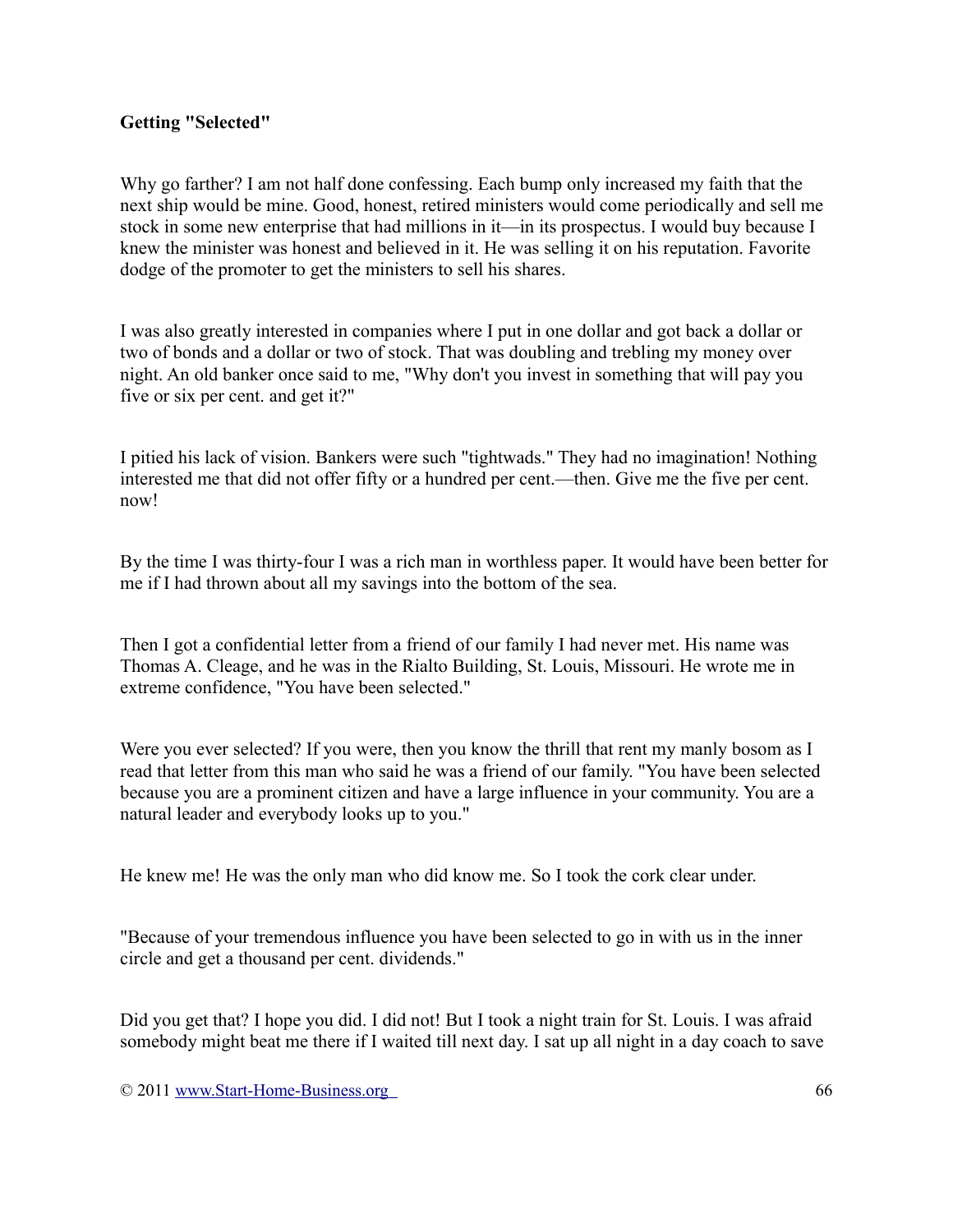money for Tom, the friend of our family. But I see now I need not have hurried so. They would have waited a month with the sheep-shears ready. Lambie, lambie, lambie, come to St. Louis!

I don't get any sympathy from this crowd. You laugh at me. You respect not my feelings. I am not going to tell you a thing that happened in St. Louis. It is none of your business!

O, I am so glad I went to St. Louis. Being naturally bright, I could not learn it at home, back in Ohio. I had to go clear down to St. Louis to Tom Cleage's bucket-shop and pay him eleven hundred dollars to corner the wheat market of the world. That is all I paid him. I could not borrow any more. I joined what he called a "pool." I think it must have been a pool, for I know I fell in and got soaked!

That bump set me to thinking. My fever began to reduce. I got the thirty-third degree in financial suckerdom for only eleven hundred dollars.

I have always regarded Tom as one of my great school teachers. I have always regarded the eleven hundred as the finest investment I had made up to that time, for I got the most out of it. I do not feel hard toward goldbrick men and "blue sky" venders. I sometimes feel that we should endow them. How else can we save a sucker? You cannot tell him anything, because he is naturally bright and knows better. You simply have to trim him till he bleeds.

# **I Am Cured**

It is worth eleven hundred dollars every day to know that one sentence, You cannot get something for nothing. Life just begins to get juicy when you know it. Today when I open a newspaper and see a big ad, "Grasp a Fortune Now!" I will not do it! I stop my subscription to that paper. I simply will not take a paper with that ad in it, for I have graduated from that class.

I will not grasp a fortune now. Try me, I dare you! Bring a fortune right up on this platform and put it down there on the floor. I will not grasp it. Come away, it is a coffee-pot!

Today when somebody offers me much more than the legal rate of interest I know he is no friend of our family.

If he offers me a hundred per cent. I call for the police!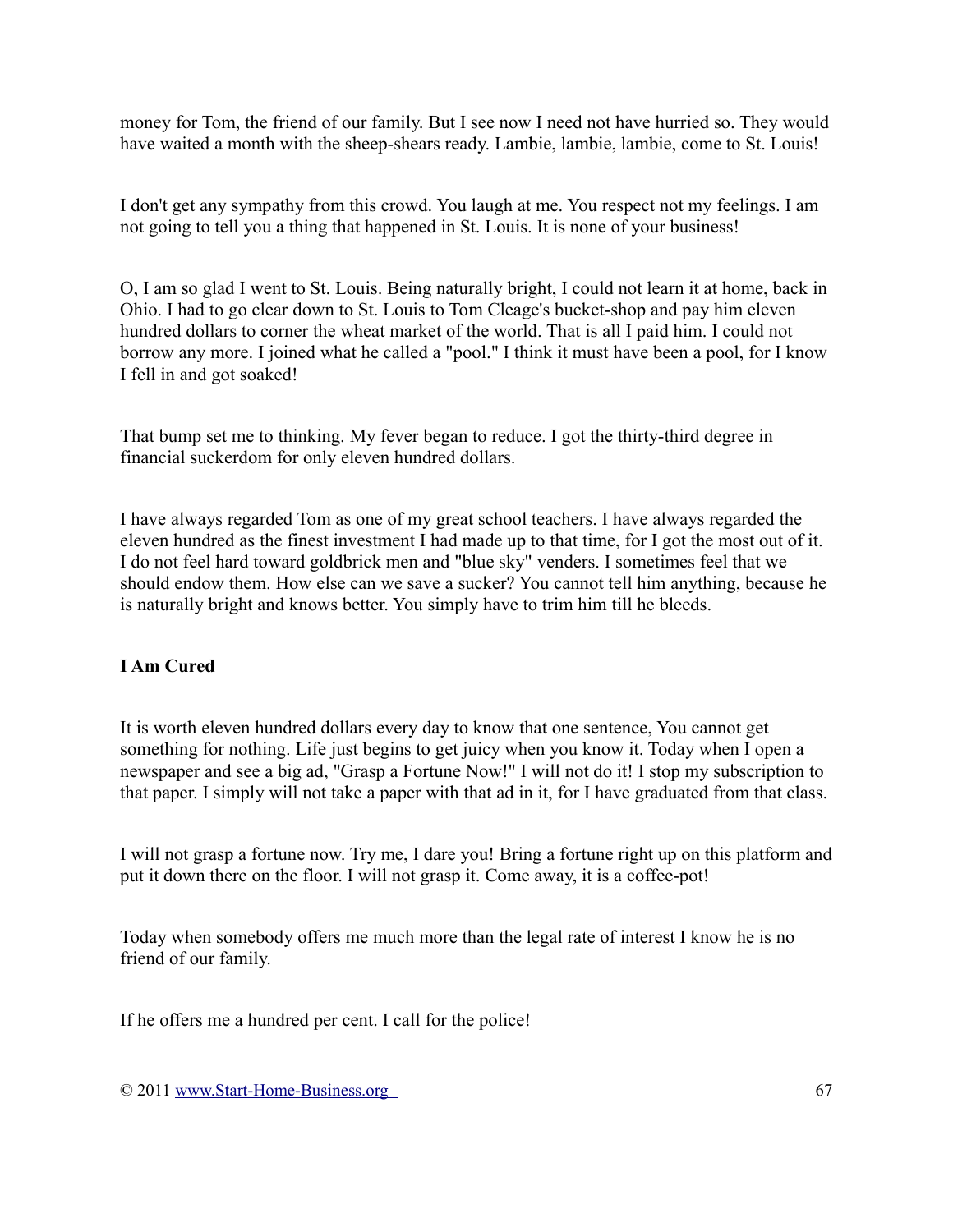Today when I get a confidential letter that starts out, "You have been selected—" I never read farther than the word "selected." Meeting is adjourned. I select the waste-basket. Here, get in there just as quick as you can. I was selected!

O, Absalom, Absalom, my son, my son! Learn it early in life. The law of compensation is never suspended. You only own what you earn. You can't get something for nothing. If you do not learn it, you will have to be "selected." There is no other way for you, because you are naturally bright. When you get a letter, "You have been selected to receive a thousand per cent. dividends," it means you have been selected to receive this bunch of blisters because you look like the biggest sucker on the local landscape.

The other night in a little town of perhaps a thousand, a banker took me up into his office after the lecture in which I had related some of the above experiences. "The audience laughed with you and thought it very funny," said he. "I couldn't laugh. It was too pathetic. It was a picture of what is going on in our own little community year after year. I wish you could see what I have to see. I wish you could see the thousands of hard-earned dollars that go out of our community every year into just such wildcat enterprises as you described. The saddest part of it is that the money nearly always goes out of the pockets of the people who can least afford to lose it."

Absalom, wake up! This is bargain night for you. I paid eleven hundred dollars to tell you this one thing, and you get it for a dollar or two. This is no cheap lecture. It cost blood.

Learn that the gambler never owns his winnings. The man who accumulates by sharp practices or by undue profits never owns it. Even the young person who has large fortune given him does not own it. We only own what we have rendered definite service to bound. The owning is in the understanding of values.

This is true physically, mentally, morally. You only own what you have earned and stored in your life, not merely in your pocket, stomach or mind.

I often think if it takes me thirty-four years to begin to learn one sentence, I see the need of an eternity.

To me that is one of the great arguments for eternal life—how slowly I learn, and how much there is to learn. It will take an eternity!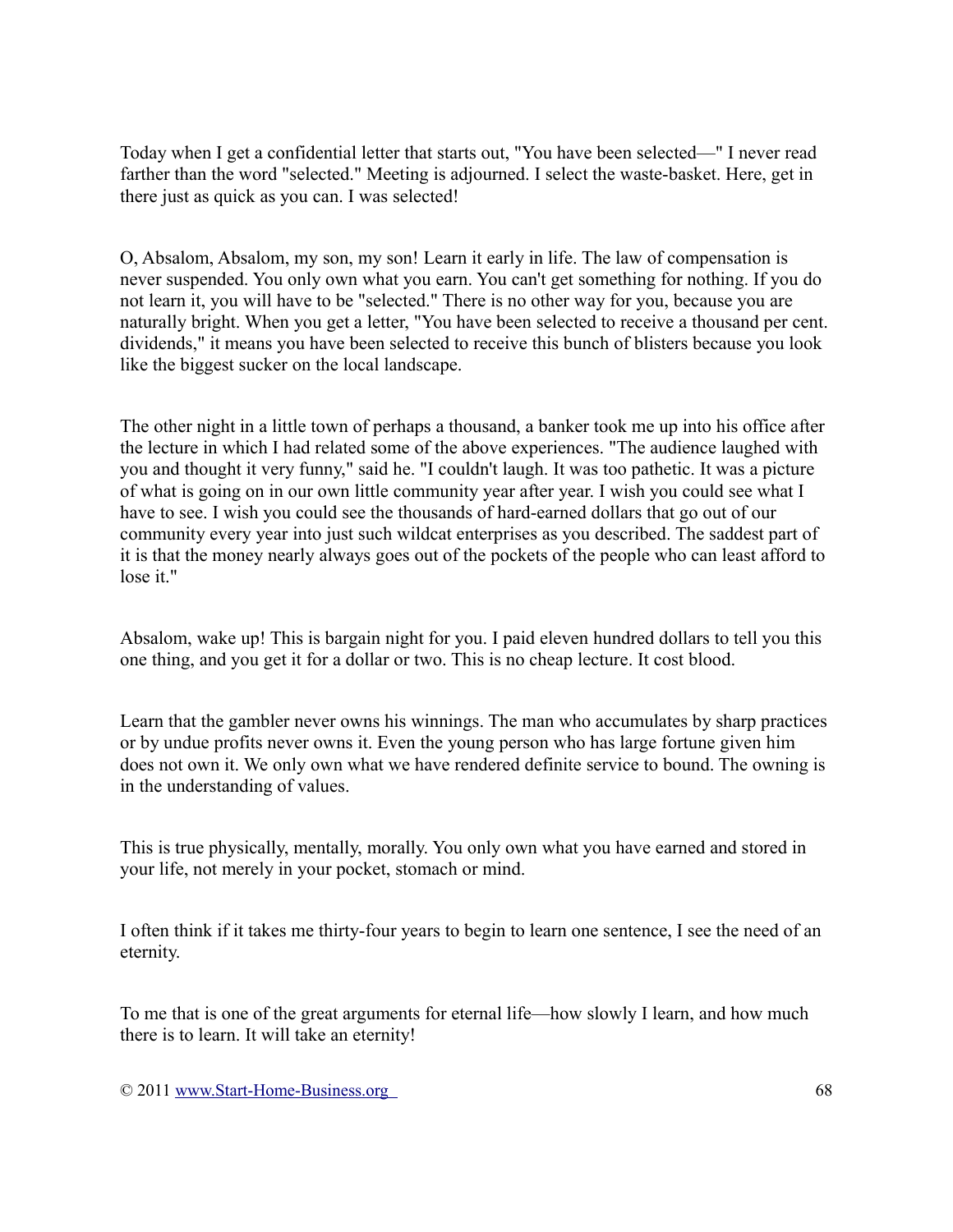#### **Those Commencement Orations**

The young person says, "By next June I shall have finished my education." Bless them all! They will have put another string on their fiddle.

After they "finish" they have a commencement, not an end-ment, as they think. This is not to sneer, but to cheer. Isn't it glorious that life is one infinite succession of commencements and promotions!

I love to attend commencements. The stage is so beautifully decorated and the joy of youth is everywhere. There is a row of geraniums along the front of the stage and a big oleander on the side. There is a long-whiskered rug in the middle. The graduates sit in a semicircle upon the stage in their new patent leather. I know how it hurts. It is the first time they have worn it.

Then they make their orations. Every time I hear their orations I like them better, because every year I am getting younger. Damsel Number One comes forth and begins:

"Beyond the Alps (sweep arms forward to the left, left arm leading) lieth Italy!" (Bring arms down, letting fingers follow the wrist. How embarrassing at a commencement for the fingers not to follow the wrist! It is always a shock to the audience when the wrist sweeps downward and the fingers remain up in the air. So by all means, let the fingers follow the wrist, just as the elocution teacher marked on page 69.)

Applause, especially from relatives.

Sweet Girl Graduate Number 2, generally comes second. S. G. G. No. 2 stands at the same leadpencil mark on the floor, resplendent in a filmy creation caught with something or other.

"We (hands at half-mast and separating) are rowing (business of propelling aerial boat with two fingers of each hand, head inclined). We are not drifting (hands slide downward)."

Children, we are not laughing at you. We are laughing at ourselves. We are laughing the happy laugh at how we have learned these great truths that you have memorized, but not vitalized.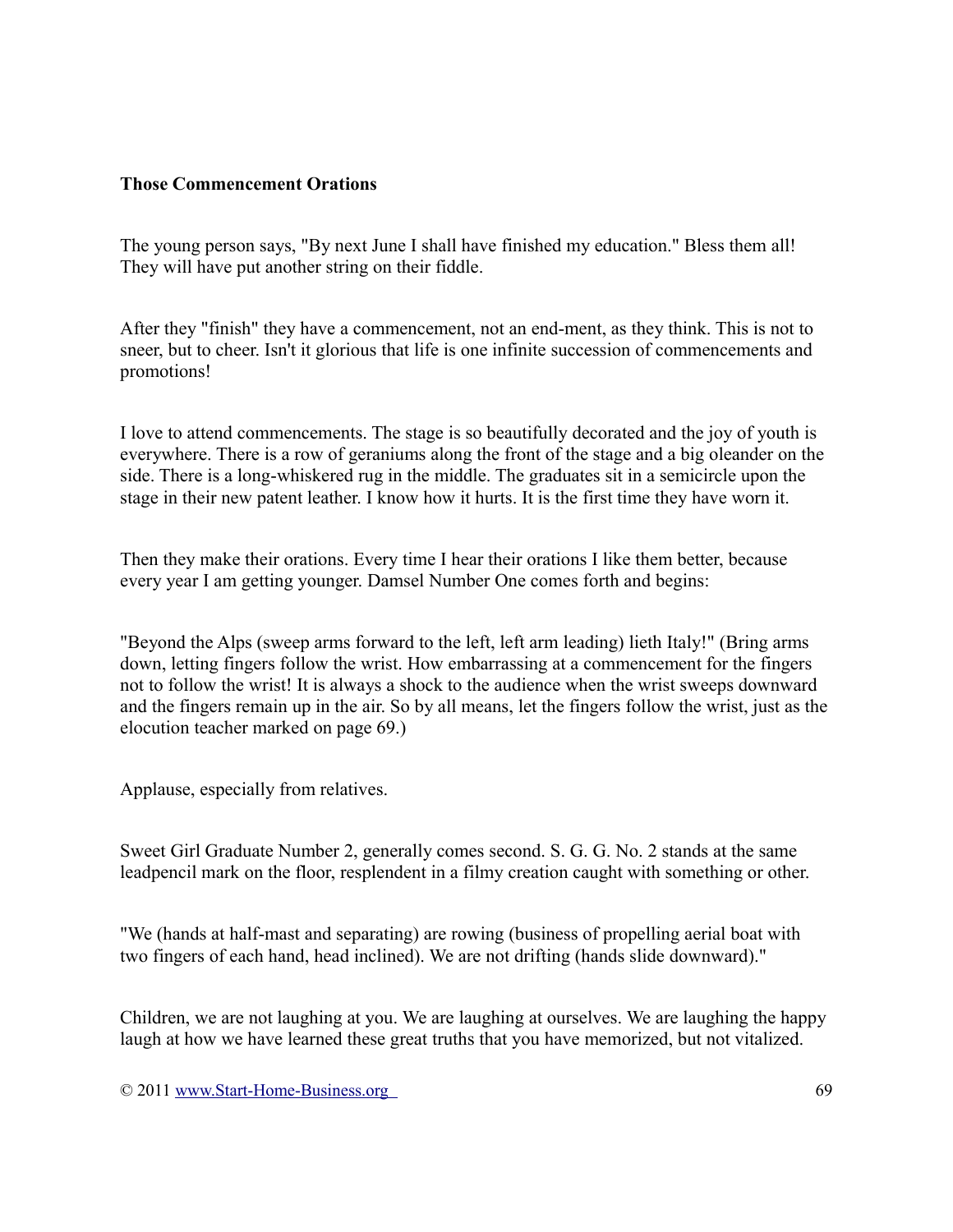You get the most beautiful and sublime truths from Emerson's essays. (How did they ever have commencements before Emerson?) But that is not knowing them. You cannot know them until you have lived them. It is a grand thing to say, "Beyond the Alps lieth Italy," but you can never really say that until you know it by struggling up over Alps of difficulty and seeing the Italy of promise and victory beyond. It is fine to say, "We are rowing and not drifting," but you cannot really say that until you have pulled on the oar.

O, Gussie, get an oar!

### **My Maiden Sermon**

Did you ever hear a young preacher, just captured, just out of a factory? Did you ever hear him preach his "maiden sermon"? I wish you had heard mine. I had a call. At least, I thought I had a call. I think now I was "short-circuited." The "brethren" waited upon me and told me I had been "selected": Maybe this was a local call, not long distance.

They gave me six weeks in which to load the gospel gun and get ready for my try-out. I certainly loaded it to the muzzle.

But I made the mistake I am trying to warn you against. Instead of going to the one book where I might have gotten a sermon—the book of my experience, I went to the books in my father's library. "As the poet Shakespeare has so beautifully said," and then I took a chunk of Shakespeare and nailed it on page five of my sermon. "List to the poet Tennyson." Come here, Lord Alfred. So I soldered these fragments from the books together with my own native genius. I worked that sermon up into the most beautiful splurges and spasms. I bedecked it with metaphors and semaphores. I filled it with climaxes, both wet and dry. I had a fine wet climax on page fourteen, where I had made a little mark in the margin which meant "cry here." This was the spilling-point of the wet climax. I was to cry on the lefthand side of the page.

I committed it all to memory, and then went to a lady who taught expression, to get it expressed. You have to get it expressed.

I got the most beautiful gestures nailed into almost every page. You know about gestures these things you make with your arms in the air as you speak. You can notice it on me yet.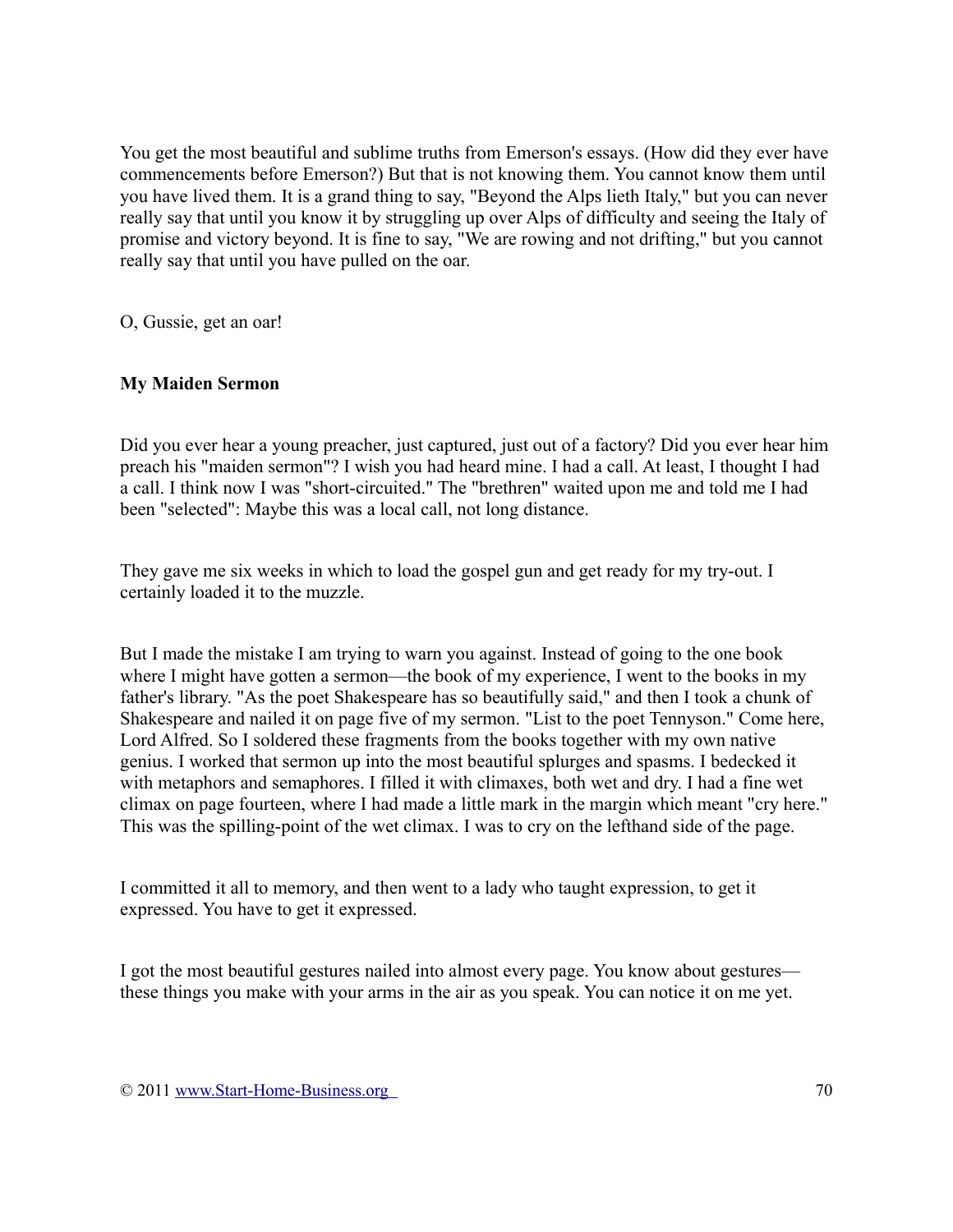I am not sneering at expression. Expression is a noble art. All life is expression. But you have to get something to express. Here I made my mistake. I got a lot of fine gestures. I got an express-wagon and got no load for it. So it rattled. I got a necktie, but failed to get any man to hang it upon. I got up before a mirror for six weeks, day by day, and said the sermon to the glass. It got so it would run itself. I could have gone to sleep and that sermon would not have hesitated.

Then came the grand day. The boy wonder stood forth and before his large and enthusiastic concourse delivered that maiden sermon more grandly than ever to a mirror. Every gesture went off the bat according to the blueprint. I cried on page fourteen! I never knew it was in me. But I certainly got it all out that day!

Then I did another fine thing, I sat down. I wish now I had done that earlier. I wish now I had sat down before I got up. I was the last man out of the church—and I hurried. But they beat me out—all nine of them. When I went out the door, the old sexton said as he jiggled the key in the door to hurry me, "Don't feel bad, bub, I've heerd worse than that. You're all right, bub, but you don't know nothin' yet."

I cried all the way to town. If he had plunged a dagger into me he would not have hurt me so much. It has taken some years to learn that the old man was right. I had wonderful truth in that sermon. No sermon ever had greater truth, but I had not lived it. The old man meant I did not know my own sermon.

So, children, when you prepare your commencement oration, write about what you know best, what you have lived. If you know more about peeling potatoes than about anything else, write about "Peeling Potatoes," and you are most likely to hear the applause peal from that part of your audience unrelated to you.

Out of every thousand books published, perhaps nine hundred of them do not sell enough to pay the cost of printing them. As you study the books that do live, you note that they are the books that have been lived. Perhaps the books that fail have just as much of truth in them and they may even be better written, yet they lack the vital impulse. They come out of the author's head. The books that live must come out of his heart. They are his own life. They come surging and pulsating from the book of his experience.

The best part of our schooling comes not from the books, but from the men behind the books.

We study agriculture from books. That does not make us an agriculturist. We must take a hoe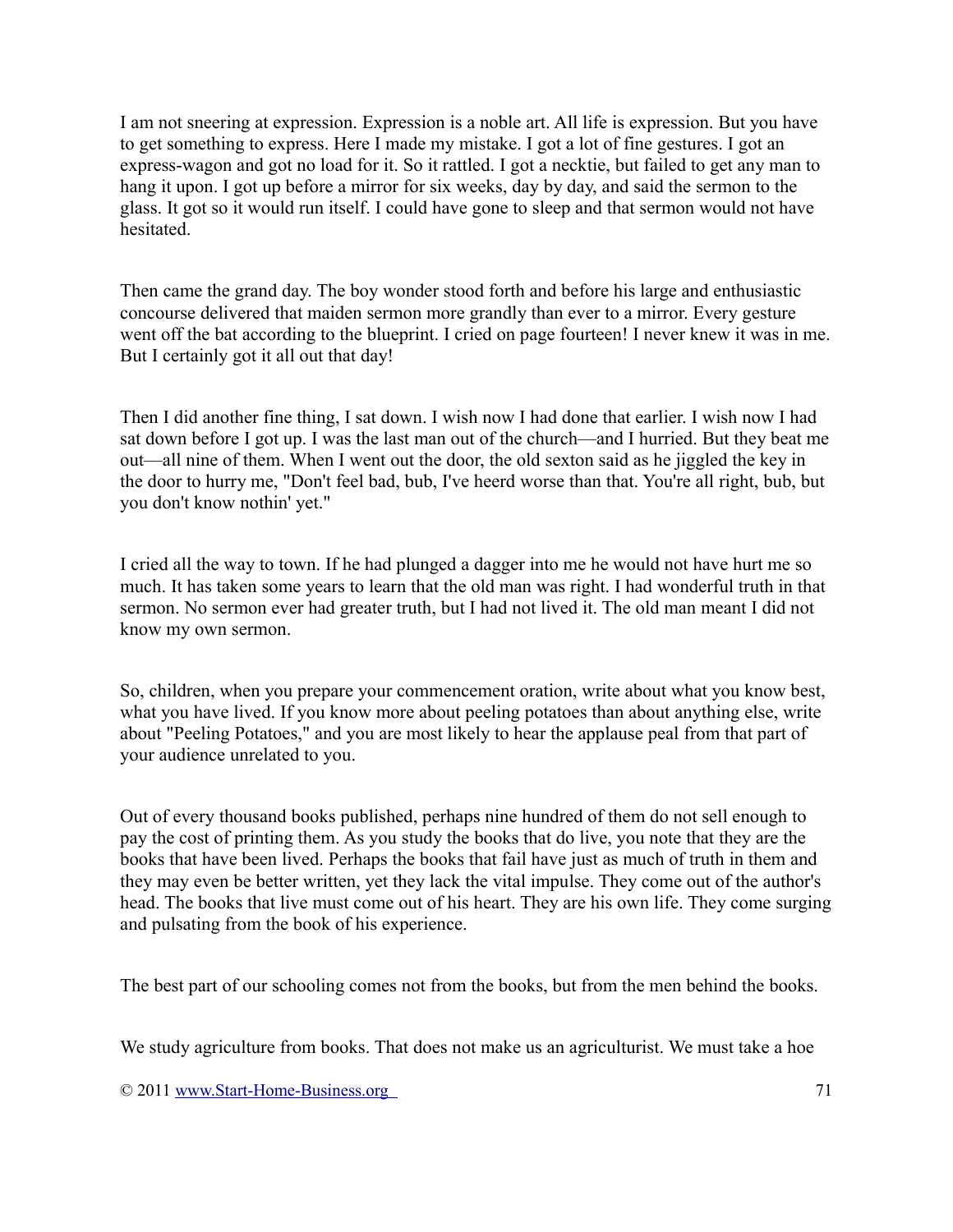and go out and agricult. That is the knowing in the doing.

### **You Must Live Your Song**

"There was never a picture painted, There was never a poem sung, But the soul of the artist fainted, And the poet's heart was wrung."

So many young people think because they have a good voice and they have cultivated it, they are singers. All this cultivation and irritation and irrigation and gargling of the throat are merely symptoms of a singer—merely neckties. Singers look better with neckties.

They think the song comes from the diaphragm. But it comes from the heart, chaperoned by the diaphragm. You cannot sing a song you have not lived.

Jessie was singing the other day at a chautauqua. She has a beautiful voice, and she has been away to "Ber-leen" to have it attended to. She sang that afternoon in the tent, "The Last Rose of Summer." She sang it with every note so well placed, with the sweetest little trills and tendrils, with the smile exactly like her teacher had taught her. Jessie exhibited all the machinery and trimmings for the song, but she had no steam, no song. She sang the notes. She might as well have sung, "Pop, Goes the Weasel."

The audience politely endured Jessie. That night a woman sang in the same tent "The Last Rose of Summer." She had never been to Berlin, but she had lived that song. She didn't dress the notes half so beautifully as Jessie did, but she sang it with the tremendous feeling it demands. The audience went wild. It was a case of Gussie and Bill Whackem.

All this was gall and wormwood to Jessie. "Child," I said to her, "this is the best singing lesson you have ever had. Your study is all right and you have a better voice than that woman, but you cannot sing "The Last Rose of Summer" yet, for you do not know very much about the first rose of summer. And really, I hope you'll never know the ache and disappointment you must know before you can sing that song, for it is the sob of a broken-hearted woman. Learn to sing the songs you have lived."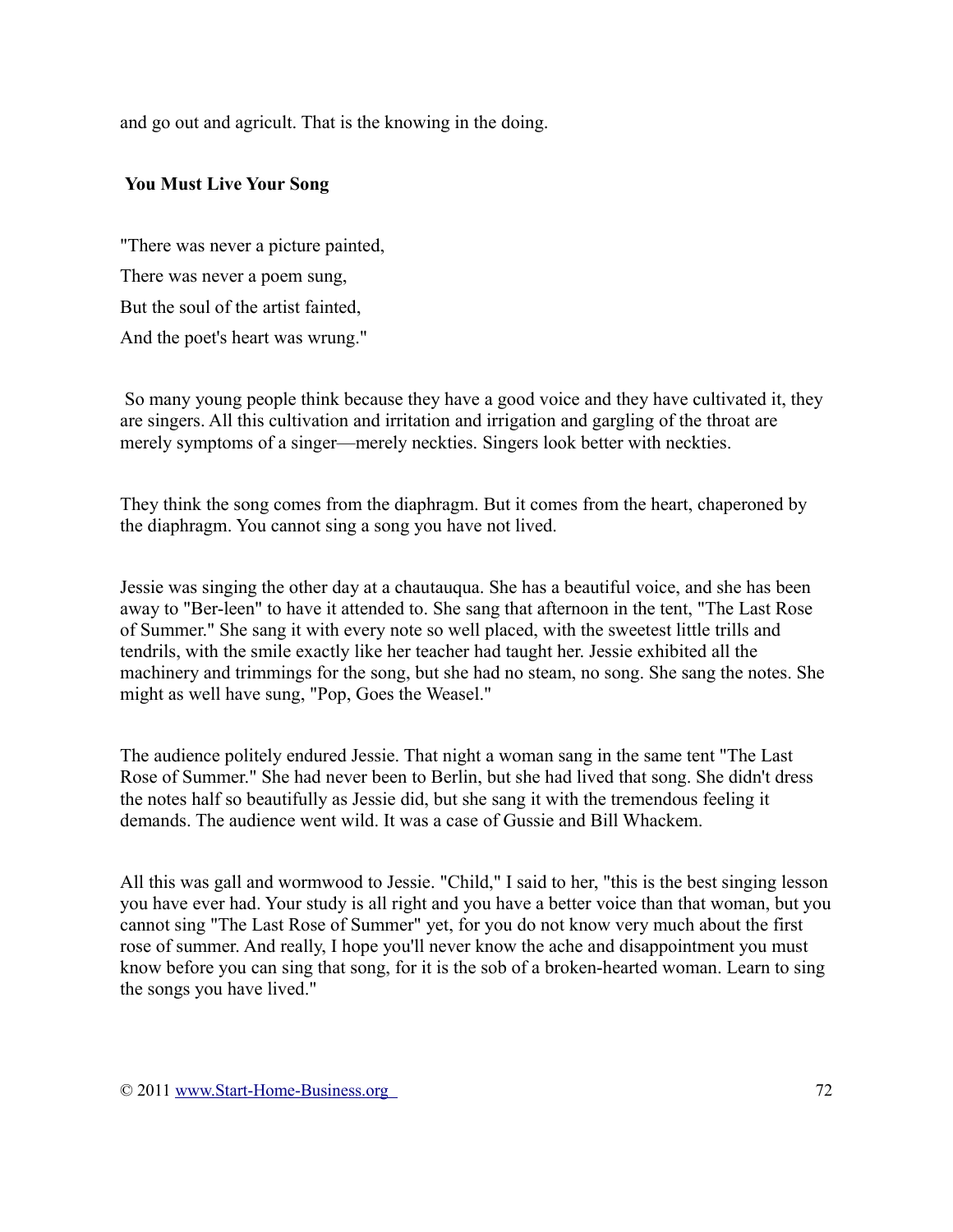Why do singers try to execute songs beyond the horizon of their lives? That is why they "execute" them.

### **The Success of a Song-Writer**

The guest of honor at a dinner in a Chicago club was a woman who is one of the widely known song-writers of this land. As I had the good fortune to be sitting at table with her I wanted to ask her, "How did you get your songs known? How did you know what kind of songs the people want to sing?"

But in the hour she talked with her friends around the table I found the answer to every question. "Isn't it good to be here? Isn't it great to have friends and a fine home and money?" she said. "I have had such a struggle in my life. I have lived on one meal a day and didn't know where the next meal was coming from. I know what it is to be left alone in the world upon my own resources. I have had years of struggle. I have been sick and discouraged and down and out. It was in my little back-room, the only home I had, that I began to write songs. I wrote them for my own relief. I was writing my own life, just what was in my own heart and what the struggles were teaching me. No one is more surprised and grateful that the world seems to love my songs and asks for more of them."

The woman was Carrie Jacobs-Bond, who wrote "The Perfect Day," "Just a Wearyin' for You," "His Lullaby" and many more of those simple little songs so full of the pathos and philosophy of life that they tug at your heart and moisten your eyes.

Anybody could write those songs—just a few simple words and notes. No. Books of theory and harmony and expression only teach us how to write the words and where to place the notes. These are not the song, but only the skeleton into which our own life must breathe the life of the song.

The woman who sat there clad in black, with her sweet, expressive face crowned with silvery hair, had learned to write her songs in the University of Hard Knocks. She here became the song philosopher she is today. Her defeats were her victories. If Carrie Jacobs-Bond had never struggled with discouragement, sickness, poverty and loneliness, she never would have been able to write the songs that appeal to the multitudes who have the same battles.

The popular song is the song that best voices what is in the popular heart. And while we have a continual inundation of popular songs that are trashy and voice the tawdriest human impulses, yet it is a tribute to the good elements in humanity that the wholesome, uplifting sentiments in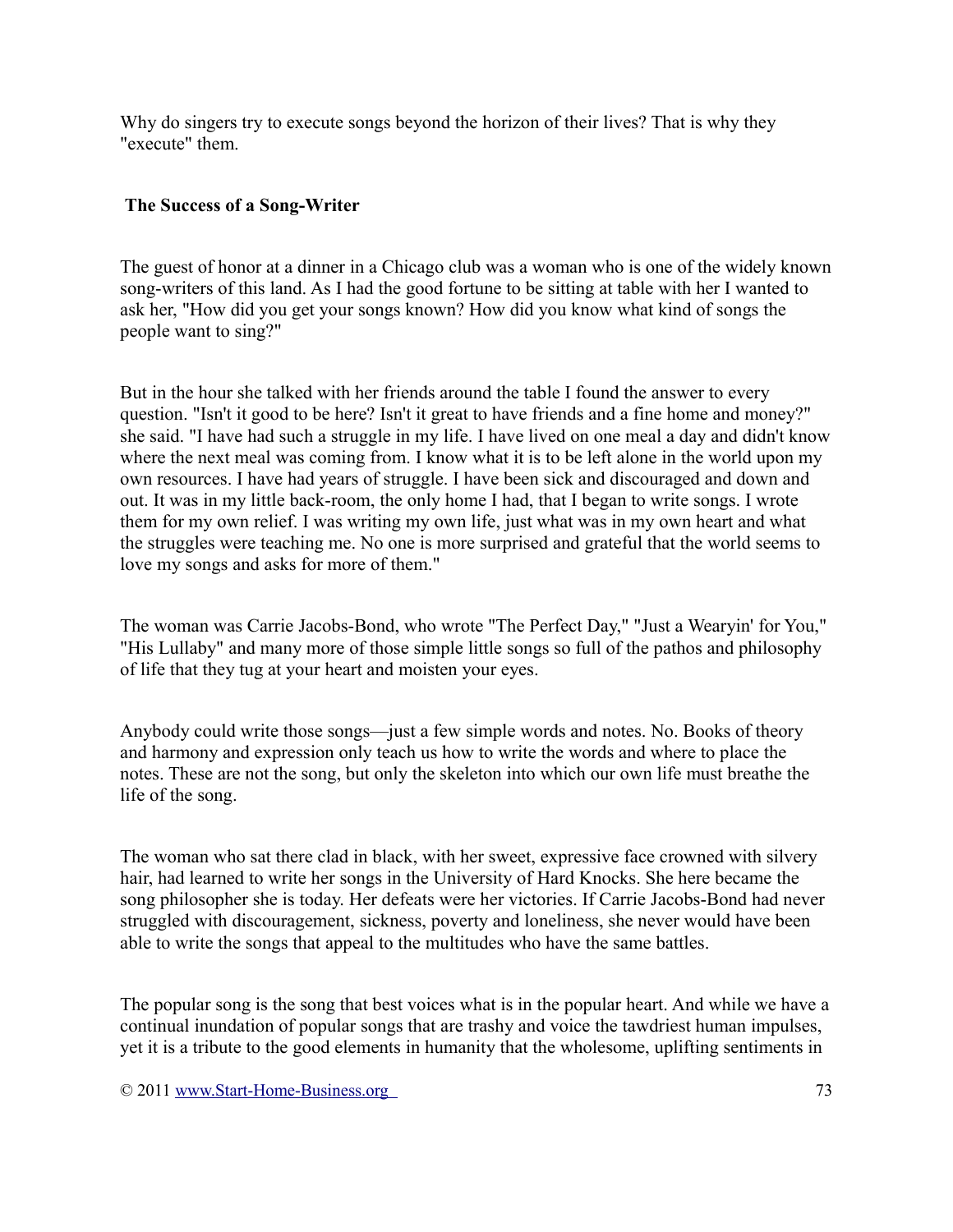Carrie Jacobs-Bond's songs continue to hold their popularity.

## **Theory and Practice**

My friends, I am not arguing that you and I must drink the dregs of defeat, or that our lives must fill up with poverty or sorrow, or become wrecks. But I am insisting upon what I see written all around me in the affairs of everyday life, that none of us will ever know real success in any line of human endeavor until that success flows from the fullness of our experience just as the songs came from the life of Carrie Jacobs-Bond.

The world is full of theorists, dreamers, uplifters, reformers, who have worthy visions but are not able to translate them into practical realities. They go around with their heads in the clouds, looking upward, and half the time their feet are in the flower-beds or trampling upon their fellow men they dream of helping. Their ideas must be forged into usefulness available for this day upon the anvil of experience.

Many of the most brilliant theorists have been the greatest failures in practice.

There are a thousand who can tell you what is the matter with things to one person who can give you a practical way to fix them.

I used to have respect amounting to reverence for great readers and book men. I used to know a man who could tell in what book almost anything you could think of was discussed, and perhaps the page. He was a walking library index. I thought him a most wonderful man. Indeed, in my childhood I thought he was the greatest man in the world.

He was a remarkable man—a great reader and with a memory that retained it all. That man could recite chapters and volumes. He could give you almost any date. He could finish almost any quotation. His conversation was largely made up of classical quotations.

But he was one of the most helpless men I have ever seen in practical life. He seemed to be unable to think and reason for himself. He could quote a page of John Locke, but somehow the page didn't supply the one sentence needed for the occasion. The man was a misfit on earth. He was liable to put the gravy in his coffee and the gasoline in the fire. He seemed never to have digested any of the things in his memory. Since I have grown up I always think of that man as an intellectual cold storage plant.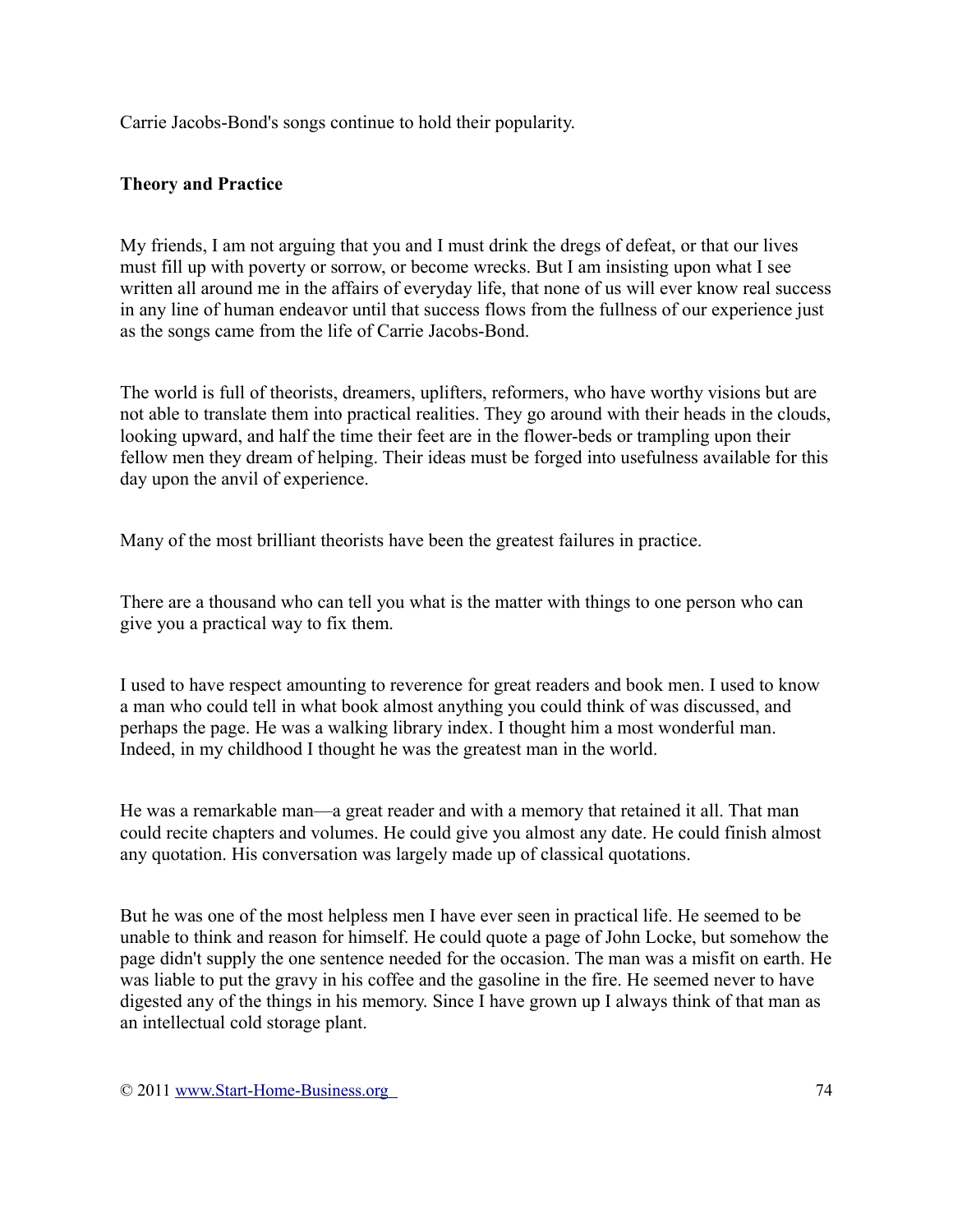The greatest book is the textbook of the University of Hard Knocks, the Book of Human Experience the "sermons in stones" and the "books in running brooks." Most fortunate is he who has learned to read understandingly from it.

Note the sweeping, positive statements of the young person.

Note the cautious, specific statements of the person who has lived long in this world.

Our education is our progress from the sweeping, positive, wholesale statements we have not proved, to the cautious, specific statements we have proved.

## **Tuning the Strings of Life**

Many audiences are gathered into this one audience. Each person here is a different audience, reading a different page in the Book of Human Experience. Each has a different fight to make and a different burden to carry. Each one of us has more trouble than anybody else!

I know there are chapters of heroism in the lives of you older ones. You have cried yourselves to sleep, some of you, and walked the floor when you could not sleep. You have learned that "beyond the Alps lieth Italy."

A good many of you were bumped today or yesterday, or maybe years ago, and the wound has not healed. You think it never will heal. You came here thinking that perhaps you would forget your trouble for a little while. I know there are people in this audience in pain.

Never do this many gather but what there are some with aching hearts.

And you young people here with lives like June mornings, are not much interested in this lecture. You are polite and attentive because this is a polite and attentive neighborhood. But down in your hearts you are asking, "What is this all about? What is that man talking about? I haven't had these things and I'm not going to have them, either!"

Maybe some of you are naturally bright!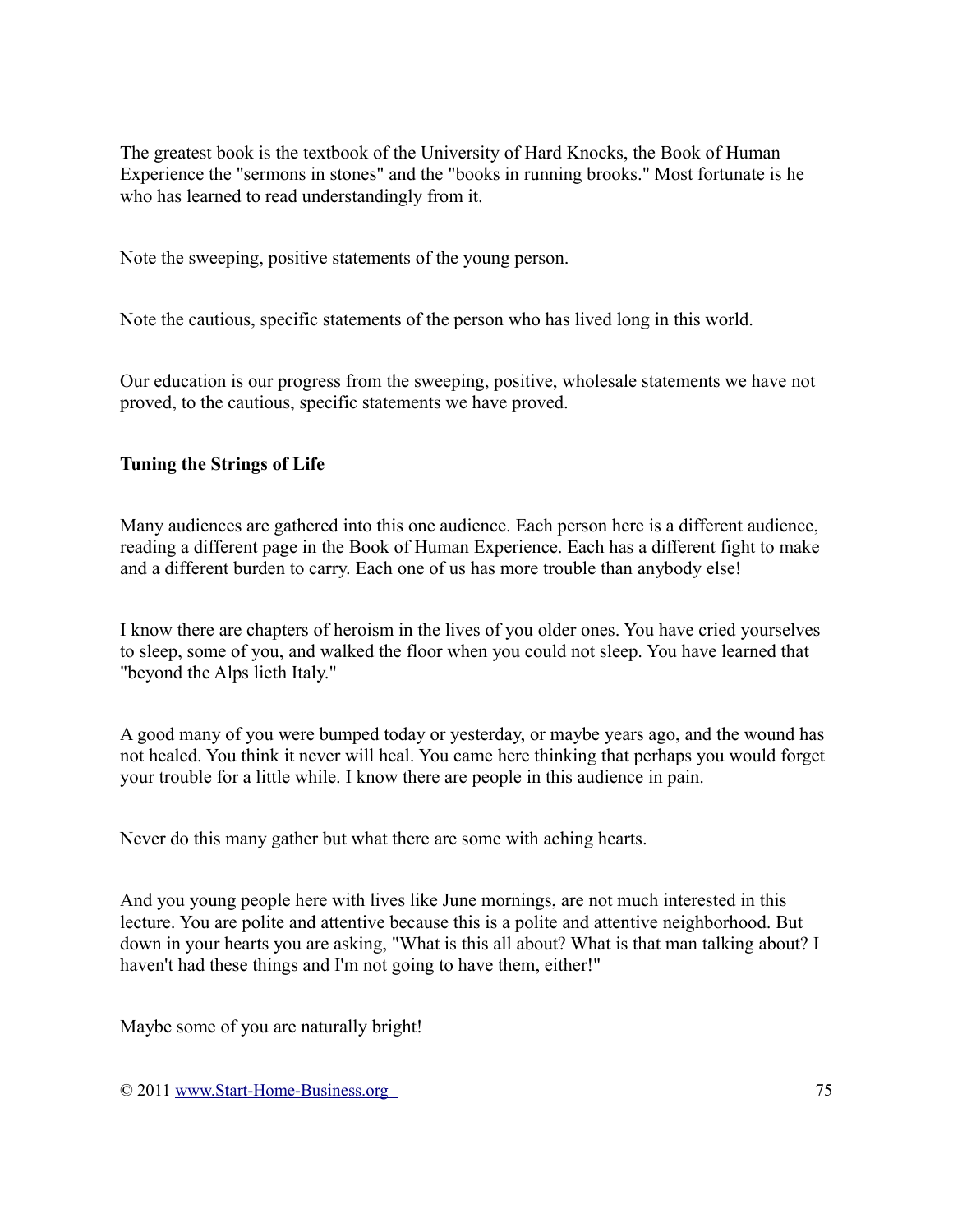You are going to be bumped. You are going to cry yourselves to sleep. You are going to walk the floor when you cannot sleep. Some of you are going to know the keen sorrow of having the one you trust most betray you. Maybe, betray you with a kiss. You will go through your Gethsemane. You will see your dearest plans wrecked. You will see all that seems to make life livable lost out of your horizon. You will say, "God, let me die. I have nothing more to live for"

For all lives have about the same elements. Your life is going to be about like other lives.

And you are going to learn the wonderful lesson thru the years, the bumps and the tears, that all these things somehow are necessary to promote our education.

These bumps and hard knocks do not break the fiddle—they turn the pegs.

These bumps and tragedies and Waterloos draw the strings of the soul tighter and tighter, nearer and nearer to God's great concert pitch, where the discords fade from our lives and where the music divine and harmonies celestial come from the same old strings that had been sending forth the noise and discord.

Thus we know that our education is progressing, as the evil and unworthy go out of our lives and as peace, harmony, happiness, love and understanding come into our lives.

That is getting in tune.

That is growing up.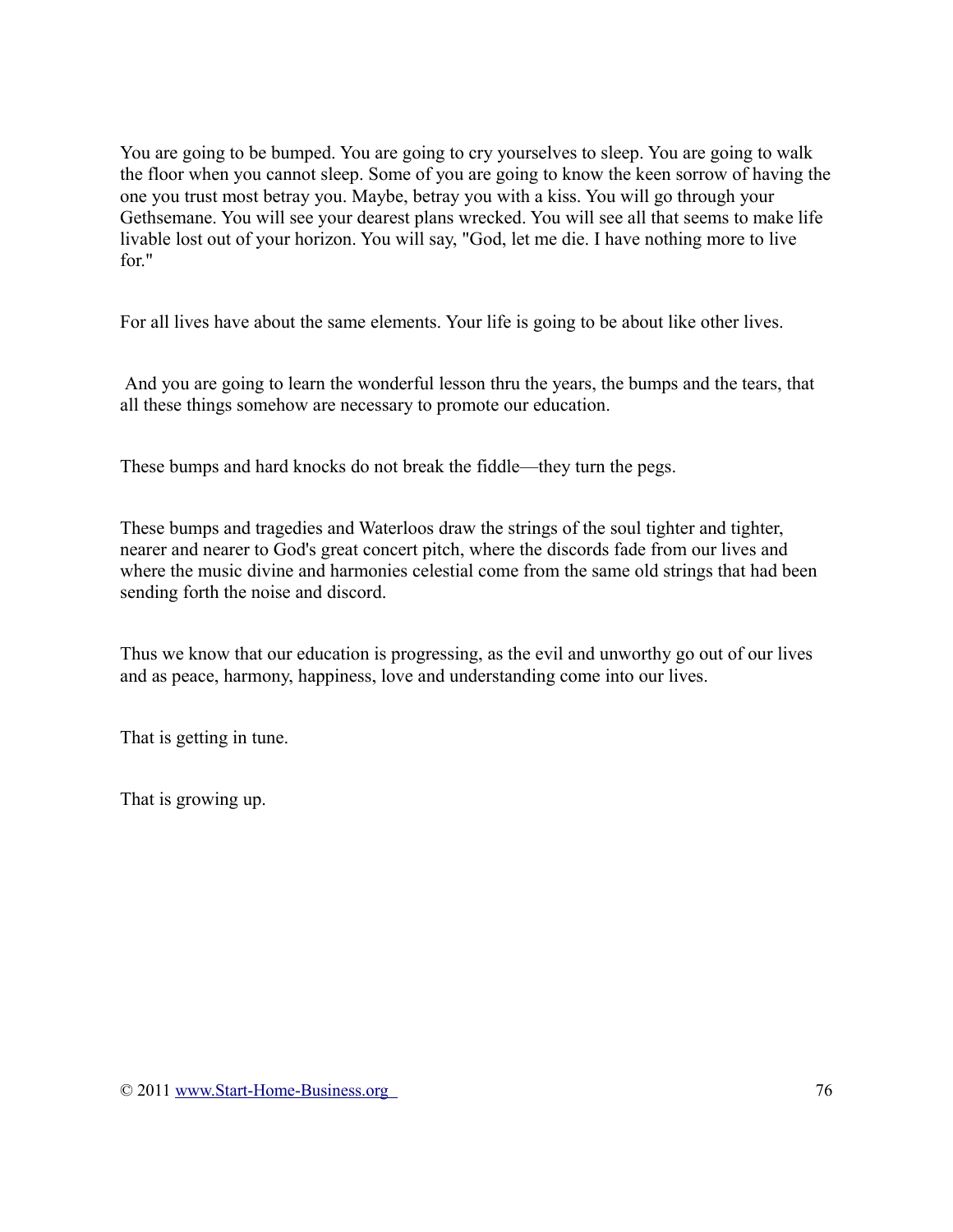# **Chapter VIII**

## **Looking Backward**

## **Memories of the Price We Pay**

WHAT a price we pay for what we know! I laugh as I look backward—and weep and rejoice.

I was not born with a silver spoon in my mouth, altho it is quite evident that I could have handled a pretty good-sized spoon. But father being a country preacher, we had tin spoons. We never had to tie a red string around our spoons when we loaned them for the ladies' aid society oyster supper. We always got our spoons back. Nobody ever traded with us by mistake.

Do you remember the first money you ever earned? I do. I walked several miles into the country those old reaper days and gathered sheaves. That night I was proud when that farmer patted me on the head and said, "You are the best boy to work, I ever saw." Then the cheerful old miser put a nickel in my blistered hand. That nickel looked bigger than any money I have since handled.

## **That "Last Day of School"**

Yet I was years learning it is much easier to make money than to handle it, hence the tale that follows.

I was sixteen years old and a school teacher. Sweet sixteen—which means green sixteen. But remember again, only green things grow. There is hope for green things. I was so tall and awkward then—I haven't changed much since. I kept still about my age. I was several dollars the lowest bidder. They said out that way, "Anybody can teach kids." That is why I was a teacher.

I had never studied pedagogy, but I had whittled out three rules that I thought would make it go. My first rule was, Make 'em study. My second, Make, em recite. That is, fill 'em up and then empty 'em.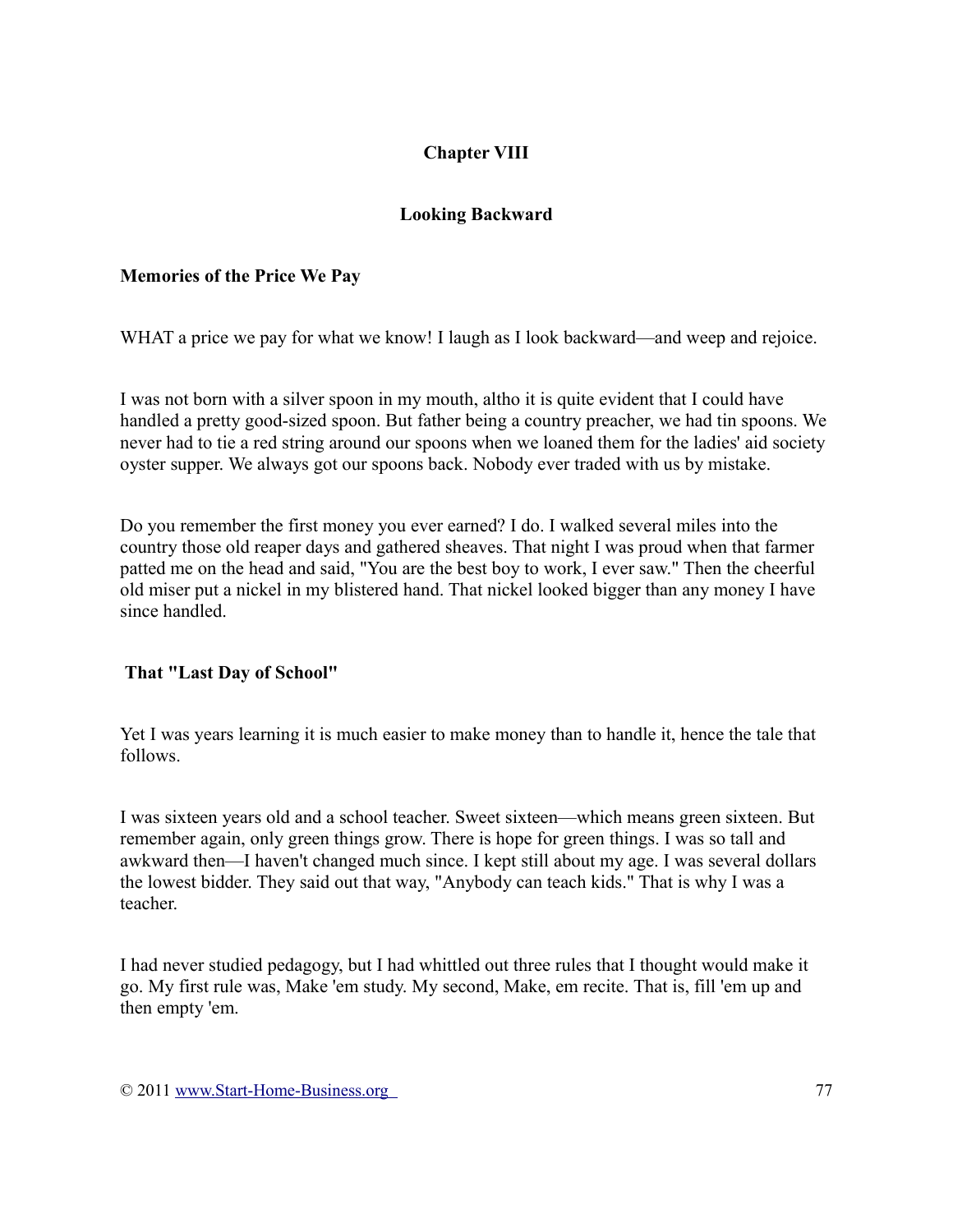My third and most important rule was, Get your money!

I walked thirteen miles a day, six and a half miles each way, most of the time, to save money. I think I had all teaching methods in use. With the small fry I used a small paddle to win their confidence and arouse their enthusiasm for an education. With the pupils larger and more muscular than their teacher I used love and moral suasion.

We ended the school with an "exhibition." Did you ever attend the old back-country "last day of school exhibition"? The people that day came from all over the township. They were so glad our school was closing they all turned out to make it a success. They brought great baskets of provender and we had a feast. We covered the school desks with boards, and then covered the boards with piles of fried chicken, doughnuts and forty kinds of pie.

Then we had a "doings." Everybody did a stunt. We executed a lot of literature that day. Execute is the word that tells what happened to literature in District No. 1, Jackson Township, that day. I can shut my eyes and see it yet. I can see my pupils coming forward to speak their "pieces." I hardly knew them and they hardly knew me, for we were "dressed up." Many a head showed father had mowed it with the sheepshears. Mother had been busy with the washrag—clear back of the ears! And into them! So many of them wore collars that stuck out all stiff like they had pushed their heads on thru their big straw hats.

I can see them speaking their "pieces." I can see "The Soldier of the Legion lay dying in Algiers." We had him die again that day, and he had a lingering end as we executed him. I can see "The boy stood on the burning deck, whence all but he had fled." I can see "Mary's little lamb" come slipping over the stage. I see the tow-headed patriot in "Give me liberty or give me death." I feel now that if Patrick Henry had been present, he would have said, "Give me death."

There came a breathless hush as "teacher" came forward as the last act on the bill to say farewell. It was customary to cry. I wanted to yell. Tomorrow I would get my money! I had a speech I had been saying over and over until it would say itself. But somehow when I got up before that "last day of school" audience and opened my mouth, it was a great opening, but nothing came out. It came out of my eyes. Tears rolled down my cheeks until I could hear them spatter on my six-dollar suit.

And my pupils wept as their dear teacher said farewell. Parents wept. It was a teary time. I only said, "Weep not for me, dear friends. I am going away, but I am coming back." I thought to cheer them up, but they wept the more.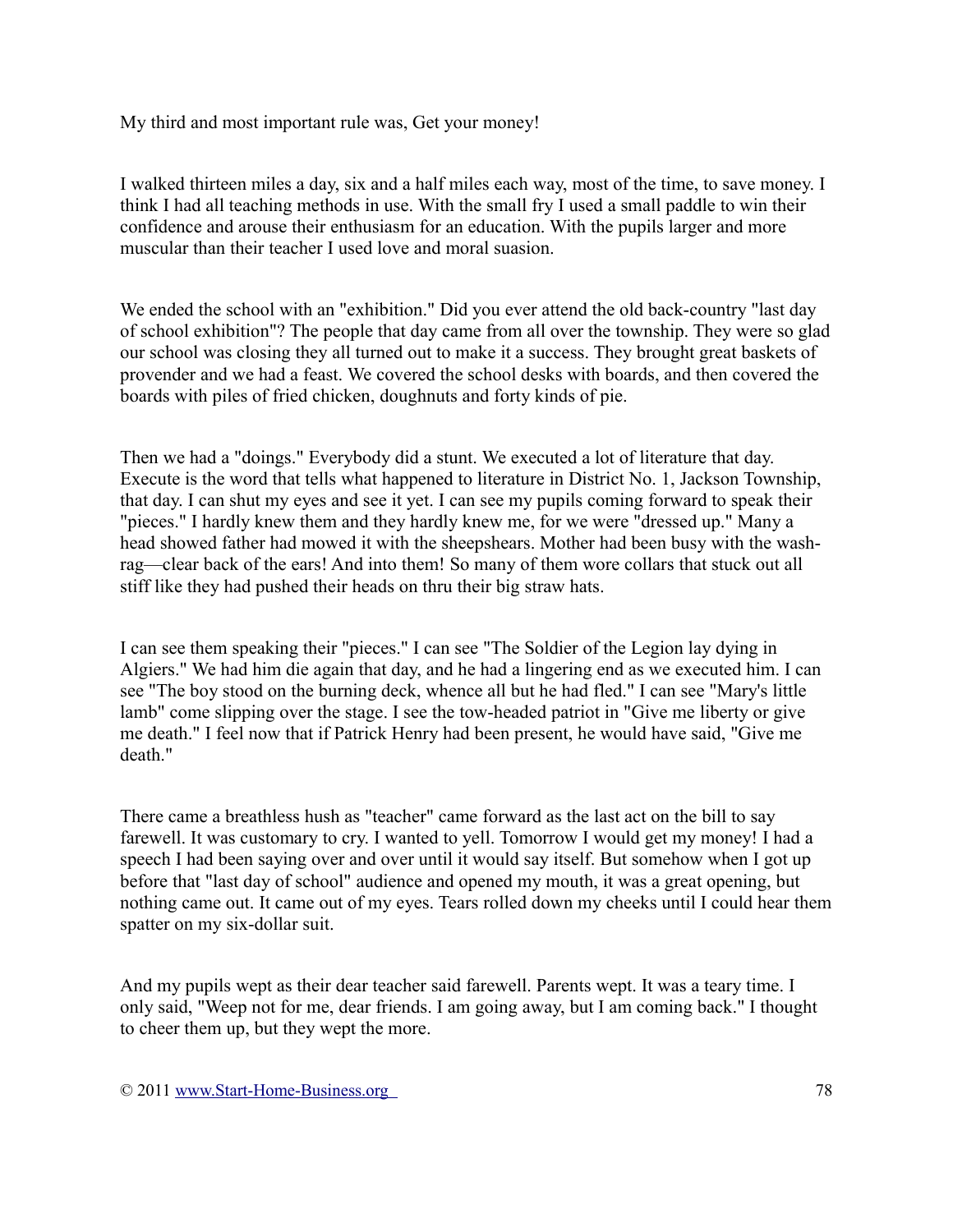Next day I drew my money. I had it all in one joyous wad—\$240. I was going home with head high and aircastles even higher. But I never got home with the money. Talk about the fool and his money and you get very personal.

For on the way home I met Deacon K, and he borrowed it all. Deacon K was "such a good man" and a "pillar of the church." I used to wonder, tho, why he didn't take a pillow to church. I took his note for \$240, "due at corncutting," as we termed that annual fall-time paying up season. I really thought a note was not necessary, such was my confidence in the deacon.

For years I kept a faded, tear-spattered, yellow note for \$240, "due at corncutting," as a souvenir of my first schoolteaching. Deacon K has gone from earth. He has gone to his eternal reward. I scarcely know whether to look up or down as I say that. He never left any forwarding address.

I was paid thousands in experience for that first schoolteaching, but I paid all the money I got from it—two hundred and forty thirteen-mile-a-day dollars to learn one thing I could not learn from the books, that it takes less wisdom to make money, than it does to intelligently handle it afterwards. Incidentally I learned it may be safer to do business with a first-class sinner than with a second-class saint.

Which is no slap at the church, but at its worst enemies, the foes of its own household.

## **Calling the Class-Roll**

A lyceum bureau once sent me back to my home town to lecture. I imagine most lecturers have a hard time lecturing in the home town. Their schoolmates and playmates are apt to be down there in the front rows with their families, and maybe all the old scores have not yet been settled. The boy he fought with may be down there. Perhaps the girl who gave him the "mitten" is there.

And he has gotten his lecture out of that home town. The heroes and villains live there within striking distance. Perhaps they have come to hear him. "Is not this the carpenter's son?" Perhaps this is why some lecturers and authors are not so popular in the home town until several generations pass.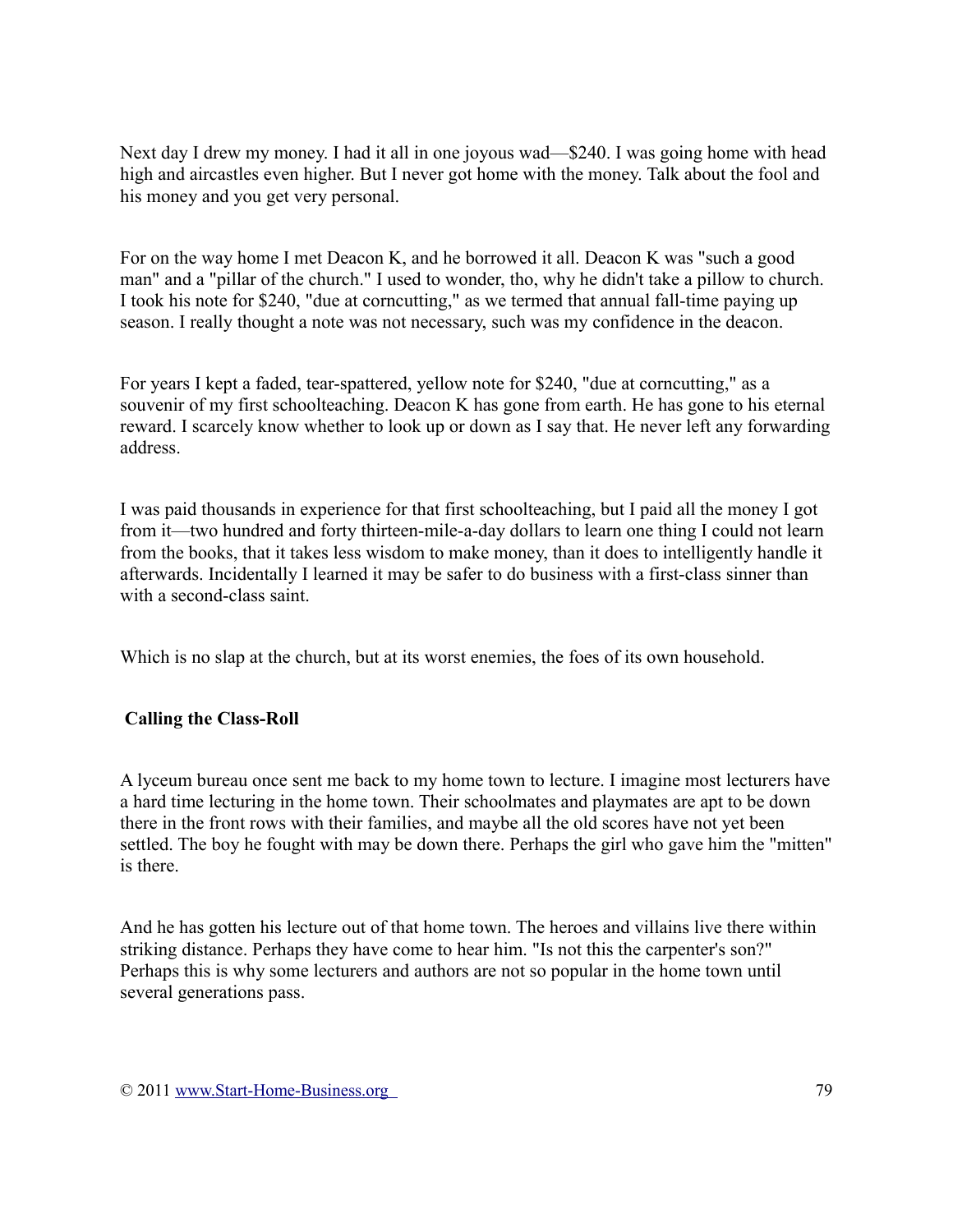I went back to the same hall to speak, and stood upon the same platform where twenty-one years before I had stood to deliver my graduating oration, when in impassioned and well modulated tones I had exclaimed, "Greece is gone and Rome is no more, but fe-e-e-e-ear not, for I will sa-a-a-a-ave you!" or words to that effect.

Then I went back to the little hotel and sat up alone in my room half the night living it over. Time was when I thought anybody who could live in that hotel was a superior order of being. But the time had come when I knew the person who could go on living in any hotel has a superior order of vitality.

I held thanksgiving services that night. I could see better. I had a picture of the school in that town that had been taken twenty-one years before, just before commencement. I had not seen the picture these twenty-one years, for I could not then afford to buy one. The price was a quarter.

I got a truer perspective of life that night. Did you ever sit alone with a picture of your classmates taken twenty-one years before? It is a memorable experience.

A class of brilliant and gifted young people went out to take charge of the world. They were so glad the world had waited so long on them. They were so willing to take charge of the world. They were going to be presidents and senators and authors and authoresses and scientists and scientist-esses and geniuses and genius-esses and things like that.

There was one boy in the class who was not naturally bright. It was not the one you may be thinking of! No, it was Jim Lambert. He had no brilliant career in view. He was dull and seemed to lack intellect. He was "conditioned" into the senior class. We all felt a little sorry for Jim.

As commencement day approached, the committee of the class appointed for that purpose took Jim back of the schoolhouse and broke the news to him that they were going to let him graduate, but they were not going to let him speak, because he couldn't make a speech that would do credit to such a brilliant class. They hid Jim on the stage back of the oleander commencement night.

#### **Shake the barrel!**

The girl who was to become the authoress became the helloess in the home telephone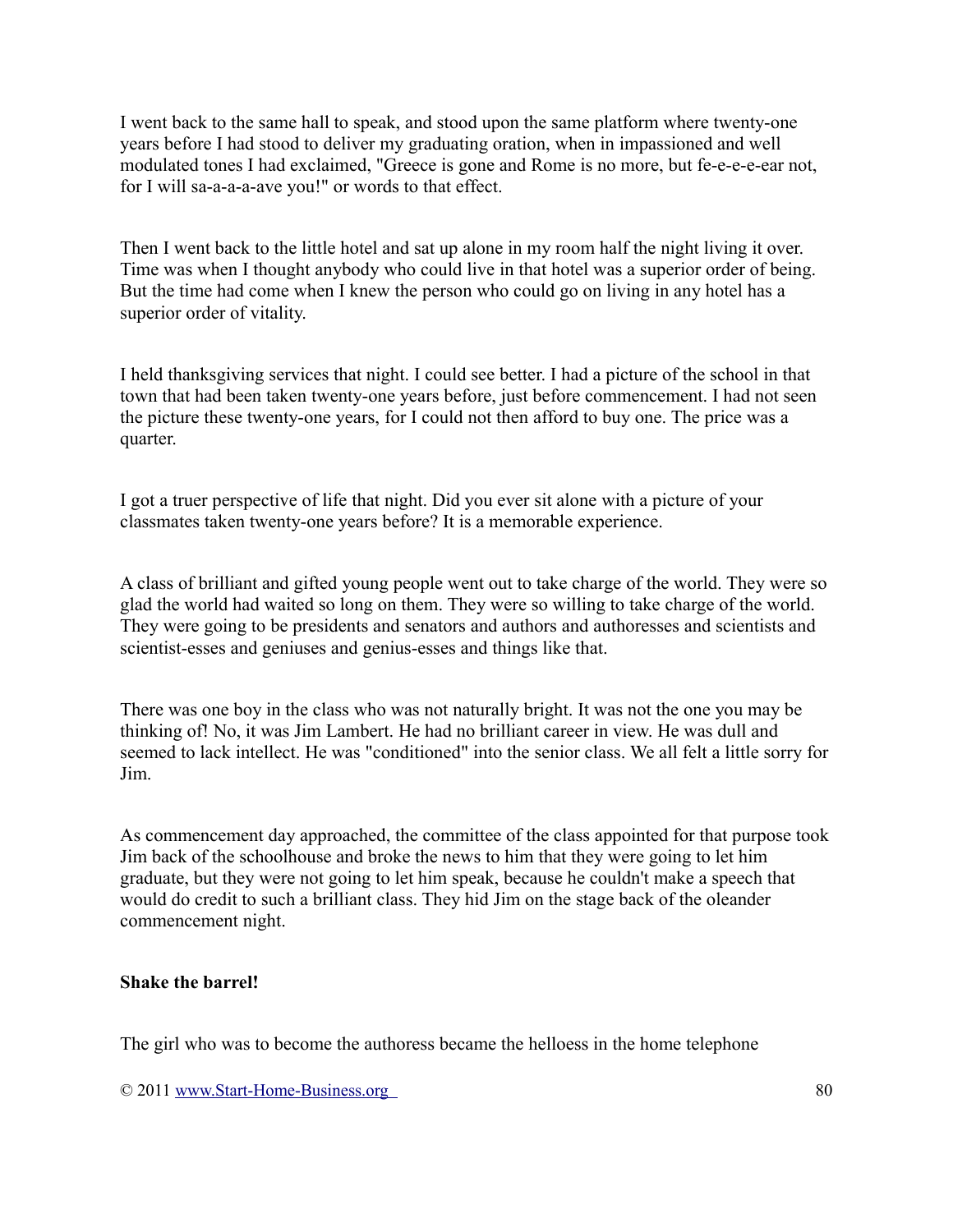exchange, and had become absolutely indispensable to the community. The girl who was to become the poetess became the goddess at the general delivery window and superintendent of the stamp-licking department of the home postoffice. The boy who was going to Confess was raising the best corn in the county, and his wife was speaker of the house.

Most of them were doing very well even Jim Lambert. Jim had become the head of one of the big manufacturing plants of the South, with a lot of men working for him. The committee that took him out behind the schoolhouse to inform him he could not speak at commencement, would now have to wait in line before a frosted door marked, "Mr. Lambert, Private." They would have to send up their cards, and the watchdog who guards the door would tell them, "Cut it short, he's busy!" before they could break any news to him today.

They hung a picture of Mr. Lambert in the high school at the last alumni meeting. They hung it on the wall near where the oleander stood that night.

Dull boy or girl—you with your eyes tear-dimmed sometimes because you do not seem to learn like some in your classes can you not get a bit of cheer from the story of Jim?

Hours pass, and still as I sat in that hotel room I was lost in that school picture and the twentyone years. There were fifty-four young people in that picture. They had been shaken these years in the barrel, and now as I called the roll on them, most of them that I expected to go up had shaken down and some that I expected to stay down had shaken up.

Out of that fifty-four, one had gone to a pulpit, one had gone to Congress and one had gone to the penitentiary. Some had gone to brilliant success and some had gone down to sad failure. Some had found happiness and some had found unhappiness. It seemed as tho almost every note on the keyboard of human possibility had been struck by the one school of fifty-four.

When that picture was taken the oldest was not more than eighteen, yet most of them seemed already to have decided their destinies. The twenty-one years that followed had not changed their courses.

The only changes had come where God had come into a life to uplift it, or where Mammon had entered to pull it down. And I saw better that the foolish dreams of success faded before the natural unfolding of talents, which is the real success. I saw better that "the boy is father to the man."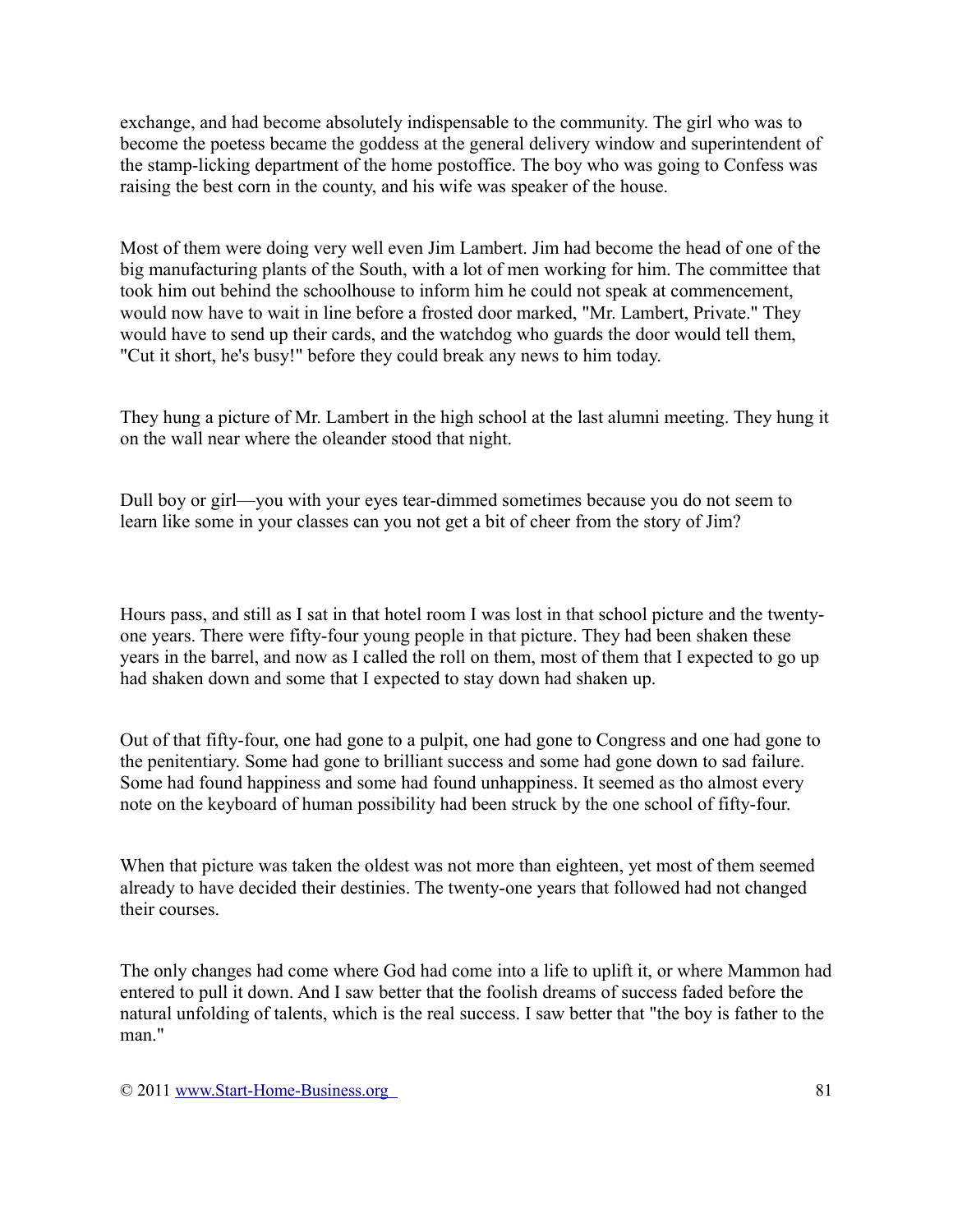The boy who skimmed over his work in school was skimming over his work as a man. The boy who went to the bottom of things in school was going to the bottom of things in manhood. Which had helped him to go to the top of things!

Jim Lambert had merely followed the call of talents unseen in him twenty-one years before.

The lazy boy became a "tired" man. The industrious boy became an industrious man. The sporty boy became a sporty man. The domineering egotist boy became the domineering egotist man.

The boy who traded knives with me and beat me—how I used to envy him! Why was it he could always get the better of me? Well, he went on trading knives and getting the better of people. Now, twenty-one years afterwards, he was doing time in the state penitentiary for forgery. He was now called a bad man, when twenty-one years ago when he did the same things on a smaller scale they called him smart and bright.

The "perfectly lovely" boy who didn't mix with the other boys, who didn't whisper, who never got into trouble, who always had his hair combed, and said, "If you please," used to hurt me. He was the teacher's model boy. All the mothers of the community used to say to their own reprobate offspring, "Why can't you be like Harry? He'll be President of the United States some day, and you'll be in jail." But Model Harry sat around all his life being a model. I believe Mr. Webster defines a model as a small imitation of the real thing. Harry certainly was a successful model. He became a seedy, sleepy, helpless relic at forty. He was "perfectly lovely" because he hadn't the energy to be anything else. It was the boys who had the hustle and the energy, who occasionally needed bumping—and who got it—who really grew.

I have said little about the girls of the school. Fact was, at that age I didn't pay much attention to them. I regarded them as in the way. But I naturally thought of Clarice, our social pet of the class—our real pretty girl who won the vase in the home paper beauty contest. Clarice went right on remaining in the social spotlight, primping and flirting. She outshone all the rest. But it seemed like she was all out-shine and no in-shine. She mistook popularity for success. The boys voted for her, but did not marry her. Most of the girls who shone with less social luster became the happy homemakers of the community.

But as I looked into the face of Jim Lambert in the picture, my heart warmed at the sight of another great success—a sweet-faced irish lass who became an "old maid." She had worked day by day all these years to support a home and care for her family. She had kept her grace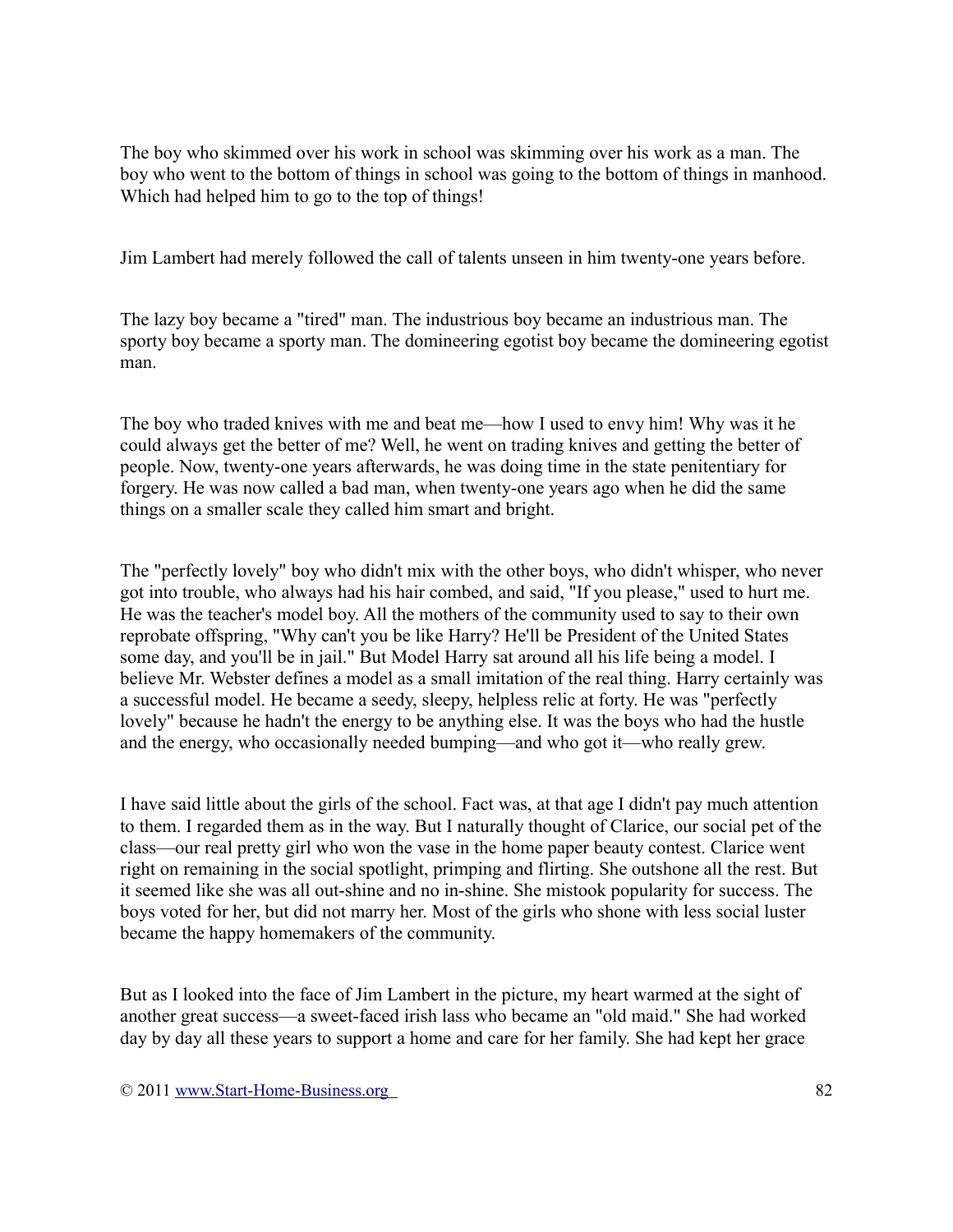and sweetness thru it all, and the influence of her white, loving life radiated far.

## **The Boy I Had Envied**

Frank was the boy I had envied. He had everything—a fine home, a loving father, plenty of money, opportunity and a great career awaiting him. And he was bright and lovable and talented. Everybody said Frank would make his mark in the world and make the town proud of him.

I was the janitor of the schoolhouse. Some of my classmates will never know how their thoughtless jeers and jokes wounded the sensitive, shabby boy who swept the floors, built the fires and carried in the coal. After commencement my career seemed to end and the careers of Frank and the rest of them seemed to begin. They were going off to college and going to do so many wonderful things.

But the week after commencement I had to go into a printing office, roll up my sleeves and go to work in the "devil's corner" to earn my daily bread. Seemed like it took so much bread!

Many a time as I plugged at the "case" I would think of Frank and wonder why some people had all the good things and I had all the hard things.

How easy it is to see as you look backward. But how hard it is to see when you look forward.

Twenty-one years afterward as I got off the train in the home town, I asked, "Where is he?" We went out to the cemetery, where I stood at a grave and read on the headstone, "Frank."

I had the story of a tragedy—the tragedy of modern unpreparedness. It was the story of the boy who had every opportunity, but who had all the struggle taken out of his life. He never followed his career, never developed any strength. He disappointed hopes, spent a fortune, broke his father's heart, shocked the community, and finally ended his wasted life with a bullet fired by his own hand.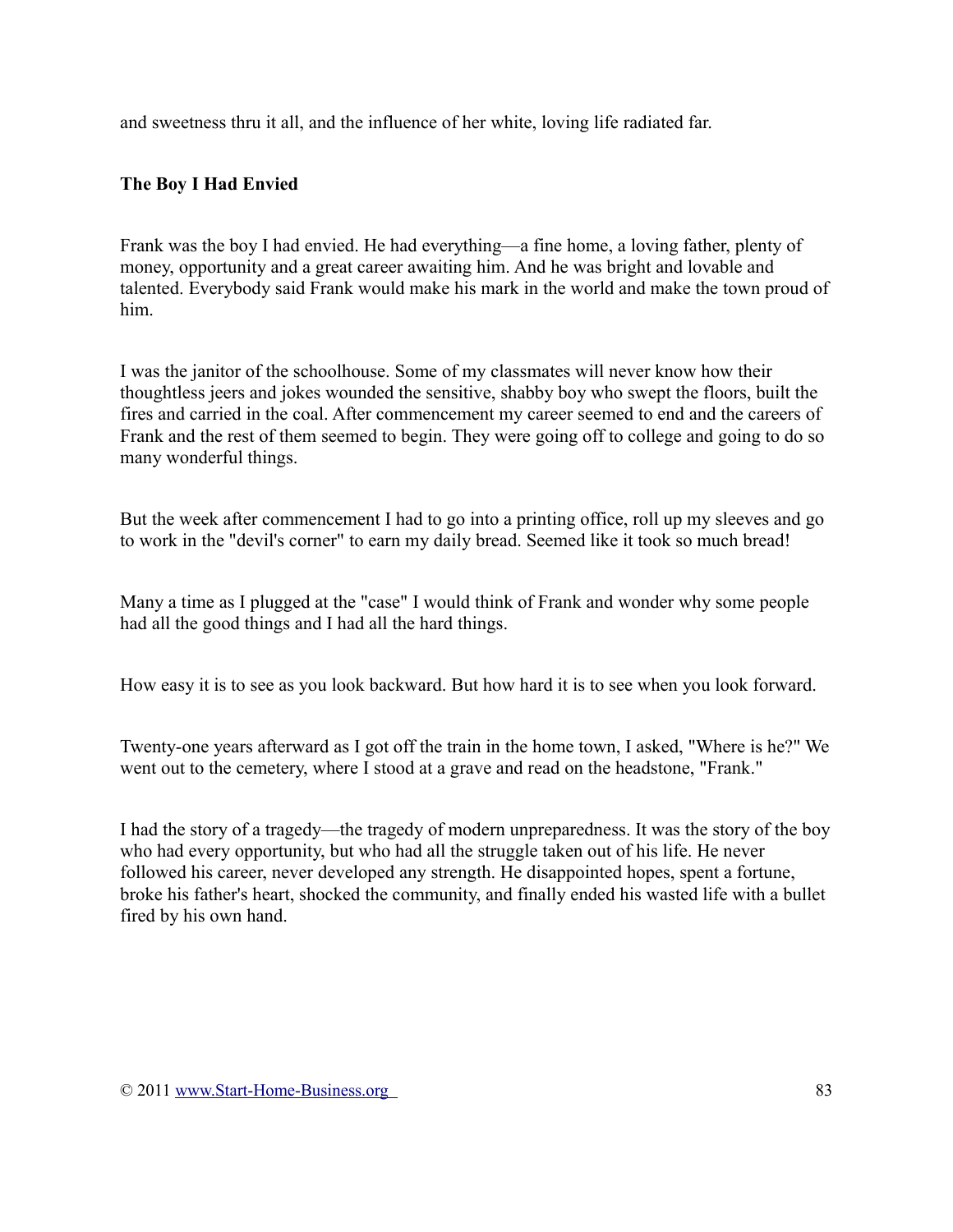#### **Why Ben Hur Won**

It revived the memory of the story of Ben Hur.

Do you remember it? The Jewish boy is torn from his home in disgrace. He is haled into court and tried for a crime he never committed. Ben Hur did not get a fair trial. Nobody can get a fair trial at the hands of this world. That is why the great Judge has said, judge not, for you have not the full evidence in the case. I alone have that.

Then they condemn him. They lead him away to the galleys. They chain him to the bench and to the oar. There follow the days and long years when he pulls on the oar under the lash. Day after day he pulls on the oar. Day after day he writhes under the sting of the lash. Years of the cruel injustice pass. Ben Hur is the helpless victim of a mocking fate.

That seems to be your life and my life. In the kitchen or the office, or wherever we work we seem so often like slaves bound to the oar and pulling under the sting of the lash of necessity. Life seems one futureless round of drudgery. We wonder why. We often look across the street and see somebody who lives a happier life. That one is chained to no oar. See what a fine time they all have. Why must we pull on the oar?

How blind we are! We can only see our own oar. We cannot see that they, too, pull on the oar and feel the lash. Most likely they are looking back at us and envying us. For while we envy others, others are envying us.

But look at the chariot race in Antioch. See the thousands in the circus. See Messala, the haughty Roman, and see! Ben Hur from the galleys in the other chariot pitted against him. Down the course dash these twin thunderbolts. The thousands hold their breath. "Who will win?" "The man with the stronger forearms," they whisper.

There comes the crucial moment in the race. See the man with the stronger forearms. They are bands of steel that swell in the forearms of Ben Hur. They swing those flying Arabians into the inner ring. Ben Hur wins the race! Where got the Jew those huge forearms? From the galleys!

Had Ben Hur never pulled on the oar, he never could have won the chariot race.

Sooner or later you and I are to learn that Providence makes no mistakes in the bookkeeping.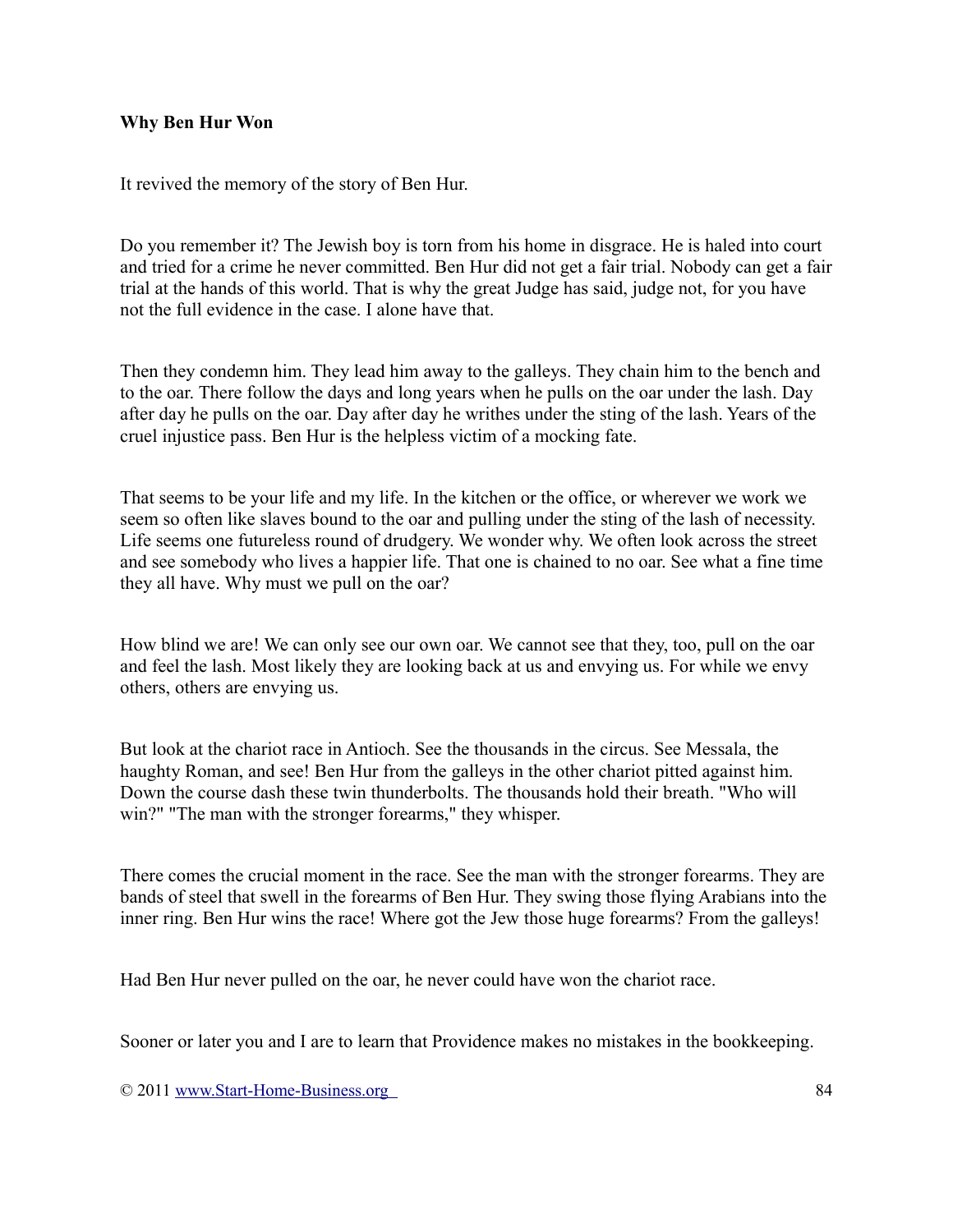As we pull on the oar, so often lashed by grim necessity, every honest effort is laid up at compound interest in the bank account of strength. Sooner or later the time comes when we need every ounce. Sooner or later our chariot race is on—when we win the victory, strike the deciding blow, stand while those around us fall—and it is won with the forearms earned in the galleys of life by pulling on the oar.

That is why I thanked God as I stood at the grave of my classmate. I thanked God for parents who believed in the gospel of struggle, and for the circumstances that compelled it.

I am not an example of success.

But I am a very grateful pupil in the first reader class of The University of Hard Knocks.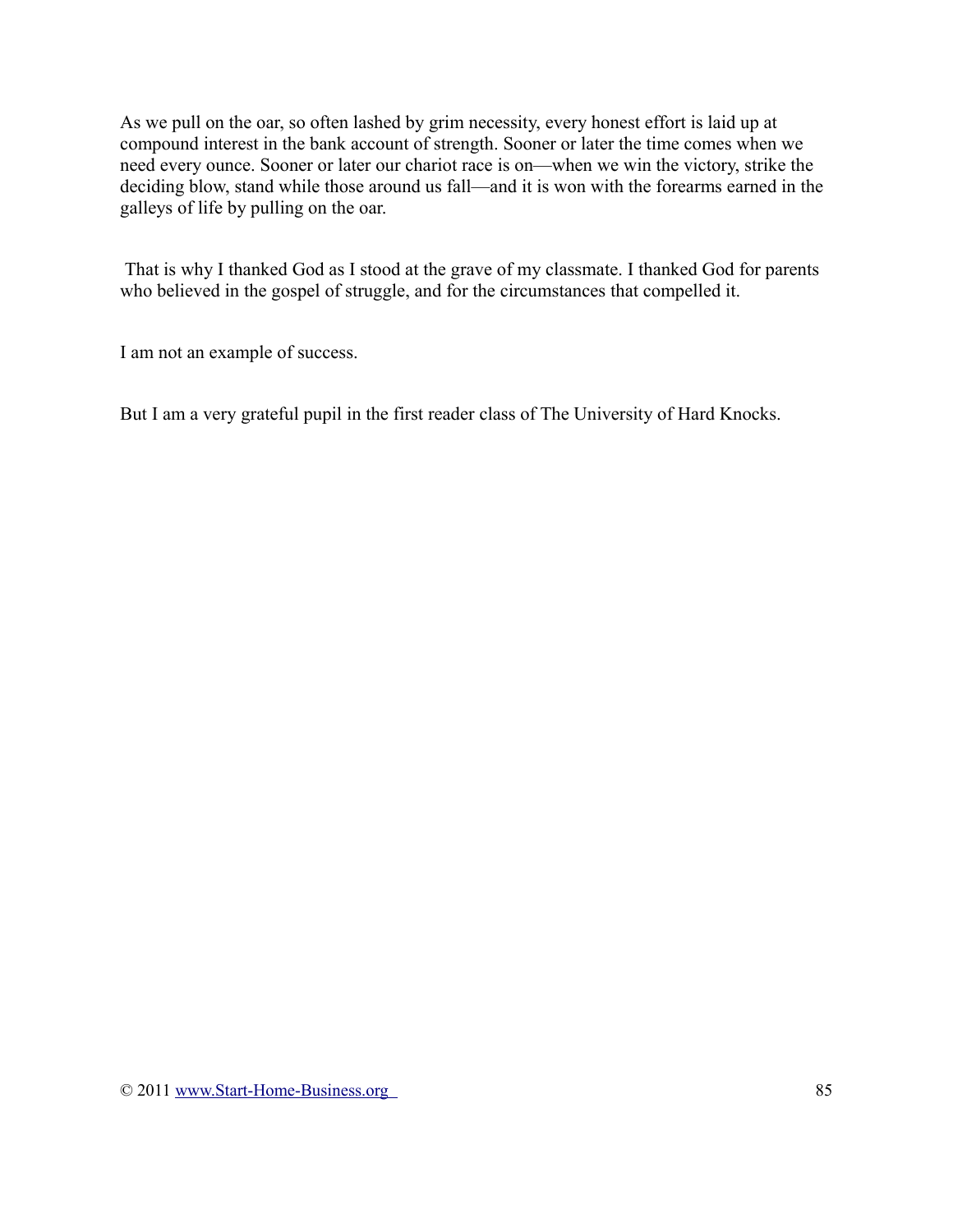## **Chapter IX**

## **Go On South!**

## **The Book in the Running Brook**

THERE is a little silvery sheet of water in Minnesota called Lake Itasca. There is a place where a little stream leaps out from the lake.

"Ole!" you will exclaim, "the lake is leaking. What is the name of this little creek?"

"Creek! It bane no creek. It bane Mississippi river."

So even the Father of Waters has to begin as a creek. We are at the cradle where the baby river leaps forth. We all start about alike. It wabbles around thru the woods of Minnesota. It doesn't know where it is going, but it is "on the way."

It keeps wabbling around, never giving up and quitting, and it gets to the place where all of us get sooner or later. The place where Paul came on the road to Damascus. The place of the "heavenly vision."

It is the place where gravity says, "Little Mississippi, do you want to grow? Then you will have to go south."

The little Mississippi starts south. He says to the people, "Goodbye, folks, I am going south." The folks at Itascaville say, "Why, Mississippi, you are foolish. You hain't got water enough to get out of the county." That is a fact, but he is not trying to get out of the county. The Mississippi is only trying to go south.

The Mississippi knows nothing about the Gulf of Mexico. He does not know that he has to go hundreds of miles south. He is only trying to go south. He has not much water, but he does not wait for a relative to die and bequeath him some water. That is a beautiful thought! He has water enough to start south, and he does that.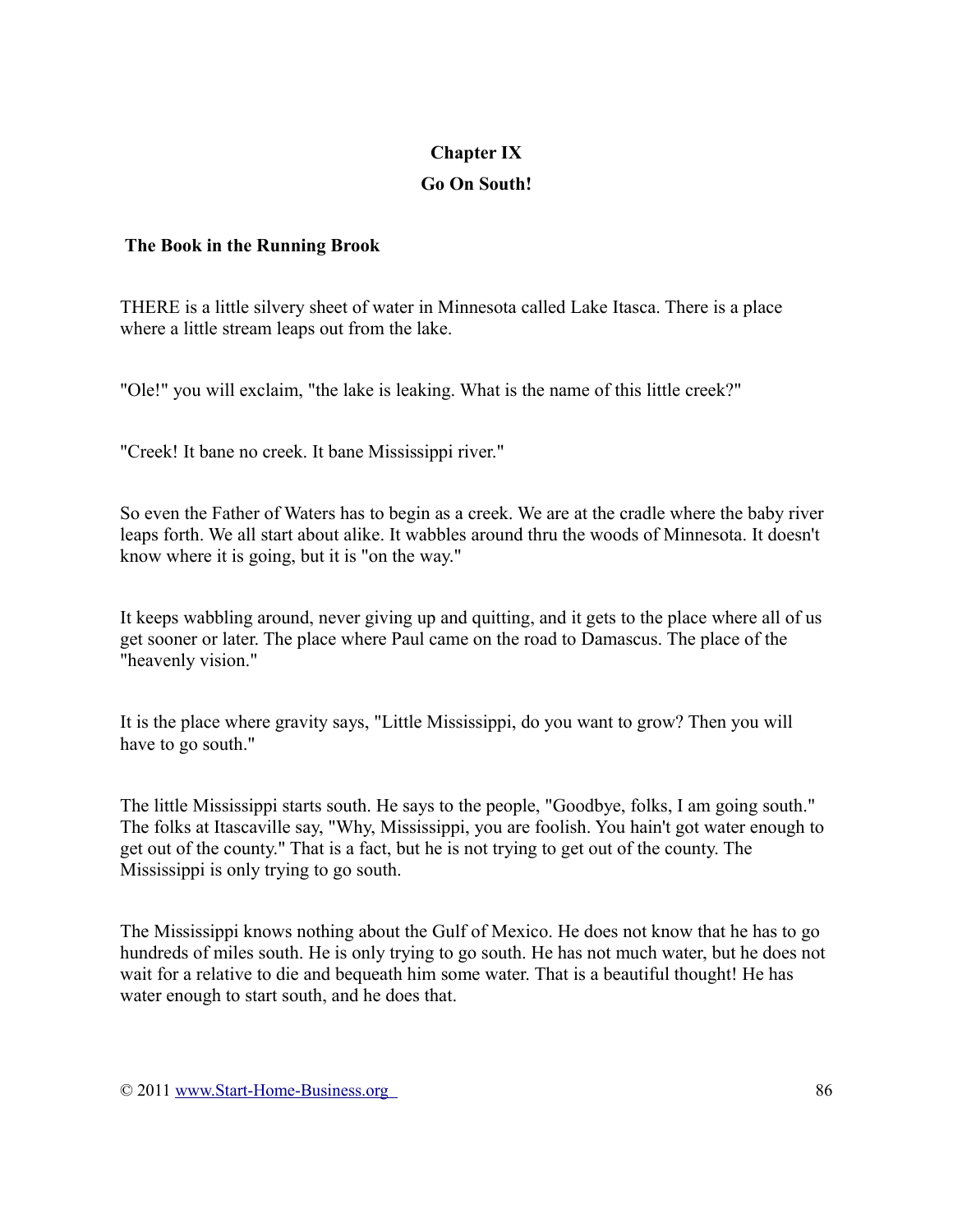He goes a foot south, then another foot south. He goes a mile south. He picks up a little stream and he has some more water. He goes on south. He picks up another stream and grows some more. Day by day he picks up streamlets, brooklets, rivulets. Business is picking up! He grows as he flows. Poetry!

My friends, here is one of the best pictures I can find in nature of what it seems to me our lives should be. I hear a great many orations, especially in high school commencements, entitled, "The Value of a Goal in Life." But the direction is vastly more important than the goal. Find the way your life should go, and then go and keep on going and you'll reach a thousand goals.

We do not have to figure out how far we have to go, nor how many supplies we will need along the way. All we have to do is to start and we will find the resources all along the way. We will grow as we flow. All of us can start! And then go on south!

Success is not tomorrow or next year. Success is now. Success is not at the end of the journey, for there is no end. Success is every day in flowing and growing. The Mississippi is a success in Minnesota as well as on south.

You and I sooner or later hear the call, "Go on south." If we haven't heard it, let us keep our ear to the receiver and live a more natural life, so that we can hear the call. We are all called. It is a divine call—the call of our unfolding talents to be used.

Remember, the Mississippi goes south. If he had gone any other direction he would never have been heard of.

Three wonderful things develop as the Mississippi goes on south.

- 1. He keeps on going on south and growing greater.
- 2. He overcomes his obstacles and develops his power.
- 3. He blesses the valley, but the valley does not bless him.

## **Go On South and Grow Greater**

You never meet the Mississippi after he starts south, but what he is going on south and growing greater. You never meet him but what he says, "Excuse me, but I must go on south."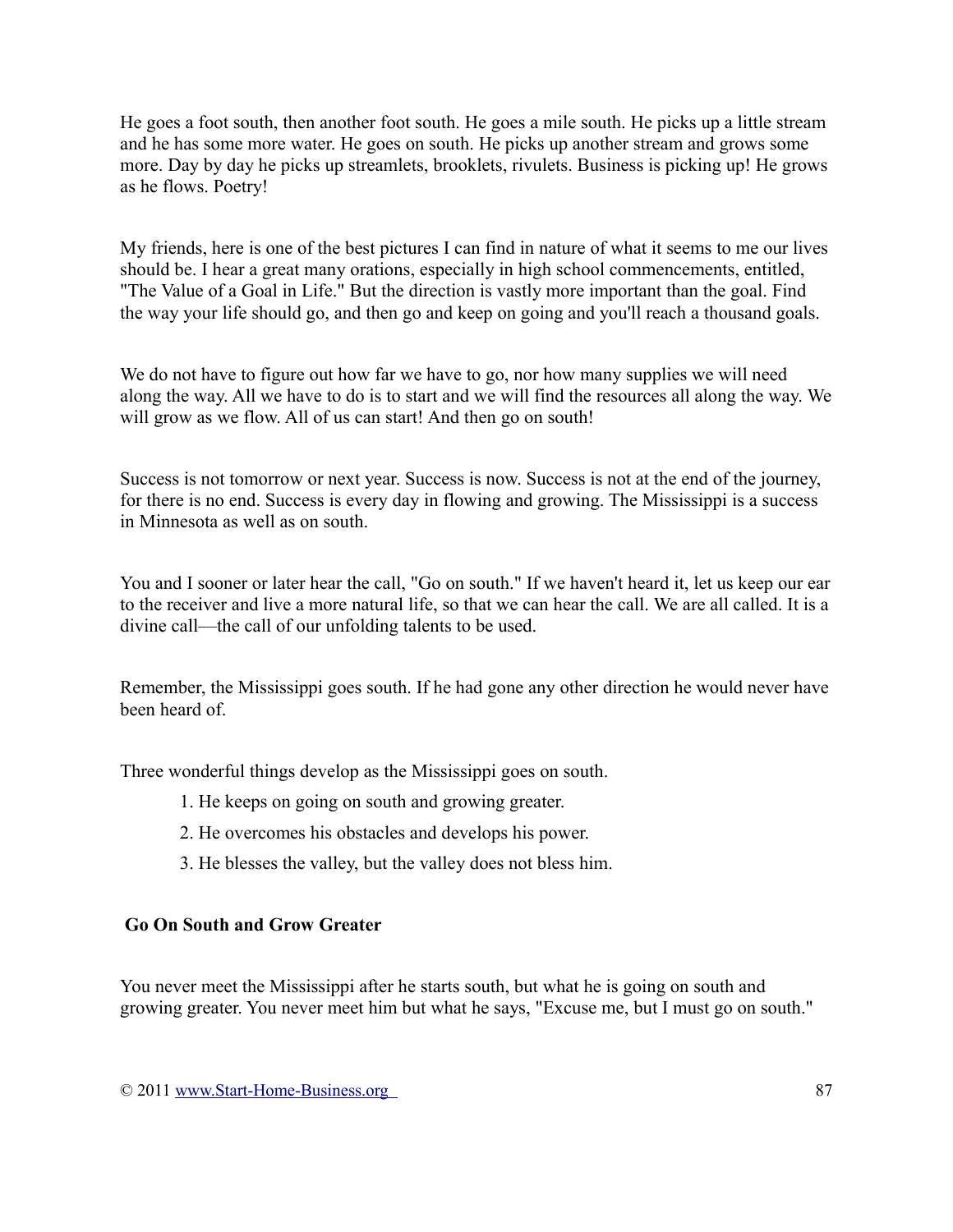The Mississippi gets to St. Paul and Minneapolis. He is a great river now—the most successful river in the state. But he does not retire upon his laurels. He goes on south and grows greater. He goes on south to St. Louis. He is a wonderful river now. But he does not stop. He goes on south and grows greater.

Everywhere you meet him he is going on south and growing greater.

Do you know why the Mississippi goes on south? To continue to be the Mississippi. If he should stop and stagnate, he would not be the Mississippi river, he would become a stagnant, poisonous pond.

As long as people keep on going south, they keep on living. When they stop and stagnate, they die.

That is why I am making it the slogan of my life—GO ON SOUTH AND GROW GREATER! I hope I can make you remember that and say it over each day. I wish I could write it over the pulpits, over the schoolrooms, over the business houses and homes—GO ON SOUTH AND GROW GREATER. For this is life, and there is no other. This is education—and religion. And the only business of life.

You and I start well. We go on south a little ways, and then we retire. Even young people as they start south and make some little knee-pants achievement, some kindergarten touchdown, succumb to their press notices. Their friends crowd around them to congratulate them. "I must congratulate you upon your success. You have arrived."

So many of those young goslings believe that. They quit and get canned. They think they have gotten to the Gulf of Mexico when they have not gotten out of the woods of Minnesota. Go on south!

We can protect ourselves fairly well from our enemies, but heaven deliver us from our fool friends.

Success is so hard to endure. We can endure ten defeats better than one victory. Success goes to the head and defeat goes to "de feet." It makes them work harder.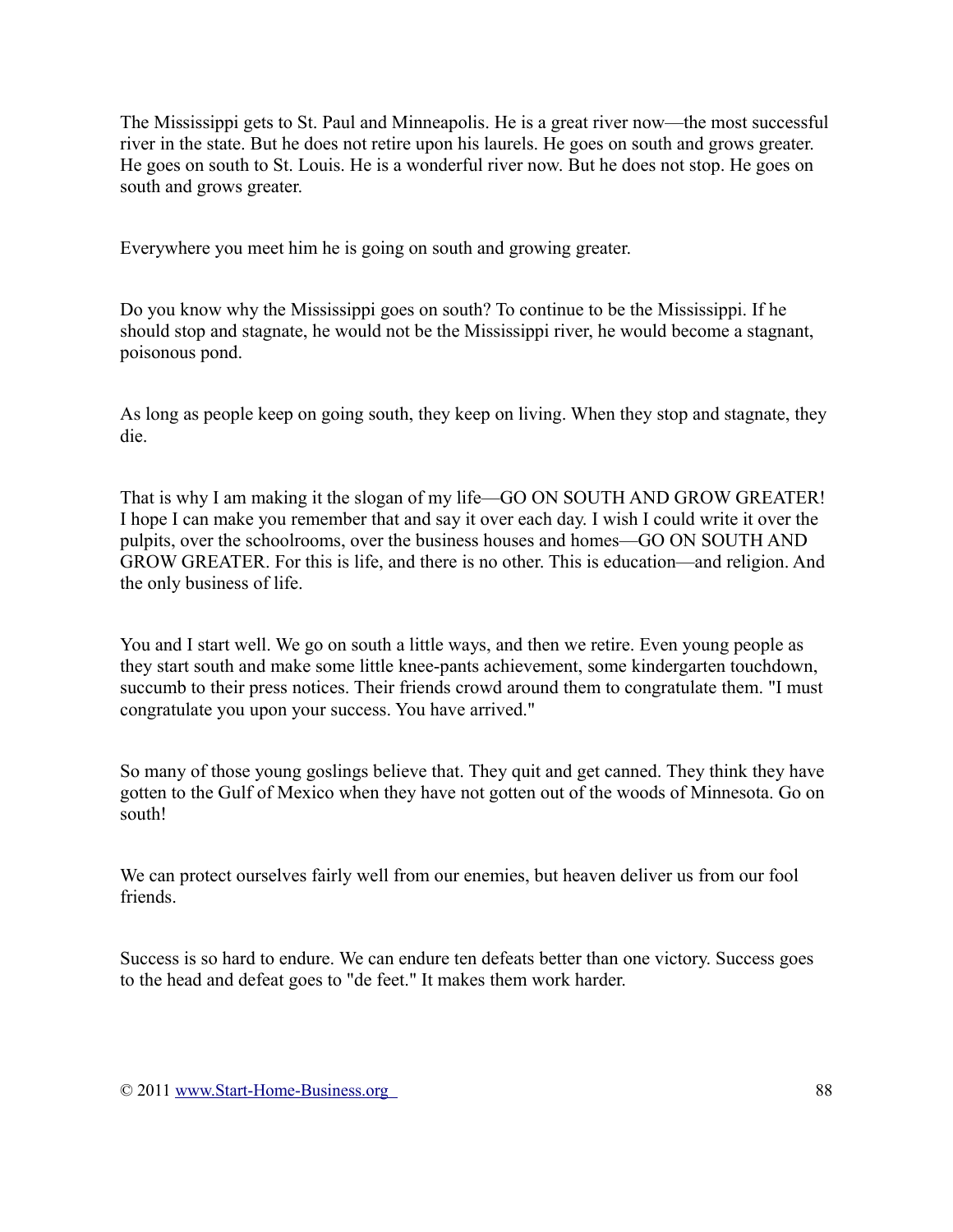## **The Plague of Incompetents**

Civilization is mostly a conspiracy to keep us from going very far south.

The one who keeps on going south defies custom and becomes unorthodox.

But contentment with present achievement is the damnation of the race.

The mass of the human family never go on south far enough to become good servants, workmen or artists. The young people get a smattering and squeeze into the bottom position and never go on south to efficiency and promotion. They wonder why their genius is not recognized. They do not make it visible.

Nine out of ten stenographers who apply for positions can write a few shorthand characters and irritate a typewriter keyboard. They think that is being a stenographer, when it is merely a symptom of a stenographer. They mangle the language, grammar, spelling, capitalization and punctuation. Their eyes are on the clock, their minds on the movies.

Nine out of ten workmen cannot be trusted to do what they advertise to do, because they have never gone south far enough to become efficient. Many a professional man is in the same class.

Half of our life is spent in getting competents to repair the botchwork of incompetents.

No matter how well equipped you are, you are never safe in your job if you are contented to do today just what you did yesterday. Contented to think today what you thought yesterday.

You must go on south to be safe.

I used to know a violinist who would say, "If I were not a genius, I could not play so well with such little practice." The poor fellow did not know how poor a fiddler he really was. Well did Strickland Gillilan, America's great poet-humorist, say, "Egotism is the opiate that Nature administers to deaden the pains of mediocrity."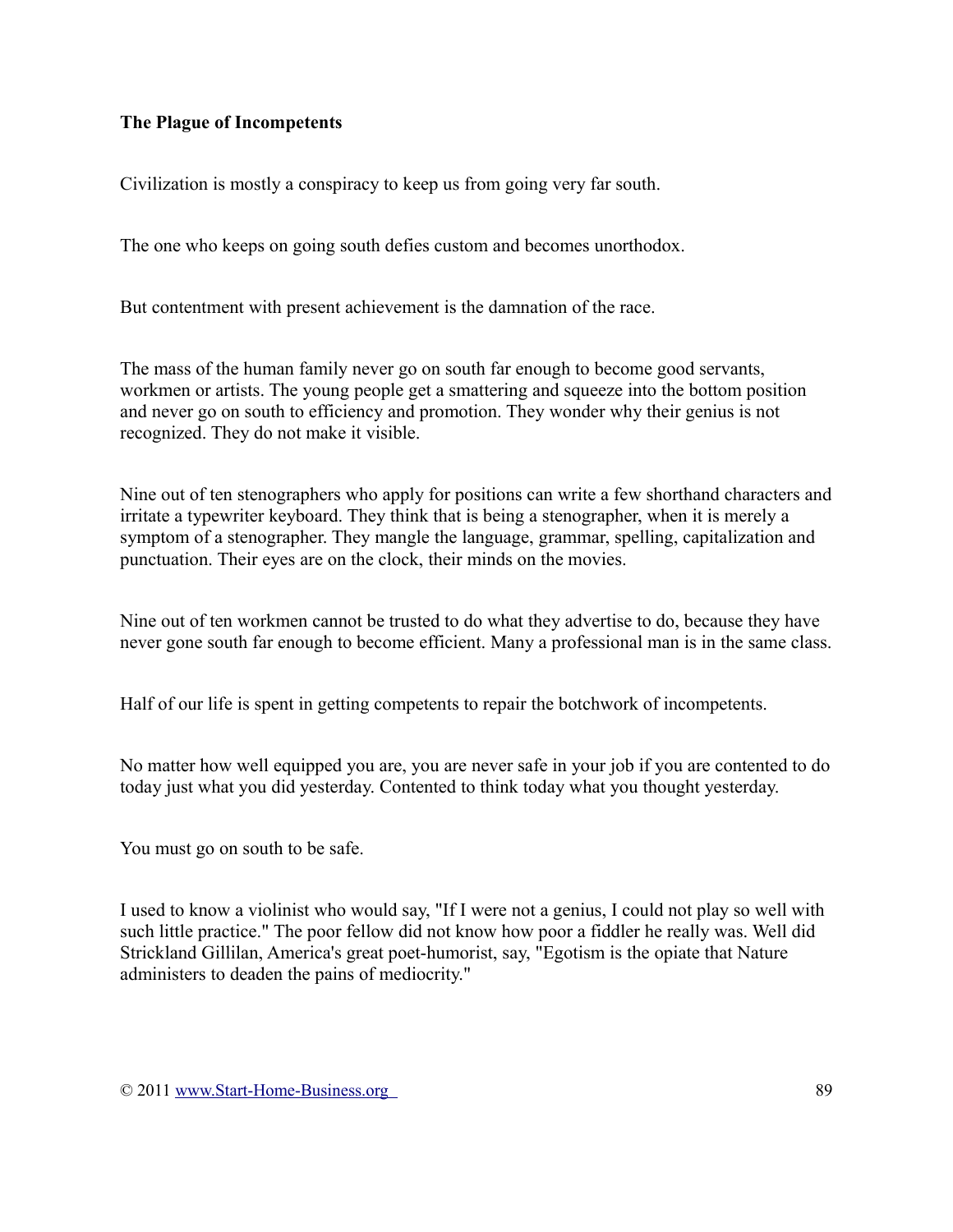### **This Is Our Best Day**

Just because our hair gets frosty or begins to rub off in spots, we are so prone to say, "I am aging rapidly." It pays to advertise. We always get results. See the one shrivel who goes around front-paging his age. Age is not years; age is grunts.

We say, "I've seen my best days." And the undertaker goes and greases his buggy. He believes in "preparedness."

Go on south! We have not seen our best days. This is the best day so far, and tomorrow is going to be better on south.

We are only children in God's great kindergarten, playing with our A-B-C's. I do not utter that as a bit of sentiment, but as the great fundamental of our life. I hope the oldest in years sees that best. I hope he says, "I am just beginning. Just beginning to understand. Just beginning to know about life."

We are not going on south to old age, we are going on south to eternal youth. It is the one who stops who "ages rapidly." Each day brings us a larger vision. Infinity, Eternity, Omnipotence, Omniscience are all on south.

We have left nothing behind but the husks. I would not trade this moment for all the years before it. I have their footings at compound interest! They are dead. This is life.

#### **Birthdays and Headmarks**

Yesterday I had a birthday. I looked in the glass and communed with my features. I saw some gray hairs coming. Hurrah!

You know what gray hairs are? Did you ever get a headmark in school? Gray hairs are silver headmarks in our education as we go on south.

You children cheer up. Your black hair and auburn hair and the other first reader hair will pass and you'll get promoted as you go on south.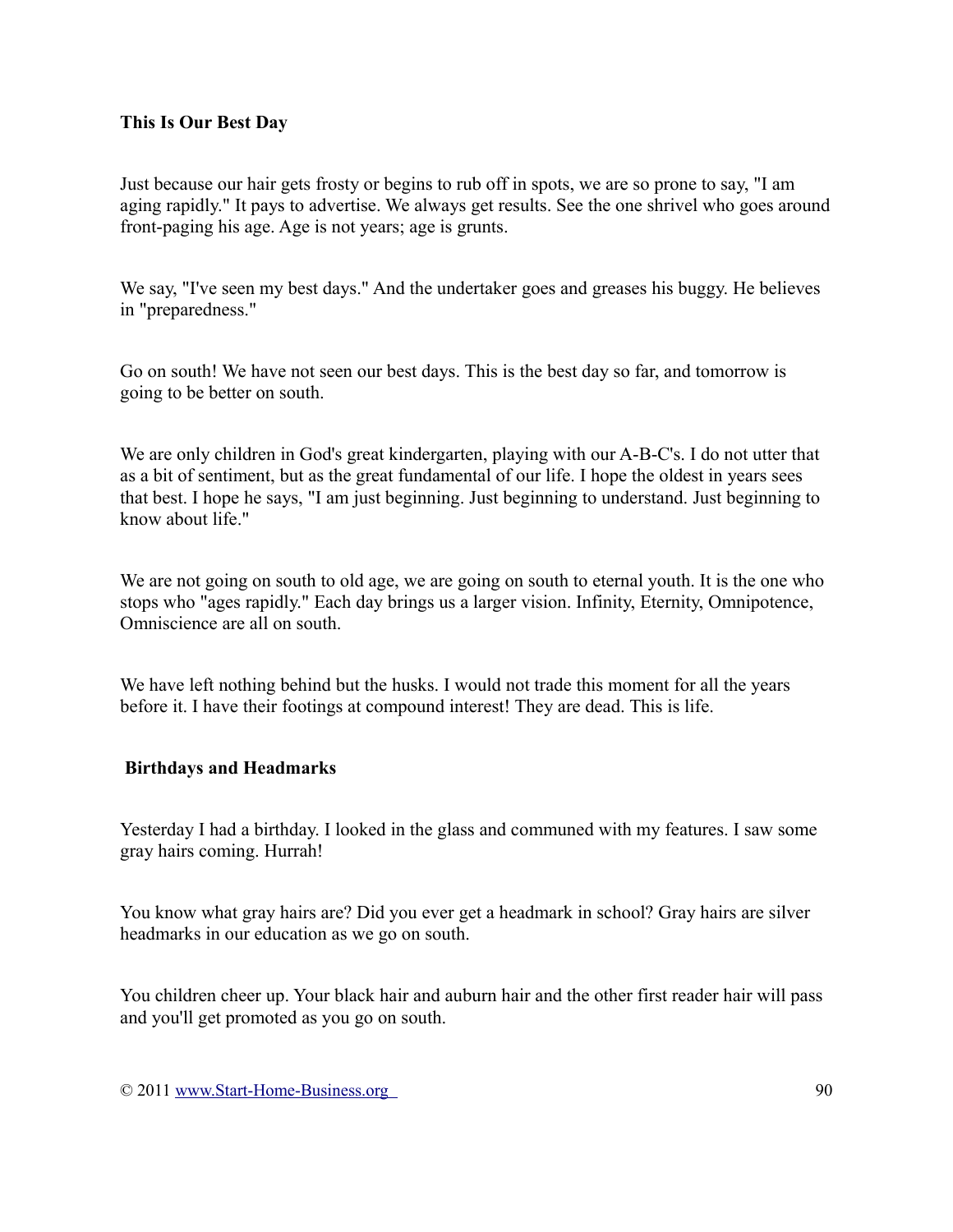Don't worry about gray hair or baldness. Only worry about the location of your gray hair or baldness. If they get on the inside of the head, worry. Do you know why corporations sometimes say they do not want to employ gray-headed men? They have found that so many of them have quit going on south and have gotten gray on the inside—or bald.

These same corporations send out Pinkertons and pay any price for gray-headed men—gray on the outside and green on the inside. They are the most valuable, for they have the vision and wisdom of many years and the enthusiasm and "pep" and courage of youth.

The preacher, the teacher—everyone who gets put on the retired list, retires himself. He quits going on south.

The most wonderful person in the world is the one who has lived years and years on earth and has perhaps gotten gray on the outside, but has kept young and fresh on the inside. Put that person in the pulpit, in the schoolroom, in the office, behind the ticket-window or on the bench —or under the hod—and you find the whole world going to that person for direction, advice, vision, help, sympathy, love.

I am happy today as I look back over my life. I have been trying to lecture a good while. I am almost ashamed to tell you how long, for I ought to know more about it by this time. But when anybody says, "I heard you lecture twenty years ago over at——" I stop him. "Please don't throw it up to me now. I am just as ashamed of it as you are. I am trying to do better now."

O, I want to forget all the past, save its lessons. I am just beginning to live. If anybody wants to be my best friend, let him come to me and tell me how to improve—what to do and what not to do. Tell me how to give a better lecture.

Years ago a bureau representative who booked me told me my lectures were good enough. I told him I wanted to get better lectures, for I was so dissatisfied with what little I knew. He told me I could never get any better. I had reached my limit. Those lectures were the "limit." I shiver as I think what I was saying then. I want to go on south shivering about yesterday. These years I have noticed the people on the platform who were contented with their offerings, were not trying to improve them, and were lost in admiration of what they were doing, did not stay long on the platform. I have watched them come and go, come and go. I have heard their fierce invectives against the bureaus and ungrateful audiences that were "prejudiced" against them.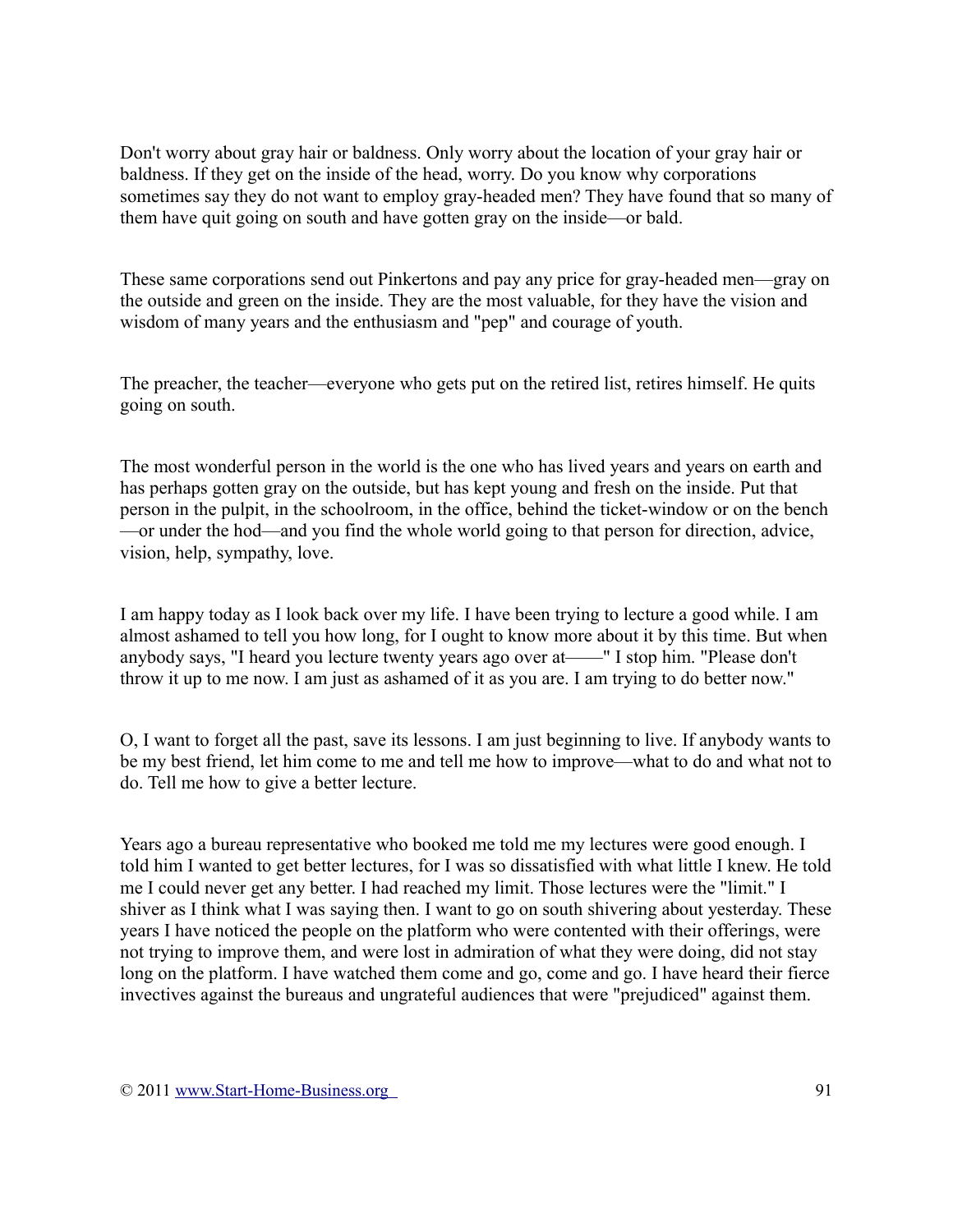Birthdays are not annual affairs. Birthdays are the days when we have a new birth. The days when we go on south to larger visions. I wish I could have a birthday every minute!

Some people seem to string out to near a hundred years with mighty few birthdays. Some people spin up to Methuselahs in a few years.

From what I can learn of Methuselah, he never grew past copper-toed boots. He just hibernated and "chawed on."

The more birthdays we have, the nearer we approach eternal youth!

## **Bernhardt, Davis and Edison**

The spectacle of Sarah Bernhardt, past seventy, thrilling and gripping audiences with the fire and brilliancy of youth, is inspiring. No obstacle can daunt her. Losing a leg does not end her acting, for she remains the "Divine Sarah" with no crippling of her work. She looks younger than many women of half her years. "The years are nothing to me."

Senator Henry Gassaway Davis, West Virginia's Grand Old Man, at ninety-two was working as hard and hopefully as any man of the multitudes in his employ. He was an ardent Odd Fellow, and one day at ninety-two—just a short time before his passing—he went out to the Odd Fellows' Home near Elkins, where he lived. On the porch of the home was a row of old men inmates. The senator shook hands with these men and one by one they rose from the bench to return his hearty greetings.

The last man on the bench did not rise. He helplessly looked up at the senator and said, "Senator, you'll have to excuse me from getting up. I'm too old. When you get as old as I am, you'll not get up, either."

"That's all right. But, my man, how old are you?"

"Senator, I'm old in body and old in spirit. I'm past sixty."

"My boy," laughed Senator Davis, "I was an Odd Fellow before you were born."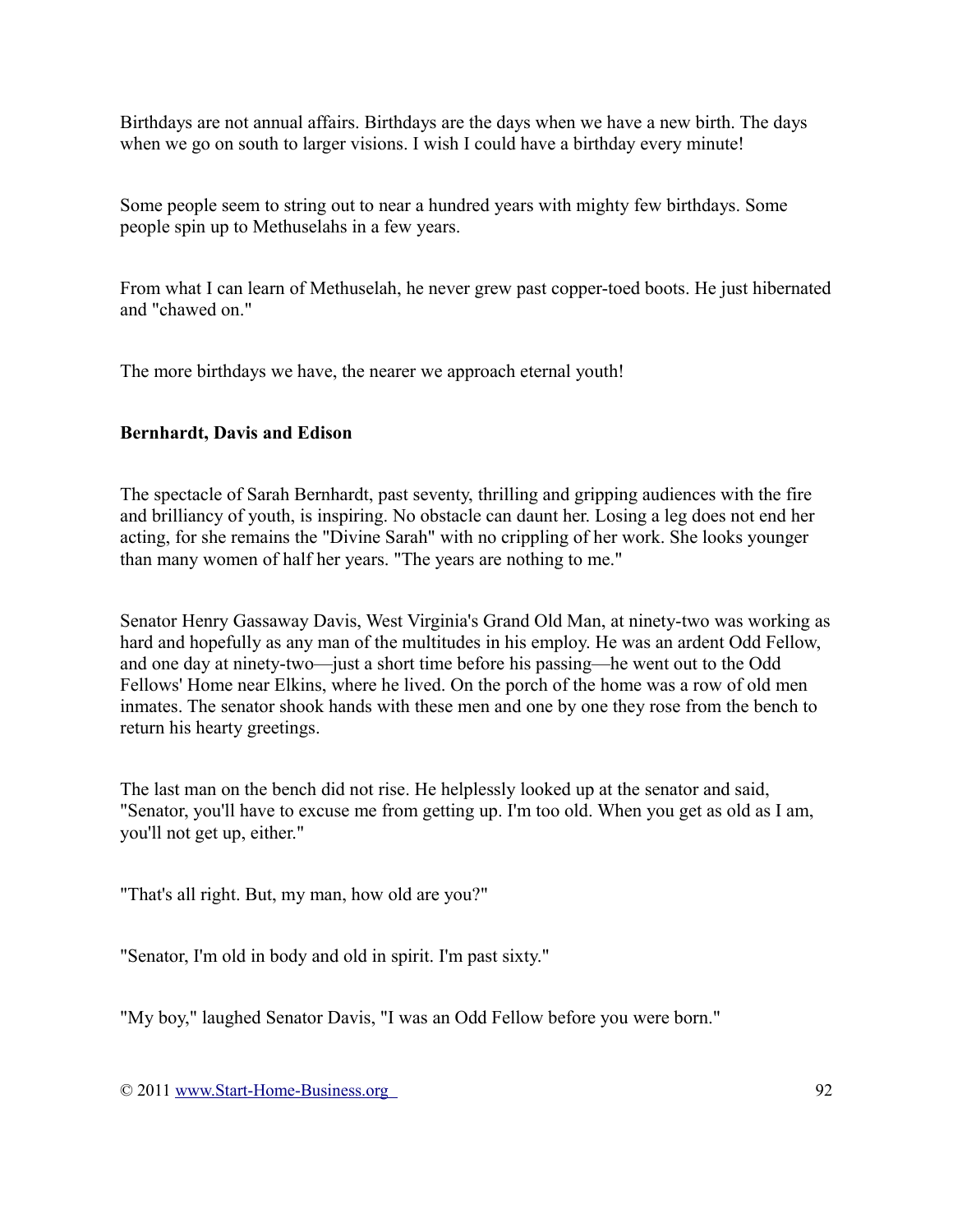The senator at ninety-two was younger than the man "past sixty," because he was going on south.

When I was a little boy I saw them bring the first phonograph that Mr. Edison invented into the meeting at Lakeside, Ohio. The people cheered when they heard it talk.

You would laugh at it today. It had a tinfoil cylinder, it screeched and stuttered. You would not have it in your barn today to play to your ford!

But the people said, "Mr. Edison has succeeded." There was one man who did not believe that Mr. Edison had succeeded. His name was Thomas Alva Edison. He had gotten to St. Paul, and he went on south. A million people would have stopped there and said, "I have arrived." They would have put in their time litigating for their rights with other people who would have gone on south with the phonograph idea.

Mr. Edison has said that his genius is mainly his ability to keep on south. A young lady succeeded in getting into his laboratory the other day, and she wrote me that the great inventor showed her one invention. "I made over seven thousand experiments and failed before I hit upon that."

"Why make so many experiments?"

"I know more than seven thousand ways now that won't work."

I doubt if there are ten men in America who could go on south in the face of seven thousand failures. Today he brings forth a diamond-pointed phonograph. I am sure if we could bring Mr. Edison to this platform and ask him, "Have you succeeded?" he would say what he has said to reporters and what he said to the young lady, "I have not succeeded. I am succeeding. All I have done only shows me how much there is yet to do."

That is success supreme. Not "succeeded" but "succeeding."

What a difference between "ed" and "ing"! The difference between death and life. Are you "eding" or "ing-ing"?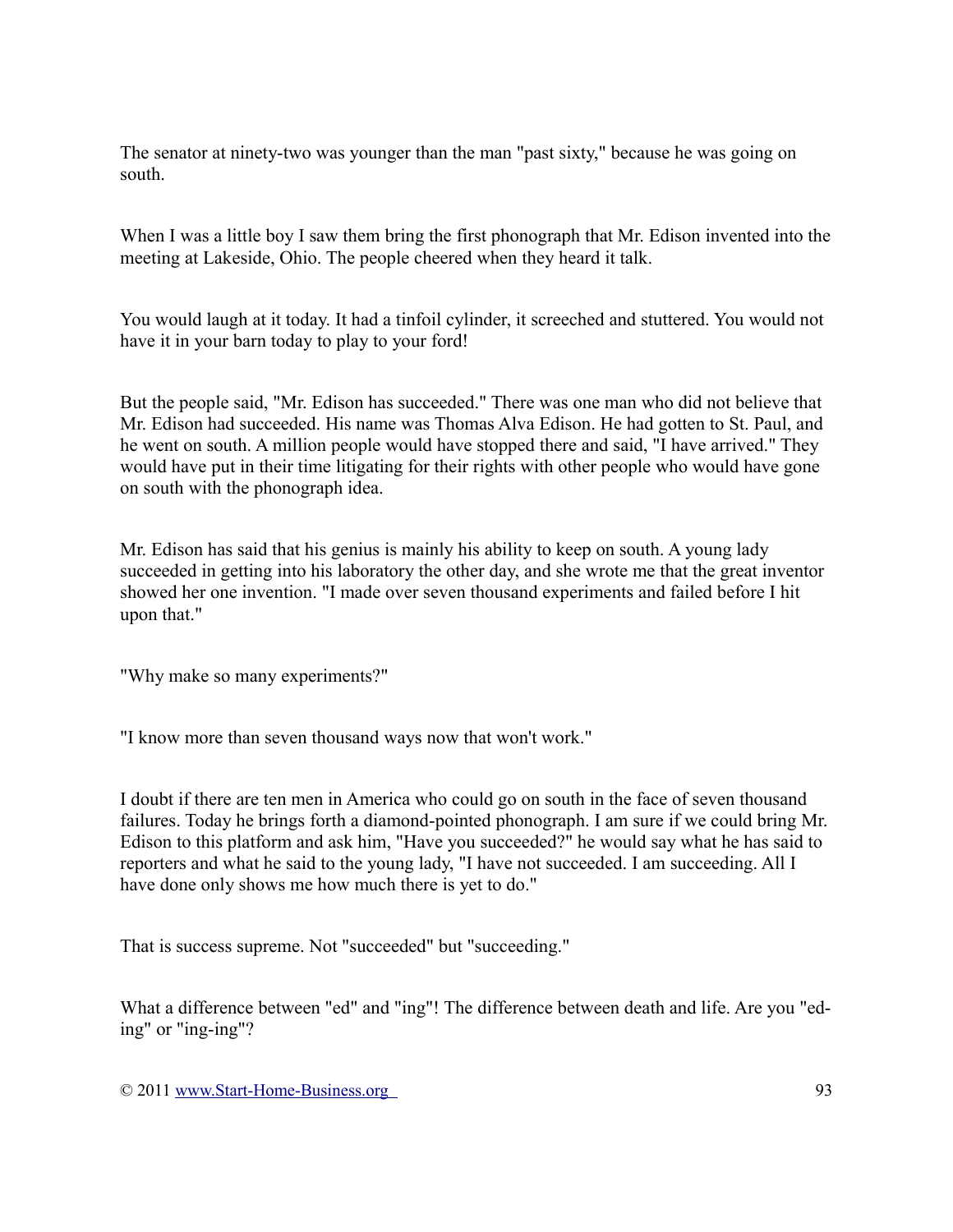## **Moses Begins at Eighty**

Moses, the great Hebrew law-giver, was eighty years old before he started south. It took him eighty years to get ready. Moses did not even get on the back page of the Egyptian newspapers till he was eighty. He went on south into the extra editions after that!

If Moses had retired at seventy-nine, we'd never have heard of him. If Moses had retired to a checkerboard in the grocery store or to pitching horseshoes up the alley and talking about "ther winter of fifty-four," he would have become the seventeenth mummy on the thirty-ninth row in the green pickle-jar!

Imagine Moses living today amidst the din of the high school orations on "The Age of the Young Man" and the Ostler idea that you are going down hill at fifty. Imagine Moses living on "borrowed time" when he becomes the leader of the Israelite host.

I would see his scandalized friends gather around him. "Moses! Moses! what is this we hear? You going to lead the Israelites to the Promised Land? Why, Moses, you are an old man. Why don't you act like an old man? You are liable to drop off any minute. Here is a pair of slippers. And keep out of the night air. It is so hard on old folks."

I think I would hear Moses say, "No, no, I am just beginning to see what to do. Watch things happen from now on. Children of Israel, forward, march!"

I see Moses at eighty starting for the Wilderness so fast Aaron can hardly keep up. Moses is eighty-five and busier and more enthusiastic than ever. The people say, "Isn't Moses dead?" "No." "Well, he ought to be dead, for he is old enough."

They appoint a committee to bury Moses. You cannot do anything in America without a committee. The committee gets out the invitations and makes all the arrangements for a gorgeous funeral next Thursday. They get ready the resolutions of respect—"Whereas,— Whereas,—Resolved,—Resolved."

Then I see the committee waiting on Moses. That is what a committee does—it "waits" on something or other. And this committee goes up to General Moses' private office. It is his busy day. They have to stand in line and wait their turn. When they get up to Moses' desk, the great prophet says, "Boys, what is it? Cut it short, I'm busy."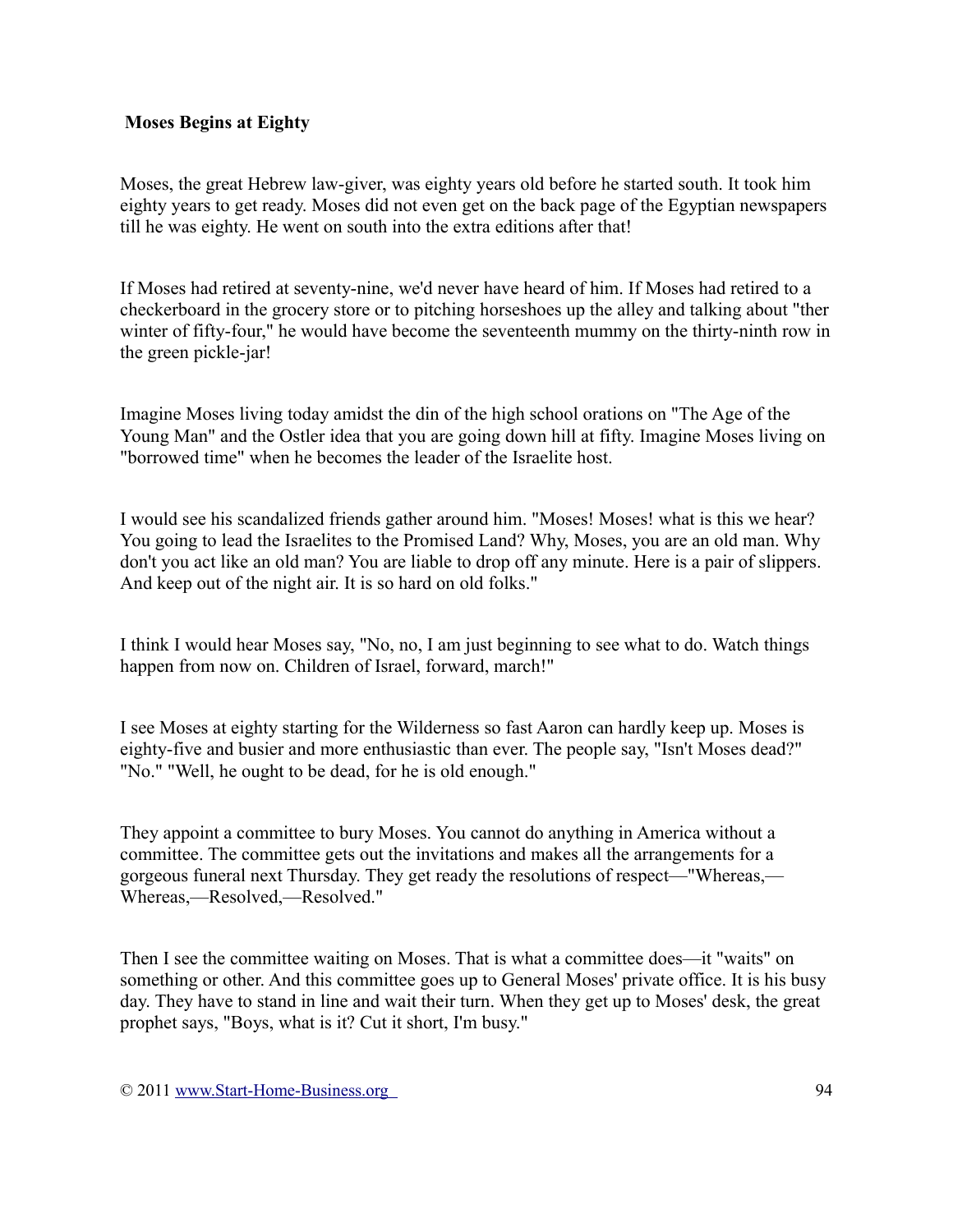The committee begins to weep. "General Moses, you are a very old man. You are eighty-five years old and full of honors. We are the committee duly authorized to give you gorgeous burial. The funeral is to be next Thursday. Kindly die."

I see Moses look over his appointments. "Next Thursday? Why, boys, every hour is taken next Thursday. I simply cannot attend my funeral next Thursday."

They cannot bury Moses. He cannot attend. You cannot bury anybody who is too busy to attend his own funeral! You cannot bury anybody until he consents. It is bad manners! The committee is so mortified, for all the invitations are out. It waits.

Moses is eighty-six and the committee 'phones over, "Moses, can you attend next Thursday?" And Moses says, "No, boys, you'll just have to hold that funeral until I get this work pushed off so I can attend it. I haven't even time to think about getting old."

The committee waits. Moses is ninety and rushed more than ever. He is doing ten men's work and his friends all say he is killing himself. But he makes the committee wait.

Moses is ninety-five and burning the candle at both ends. He is a hundred. And the committee dies!

Moses goes right on shouting, "Onward!" He is a hundred and ten. He is a hundred and twenty. Even then I read, "His eye was not dim, nor his natural force abated." He had not time to stop and abate.

So God buried him. The committee was dead. O, friends, this is not irreverence. It is joyful reverence. It is the message to all of us, Go on south to the greater things, and get so enthused and absorbed in our going that we'll fool the "committee."

All the multitudes of the Children of Israel died in the Wilderness. They were afraid to go on south. Only two of them went on south—Joshua and Caleb. They put the giants out of business.

The Indians once owned America. But they failed to go on south. So another crop of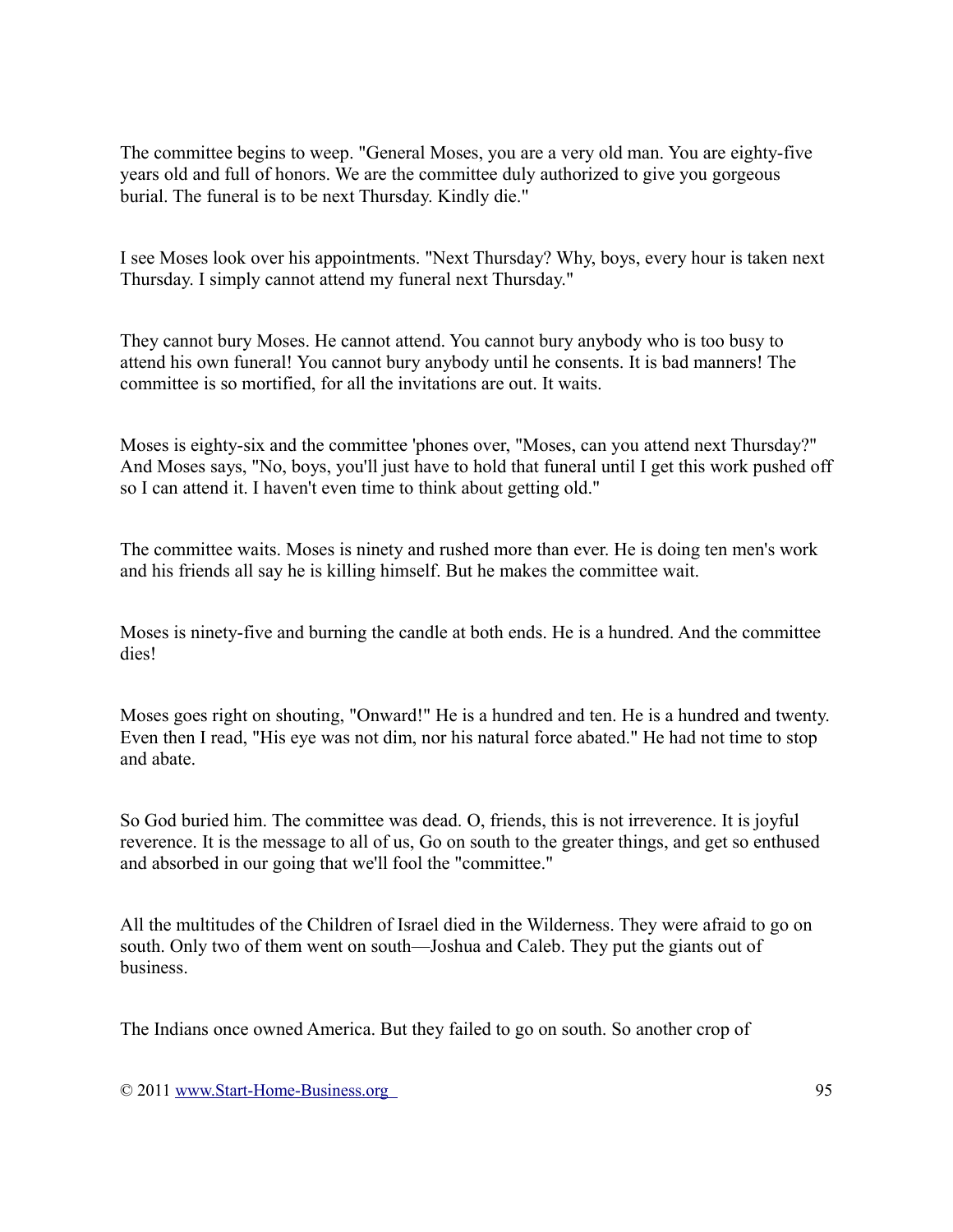Americans came into the limelight. If we modern Americans do not go on south we will join the Indians, the auk and the dodo.

### **The "Sob Squad"**

I am so sorry for the folks who quit, retire, "get on the shelf" or live on "borrowed time."

They generally join the "sob squad."

They generally discover the world is "going to the dogs." They cry on my shoulder, no matter how good clothes I wear.

They tell me nobody uses them right. The person going on south has not time to look back and see how anybody uses him.

They say nobody loves them. Which is often a fact. Nobody loves the clock that runs down.

They say, "Only a few more days of trouble, only a few more tribulations, and I'll be in that bright and happy land." What will they do with them when they get them there? They would be dill pickles in the heavenly preserve-jar.

They say, "I wish I were a child again. I was happy when I was a child and I'm not happy now. Them was the best days of my life childhood's palmy days."

Wake up! Your clock has run down. Anybody who wants to be a child again is confessing he has lost his memory. Anybody who can remember the horrors of childhood could not be hired to live it over again.

If there is anybody who does not have a good time, if there is anybody who gets shortchanged regularly, it is a child. I am so sorry for a child. Hurry up and go on south. It is better on south.

## **Waiting till the "Second Table"**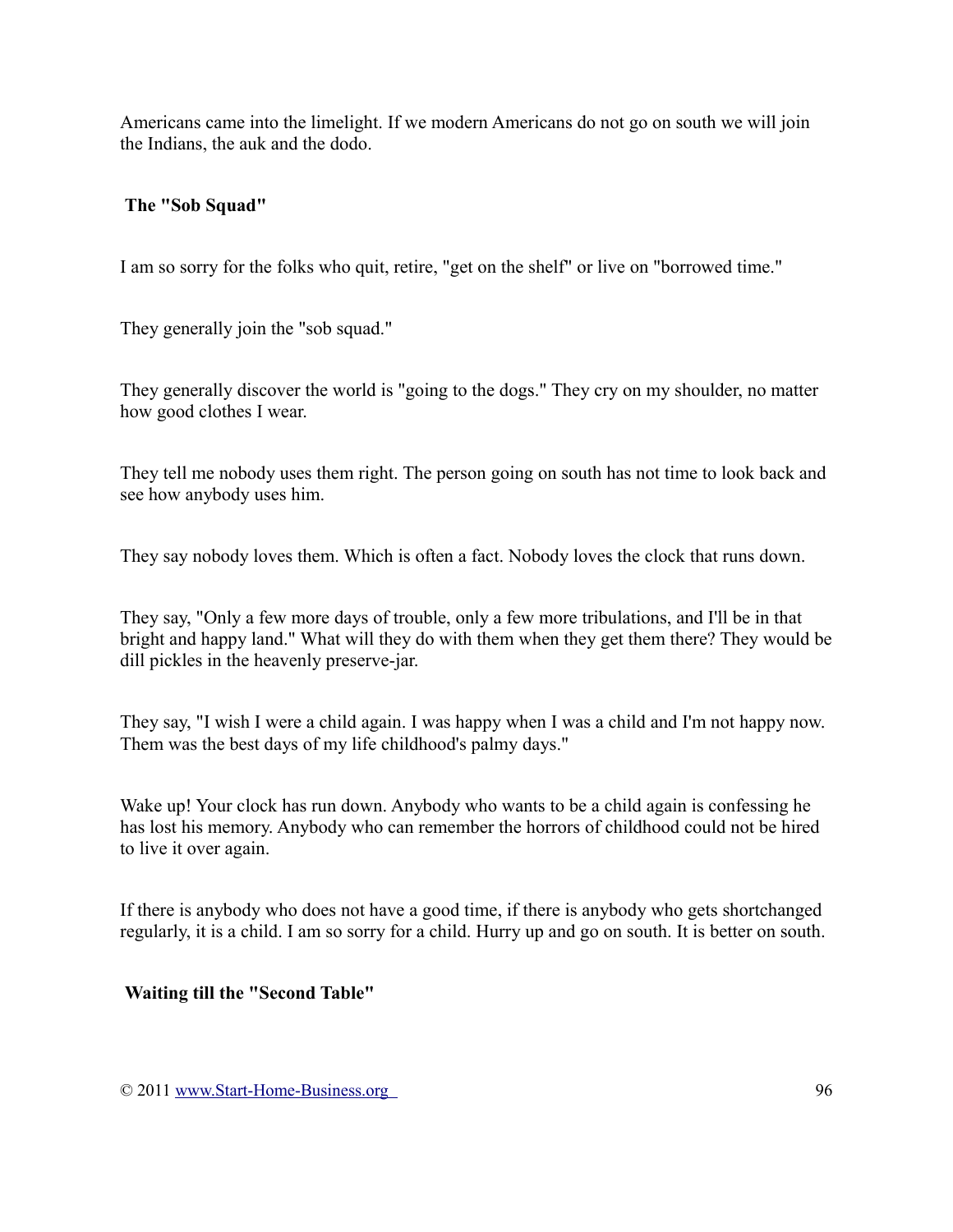I wish I could forget many of my childhood memories. I remember the palmy days. And the palm!

I often wonder how I ever lived thru my childhood. I would not take my chances living it thru again. I am not ungrateful to my parents. I had advantages. I was born in a parsonage and was reared in the nurture and admiration of the Lord. I am not just sure I quoted that correctly, but I know I was reared in a parsonage. About all I inherited was a Godly example and a large appetite. That was about all there was to inherit. I cannot remember when I was not hungry. I used to go around feeling like the Mammoth Cave, never thoroly explored.

I never sit down as "company" at a dinner and see some little children going sadly into the next room to "wait till the second table" that my heart does not go out to them. I remember when I did that.

I can only remember about four big meals in a year. That was "quart'ly meeting day." We always had a big dinner on "quart'ly meeting day." Elder Berry would stay for dinner. His name was Berry, but being "presiding elder," we called him Elder Berry.

Elder Berry always stayed for dinner. He was one of the easiest men to get to stay for dinner I ever saw.

Mother would stay home from "quart'ly meeting" to get the big dinner ready. She would cook up about all the "brethren" brought in at the last donation. We had one of those stretchable tables, and mother would stretch it clear across the room and put on two table-cloths. She would lap them over in the middle, where the hole was.

I would watch her get the big dinner ready. I would look over the long table and view the "promised land." I would see her set on the jelly. We had so much jelly—red jelly, and white jelly, and blue jelly. I don't just remember if they had blue jelly, but if they had it we had it on that table. All the jelly that ever "jelled" was represented. I didn't know we had so much jelly till "quart'ly meeting" day. I would watch the jelly tremble. Did you ever see jelly tremble? I used to think it ought to tremble, for Elder Berry was coming for dinner.

I would see mother put on the tallest pile of mashed potatoes you ever saw. She would make a hollow in the top and fill it with butter. I would see the butter melt and run down the sides, and I would say, "Hurry, mother, it is going to spill!" O, how I wanted to spill it! I could hardly hold out faithful.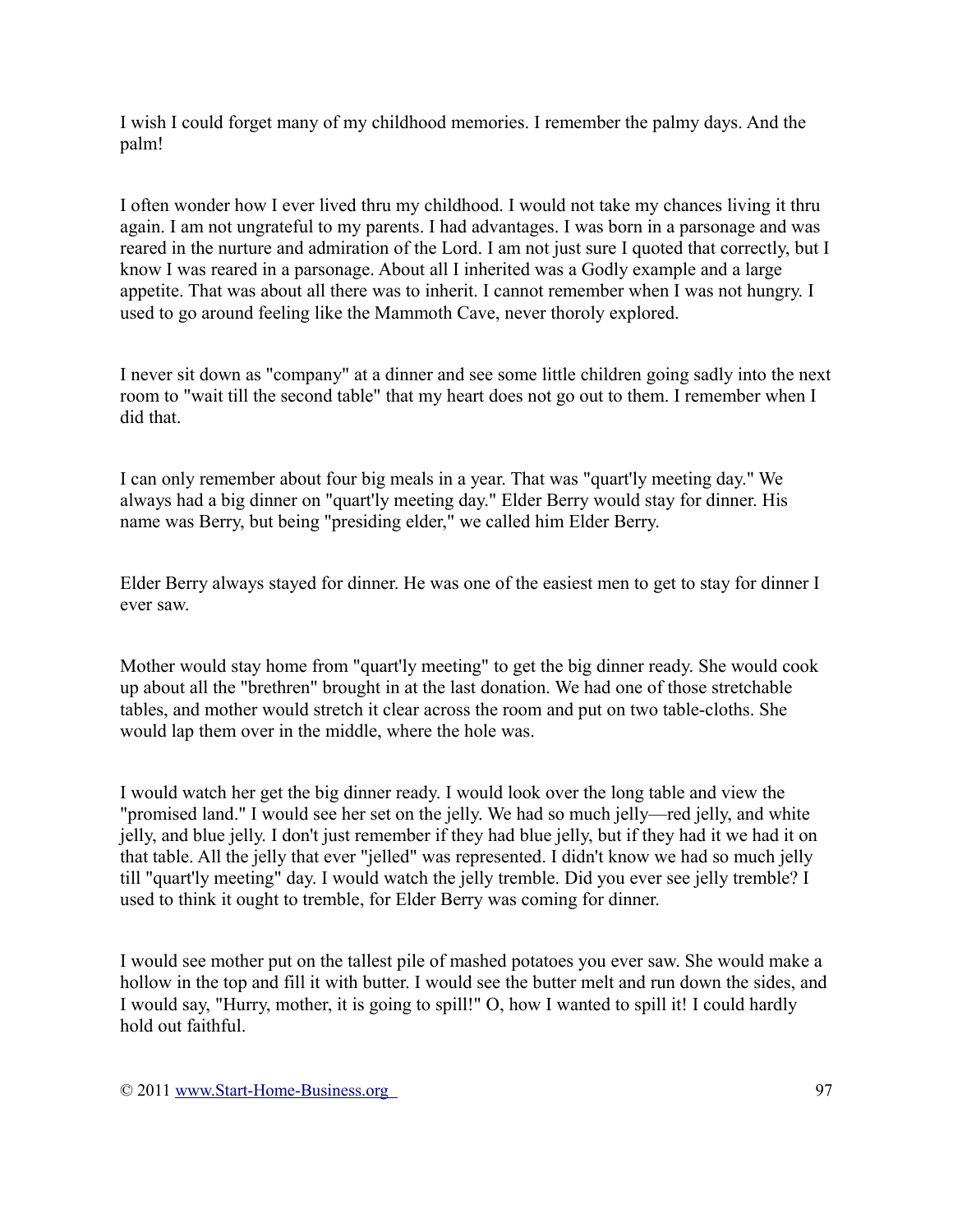And then Elder Berry would sit down at the table, at the end nearest the fried chicken. The "company" would sit down. I used to wonder why we never could have a big dinner but what a lot of "company" had to come and gobble it up. They would fill the table and father would sit down in the last seat. There was no place for me to sit. Father would say, "You go into the next room, my boy, and wait. There's no room for you at the table."

The hungriest one of that assemblage would have to go in the next room and hear the big dinner. Did you ever hear a big dinner when you felt like the Mammoth Cave? I used to think as I would sit in the next room that heaven would be a place where everybody would eat at the first table.

I would watch them thru the key-hole. It was going so fast. There was only one piece of chicken left. It was the neck. O, Lord, spare the neck! And I would hear them say, "Elder Berry, may we help you to another piece of the chicken?"

And Elder Berry would take the neck!

Many a time after that, Elder Berry would come into the room where I was starving. He would say, "Brother Parlette, is this your boy?" He would come over to the remains of Brother Parlette's boy. He would often put his hand in benediction upon my head.

My head was not the place that needed the benediction.

He would say, "My boy, I want you to have a good time now." Now! When all the chicken was gone and he had taken the neck! "My boy, you are seeing the best days of your life right now as a child."

The dear old liar! I was seeing the worst days of my life. If there is anybody shortchanged—if there is anybody who doesn't have a good time, it's a child. Life has been getting better ever since, and today is the best day of all. Go on south!

#### **It's Better on South**

Seeing your best days as a child? No! You are seeing your worst days. Of course, you can be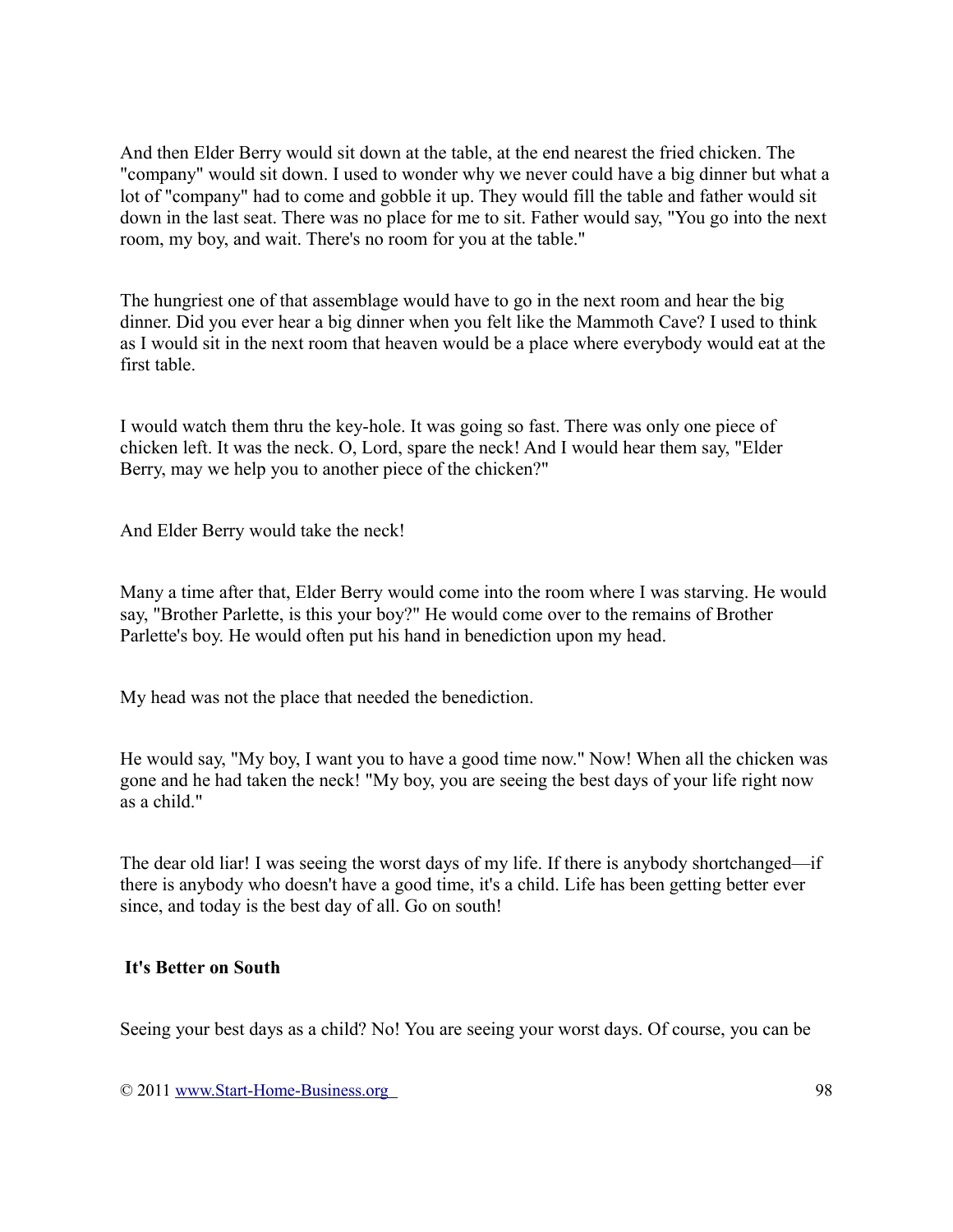happy as a child. A boy can be happy with fuzz on his upper lip, but he'll be happier when his lip feels more like mine like a piece of sandpaper. There are chapters of happiness undreamed of in his philosophy.

A child can be full of happiness and only hold a pint. But afterwhile the same child will hold a quart.

I think I hold a gallon now. And I see people in the audience who must hold a barrel! Go on south. Of course, I do not mean circumference. But every year we go south increases our capacity for joy. Our life is one continual unfolding as we go south. Afterwhile this old world gets too small for us and we go on south into a larger one.

So we cannot grow old. Our life never stops. It goes on and on forever. Anything that does not stop cannot grow old or have age. Material things will grow old. This stage will grow old and stop. This hall will grow old and stop. This house we live in will grow old and stop. This flesh and blood house we live in will grow old and stop. This lecture even will grow old—and stop! But you and I will never grow old, for God cannot grow old. You and I will go on living as long as God lives.

I am not worried today over what I do not know. I used to be worried. I used to say, "I have not time to answer you now!" But today it is such a relief to look people in the face and say, "I do not know."

And I have to say that to many questions, "I do not know." I often think if people in an audience only knew how little I know, they would not stay to hear me.

But some day I shall know! I patiently wait for the answer. Every day brings the answer to something I could not answer yesterday.

It will take an eternity to know an infinity!

What a wonderful happiness to go on south to it!

**Overcoming Obstacles Develops Power**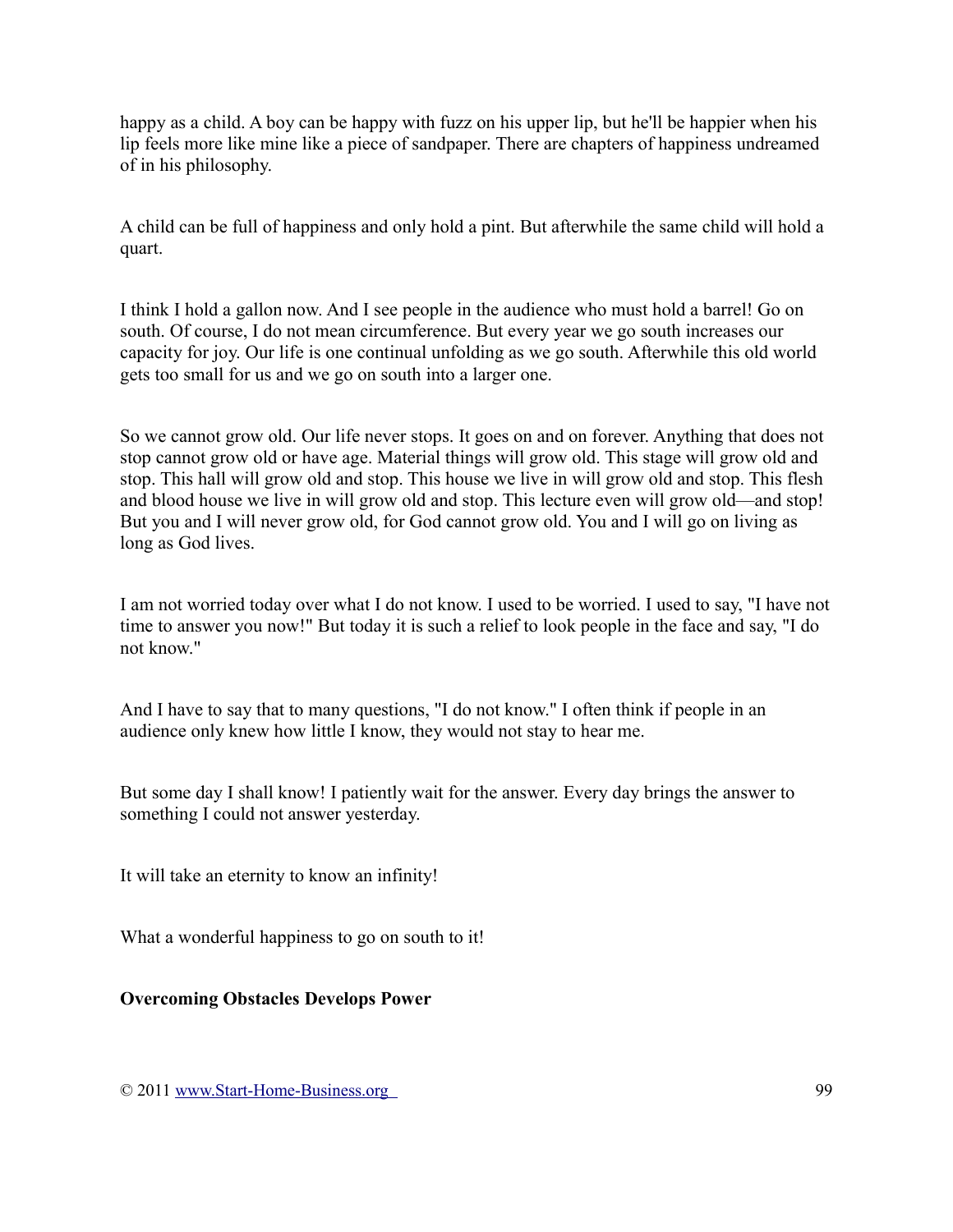As the Mississippi River goes on south he finds obstacles along the way. You and I find obstacles along our way south. What shall we do?

Go to Keokuk, Iowa, for your answer.

They have built a great concrete obstacle clear across the path of the river. It is many feet high, and many, many feet long. The river cannot go on south. Watch him. He rises higher than the obstacle and sweeps over it on south.

Over the great power dam at Keokuk sweeps the Mississippi. And then you see the struggle of overcoming the obstacle develops light and power to vitalize the valley. A hundred towns and cities radiate the light and power from the struggle. The great city of St. Louis, many miles away, throbs with the victory.

So that is why they spent the millions to build the obstacle—to get the light and the power. The light and the power were latent in the river, but it took the obstacle and the overcoming to develop it and make it useful.

That is exactly what happens when you and I overcome our obstacles. We develop our light and power. We are rivers of light and power, but it is all latent and does no good until we overcome obstacles as we go on south.

Obstacles are the power stations on our way south!

And where the most obstacles are, there you find the most power to be developed. So many of us do not understand that. We look southward and we see the obstacles in the road. "I am so unfortunate. I could do these great things, but alas! I have so many obstacles in the way."

Thank God! You are blessed of Providence. They do not waste the obstacles. The presence of the obstacles means that there is a lot of light and power in you to be developed. If you see no obstacles, you are confessing to blindness.

I hear people saying, "I hope the time may speedily come when I shall have no more obstacles to overcome!" When that time comes, ring up the hearse, for you will be a "dead one."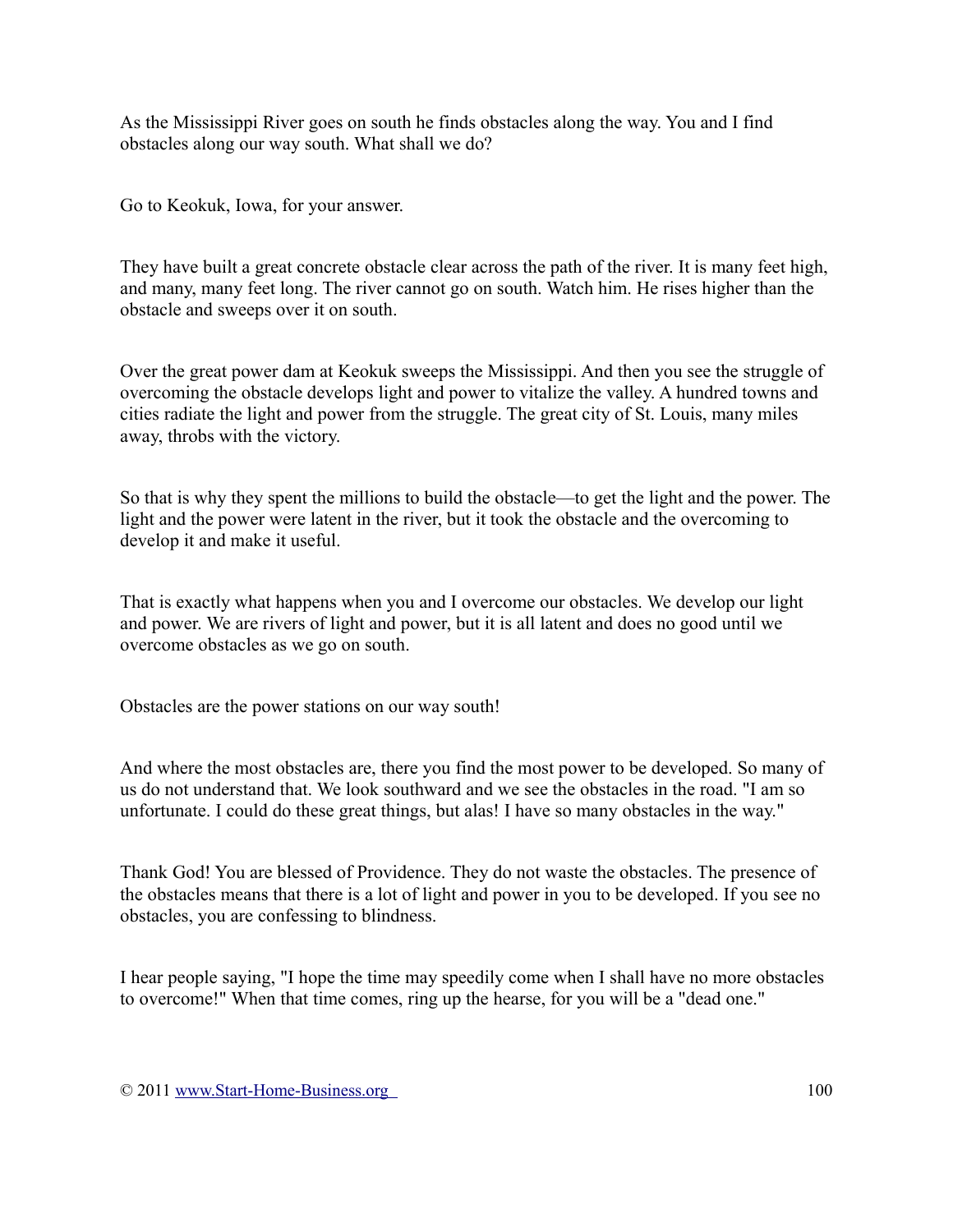Life is going on south, and overcoming the obstacles. Death is merely quitting.

The fact that we are not buried is no proof that we are alive. Go along the street in almost any town and see the dead ones. There they are decorating the hitching-racks and festooning the storeboxes. There they are blocking traffic at the postoffice and depot. There they are in the hotel warming the chairs and making the guests stand up. There they are—rows of retired farmers who have quit work and moved to town to block improvements and die. But they will never need anything more than burying.

For they are dead from the ears up. They have not thought a new thought the past month. Sometimes they sit and think, but generally they just sit. They have not gone south an inch the past year.

Usually the deadest loafer is married to the livest woman. Nature tries to maintain an equilibrium.

They block the wheels of progress and get in the way of the people trying to go on south. They say of the people trying to do things. "Aw, he's always tryin' to run things."

They do not join in to promote the churches and schools and big brother movements. They growl at the lyceum courses and chautauquas, because they "take money outa town." They do not take any of their money "outa town." Ringling and Barnum & Bailey get theirs.

I do not smile as I refer to the dead. I weep. I wish I could squirt some "pep" into them and start them on south.

But all this lecture has been discussing this, so I hurry on to the last glimpse of the book in the running brook.

## **Go on South From Principle**

Here we come to the most wonderful and difficult thing in life. It is the supreme test of character. That is, Why go on south? Not for blessing nor cursing, not for popularity nor for selfish ends, not for anything outside, but for the happiness that comes from within.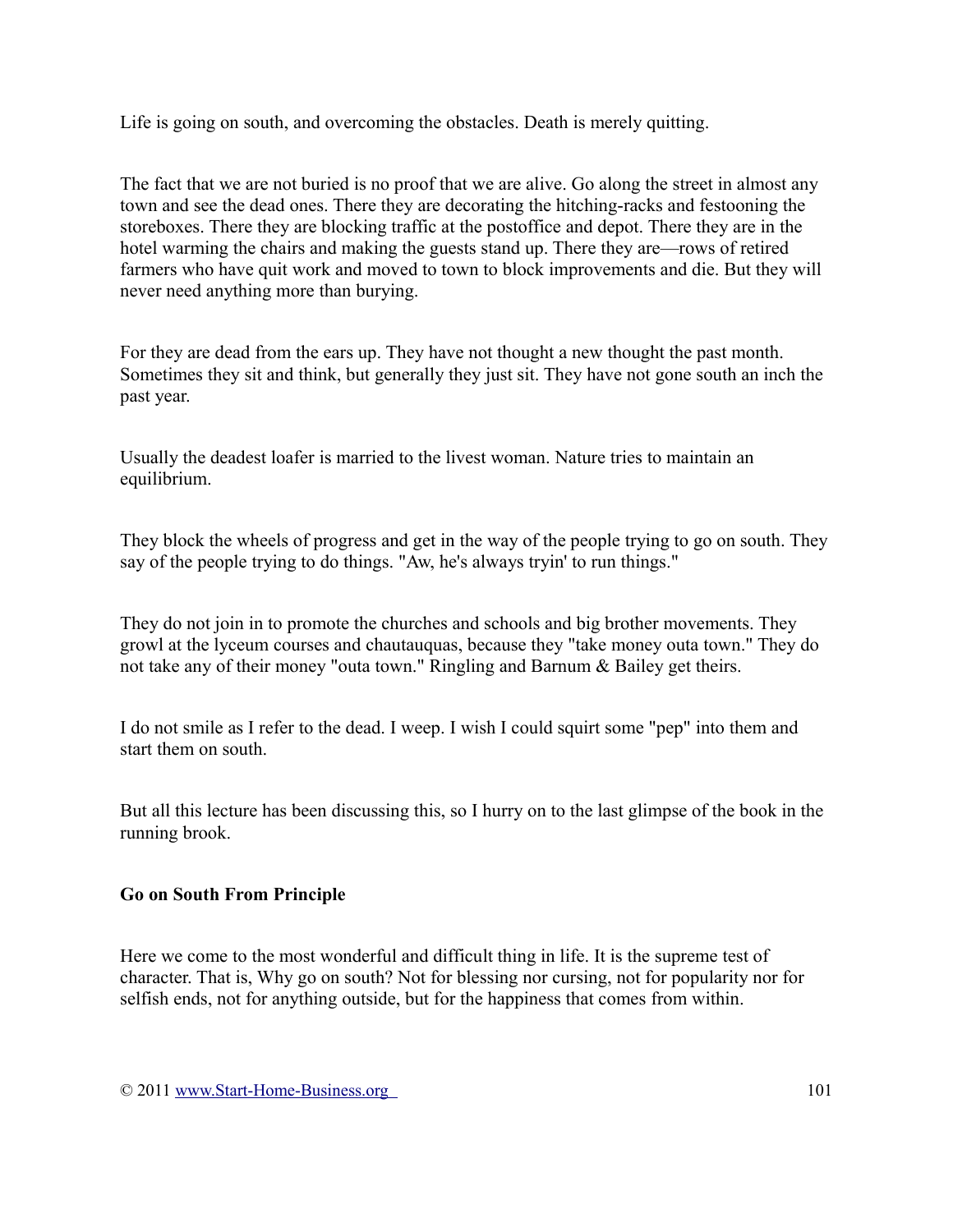The Mississippi blesses the valley every day as he goes on south and overcomes. But the valley does not bless the river in return. The valley throws its junk back upon the river. The valley pours its foul, muddy, poisonous streams back upon the Mississippi to defile him. The Mississippi makes St. Paul and Minneapolis about all the prosperity they have, gives them power to turn their mills. But the Twin Cities merely throw their waste back upon their benefactor.

The Mississippi does not resign. He does not tell a tale of woe. He does not say, "I am not appreciated. My genius is not understood. I am not going a step farther south. I am going right back to Lake Itasca." No, he does not even go to live with his father-in-law.

He says, "Thank you. Every little helps, send it all along." Go a few miles below the Twin Cities and see how, by some mysterious alchemy of Nature, the Mississippi has taken over all the poison and the defilement, he has purified it and clarified it, and has made it a part of himself. And he is greater and farther south!

He fattens upon bumps. Kick him, and you push him farther south. "Hand him a lemon," and he makes lemonade.

Civilization conspires to defeat the Mississippi. Chicago's drainage canal pollutes him. The flat, lazy Platte, three miles wide and three inches deep; the peevish, destructive Kaw, and all those streams that unite to form the treacherous, sinful, irresponsible lower Missouri; the big, muddy Ohio, the Arkansas, the Red, the black and the blue floods—all these pour into the Mississippi.

Day by day the Father of Waters goes on south, taking them over and purifying them and making them a part of himself. Nothing can discourage, divert nor defile him. No matter how poisonous he becomes, he goes a few miles on south and he is all pure again.

Wonderful the book in the running brook! We let our life stream become poisoned by bitter memories and bitter regrets. We carry along such a heart full of the injuries that other people have done us, that sometimes we are bank to bank full of poison and a menace to those around us. We say, "I can forgive, but I cannot forget."

Oh, forget it! Drop it all. Purify your life and go on south all sweet again. We forget what we ought to remember and remember what we ought to forget. We need schools of memory, but we need schools of forgettery, even more.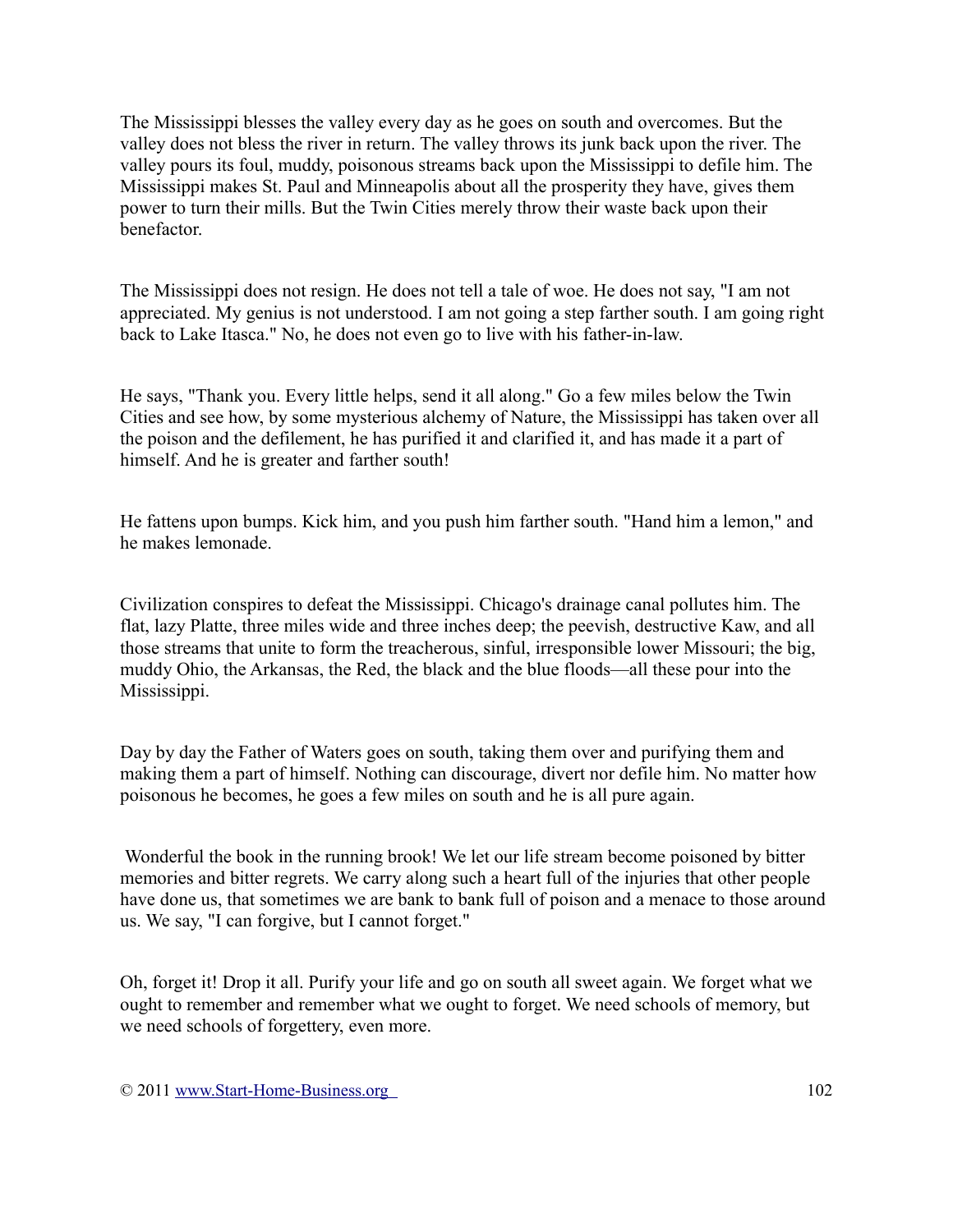As you go on south and bless your valley, do you notice the valley does not bless you very much? Have you sadly noted that the people you help the most often are the least grateful in return?

Don't wait to be thanked. Hurry on to avoid the kick! Do good to others because that is the way to be happy, but do not wait for a receipt for your goodness; you will need a poultice every time you wait. I know, for I have waited!

We get so discouraged. We say, "I have gone far enough south." There is nobody who does not have that to meet. The preacher, the teacher, the editor, the man in office, the business man, the father and mother—every one who tries to carry on the work of the church, the school, the lyceum and chautauqua, the work that makes for a better community, gets discouraged at times.

We fail to see what we are doing or why we are doing it. Sometimes we sit down completely discouraged and say, "I'm done. I'm going to quit. I have done my share. Nobody appreciates what I do. Let somebody else do it awhile."

Stop! You are not saying that. The evil one is whispering that into your heart. His business is to stop you from going south. His most successful tool is discouragement, which is a wedge, and if he can get the sharp edge started into your thought, he is going to drive it deeper.

You do not go south and overcome your obstacles and bless the valley for praise or blame, for appreciation or lack of it. You do it to live. You do it to remain a living river and not a stagnant, unhappy pond or swamp.

## **YOU ARE SAVING YOURSELF BY SAVING OTHERS. GO ON SOUTH!**

Almost everybody is deceived. We work from mixed motives. We fool ourselves that we are working to do good, when as we do the good, if we are not praised or thanked for it, if people do not present us a medal or resolutions, we want to quit. That is why there are so many disappointed and disgruntled people in the world. They worked for outside thanks instead of inside thanks. They were trying to be personal saviours. They say this is an ungrateful world.

O, how easy it is to say these things, and how hard it is to do them!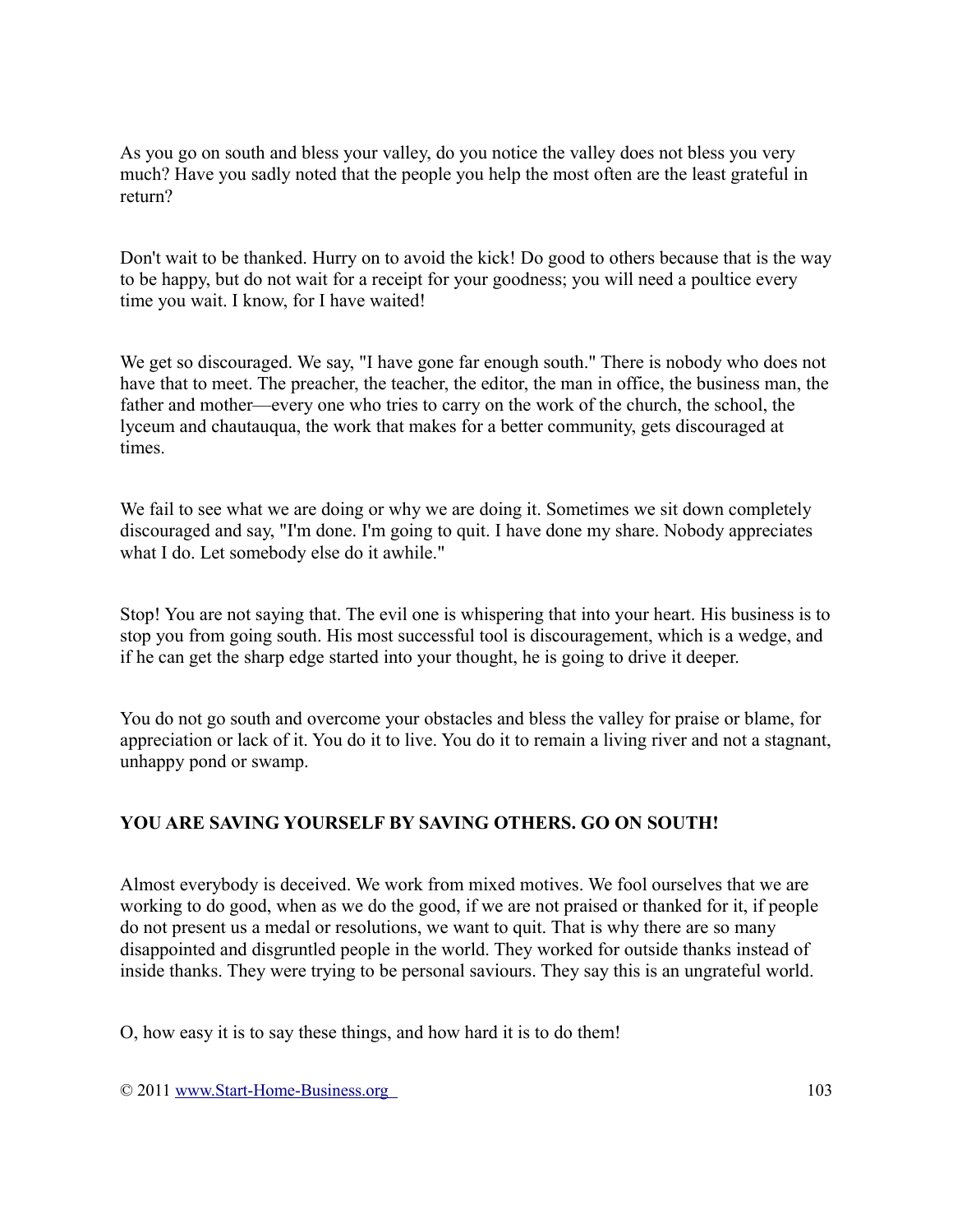## **Reaching the Gulf**

But because the Mississippi does these things, one day the train I was riding stopped in Louisiana. We had come to a river so great science has not yet been able to put a bridge across it.

I watched them pile the steel train upon a ferry-boat. I watched the boat crossing a river more than a mile wide. Standing upon the ferry-boat, I could look down into the lordly river and then far north perhaps fifteen hundred miles to the little struggling streamlet starting southward thru the forests of Minnesota, there writing the first chapter of this wonderful book in the running brook.

I thank God that I had gone a little farther southward in my own life. Father of Waters, you have fought a good fight. You are conquering gloriously. You bear upon your bosom the commerce of many nations. I know why. I saw you born, saw your struggles, saw you get in the right channel, saw you learn the lessons of your knocks, and saw that you never stopped going southward.

And may we read it into our own lives. May we get the vision of which way to go, and then keep on going south—on and on, overcoming, getting the lessons of the bumps, the strength from the struggle and thus making it a part of ourselves, and thus growing greater.

## **Go on South Forever!**

Where shall we stop going south? At the Gulf of Mexico?

The Mississippi knows nothing about the gulf. He goes on south until he reaches the gulf. Then he pushes right on into the gulf as tho nothing had happened. So he pushes his physical banks on south many miles right out into the gulf.

And when he comes to the end of his physical banks, he pushes on south into the gulf, and goes on south round and round the globe.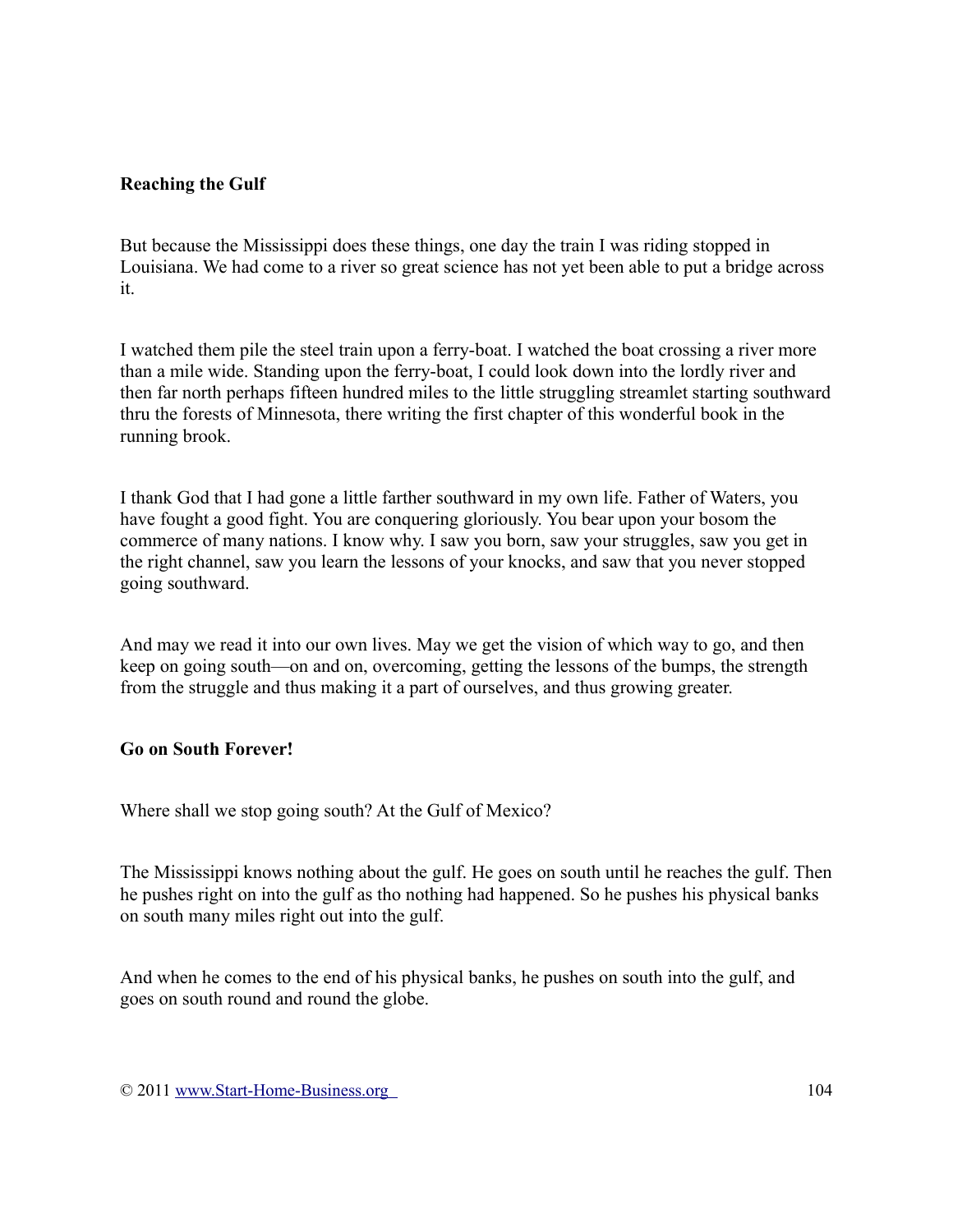When you and I come to our Gulf of Mexico, we must push right on south. So we push our physical banks years farther into the gulf. And when physical banks fail, we go on south beyond this mere husk, into the great Gulf of the Beyond, to go on south unfolding thru eternity.

### **WE NEVER STOP GOING SOUTH.**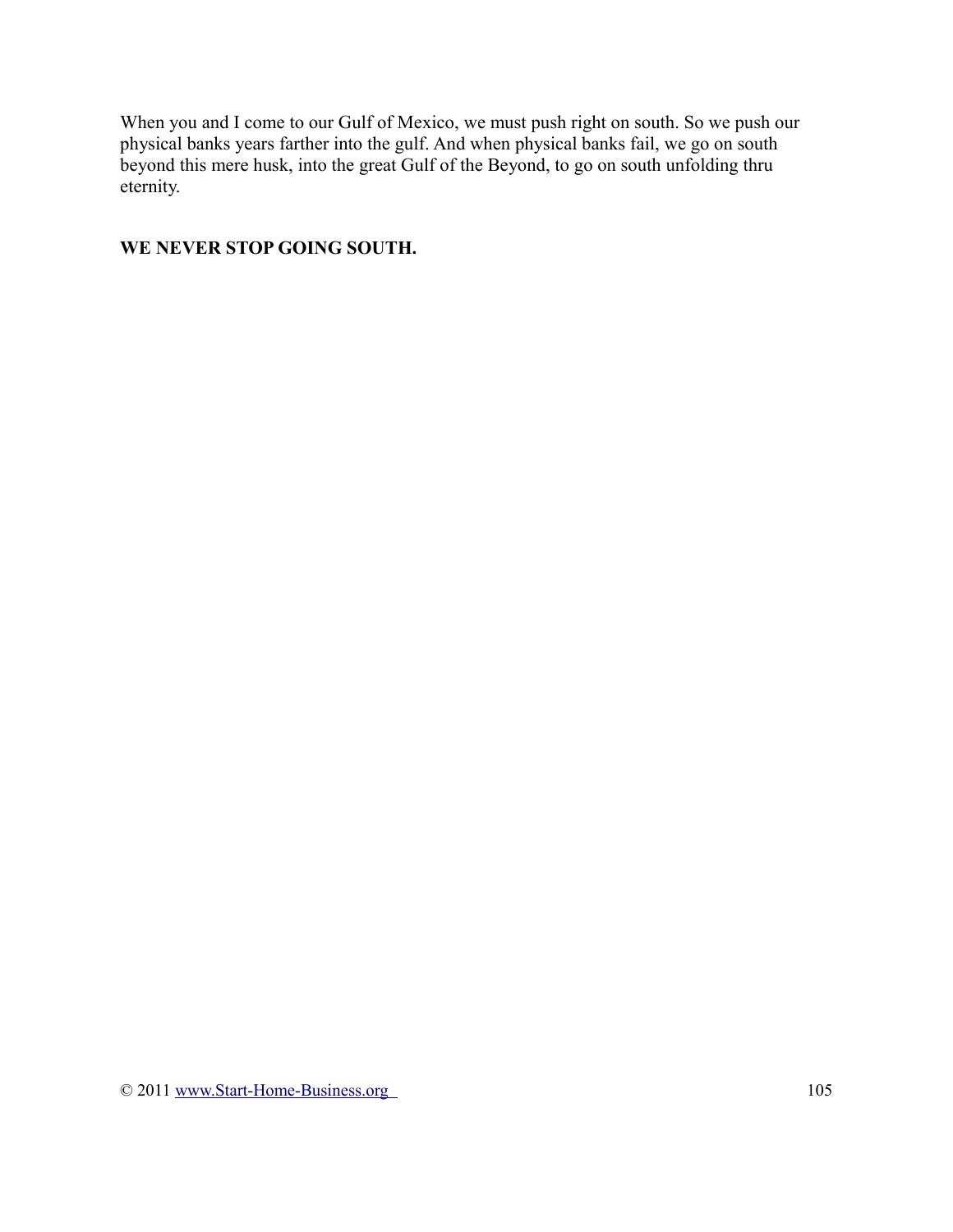### **Chapter X**

## **Going Up Life's Mountain**

#### **The Defeats that are Victories**

HOW often we say, "I wish I had a million!" Perhaps it is a blessing that we have not the million. Perhaps it would make us lazy, selfish and unhappy. Perhaps we would go around giving it to other people to make them lazy, selfish and unhappy.

O, the problem is not how to get money, but how to get rid of money with the least injury to the race!

Perhaps getting the million would completely spoil us. Look at the wild cat and then look at the tabby cat. The wild cat supports itself and the tabby cat has its million. So the tabby cat has to be doctored by specialists.

If the burden were lifted from most of us we would go to wreck. Necessity is the ballast in our life voyage.

When you hear the orator speak and you note the ease and power of his work, do you think of the years of struggle he spent in preparing? Do you ever think of the times that orator tried to speak when he failed and went back to his room in disgrace, mortified and broken-hearted? Thru it all there came the discipline, experience and grim resolve that made him succeed.

When you hear the musician and note the ease and grace of the performance, do you think of the years of struggle and overcoming necessary to produce that finish and grace? That is the story of the actor, the author and every other one of attainment.

Do you note that the tropics, the countries with the balmiest climates, produce the weakest peoples? Do you note that the conquering races are those that struggle with both heat and cold? The tropics are the geographical Gussielands.

Do you note that people grow more in lean years than in fat years? Crop failures and business stringencies are not calamities, but blessings in disguise. People go to the devil with full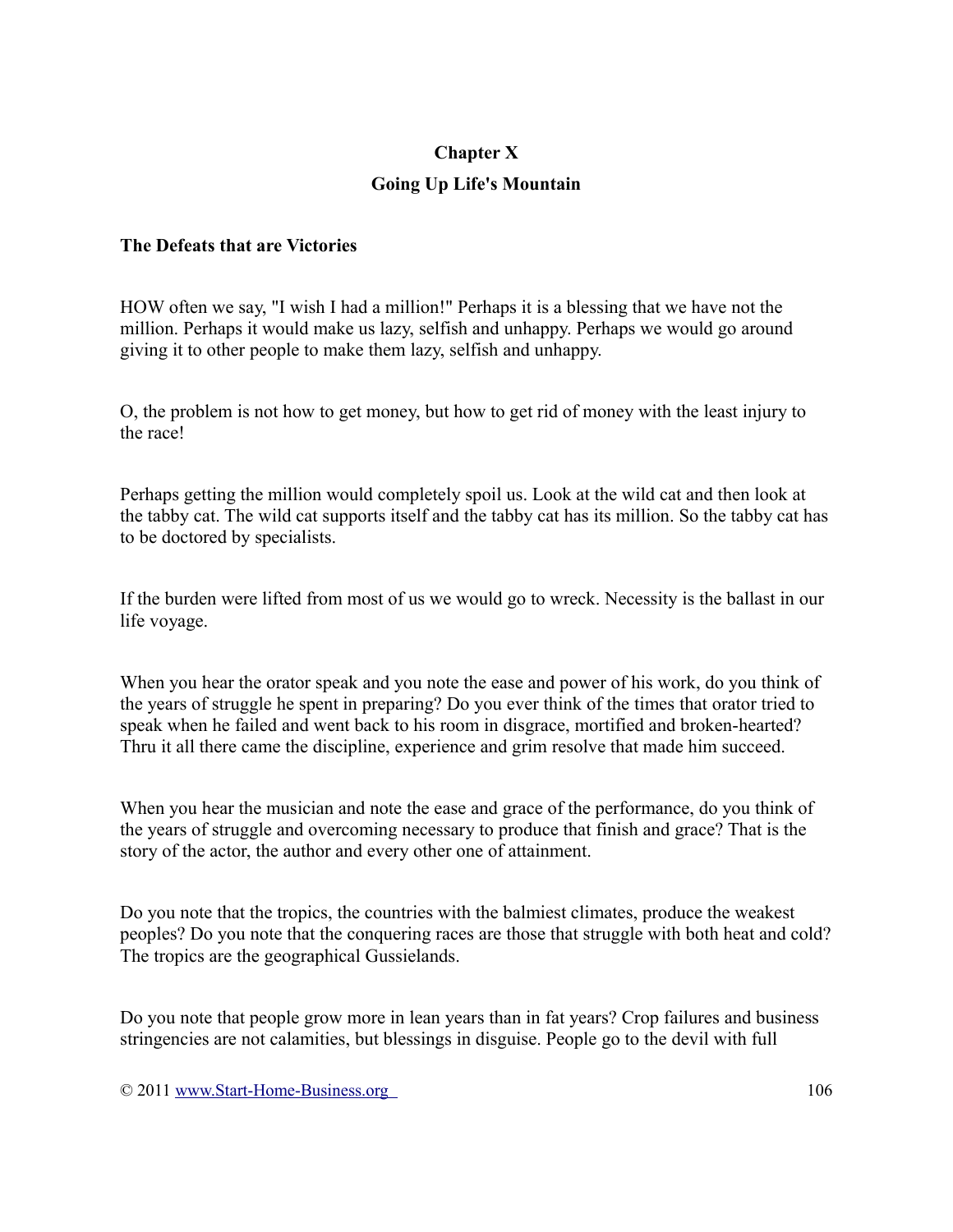pockets; they turn to God when hunger hits them. "Is not this Babylon that I have builded?" says the Belshazzar of material prosperity as he drinks to his gods. Then must come the Needful and Needless Knocks handwriting upon the wall to save him.

You have to shoot many men's eyes out before they can see. You have to crack their heads before they can think, knock them down before they can stand, break their hearts before they can sing, and bankrupt them before they can be rich.

Do you remember that they had to lock John Bunyan in Bedford jail before he would write his immortal "Pilgrim's Progress"? It may be that some of us will have to go to jail to do our best work.

Do you remember that one musician became deaf before he wrote music the world will always hear? Do you remember that one author became blind before writing "Paradise Lost" the world will always read?

Do you remember that Saul of Tarsus would have never been remembered had he lived the life of luxury planned for him? He had to be blinded before he could see the way to real success. He had to be scourged and fettered to become the Apostle to the Gentiles. He, too, had to be sent to prison to write his immortal messages to humanity. What throne-rooms are some prisons! And what prisons are some throne-rooms!

Do you not see all around you that success is ever the phoenix rising from the ashes of defeat?

Then, children, when you stand in the row of graduates on commencement day with your diplomas in your hands, and when your relatives and friends say, "Success to you!" I shall take your hand and say, "Defeat to you! And struggles to you! And bumps to you!"

For that is the only way to say, "Success to you!"

## **Go Up the Mountain**

O UNIVERSITY OF HARD KNOCKS, we learn to love you more with each passing year. We learn that you are cruel only to be kind. We learn that you are saving us from ourselves. But O, how most of us must be bumped to see this!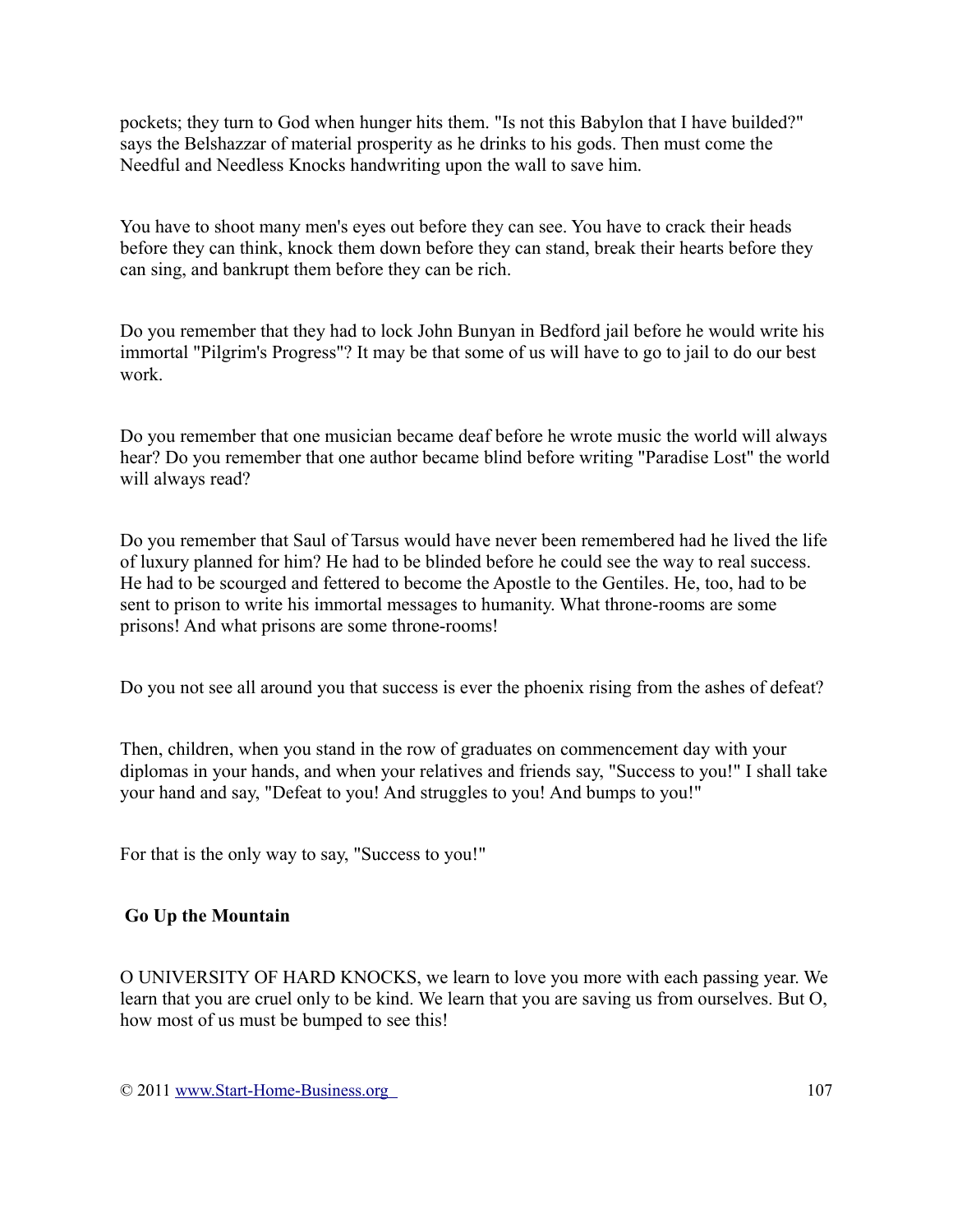I know no better way to close this lecture than to tell you of a great bump that struck me one morning in Los Angeles. It seemed as tho twelve years of my life had dropped out of it, and had been lost.

Were you ever bumped so hard you were numb? I was numb. I wondered why I was living. I thought I had nothing more to live for. When a dog is wounded he crawls away alone to lick his wounds. I felt like the wounded dog. I wanted to crawl away to lick my wounds.

That is why I climbed Mount Lowe that day. I wanted to get alone.

It is a wonderful experience to climb Mount Lowe. The tourists go up half a mile into Rubio Canyon, to the engineering miracle, the triangular car that hoists them out of the hungry chasm thirty-five hundred feet up the side of a granite cliff, to the top of Echo Mountain.

Here they find that Echo Mountain is but a shelf on the side of Mount Lowe. Here they take an electric car that winds five miles on towards the sky. There is hardly a straight rail in the track. Every minute a new thrill, and no two thrills alike. Five miles of winding and squirming, twisting and ducking, dodging and summersaulting.

There are places where the tourist wants to grasp his seat and lift. There is a wooden shelf nailed to the side of the perpendicular rockwall where his life depends upon the honesty of the man who drove the nails. He may wonder if the man was working by the day or by the job! He looks over the edge of the shelf downward, and then turns to the other side to look at the face of the cliff they are hugging, and discovers there is no place to resign!

The car is five thousand feet high where it stops on that last shelf, Alpine Tavern. One cannot ride farther upward. This is not the summit, but just where science surrenders. There is a little trail that winds upward from Alpine Tavern to the summit. It is three miles long and rises eleven hundred feet.

To go up that last eleven hundred feet and stand upon the flat rock at the summit of Mount Lowe is to get a picture so wonderful it cannot be described with this poor human vocabulary. It must be lived. On a pure, clear day one looks down this sixty-one hundred feet, more than a mile, into the orange belt of Southern California. It spreads out below in one great mosaic of turquoise and amber and emerald, where the miles seem like inches, and where his field-glass sweeps one panoramic picture of a hundred miles or more.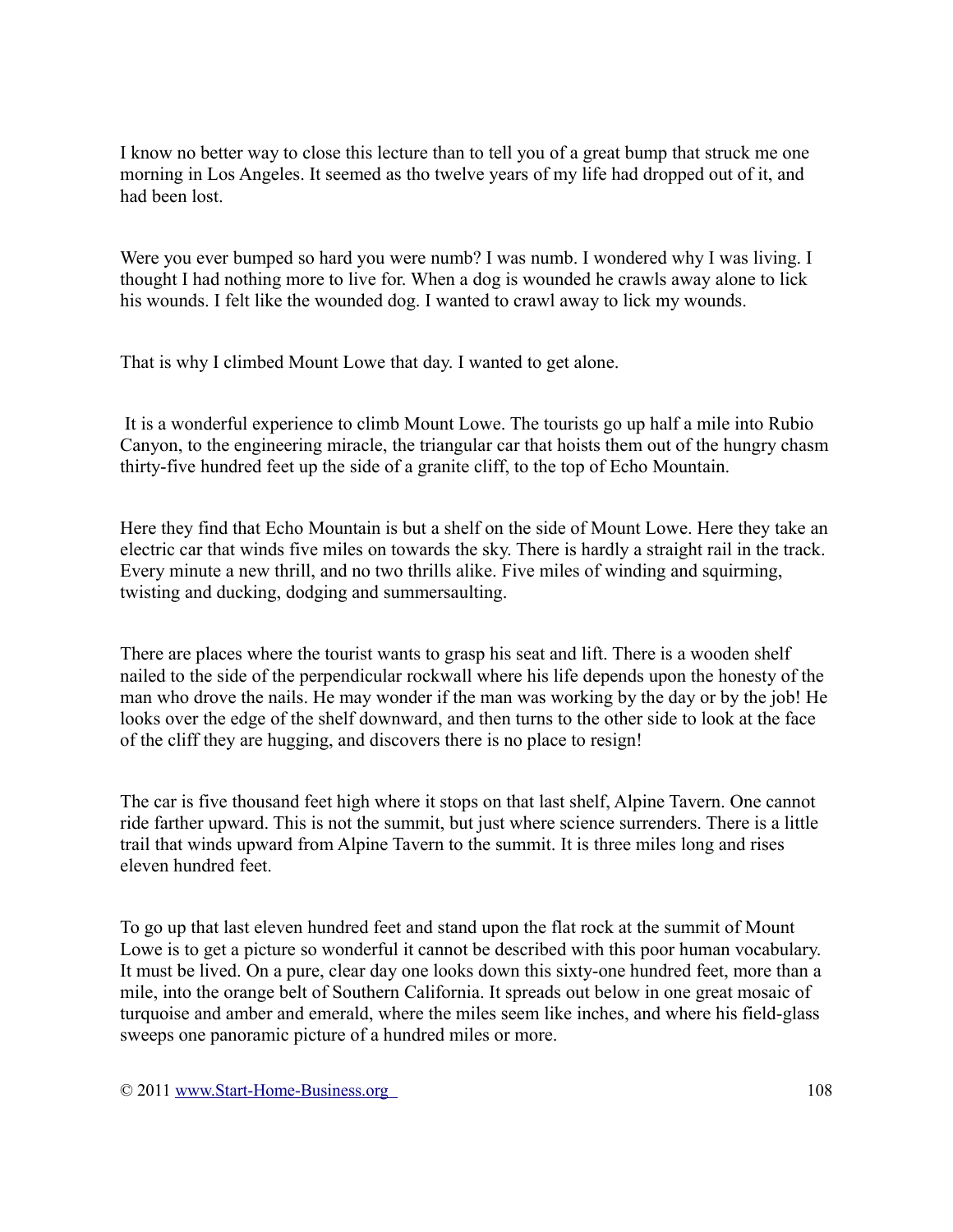Just below is Pasadena and Los Angeles. To the westward perhaps forty miles is the blue stretch of the Pacific Ocean, on westward the faint outlines of Catalina Islands. The ocean seems so close one could throw a pebble over into it. How a mountain does reduce distances. You throw the pebble and it falls upon your toes!

And Mount Lowe is but a shelf on the side of the higher Sierras. The granite mountains rise higher to the northward, and to the east rises "Old Baldy," twelve thousand feet high and snow eternally on his head.

This is one of the workshops of the infinite!

All alone I scrambled up that three-mile trail to the summit. All alone I stood upon the flat rock at the summit and looked down into the swimming distances. I did not know why I had struggled up into that mountain sanctuary, for I was not searching for sublimity. I was searching for relief. I was heartsick.

I saw clouds down in the valley below me. I had never before looked down upon clouds. I thought of the cloud that had covered me in the valley below, and dully watched the clouds spread wider and blacker.

Afterwhile the valley was all hidden by the clouds. I knew rain must be falling down there. The people must be saying, "The sun doesn't shine. The sky is all gone." But I saw the truth the sun was shining. The sky was in place. A cloud had covered down over that first mile. The sun was shining upon me, the sky was all blue over me, and there were millions of miles of sunshine above me. I could see all this because I had gone above the valley. I could see above the clouds.

A great light seemed to break over my stormswept soul. I am under the clouds of trouble today, BUT THE SUN IS SHINING!

I must go on up the mountain to see it.

The years have been passing, the stormclouds have many times hidden my sun. But I have always found the sun shining above them. No matter how black and sunless today, when I have struggled on up the mountain path, I have gotten above the clouds and found the sun forever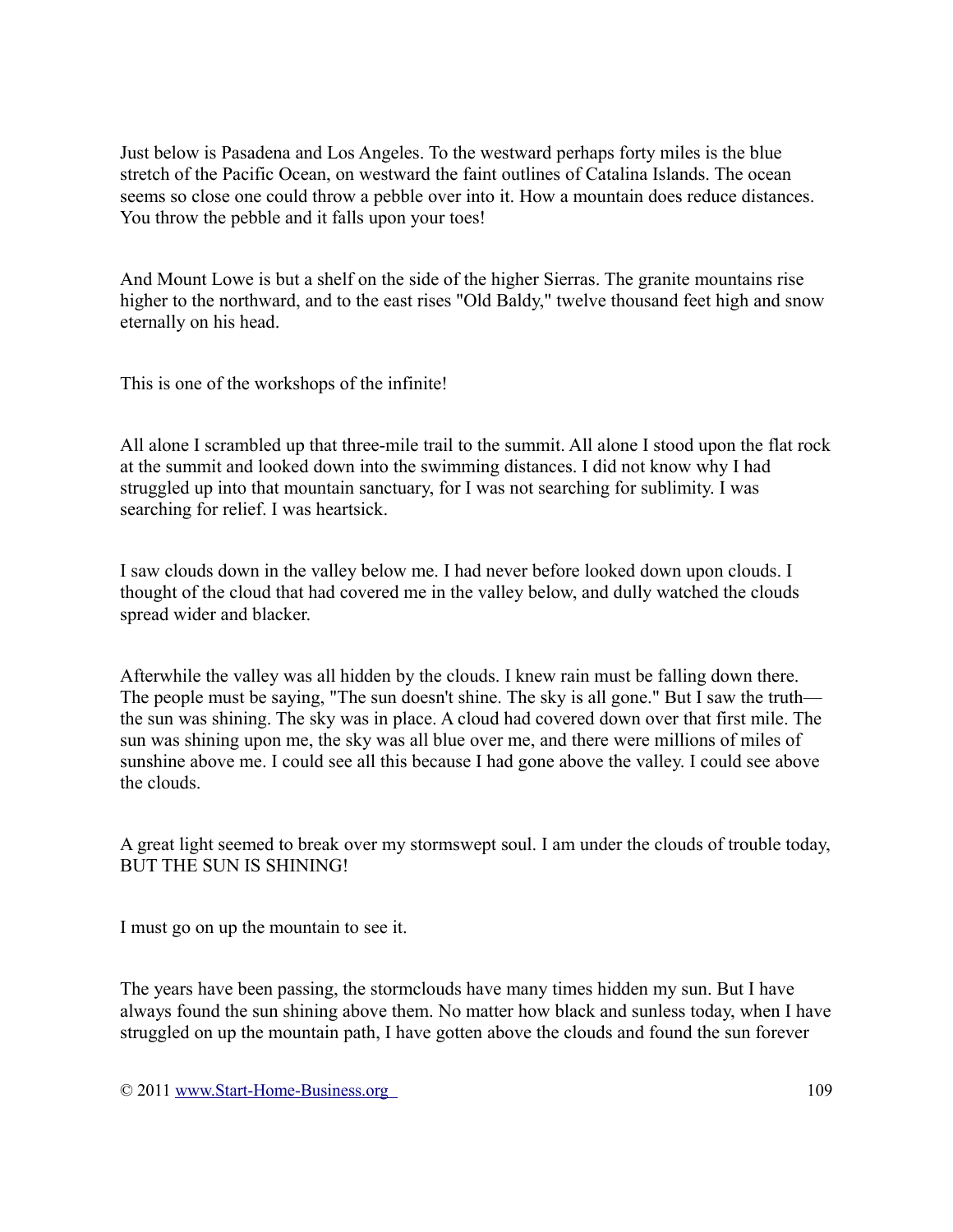shining and God forever in His heavens.

Each day as I go up the mountain I get a larger vision. The miles that seem so great down in the valley, seem so small as I look down upon them from higher up. Each day as I look back I see more clearly the plan of a human life. The rocks, the curves and the struggles fit into a divine engineering plan to soften the steepness of the ascent. The bumps are lifts. The things that seem so important down in the smudgy, stormswept valley, seem so unimportant as we go higher up the mountain to more important things.

Today I look back to the bump that sent me up Mount Lowe. I did not see how I could live past that bump. The years have passed and I now know it was one of the greatest blessings of my life. It closed one gate, but it opened another gate to a better pathway up the mountain.

Late that day I was clambering down the side of Mount Lowe. Down in the valley below me I saw shadows. Then I looked over into the southwest and I could see the sun going down. I could see him sink lower and lower until his red lips kissed the cheek of the Pacific. The glory of the sunset filled sea and sky with flames of gold and fountains of rainbows. Such a sunset from the mountain-side is a promise of heaven.

The shadows of sunset widened over the valley. Presently all the valley was black with the shadow. It was night down there. The people were saying, "The sun doesn't shine." But it was not night where I stood. I was farther up the mountain. I turned and looked up to the summit. The beams of the setting sun were yet gilding Mount Lowe's summit. It was night down in the valley, but it was day on the mountain top!

Go on south!

That means, go on up!

Child of humanity, are you in the storm? Go on upward. Are you in the night? Go on upward.

For the peace and the light are always above the storm and the night, and always in our reach.

I am going on upward. Take my hand and let us go together. Mount Lowe showed the way that dark day. There I heard the "sermons in stones."